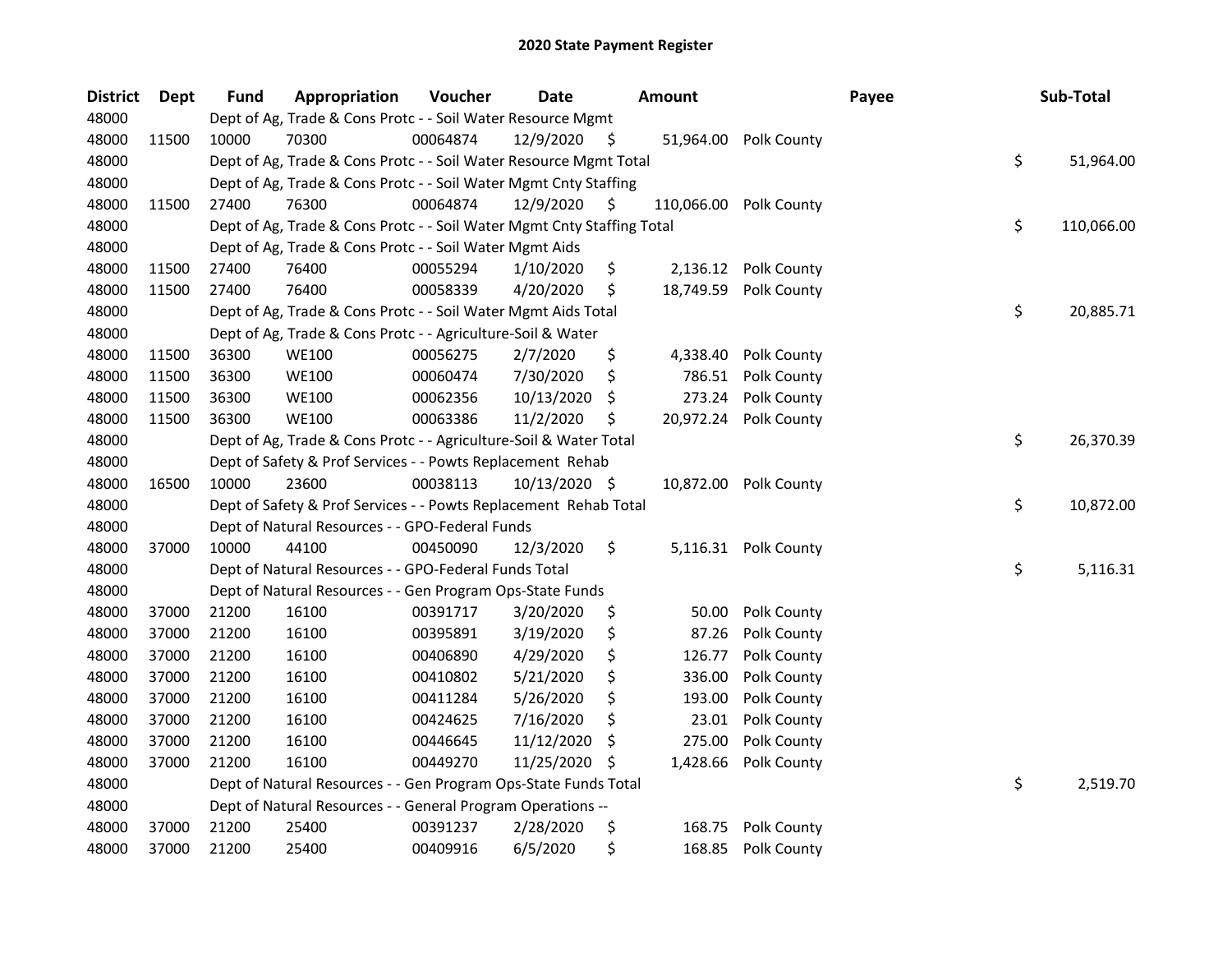| <b>District</b> | Dept  | <b>Fund</b> | Appropriation                                                      | Voucher  | <b>Date</b> |     | <b>Amount</b> |                       | Payee | Sub-Total       |
|-----------------|-------|-------------|--------------------------------------------------------------------|----------|-------------|-----|---------------|-----------------------|-------|-----------------|
| 48000           | 37000 | 21200       | 25400                                                              | 00427789 | 8/7/2020    | \$  | 168.65        | Polk County           |       |                 |
| 48000           | 37000 | 21200       | 25400                                                              | 00445245 | 11/6/2020   | \$  | 168.75        | Polk County           |       |                 |
| 48000           |       |             | Dept of Natural Resources - - General Program Operations -- Total  |          |             |     |               |                       |       | \$<br>675.00    |
| 48000           |       |             | Dept of Natural Resources - - GPO -Federal Funds                   |          |             |     |               |                       |       |                 |
| 48000           | 37000 | 21200       | 38100                                                              | 00395127 | 3/12/2020   | \$  |               | 6,174.23 Polk County  |       |                 |
| 48000           |       |             | Dept of Natural Resources - - GPO -Federal Funds Total             |          |             |     |               |                       |       | \$<br>6,174.23  |
| 48000           |       |             | Dept of Natural Resources - - Venison Processing                   |          |             |     |               |                       |       |                 |
| 48000           | 37000 | 21200       | 54900                                                              | 00397454 | 4/3/2020    | \$  | 650.00        | Polk County           |       |                 |
| 48000           | 37000 | 21200       | 54900                                                              | 00430247 | 8/20/2020   | \$  | 400.00        | Polk County           |       |                 |
| 48000           |       |             | Dept of Natural Resources - - Venison Processing Total             |          |             |     |               |                       |       | \$<br>1,050.00  |
| 48000           |       |             | Dept of Natural Resources - - Enf A - Boating Enforcement          |          |             |     |               |                       |       |                 |
| 48000           | 37000 | 21200       | 55000                                                              | 00395127 | 3/12/2020   | \$  |               | 12,649.65 Polk County |       |                 |
| 48000           |       |             | Dept of Natural Resources - - Enf A - Boating Enforcement Total    |          |             |     |               |                       |       | \$<br>12,649.65 |
| 48000           |       |             | Dept of Natural Resources - - Enf A - Atv & Utv Enforcement        |          |             |     |               |                       |       |                 |
| 48000           | 37000 | 21200       | 55100                                                              | 00436266 | 9/18/2020   | \$  |               | 11,806.30 Polk County |       |                 |
| 48000           |       |             | Dept of Natural Resources - - Enf A - Atv & Utv Enforcement Total  |          |             |     |               |                       |       | \$<br>11,806.30 |
| 48000           |       |             | Dept of Natural Resources - - Enf A - Snow Enforcement             |          |             |     |               |                       |       |                 |
| 48000           | 37000 | 21200       | 55200                                                              | 00436447 | 9/24/2020   | \$  | 9,615.38      | Polk County           |       |                 |
| 48000           |       |             | Dept of Natural Resources - - Enf A - Snow Enforcement Total       |          |             |     |               |                       |       | \$<br>9,615.38  |
| 48000           |       |             | Dept of Natural Resources - - Wildlife Damage Claims & Abat        |          |             |     |               |                       |       |                 |
| 48000           | 37000 | 21200       | 55300                                                              | 00397454 | 4/3/2020    | \$  | 9,220.78      | Polk County           |       |                 |
| 48000           | 37000 | 21200       | 55300                                                              | 00408149 | 5/21/2020   | \$  | 6,625.88      | Polk County           |       |                 |
| 48000           | 37000 | 21200       | 55300                                                              | 00430247 | 8/20/2020   | \$  | 10,549.79     | Polk County           |       |                 |
| 48000           | 37000 | 21200       | 55300                                                              | 00449443 | 12/9/2020   | \$  | 13,172.89     | Polk County           |       |                 |
| 48000           |       |             | Dept of Natural Resources - - Wildlife Damage Claims & Abat Total  |          |             |     |               |                       |       | \$<br>39,569.34 |
| 48000           |       |             | Dept of Natural Resources - - Ra- Fish, WI & Forestry              |          |             |     |               |                       |       |                 |
| 48000           | 37000 | 21200       | 56400                                                              | 00400732 | 4/9/2020    | \$  | 802.99        | Polk County           |       |                 |
| 48000           |       |             | Dept of Natural Resources - - Ra- Fish, WI & Forestry Total        |          |             |     |               |                       |       | \$<br>802.99    |
| 48000           |       |             | Dept of Natural Resources - - Resaids - Forest Croplnd & Mfl       |          |             |     |               |                       |       |                 |
| 48000           | 37000 | 21200       | 56600                                                              | 00436103 | 9/18/2020   | \$. |               | 19,434.12 Polk County |       |                 |
| 48000           |       |             | Dept of Natural Resources - - Resaids - Forest CropInd & Mfl Total |          |             |     |               |                       |       | \$<br>19,434.12 |
| 48000           |       |             | Dept of Natural Resources - - Resaids - County Forest Loans        |          |             |     |               |                       |       |                 |
| 48000           | 37000 | 21200       | 56700                                                              | 00384925 | 1/23/2020   | \$  |               | 8,231.22 Polk County  |       |                 |
| 48000           |       |             | Dept of Natural Resources - - Resaids - County Forest Loans Total  |          |             |     |               |                       |       | \$<br>8,231.22  |
| 48000           |       |             | Dept of Natural Resources - - Ra- Suppl Snow Trail Aids            |          |             |     |               |                       |       |                 |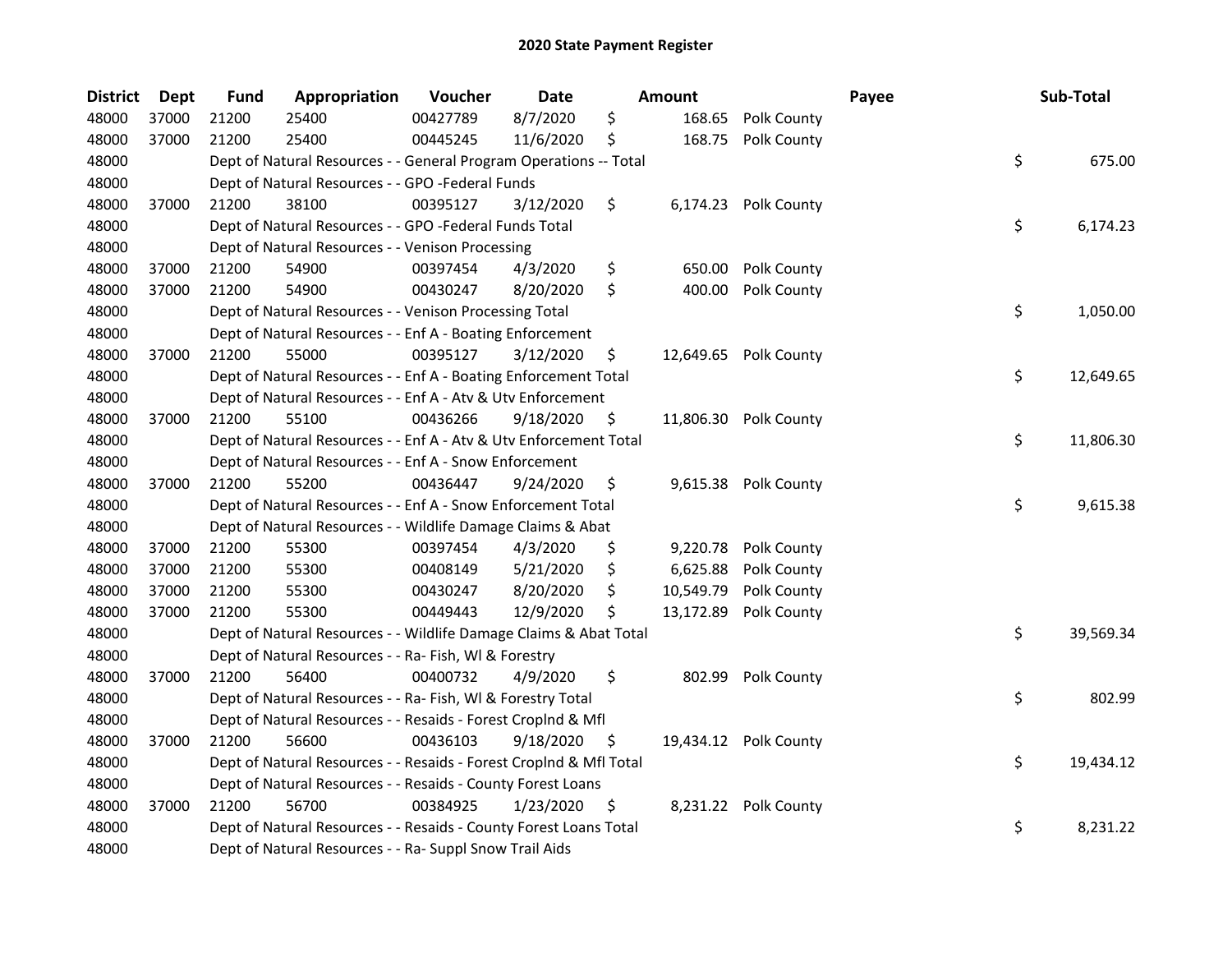| <b>District</b> | Dept  | <b>Fund</b> | Appropriation                                                      | Voucher  | <b>Date</b>   |     | <b>Amount</b> |                        | Payee | Sub-Total       |
|-----------------|-------|-------------|--------------------------------------------------------------------|----------|---------------|-----|---------------|------------------------|-------|-----------------|
| 48000           | 37000 | 21200       | 56900                                                              | 00381116 | 1/16/2020     | \$  |               | 20,954.12 Polk County  |       |                 |
| 48000           |       |             | Dept of Natural Resources - - Ra- Suppl Snow Trail Aids Total      |          |               |     |               |                        |       | \$<br>20,954.12 |
| 48000           |       |             | Dept of Natural Resources - - Resaids - Cnty Forst & Admin         |          |               |     |               |                        |       |                 |
| 48000           | 37000 | 21200       | 57200                                                              | 00395743 | 3/16/2020     | \$  |               | 42,138.44 Polk County  |       |                 |
| 48000           |       |             | Dept of Natural Resources - - Resaids - Cnty Forst & Admin Total   |          |               |     |               |                        |       | \$<br>42,138.44 |
| 48000           |       |             | Dept of Natural Resources - - Ra- Cnty Snow Trail & Area Aid       |          |               |     |               |                        |       |                 |
| 48000           | 37000 | 21200       | 57400                                                              | 00432167 | 8/28/2020     | \$  |               | 58,512.00 Polk County  |       |                 |
| 48000           |       |             | Dept of Natural Resources - - Ra- Cnty Snow Trail & Area Aid Total |          |               |     |               |                        |       | \$<br>58,512.00 |
| 48000           |       |             | Dept of Natural Resources - - Ra- Snowmobile Trail Areas           |          |               |     |               |                        |       |                 |
| 48000           | 37000 | 21200       | 57500                                                              | 00433544 | 9/9/2020      | \$  |               | 55,110.00 Polk County  |       |                 |
| 48000           | 37000 | 21200       | 57500                                                              | 00438138 | 9/30/2020     | \$  |               | 32,127.95 Polk County  |       |                 |
| 48000           |       |             | Dept of Natural Resources - - Ra- Snowmobile Trail Areas Total     |          |               |     |               |                        |       | \$<br>87,237.95 |
| 48000           |       |             | Dept of Natural Resources - - Ra- Atv Prj Aids, Gas Tax Pymt       |          |               |     |               |                        |       |                 |
| 48000           | 37000 | 21200       | 57600                                                              | 00433466 | 9/3/2020      | \$  | 12,520.00     | Polk County            |       |                 |
| 48000           | 37000 | 21200       | 57600                                                              | 00433688 | 9/9/2020      | \$  | 5,320.00      | Polk County            |       |                 |
| 48000           | 37000 | 21200       | 57600                                                              | 00444435 | 10/30/2020    | \$. | 11,150.00     | Polk County            |       |                 |
| 48000           | 37000 | 21200       | 57600                                                              | 00444438 | 10/29/2020    | S   | 2,660.00      | Polk County            |       |                 |
| 48000           |       |             | Dept of Natural Resources - - Ra- Atv Prj Aids, Gas Tax Pymt Total |          |               |     |               |                        |       | \$<br>31,650.00 |
| 48000           |       |             | Dept of Natural Resources - - Resaids - Pymt In Lieu Tax Fed       |          |               |     |               |                        |       |                 |
| 48000           | 37000 | 21200       | 58400                                                              | 00439071 | 10/1/2020     | \$  | 9,018.00      | Polk County            |       |                 |
| 48000           |       |             | Dept of Natural Resources - - Resaids - Pymt In Lieu Tax Fed Total |          |               |     |               |                        |       | \$<br>9,018.00  |
| 48000           |       |             | Dept of Natural Resources - - Ea - Lake Protection                 |          |               |     |               |                        |       |                 |
| 48000           | 37000 | 21200       | 66300                                                              | 00381762 | 1/10/2020     | \$  |               | 3,908.75 Polk County   |       |                 |
| 48000           | 37000 | 21200       | 66300                                                              | 00446564 | 11/12/2020 \$ |     |               | 20,723.58 Polk County  |       |                 |
| 48000           |       |             | Dept of Natural Resources - - Ea - Lake Protection Total           |          |               |     |               |                        |       | \$<br>24,632.33 |
| 48000           |       |             | Dept of Natural Resources - - Ea - Invasive Aqu & Lake Mon         |          |               |     |               |                        |       |                 |
| 48000           | 37000 | 21200       | 67800                                                              | 00382004 | 1/10/2020     | \$  |               | 37,499.06 Polk County  |       |                 |
| 48000           | 37000 | 21200       | 67800                                                              | 00400916 | 4/13/2020     | \$  | 12,498.75     | Polk County            |       |                 |
| 48000           |       |             | Dept of Natural Resources - - Ea - Invasive Aqu & Lake Mon Total   |          |               |     |               |                        |       | \$<br>49,997.81 |
| 48000           |       |             | Dept of Natural Resources - - GPO-Environmental Fund               |          |               |     |               |                        |       |                 |
| 48000           | 37000 | 27400       | 46100                                                              | 00410744 | 5/21/2020     | \$  | 30.00         | Polk County            |       |                 |
| 48000           | 37000 | 27400       | 46100                                                              | 00426224 | 7/24/2020     | \$  | 30.00         | Polk County            |       |                 |
| 48000           |       |             | Dept of Natural Resources - - GPO-Environmental Fund Total         |          |               |     |               |                        |       | \$<br>60.00     |
| 48000           |       |             | Dept of Natural Resources - - Fin Asst For Responsible Units       |          |               |     |               |                        |       |                 |
| 48000           | 37000 | 27400       | 67000                                                              | 00413021 | 5/29/2020     | \$  |               | 147,940.42 Polk County |       |                 |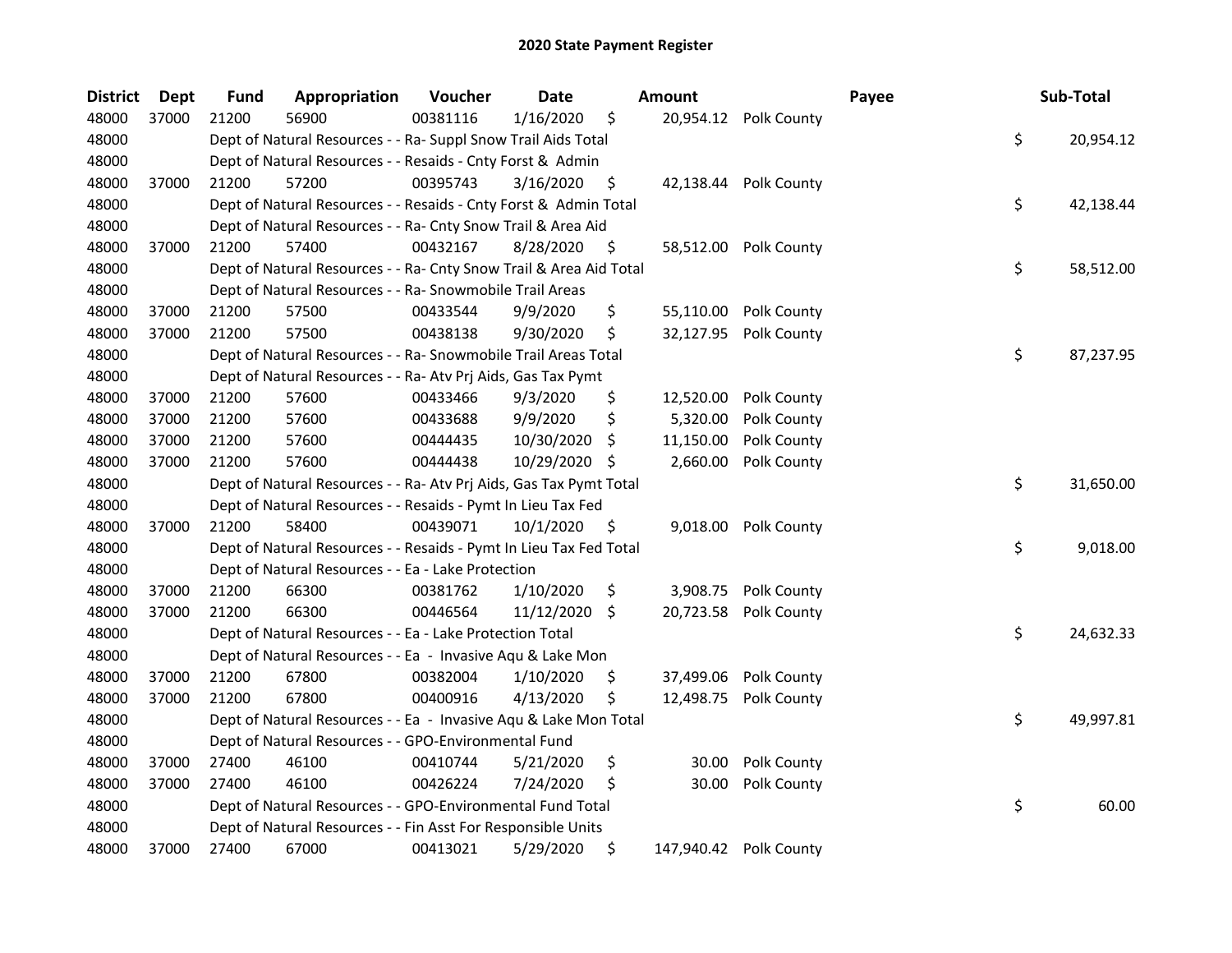| <b>District</b> | Dept  | <b>Fund</b> | Appropriation                                                      | Voucher  | <b>Date</b> |     | <b>Amount</b> |             | Payee | Sub-Total        |
|-----------------|-------|-------------|--------------------------------------------------------------------|----------|-------------|-----|---------------|-------------|-------|------------------|
| 48000           |       |             | Dept of Natural Resources - - Fin Asst For Responsible Units Total |          |             |     |               |             |       | \$<br>147,940.42 |
| 48000           |       |             | Dept of Natural Resources - - Recycling Consolidation Grants       |          |             |     |               |             |       |                  |
| 48000           | 37000 | 27400       | 67300                                                              | 00413021 | 5/29/2020   | \$. | 11,217.99     | Polk County |       |                  |
| 48000           |       |             | Dept of Natural Resources - - Recycling Consolidation Grants Total |          |             |     |               |             |       | \$<br>11,217.99  |
| 48000           |       |             | Dept of Natural Resources - - GPO - Sd Water Loan Prog, Fed        |          |             |     |               |             |       |                  |
| 48000           | 37000 | 57300       | 48200                                                              | 00381825 | 2/4/2020    | \$  | 19,174.50     | Polk County |       |                  |
| 48000           | 37000 | 57300       | 48200                                                              | 00400318 | 4/8/2020    | \$  | 14,965.50     | Polk County |       |                  |
| 48000           | 37000 | 57300       | 48200                                                              | 00418730 | 7/16/2020   | \$  | 14,965.50     | Polk County |       |                  |
| 48000           | 37000 | 57300       | 48200                                                              | 00436800 | 10/21/2020  | \$  | 14,965.50     | Polk County |       |                  |
| 48000           | 37000 | 57300       | 48200                                                              | 00453930 | 12/28/2020  | \$  | 20,615.50     | Polk County |       |                  |
| 48000           |       |             | Dept of Natural Resources - - GPO - Sd Water Loan Prog, Fed Total  |          |             |     |               |             |       | \$<br>84,686.50  |
| 48000           |       |             | WI Dept of Transportation - - Eldly&Disa Co/Aid Sf                 |          |             |     |               |             |       |                  |
| 48000           | 39500 | 21100       | 16800                                                              | 00481718 | 1/16/2020   | \$  | 134,319.00    | Polk County |       |                  |
| 48000           |       |             | WI Dept of Transportation - - Eldly&Disa Co/Aid Sf Total           |          |             |     |               |             |       | \$<br>134,319.00 |
| 48000           |       |             | WI Dept of Transportation - - County Forest Aids                   |          |             |     |               |             |       |                  |
| 48000           | 39500 | 21100       | 17000                                                              | 00500030 | 3/10/2020   | \$  | 2,671.11      | Polk County |       |                  |
| 48000           |       |             | WI Dept of Transportation - - County Forest Aids Total             |          |             |     |               |             |       | \$<br>2,671.11   |
| 48000           |       |             | WI Dept of Transportation - - Hwy Sfty Loc Aid Ffd                 |          |             |     |               |             |       |                  |
| 48000           | 39500 | 21100       | 18500                                                              | 00499071 | 3/5/2020    | \$  | 1,650.20      | Polk County |       |                  |
| 48000           | 39500 | 21100       | 18500                                                              | 00510157 | 3/31/2020   | \$  | 1,675.20      | Polk County |       |                  |
| 48000           | 39500 | 21100       | 18500                                                              | 00526288 | 5/15/2020   | \$  | 2,802.32      | Polk County |       |                  |
| 48000           | 39500 | 21100       | 18500                                                              | 00526289 | 5/15/2020   | \$  | 3,068.32      | Polk County |       |                  |
| 48000           | 39500 | 21100       | 18500                                                              | 00555735 | 7/27/2020   | \$  | 2,069.60      | Polk County |       |                  |
| 48000           | 39500 | 21100       | 18500                                                              | 00555736 | 7/27/2020   | \$  | 1,556.84      | Polk County |       |                  |
| 48000           | 39500 | 21100       | 18500                                                              | 00555737 | 7/27/2020   | \$  | 1,848.20      | Polk County |       |                  |
| 48000           | 39500 | 21100       | 18500                                                              | 00570498 | 8/19/2020   | \$  | 813.88        | Polk County |       |                  |
| 48000           | 39500 | 21100       | 18500                                                              | 00584385 | 9/18/2020   | \$  | 1,055.22      | Polk County |       |                  |
| 48000           | 39500 | 21100       | 18500                                                              | 00592466 | 9/30/2020   | \$  | 1,080.76      | Polk County |       |                  |
| 48000           | 39500 | 21100       | 18500                                                              | 00599870 | 10/15/2020  | \$  | 1,112.27      | Polk County |       |                  |
| 48000           | 39500 | 21100       | 18500                                                              | 00599877 | 10/15/2020  | \$  | 1,044.48      | Polk County |       |                  |
| 48000           |       |             | WI Dept of Transportation - - Hwy Sfty Loc Aid Ffd Total           |          |             |     |               |             |       | \$<br>19,777.29  |
| 48000           |       |             | WI Dept of Transportation - - Trans Aids To Co.-Sf                 |          |             |     |               |             |       |                  |
| 48000           | 39500 | 21100       | 19000                                                              | 00475471 | 1/6/2020    | \$  | 507,077.99    | Polk County |       |                  |
| 48000           | 39500 | 21100       | 19000                                                              | 00542318 | 7/6/2020    | \$  | 1,014,155.98  | Polk County |       |                  |
| 48000           | 39500 | 21100       | 19000                                                              | 00585144 | 10/5/2020   | \$  | 507,078.01    | Polk County |       |                  |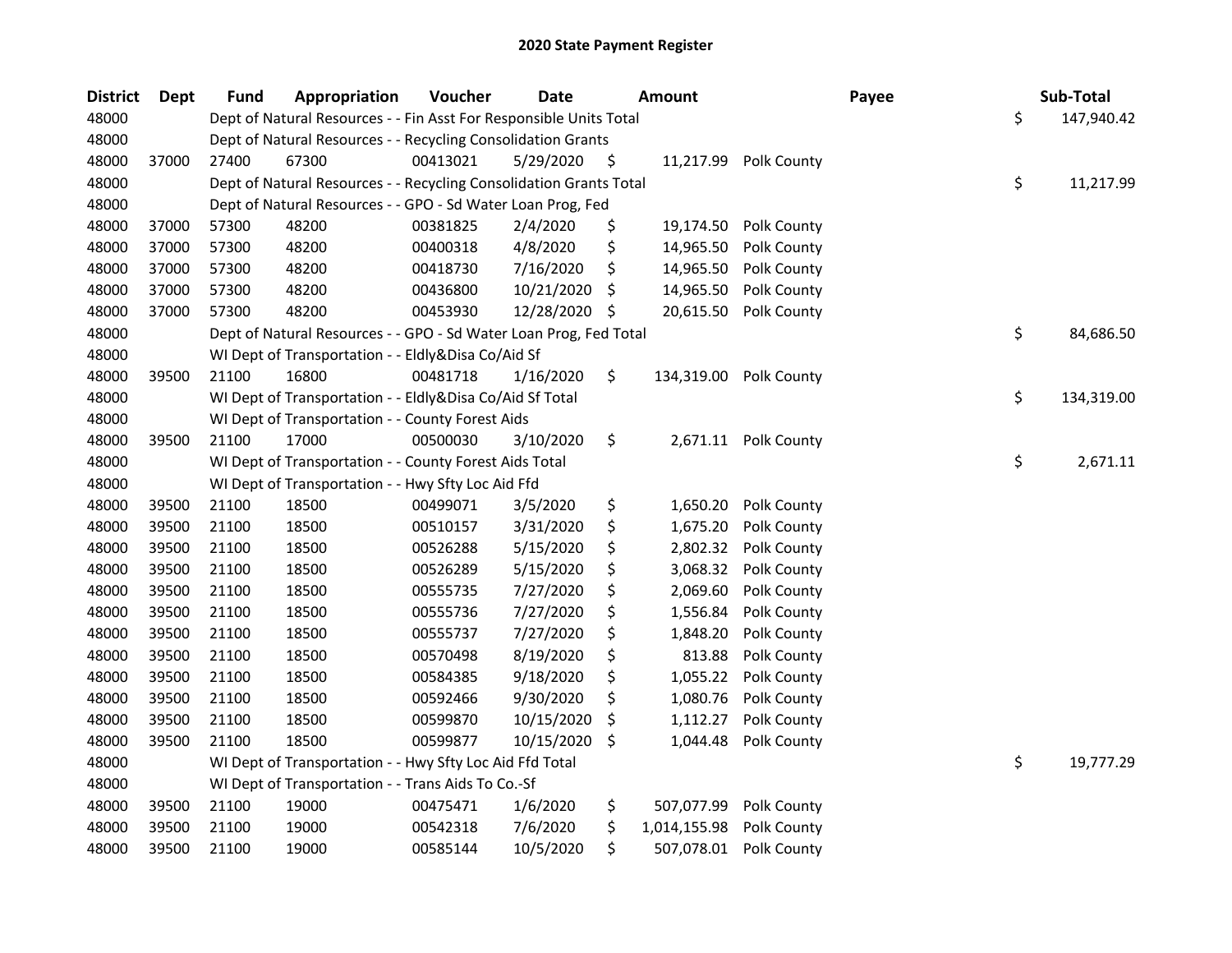| <b>District</b> | <b>Dept</b> | <b>Fund</b> | Appropriation                                            | Voucher  | <b>Date</b> | <b>Amount</b>    |             | Payee | Sub-Total          |
|-----------------|-------------|-------------|----------------------------------------------------------|----------|-------------|------------------|-------------|-------|--------------------|
| 48000           |             |             | WI Dept of Transportation - - Trans Aids To Co.-Sf Total |          |             |                  |             |       | \$<br>2,028,311.98 |
| 48000           |             |             | WI Dept of Transportation - - Loc Trns Facl Implfd       |          |             |                  |             |       |                    |
| 48000           | 39500       | 21100       | 27600                                                    | 00634684 | 12/29/2020  | \$<br>663.36     | Polk County |       |                    |
| 48000           |             |             | WI Dept of Transportation - - Loc Trns Facl Implfd Total |          |             |                  |             |       | \$<br>663.36       |
| 48000           |             |             | WI Dept of Transportation - - Loc Rd Imp Prg St Fd       |          |             |                  |             |       |                    |
| 48000           | 39500       | 21100       | 27800                                                    | 00538403 | 6/19/2020   | \$<br>172,209.72 | Polk County |       |                    |
| 48000           | 39500       | 21100       | 27800                                                    | 00556552 | 7/31/2020   | \$<br>6,761.56   | Polk County |       |                    |
| 48000           |             |             | WI Dept of Transportation - - Loc Rd Imp Prg St Fd Total |          |             |                  |             |       | \$<br>178,971.28   |
| 48000           |             |             | WI Dept of Transportation - - St Hwy Rehab, Sf           |          |             |                  |             |       |                    |
| 48000           | 39500       | 21100       | 36300                                                    | 00479225 | 1/9/2020    | \$<br>10.00      | Polk County |       |                    |
| 48000           | 39500       | 21100       | 36300                                                    | 00496445 | 2/25/2020   | \$<br>61,777.58  | Polk County |       |                    |
| 48000           | 39500       | 21100       | 36300                                                    | 00501889 | 3/11/2020   | \$<br>6,653.39   | Polk County |       |                    |
| 48000           | 39500       | 21100       | 36300                                                    | 00518602 | 4/23/2020   | \$<br>34.00      | Polk County |       |                    |
| 48000           | 39500       | 21100       | 36300                                                    | 00547984 | 7/6/2020    | \$<br>59.10      | Polk County |       |                    |
| 48000           | 39500       | 21100       | 36300                                                    | 00634684 | 12/29/2020  | \$<br>34,361.45  | Polk County |       |                    |
| 48000           | 39500       | 21100       | 36300                                                    | 00634685 | 12/29/2020  | \$<br>5,881.50   | Polk County |       |                    |
| 48000           | 39500       | 21100       | 36300                                                    | 00634686 | 12/29/2020  | \$<br>1,103.18   | Polk County |       |                    |
| 48000           |             |             | WI Dept of Transportation - - St Hwy Rehab, Sf Total     |          |             |                  |             |       | \$<br>109,880.20   |
| 48000           |             |             | WI Dept of Transportation - - Hwy Mgmt & Opers Sf        |          |             |                  |             |       |                    |
| 48000           | 39500       | 21100       | 36500                                                    | 00493069 | 2/18/2020   | \$<br>162.00     | Polk County |       |                    |
| 48000           | 39500       | 21100       | 36500                                                    | 00493450 | 2/18/2020   | \$<br>162.00     | Polk County |       |                    |
| 48000           | 39500       | 21100       | 36500                                                    | 00496439 | 2/25/2020   | \$<br>162.00     | Polk County |       |                    |
| 48000           | 39500       | 21100       | 36500                                                    | 00496445 | 2/25/2020   | \$<br>486.00     | Polk County |       |                    |
| 48000           | 39500       | 21100       | 36500                                                    | 00501889 | 3/11/2020   | \$<br>324.00     | Polk County |       |                    |
| 48000           | 39500       | 21100       | 36500                                                    | 00547984 | 7/6/2020    | \$<br>378.00     | Polk County |       |                    |
| 48000           | 39500       | 21100       | 36500                                                    | 00560420 | 8/3/2020    | \$<br>189.00     | Polk County |       |                    |
| 48000           | 39500       | 21100       | 36500                                                    | 00566224 | 8/14/2020   | \$<br>189.00     | Polk County |       |                    |
| 48000           | 39500       | 21100       | 36500                                                    | 00590265 | 9/25/2020   | \$<br>1,707.17   | Polk County |       |                    |
| 48000           | 39500       | 21100       | 36500                                                    | 00634685 | 12/29/2020  | \$<br>378.00     | Polk County |       |                    |
| 48000           | 39500       | 21100       | 36500                                                    | 00634686 | 12/29/2020  | \$<br>189.00     | Polk County |       |                    |
| 48000           | 39500       | 21100       | 36500                                                    | 00634730 | 12/30/2020  | \$<br>189.00     | Polk County |       |                    |
| 48000           |             |             | WI Dept of Transportation - - Hwy Mgmt & Opers Sf Total  |          |             |                  |             |       | \$<br>4,515.17     |
| 48000           |             |             | WI Dept of Transportation - - Routine Maint Sf           |          |             |                  |             |       |                    |
| 48000           | 39500       | 21100       | 36800                                                    | 00492609 | 2/20/2020   | \$<br>105,980.43 | Polk County |       |                    |
| 48000           | 39500       | 21100       | 36800                                                    | 00492610 | 2/20/2020   | \$<br>15,315.91  | Polk County |       |                    |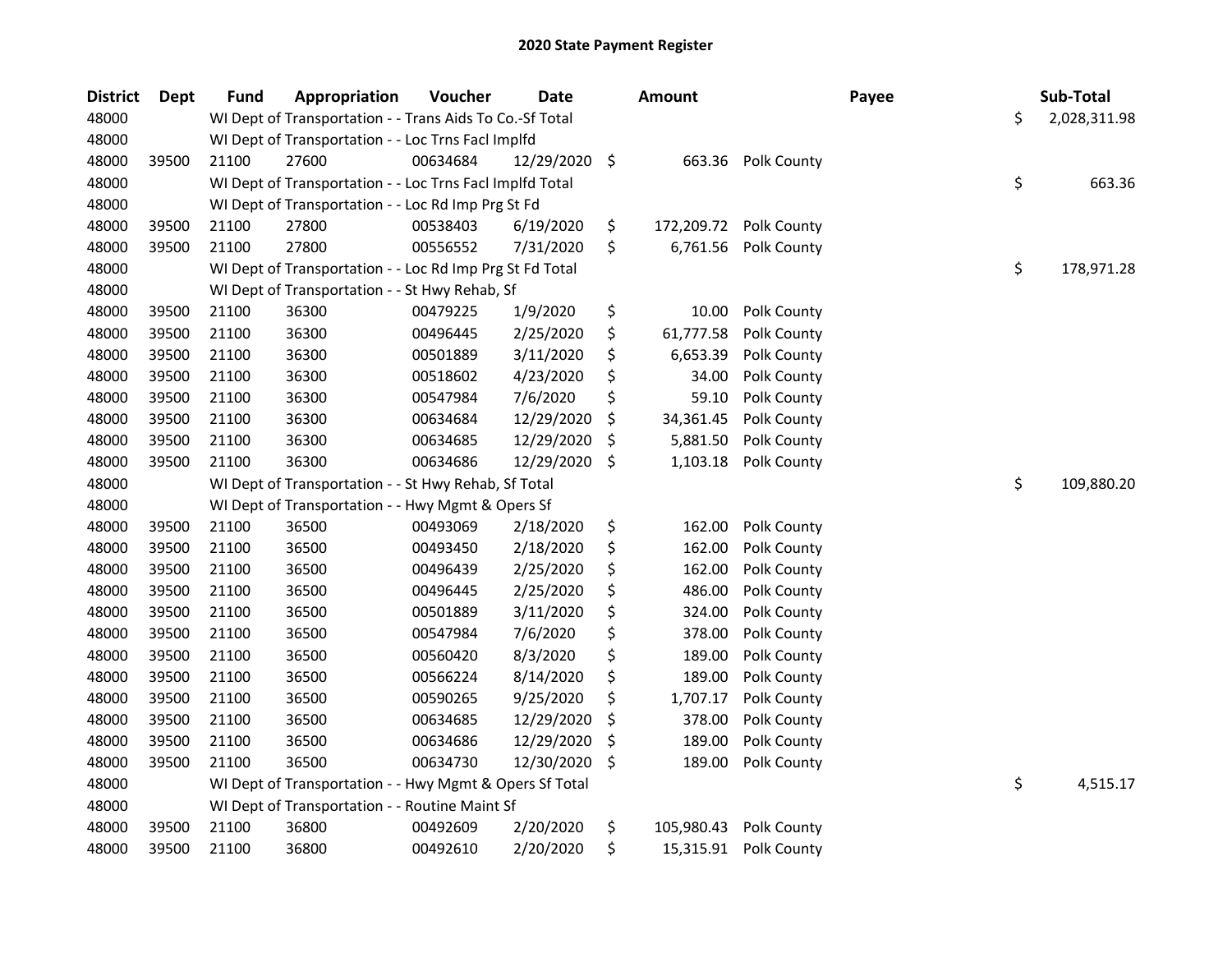| <b>District</b> | <b>Dept</b> | <b>Fund</b> | Appropriation                                                | Voucher  | <b>Date</b> |     | <b>Amount</b> |             | Payee | Sub-Total          |
|-----------------|-------------|-------------|--------------------------------------------------------------|----------|-------------|-----|---------------|-------------|-------|--------------------|
| 48000           | 39500       | 21100       | 36800                                                        | 00493069 | 2/18/2020   | \$  | 96,089.79     | Polk County |       |                    |
| 48000           | 39500       | 21100       | 36800                                                        | 00493450 | 2/18/2020   | \$  | 61,526.39     | Polk County |       |                    |
| 48000           | 39500       | 21100       | 36800                                                        | 00496430 | 2/25/2020   | \$  | 78,533.84     | Polk County |       |                    |
| 48000           | 39500       | 21100       | 36800                                                        | 00496439 | 2/25/2020   | \$  | 34,039.81     | Polk County |       |                    |
| 48000           | 39500       | 21100       | 36800                                                        | 00496445 | 2/25/2020   | \$  | 34,310.54     | Polk County |       |                    |
| 48000           | 39500       | 21100       | 36800                                                        | 00496452 | 2/25/2020   | \$  | 60,158.26     | Polk County |       |                    |
| 48000           | 39500       | 21100       | 36800                                                        | 00501889 | 3/11/2020   | \$  | 243,835.78    | Polk County |       |                    |
| 48000           | 39500       | 21100       | 36800                                                        | 00509751 | 3/31/2020   | \$  | 2,502.53      | Polk County |       |                    |
| 48000           | 39500       | 21100       | 36800                                                        | 00510298 | 4/1/2020    | \$  | 10,930.65     | Polk County |       |                    |
| 48000           | 39500       | 21100       | 36800                                                        | 00511582 | 4/3/2020    | \$  | 140.77        | Polk County |       |                    |
| 48000           | 39500       | 21100       | 36800                                                        | 00511808 | 4/8/2020    | \$  | 28,313.31     | Polk County |       |                    |
| 48000           | 39500       | 21100       | 36800                                                        | 00519294 | 4/27/2020   | \$  | 158,394.68    | Polk County |       |                    |
| 48000           | 39500       | 21100       | 36800                                                        | 00521951 | 5/4/2020    | \$  | 21,546.00     | Polk County |       |                    |
| 48000           | 39500       | 21100       | 36800                                                        | 00550330 | 7/13/2020   | \$  | 145,245.30    | Polk County |       |                    |
| 48000           | 39500       | 21100       | 36800                                                        | 00554653 | 7/23/2020   | \$  | 92.25         | Polk County |       |                    |
| 48000           | 39500       | 21100       | 36800                                                        | 00555925 | 7/27/2020   | \$  | 84,669.92     | Polk County |       |                    |
| 48000           | 39500       | 21100       | 36800                                                        | 00562970 | 8/7/2020    | \$  | 86,217.62     | Polk County |       |                    |
| 48000           | 39500       | 21100       | 36800                                                        | 00562972 | 8/7/2020    | \$  | 2,487.33      | Polk County |       |                    |
| 48000           | 39500       | 21100       | 36800                                                        | 00562973 | 8/7/2020    | \$  | 17,480.83     | Polk County |       |                    |
| 48000           | 39500       | 21100       | 36800                                                        | 00562974 | 8/7/2020    | \$  | 7,332.79      | Polk County |       |                    |
| 48000           | 39500       | 21100       | 36800                                                        | 00571236 | 8/20/2020   | \$  | 2,951.97      | Polk County |       |                    |
| 48000           | 39500       | 21100       | 36800                                                        | 00573863 | 8/26/2020   | \$  | 67,283.78     | Polk County |       |                    |
| 48000           | 39500       | 21100       | 36800                                                        | 00582007 | 9/14/2020   | \$  | 26,893.02     | Polk County |       |                    |
| 48000           | 39500       | 21100       | 36800                                                        | 00592448 | 9/29/2020   | \$  | 50,057.66     | Polk County |       |                    |
| 48000           | 39500       | 21100       | 36800                                                        | 00613476 | 11/10/2020  | \$  | 1,048.70      | Polk County |       |                    |
| 48000           | 39500       | 21100       | 36800                                                        | 00616617 | 11/17/2020  | \$  | 52,778.98     | Polk County |       |                    |
| 48000           | 39500       | 21100       | 36800                                                        | 00621192 | 11/27/2020  | \$  | 59,699.84     | Polk County |       |                    |
| 48000           | 39500       | 21100       | 36800                                                        | 00621709 | 12/1/2020   | \$  | 6,732.52      | Polk County |       |                    |
| 48000           | 39500       | 21100       | 36800                                                        | 00629367 | 12/18/2020  | \$  | 8,904.25      | Polk County |       |                    |
| 48000           | 39500       | 21100       | 36800                                                        | 00630511 | 12/21/2020  | \$  | 3,795.86      | Polk County |       |                    |
| 48000           | 39500       | 21100       | 36800                                                        | 00634685 | 12/29/2020  | \$  | 10,455.95     | Polk County |       |                    |
| 48000           | 39500       | 21100       | 36800                                                        | 00634687 | 12/29/2020  | \$  | 140.77        | Polk County |       |                    |
| 48000           | 39500       | 21100       | 36800                                                        | 00634730 | 12/30/2020  | -\$ | 84.57         | Polk County |       |                    |
| 48000           |             |             | WI Dept of Transportation - - Routine Maint Sf Total         |          |             |     |               |             |       | \$<br>1,585,972.60 |
| 48000           |             |             | Department of Corrections - - Purchased Services For Offende |          |             |     |               |             |       |                    |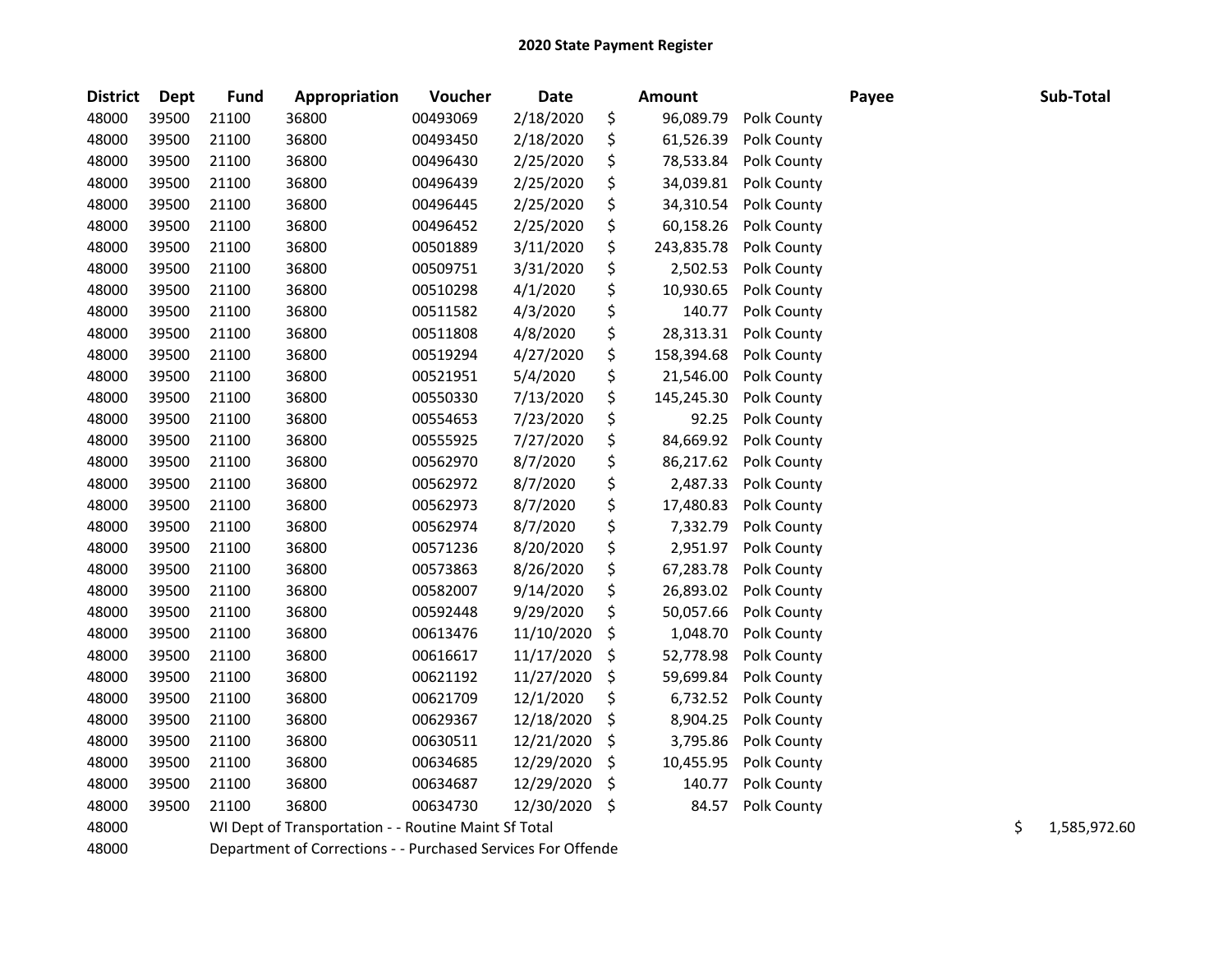| <b>District</b> | <b>Dept</b> | <b>Fund</b> | Appropriation                                                      | Voucher  | <b>Date</b> |    | <b>Amount</b> |             | Payee | Sub-Total      |
|-----------------|-------------|-------------|--------------------------------------------------------------------|----------|-------------|----|---------------|-------------|-------|----------------|
| 48000           | 41000       | 10000       | 11100                                                              | 00352529 | 4/9/2020    | \$ | 99.75         | Polk County |       |                |
| 48000           | 41000       | 10000       | 11100                                                              | 00352530 | 4/9/2020    | \$ | 273.25        | Polk County |       |                |
| 48000           | 41000       | 10000       | 11100                                                              | 00352806 | 4/14/2020   | \$ | 406.50        | Polk County |       |                |
| 48000           | 41000       | 10000       | 11100                                                              | 00353599 | 4/15/2020   | \$ | 99.75         | Polk County |       |                |
| 48000           | 41000       | 10000       | 11100                                                              | 00353603 | 4/15/2020   | \$ | 66.50         | Polk County |       |                |
| 48000           | 41000       | 10000       | 11100                                                              | 00353606 | 4/14/2020   | \$ | 99.75         | Polk County |       |                |
| 48000           | 41000       | 10000       | 11100                                                              | 00353608 | 4/14/2020   | \$ | 319.75        | Polk County |       |                |
| 48000           | 41000       | 10000       | 11100                                                              | 00353612 | 4/14/2020   | \$ | 99.75         | Polk County |       |                |
| 48000           | 41000       | 10000       | 11100                                                              | 00353615 | 4/14/2020   | \$ | 439.75        | Polk County |       |                |
| 48000           | 41000       | 10000       | 11100                                                              | 00353655 | 4/14/2020   | \$ | 33.25         | Polk County |       |                |
| 48000           | 41000       | 10000       | 11100                                                              | 00353659 | 4/14/2020   | \$ | 133.00        | Polk County |       |                |
| 48000           | 41000       | 10000       | 11100                                                              | 00359380 | 5/12/2020   | \$ | 600.00        | Polk County |       |                |
| 48000           | 41000       | 10000       | 11100                                                              | 00360213 | 5/15/2020   | \$ | 493.00        | Polk County |       |                |
| 48000           | 41000       | 10000       | 11100                                                              | 00369005 | 6/26/2020   | \$ | 600.00        | Polk County |       |                |
| 48000           | 41000       | 10000       | 11100                                                              | 00371995 | 7/10/2020   | \$ | 940.00        | Polk County |       |                |
| 48000           | 41000       | 10000       | 11100                                                              | 00380332 | 8/27/2020   | \$ | 1,060.00      | Polk County |       |                |
| 48000           | 41000       | 10000       | 11100                                                              | 00382688 | 9/10/2020   | \$ | 480.00        | Polk County |       |                |
| 48000           | 41000       | 10000       | 11100                                                              | 00389120 | 10/15/2020  | \$ | 240.00        | Polk County |       |                |
| 48000           | 41000       | 10000       | 11100                                                              | 00394547 | 11/13/2020  | \$ | 240.00        | Polk County |       |                |
| 48000           | 41000       | 10000       | 11100                                                              | 00398371 | 12/8/2020   | Ś  | 120.00        | Polk County |       |                |
| 48000           |             |             | Department of Corrections - - Purchased Services For Offende Total |          |             |    |               |             |       | \$<br>6,844.00 |
| 48000           |             |             | Department of Corrections - - Corrections Contracts And Agre       |          |             |    |               |             |       |                |
| 48000           | 41000       | 10000       | 11400                                                              | 00355009 | 4/23/2020   | \$ | 102.92        | Polk County |       |                |
| 48000           | 41000       | 10000       | 11400                                                              | 00360547 | 5/22/2020   | \$ | 3,602.20      | Polk County |       |                |
| 48000           | 41000       | 10000       | 11400                                                              | 00363096 | 6/2/2020    | \$ | 3,293.44      | Polk County |       |                |
| 48000           | 41000       | 10000       | 11400                                                              | 00363567 | 6/3/2020    | \$ | 3,756.58      | Polk County |       |                |
| 48000           | 41000       | 10000       | 11400                                                              | 00364985 | 6/10/2020   | \$ | 926.28        | Polk County |       |                |
| 48000           | 41000       | 10000       | 11400                                                              | 00365361 | 6/23/2020   | \$ | 6,844.18      | Polk County |       |                |
| 48000           | 41000       | 10000       | 11400                                                              | 00368558 | 6/26/2020   | \$ | 2,727.38      | Polk County |       |                |
| 48000           | 41000       | 10000       | 11400                                                              | 00371514 | 7/13/2020   | \$ | 1,389.42      | Polk County |       |                |
| 48000           | 41000       | 10000       | 11400                                                              | 00373030 | 7/16/2020   | \$ | 463.14        | Polk County |       |                |
| 48000           | 41000       | 10000       | 11400                                                              | 00374050 | 7/23/2020   | \$ | 9,262.80      | Polk County |       |                |
| 48000           | 41000       | 10000       | 11400                                                              | 00379793 | 8/26/2020   | \$ | 5,403.30      | Polk County |       |                |
| 48000           | 41000       | 10000       | 11400                                                              | 00380408 | 8/28/2020   | \$ | 3,910.96      | Polk County |       |                |
| 48000           | 41000       | 10000       | 11400                                                              | 00388690 | 10/14/2020  | \$ | 4,579.94      | Polk County |       |                |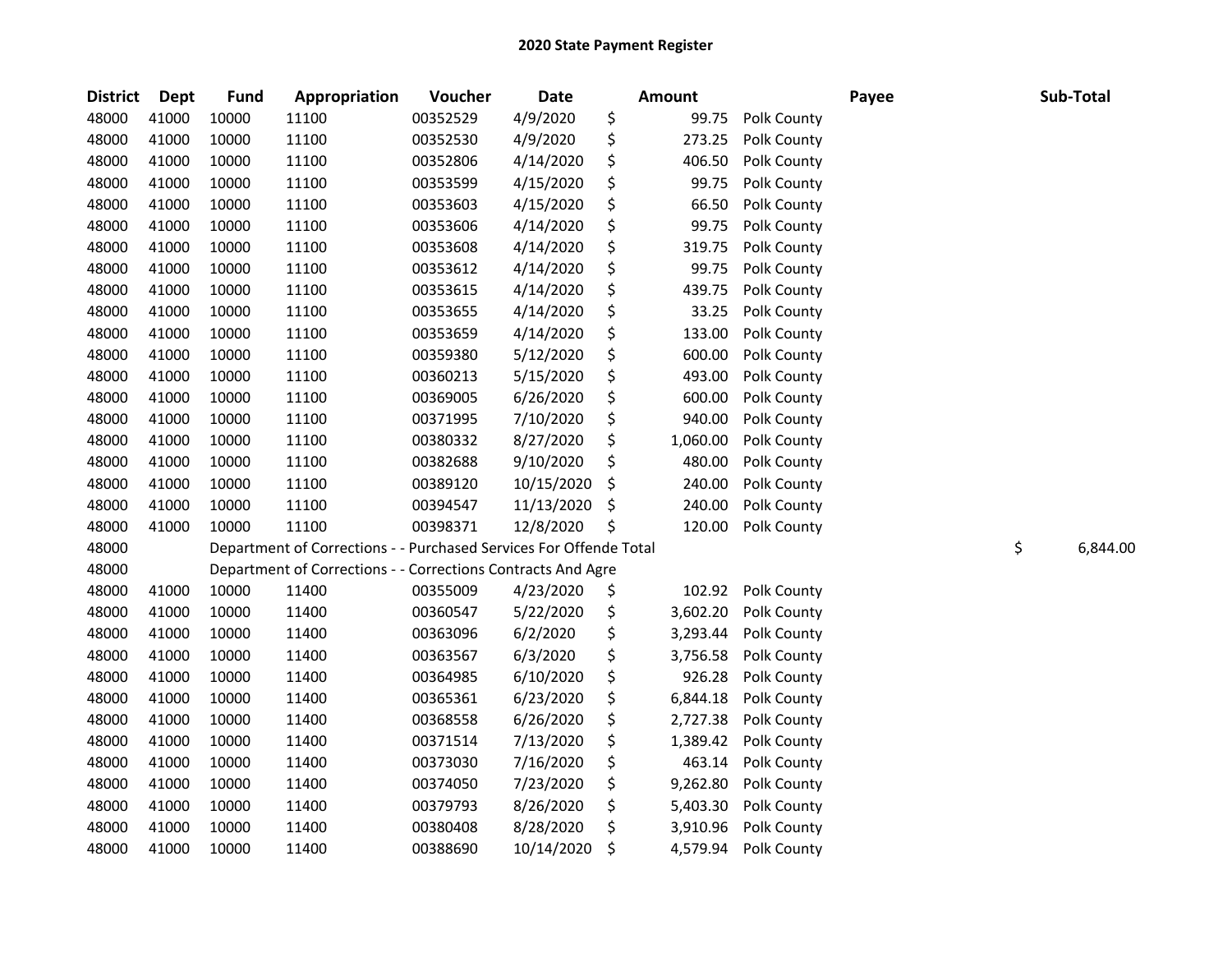| <b>District</b> | <b>Dept</b> | <b>Fund</b> | Appropriation                                                          | Voucher  | <b>Date</b>   |     | <b>Amount</b> | Payee                                                                                                         | Sub-Total          |
|-----------------|-------------|-------------|------------------------------------------------------------------------|----------|---------------|-----|---------------|---------------------------------------------------------------------------------------------------------------|--------------------|
| 48000           | 41000       | 10000       | 11400                                                                  | 00389849 | 10/21/2020    | \$  | 7,616.08      | Polk County                                                                                                   |                    |
| 48000           | 41000       | 10000       | 11400                                                                  | 00397247 | 12/3/2020     | \$  | 2,161.32      | Polk County                                                                                                   |                    |
| 48000           | 41000       | 10000       | 11400                                                                  | 00397252 | 12/3/2020     | \$  | 5,094.54      | Polk County                                                                                                   |                    |
| 48000           | 41000       | 10000       | 11400                                                                  | 00399084 | 12/14/2020    | Ś.  | 10,086.16     | Polk County                                                                                                   |                    |
| 48000           | 41000       | 10000       | 11400                                                                  | 00399667 | 12/16/2020    | \$. | 9,056.96      | Polk County                                                                                                   |                    |
| 48000           | 41000       | 10000       | 11400                                                                  | 00400213 | 12/17/2020    | \$  | 12,247.48     | Polk County                                                                                                   |                    |
| 48000           |             |             | Department of Corrections - - Corrections Contracts And Agre Total     |          |               |     |               |                                                                                                               | \$<br>92,525.08    |
| 48000           |             |             |                                                                        |          |               |     |               | Department of Corrections - - Reimbursing Counties For Probation, Extended Supervision And Parole Holds       |                    |
| 48000           | 41000       | 10000       | 11600                                                                  | 00392570 | 11/5/2020     | \$  |               | 46,360.00 Polk County                                                                                         |                    |
| 48000           |             |             |                                                                        |          |               |     |               | Department of Corrections - - Reimbursing Counties For Probation, Extended Supervision And Parole Holds Total | \$<br>46,360.00    |
| 48000           |             |             | Child Abuse & Neglect Prev Bd - - General Aids                         |          |               |     |               |                                                                                                               |                    |
| 48000           | 43300       | 10000       | 99000                                                                  | 00002384 | 4/24/2020     | \$  | 4,285.89      | <b>Polk County</b>                                                                                            |                    |
| 48000           |             |             | Child Abuse & Neglect Prev Bd - - General Aids Total                   |          |               |     |               |                                                                                                               | \$<br>4,285.89     |
| 48000           |             |             | Department of Health Services - - State/Federal Aids                   |          |               |     |               |                                                                                                               |                    |
| 48000           | 43500       | 10000       | 00000                                                                  | 92007    | $1/1/2020$ \$ |     | 153,518.00    | Polk County                                                                                                   |                    |
| 48000           | 43500       | 10000       | 00000                                                                  | 92008    | $2/1/2020$ \$ |     | 61,488.00     | Polk County                                                                                                   |                    |
| 48000           | 43500       | 10000       | 00000                                                                  | 92009    | $3/1/2020$ \$ |     | 290,133.00    | Polk County                                                                                                   |                    |
| 48000           | 43500       | 10000       | 00000                                                                  | 92010    | $4/1/2020$ \$ |     | 457,447.00    | Polk County                                                                                                   |                    |
| 48000           | 43500       | 10000       | 00000                                                                  | 92011    | $5/1/2020$ \$ |     | 282,948.00    | Polk County                                                                                                   |                    |
| 48000           | 43500       | 10000       | 00000                                                                  | 92012    | $6/1/2020$ \$ |     | 203,085.00    | Polk County                                                                                                   |                    |
| 48000           | 43500       | 10000       | 00000                                                                  | 92013    | $6/1/2020$ \$ |     | 48.00         | Polk County                                                                                                   |                    |
| 48000           | 43500       | 10000       | 00000                                                                  | 92100    | 7/1/2020 \$   |     | 904,148.00    | Polk County                                                                                                   |                    |
| 48000           | 43500       | 10000       | 00000                                                                  | 92101    | 8/1/2020 \$   |     | 485,666.00    | Polk County                                                                                                   |                    |
| 48000           | 43500       | 10000       | 00000                                                                  | 92102    | $9/1/2020$ \$ |     | 178,097.00    | Polk County                                                                                                   |                    |
| 48000           | 43500       | 10000       | 00000                                                                  | 92103    | 10/1/2020 \$  |     | 160,090.00    | Polk County                                                                                                   |                    |
| 48000           | 43500       | 10000       | 00000                                                                  | 92104    | 11/1/2020 \$  |     | 106,030.00    | Polk County                                                                                                   |                    |
| 48000           | 43500       | 10000       | 00000                                                                  | 92105    | 12/1/2020 \$  |     | 290,748.00    | Polk County                                                                                                   |                    |
| 48000           |             |             | Department of Health Services - - State/Federal Aids Total             |          |               |     |               |                                                                                                               | \$<br>3,573,446.00 |
| 48000           |             |             | Department of Health Services - - Emergency Dispatcher Cardiopul       |          |               |     |               |                                                                                                               |                    |
| 48000           | 43500       | 10000       | 18500                                                                  | 00368875 | 7/30/2020     | S   | 2,782.84      | Polk County                                                                                                   |                    |
| 48000           |             |             | Department of Health Services - - Emergency Dispatcher Cardiopul Total |          |               |     |               |                                                                                                               | \$<br>2,782.84     |
| 48000           |             |             | Department of Health Services - - General Program Operations           |          |               |     |               |                                                                                                               |                    |
| 48000           | 43500       | 10000       | 40100                                                                  | 00340142 | 2/11/2020     | \$  | 1.00          | Polk County                                                                                                   |                    |
| 48000           | 43500       | 10000       | 40100                                                                  | 00340143 | 2/11/2020     | \$  | 15.00         | Polk County                                                                                                   |                    |
| 48000           | 43500       | 10000       | 40100                                                                  | 00341207 | 2/12/2020     | \$  | 1.00          | Polk County                                                                                                   |                    |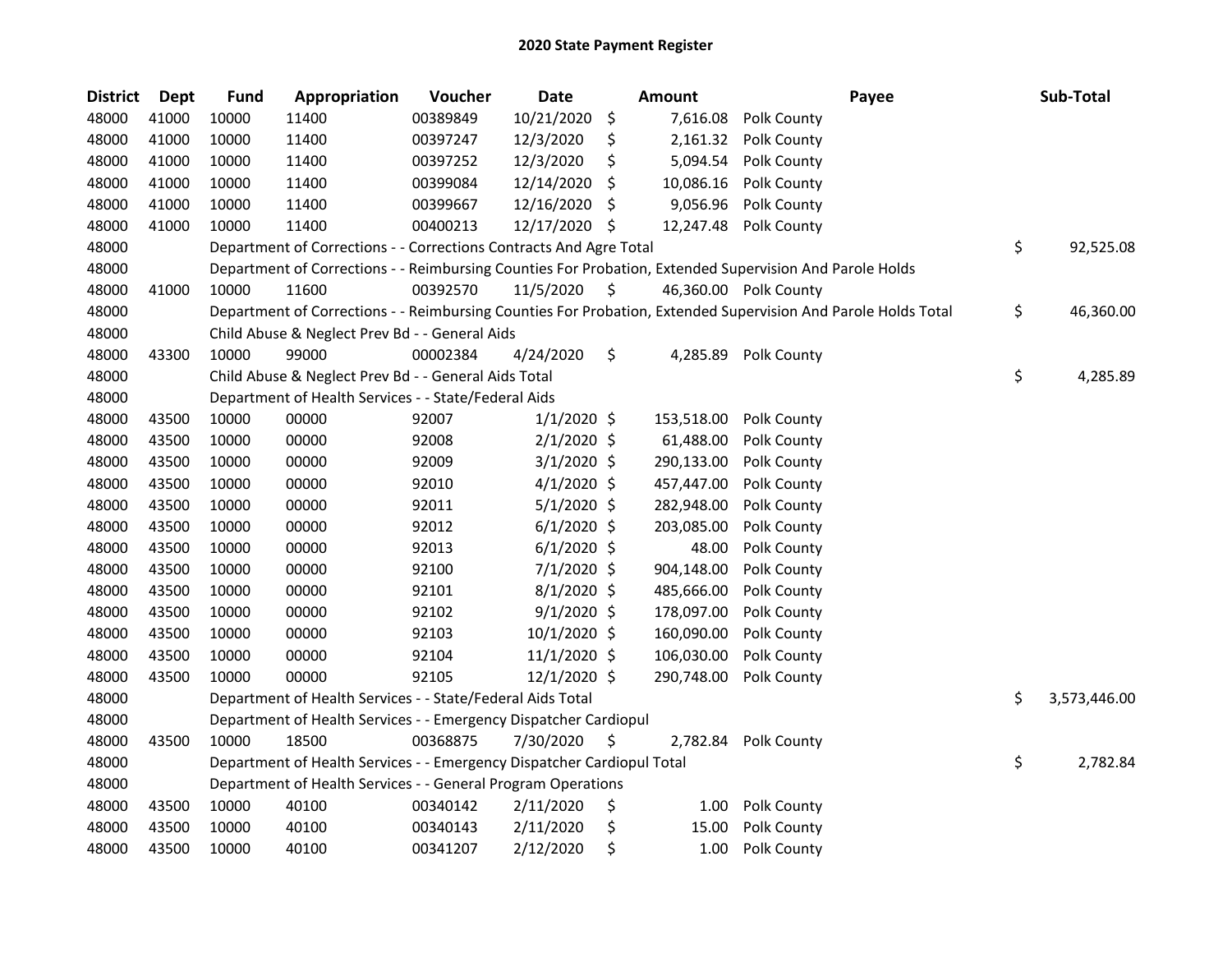| <b>District</b> | <b>Dept</b> | <b>Fund</b> | Appropriation                                                          | Voucher  | Date       |     | <b>Amount</b> |             | Payee | Sub-Total       |
|-----------------|-------------|-------------|------------------------------------------------------------------------|----------|------------|-----|---------------|-------------|-------|-----------------|
| 48000           | 43500       | 10000       | 40100                                                                  | 00341208 | 2/12/2020  | \$  | 15.00         | Polk County |       |                 |
| 48000           | 43500       | 10000       | 40100                                                                  | 00346162 | 3/4/2020   | \$  | 4.00          | Polk County |       |                 |
| 48000           | 43500       | 10000       | 40100                                                                  | 00359428 | 5/20/2020  | \$  | 1.50          | Polk County |       |                 |
| 48000           | 43500       | 10000       | 40100                                                                  | 00359435 | 5/20/2020  | \$  | 1.50          | Polk County |       |                 |
| 48000           | 43500       | 10000       | 40100                                                                  | 00361061 | 6/3/2020   | \$  | 1.50          | Polk County |       |                 |
| 48000           | 43500       | 10000       | 40100                                                                  | 00361062 | 6/3/2020   | \$  | 1.50          | Polk County |       |                 |
| 48000           | 43500       | 10000       | 40100                                                                  | 00361076 | 6/3/2020   | \$  | 1.50          | Polk County |       |                 |
| 48000           | 43500       | 10000       | 40100                                                                  | 00373053 | 8/17/2020  | \$  | 1.50          | Polk County |       |                 |
| 48000           | 43500       | 10000       | 40100                                                                  | 00380161 | 9/22/2020  | \$  | 1.50          | Polk County |       |                 |
| 48000           | 43500       | 10000       | 40100                                                                  | 00391393 | 11/17/2020 | \$  | 1.50          | Polk County |       |                 |
| 48000           |             |             | Department of Health Services - - General Program Operations Total     |          |            |     |               |             |       | \$<br>48.00     |
| 48000           |             |             | Department of Health Services - - Medical Assistance State Admin       |          |            |     |               |             |       |                 |
| 48000           | 43500       | 10000       | 44000                                                                  | 00340142 | 2/11/2020  | \$  | 1.00          | Polk County |       |                 |
| 48000           | 43500       | 10000       | 44000                                                                  | 00340143 | 2/11/2020  | \$  | 15.00         | Polk County |       |                 |
| 48000           | 43500       | 10000       | 44000                                                                  | 00341207 | 2/12/2020  | \$  | 1.00          | Polk County |       |                 |
| 48000           | 43500       | 10000       | 44000                                                                  | 00341208 | 2/12/2020  | \$  | 15.00         | Polk County |       |                 |
| 48000           | 43500       | 10000       | 44000                                                                  | 00346162 | 3/4/2020   | \$  | 4.00          | Polk County |       |                 |
| 48000           | 43500       | 10000       | 44000                                                                  | 00359428 | 5/20/2020  | \$  | 1.50          | Polk County |       |                 |
| 48000           | 43500       | 10000       | 44000                                                                  | 00359435 | 5/20/2020  | \$  | 1.50          | Polk County |       |                 |
| 48000           | 43500       | 10000       | 44000                                                                  | 00361061 | 6/3/2020   | \$  | 1.50          | Polk County |       |                 |
| 48000           | 43500       | 10000       | 44000                                                                  | 00361062 | 6/3/2020   | \$  | 1.50          | Polk County |       |                 |
| 48000           | 43500       | 10000       | 44000                                                                  | 00361076 | 6/3/2020   | \$  | 1.50          | Polk County |       |                 |
| 48000           | 43500       | 10000       | 44000                                                                  | 00373053 | 8/17/2020  | \$  | 1.50          | Polk County |       |                 |
| 48000           | 43500       | 10000       | 44000                                                                  | 00380161 | 9/22/2020  | \$  | 1.50          | Polk County |       |                 |
| 48000           | 43500       | 10000       | 44000                                                                  | 00391393 | 11/17/2020 | \$  | 1.50          | Polk County |       |                 |
| 48000           |             |             | Department of Health Services - - Medical Assistance State Admin Total |          |            |     |               |             |       | \$<br>48.00     |
| 48000           |             |             | Department of Health Services - - Nursing Facility Resident Prot       |          |            |     |               |             |       |                 |
| 48000           | 43500       | 10000       | 62100                                                                  | 00367597 | 7/14/2020  | \$  | 2,824.00      | Polk County |       |                 |
| 48000           |             |             | Department of Health Services - - Nursing Facility Resident Prot Total |          |            |     |               |             |       | \$<br>2,824.00  |
| 48000           |             |             | Dept of Children and Families - - Tribal High Cost And Guard Pay       |          |            |     |               |             |       |                 |
| 48000           | 43700       | 10000       | 16900                                                                  | 00072785 | 7/14/2020  | \$, | 22,403.38     | Polk County |       |                 |
| 48000           |             |             | Dept of Children and Families - - Tribal High Cost And Guard Pay Total |          |            |     |               |             |       | \$<br>22,403.38 |
| 48000           |             |             | Dept of Children and Families - - Fees For Administrative Servic       |          |            |     |               |             |       |                 |
| 48000           | 43700       | 10000       | 23100                                                                  | 00065125 | 1/27/2020  | \$  | 130.00        | Polk County |       |                 |
| 48000           | 43700       | 10000       | 23100                                                                  | 00069736 | 5/1/2020   | \$  | 90.00         | Polk County |       |                 |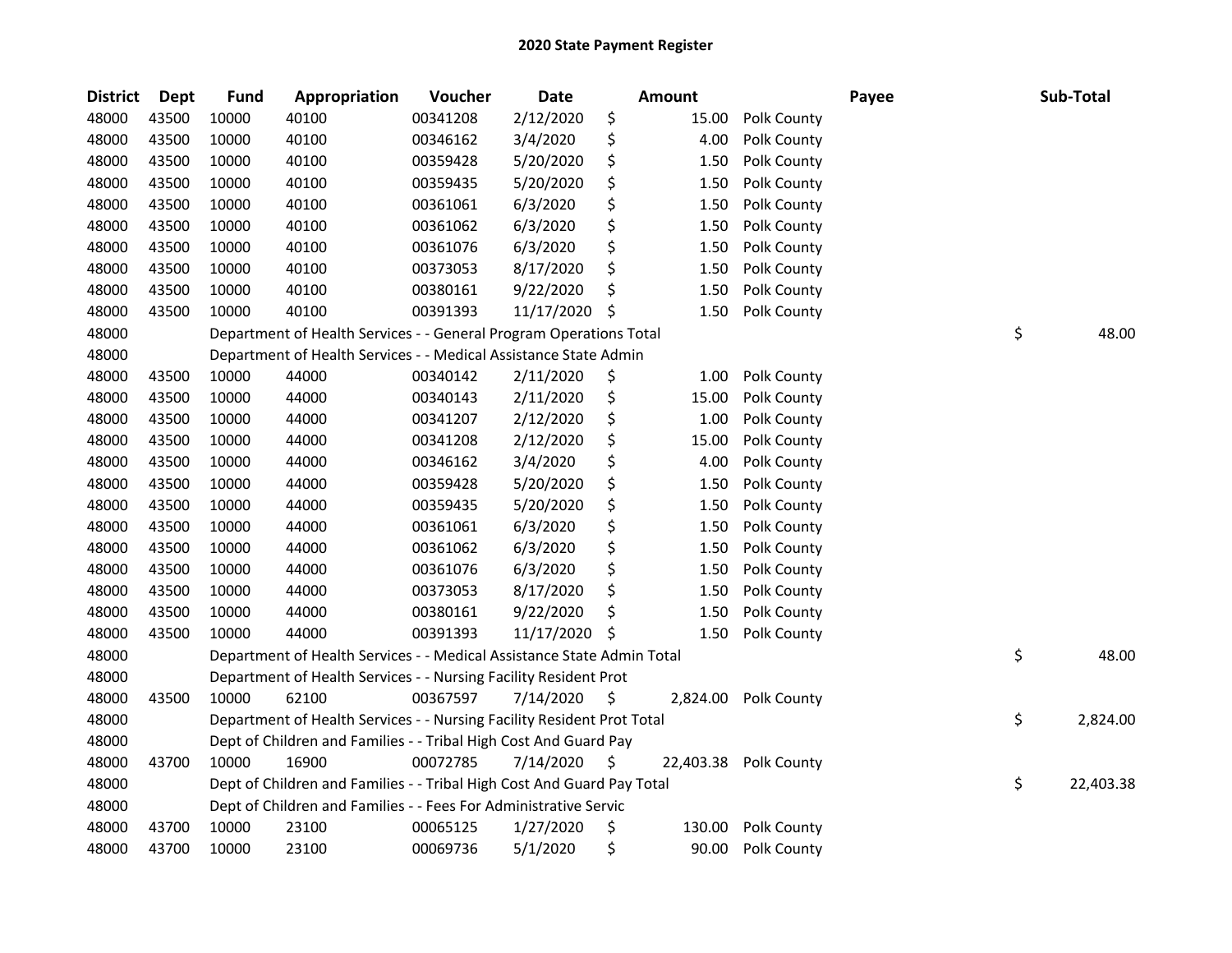| <b>District</b> | Dept  | <b>Fund</b> | Appropriation                                                          | Voucher  | Date       |                     | <b>Amount</b> |             | Payee | Sub-Total    |
|-----------------|-------|-------------|------------------------------------------------------------------------|----------|------------|---------------------|---------------|-------------|-------|--------------|
| 48000           | 43700 | 10000       | 23100                                                                  | 00076540 | 10/22/2020 | $\ddot{\mathsf{S}}$ | 40.00         | Polk County |       |              |
| 48000           |       |             | Dept of Children and Families - - Fees For Administrative Servic Total |          |            |                     |               |             |       | \$<br>260.00 |
| 48000           |       |             | Dept of Children and Families - - General Aids                         |          |            |                     |               |             |       |              |
| 48000           | 43700 | 10000       | 99000                                                                  | 00064524 | 1/6/2020   | \$                  | 13,089.08     | Polk County |       |              |
| 48000           | 43700 | 10000       | 99000                                                                  | 00065375 | 1/30/2020  | \$                  | 109,087.66    | Polk County |       |              |
| 48000           | 43700 | 10000       | 99000                                                                  | 00065674 | 2/5/2020   | \$                  | 27,671.11     | Polk County |       |              |
| 48000           | 43700 | 10000       | 99000                                                                  | 00065806 | 2/11/2020  | \$                  | 180.00        | Polk County |       |              |
| 48000           | 43700 | 10000       | 99000                                                                  | 00066348 | 2/25/2020  | \$                  | 19,072.49     | Polk County |       |              |
| 48000           | 43700 | 10000       | 99000                                                                  | 00066867 | 3/5/2020   | \$                  | 57,008.63     | Polk County |       |              |
| 48000           | 43700 | 10000       | 99000                                                                  | 00066943 | 3/5/2020   | \$                  | 363.34        | Polk County |       |              |
| 48000           | 43700 | 10000       | 99000                                                                  | 00068152 | 4/1/2020   | \$                  | 2,188.96      | Polk County |       |              |
| 48000           | 43700 | 10000       | 99000                                                                  | 00068291 | 4/6/2020   | \$                  | 207,644.65    | Polk County |       |              |
| 48000           | 43700 | 10000       | 99000                                                                  | 00069621 | 4/30/2020  | \$                  | 102,432.70    | Polk County |       |              |
| 48000           | 43700 | 10000       | 99000                                                                  | 00069923 | 5/5/2020   | \$                  | 140,448.79    | Polk County |       |              |
| 48000           | 43700 | 10000       | 99000                                                                  | 00070064 | 5/8/2020   | \$                  | 7,520.00      | Polk County |       |              |
| 48000           | 43700 | 10000       | 99000                                                                  | 00070884 | 6/5/2020   | \$                  | 83,193.64     | Polk County |       |              |
| 48000           | 43700 | 10000       | 99000                                                                  | 00072030 | 6/30/2020  | \$                  | 6,942.03      | Polk County |       |              |
| 48000           | 43700 | 10000       | 99000                                                                  | 00072338 | 7/6/2020   | \$                  | 55,510.67     | Polk County |       |              |
| 48000           | 43700 | 10000       | 99000                                                                  | 00073345 | 7/30/2020  | \$                  | 97,624.27     | Polk County |       |              |
| 48000           | 43700 | 10000       | 99000                                                                  | 00073582 | 8/5/2020   | \$                  | 19,239.36     | Polk County |       |              |
| 48000           | 43700 | 10000       | 99000                                                                  | 00073897 | 8/12/2020  | \$                  | 21,444.00     | Polk County |       |              |
| 48000           | 43700 | 10000       | 99000                                                                  | 00074544 | 9/1/2020   | \$                  | 14,489.31     | Polk County |       |              |
| 48000           | 43700 | 10000       | 99000                                                                  | 00074688 | 9/8/2020   | \$                  | 25,546.39     | Polk County |       |              |
| 48000           | 43700 | 10000       | 99000                                                                  | 00075132 | 9/17/2020  | \$                  | 501.00        | Polk County |       |              |
| 48000           | 43700 | 10000       | 99000                                                                  | 00075231 | 9/18/2020  | \$                  | 21,612.44     | Polk County |       |              |
| 48000           | 43700 | 10000       | 99000                                                                  | 00075839 | 10/2/2020  | \$                  | 708,275.01    | Polk County |       |              |
| 48000           | 43700 | 10000       | 99000                                                                  | 00075927 | 10/5/2020  | \$                  | 63,767.06     | Polk County |       |              |
| 48000           | 43700 | 10000       | 99000                                                                  | 00076819 | 10/30/2020 | \$                  | 113,750.53    | Polk County |       |              |
| 48000           | 43700 | 10000       | 99000                                                                  | 00076945 | 11/3/2020  | \$                  | 1,190.24      | Polk County |       |              |
| 48000           | 43700 | 10000       | 99000                                                                  | 00077047 | 11/5/2020  | \$                  | 52,473.45     | Polk County |       |              |
| 48000           | 43700 | 10000       | 99000                                                                  | 00077172 | 11/6/2020  | \$                  | 2,700.00      | Polk County |       |              |
| 48000           | 43700 | 10000       | 99000                                                                  | 00077274 | 11/10/2020 | \$                  | 11.00         | Polk County |       |              |
| 48000           | 43700 | 10000       | 99000                                                                  | 00078177 | 12/4/2020  | \$                  | 10,110.00     | Polk County |       |              |
| 48000           | 43700 | 10000       | 99000                                                                  | 00078266 | 12/7/2020  | \$                  | 58,764.51     | Polk County |       |              |

48000 Dept of Children and Families - - General Aids Total 2,043,852.32 \$ 2,043,852.32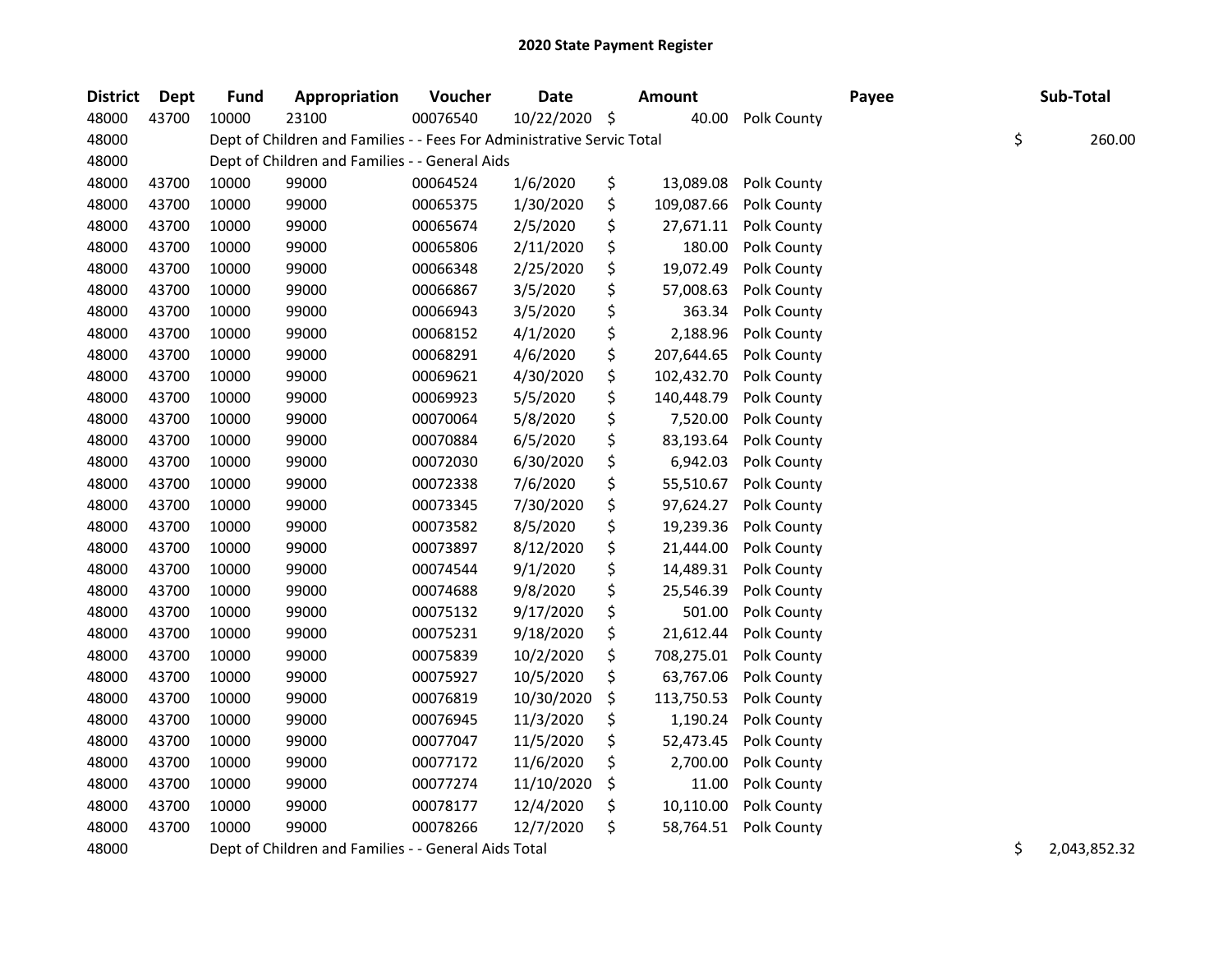| <b>District</b> | Dept  | <b>Fund</b> | Appropriation                                                         | Voucher  | <b>Date</b> | <b>Amount</b>  |                       | Payee | Sub-Total      |
|-----------------|-------|-------------|-----------------------------------------------------------------------|----------|-------------|----------------|-----------------------|-------|----------------|
| 48000           |       |             | Dept of Workforce Development - - Auxiliary Services                  |          |             |                |                       |       |                |
| 48000           | 44500 | 10000       | 13000                                                                 | 00304282 | 11/3/2020   | \$<br>30.00    | Polk County           |       |                |
| 48000           | 44500 | 10000       | 13000                                                                 | 00307413 | 12/2/2020   | \$<br>30.00    | Polk County           |       |                |
| 48000           |       |             | Dept of Workforce Development - - Auxiliary Services Total            |          |             |                |                       |       | \$<br>60.00    |
| 48000           |       |             | Dept of Workforce Development - - Ui Admin Fed                        |          |             |                |                       |       |                |
| 48000           | 44500 | 10000       | 15100                                                                 | 00267657 | 1/14/2020   | \$<br>60.00    | Polk County           |       |                |
| 48000           | 44500 | 10000       | 15100                                                                 | 00270898 | 2/4/2020    | \$<br>15.00    | Polk County           |       |                |
| 48000           | 44500 | 10000       | 15100                                                                 | 00275628 | 3/3/2020    | \$<br>40.00    | Polk County           |       |                |
| 48000           | 44500 | 10000       | 15100                                                                 | 00280612 | 4/2/2020    | \$<br>90.00    | Polk County           |       |                |
| 48000           | 44500 | 10000       | 15100                                                                 | 00284506 | 5/4/2020    | \$<br>10.00    | Polk County           |       |                |
| 48000           | 44500 | 10000       | 15100                                                                 | 00287355 | 6/2/2020    | \$<br>45.00    | Polk County           |       |                |
| 48000           | 44500 | 10000       | 15100                                                                 | 00290176 | 7/2/2020    | \$<br>10.00    | Polk County           |       |                |
| 48000           | 44500 | 10000       | 15100                                                                 | 00293613 | 8/4/2020    | \$<br>25.00    | Polk County           |       |                |
| 48000           | 44500 | 10000       | 15100                                                                 | 00296650 | 9/2/2020    | \$<br>20.00    | Polk County           |       |                |
| 48000           | 44500 | 10000       | 15100                                                                 | 00300321 | 10/2/2020   | \$<br>35.00    | Polk County           |       |                |
| 48000           |       |             | Dept of Workforce Development - - Ui Admin Fed Total                  |          |             |                |                       |       | \$<br>350.00   |
| 48000           |       |             | Dept of Workforce Development - - Wc Ops Uninsured Emplyr Admin       |          |             |                |                       |       |                |
| 48000           | 44500 | 22700       | 17700                                                                 | 00288636 | 6/17/2020   | \$<br>55.00    | Polk County           |       |                |
| 48000           | 44500 | 22700       | 17700                                                                 | 00288637 | 6/17/2020   | \$<br>10.00    | Polk County           |       |                |
| 48000           | 44500 | 22700       | 17700                                                                 | 00291177 | 7/14/2020   | \$<br>5.00     | Polk County           |       |                |
| 48000           | 44500 | 22700       | 17700                                                                 | 00291181 | 7/14/2020   | \$<br>5.00     | Polk County           |       |                |
| 48000           | 44500 | 22700       | 17700                                                                 | 00296800 | 9/3/2020    | \$<br>35.00    | Polk County           |       |                |
| 48000           | 44500 | 22700       | 17700                                                                 | 00296801 | 9/3/2020    | \$<br>15.00    | Polk County           |       |                |
| 48000           |       |             | Dept of Workforce Development - - Wc Ops Uninsured Emplyr Admin Total |          |             |                |                       |       | \$<br>125.00   |
| 48000           |       |             | Department of Justice - - Inter And Intra-Agency Assist               |          |             |                |                       |       |                |
| 48000           | 45500 | 10000       | 13300                                                                 | 00079844 | 2/11/2020   | \$<br>103.00   | Polk County           |       |                |
| 48000           |       |             | Department of Justice - - Inter And Intra-Agency Assist Total         |          |             |                |                       |       | \$<br>103.00   |
| 48000           |       |             | Department of Justice - - Crime Laboratories, Dna                     |          |             |                |                       |       |                |
| 48000           | 45500 | 10000       | 22100                                                                 | 00085865 | 7/16/2020   | \$<br>1,800.00 | Polk County           |       |                |
| 48000           |       |             | Department of Justice - - Crime Laboratories, Dna Total               |          |             |                |                       |       | \$<br>1,800.00 |
| 48000           |       |             | Department of Justice - - Law Enforcement Train, Local                |          |             |                |                       |       |                |
| 48000           | 45500 | 10000       | 23100                                                                 | 00091823 | 12/9/2020   | \$             | 8,800.00 Polk County  |       |                |
| 48000           |       |             | Department of Justice - - Law Enforcement Train, Local Total          |          |             |                |                       |       | \$<br>8,800.00 |
| 48000           |       |             | Department of Justice - - County-Tribal Programs, Local               |          |             |                |                       |       |                |
| 48000           | 45500 | 10000       | 26300                                                                 | 00078409 | 1/15/2020   | \$             | 19,461.00 Polk County |       |                |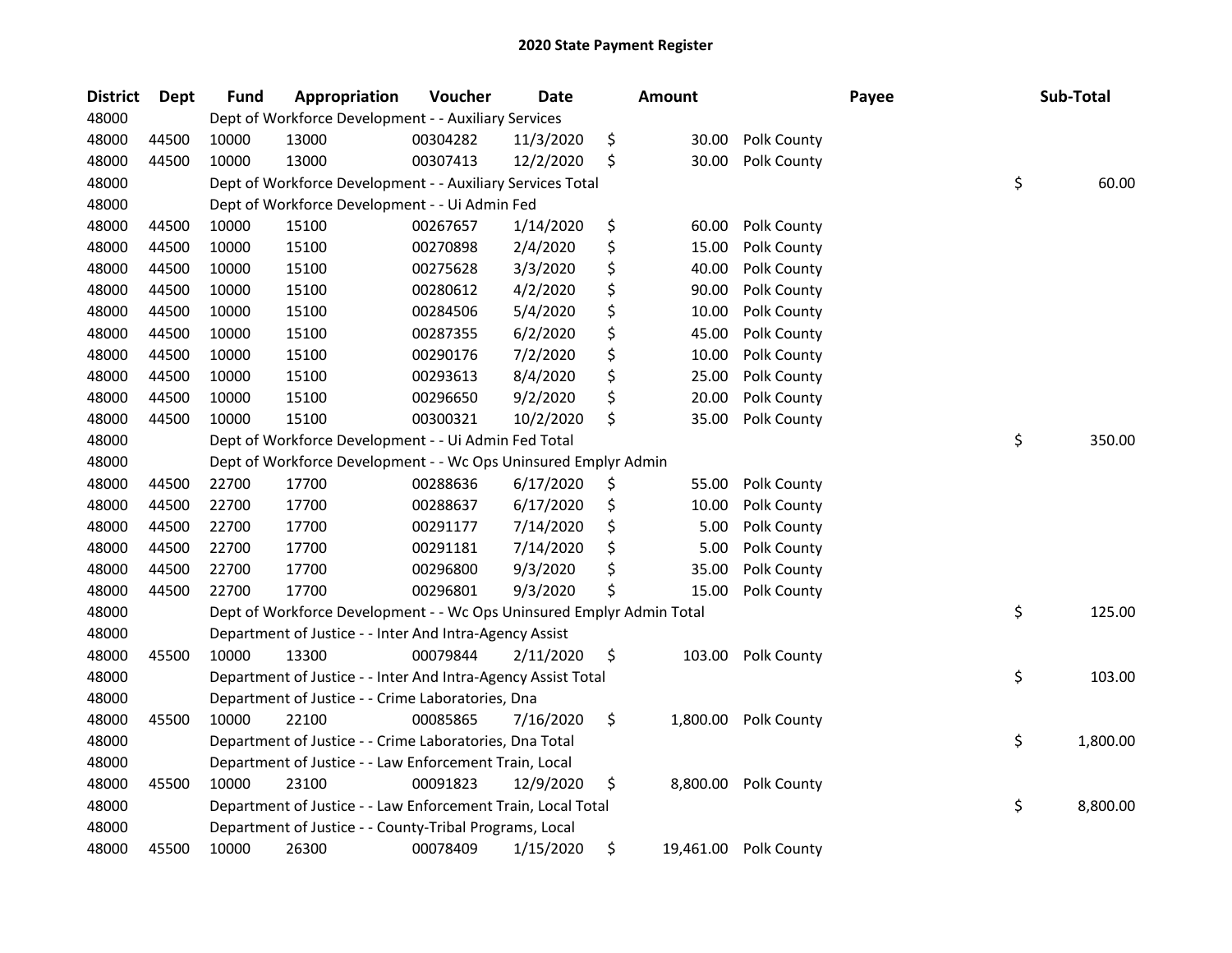| <b>District</b> | Dept  | <b>Fund</b> | <b>Appropriation</b>                                                   | Voucher  | Date      | <b>Amount</b>    |             | Payee | Sub-Total        |
|-----------------|-------|-------------|------------------------------------------------------------------------|----------|-----------|------------------|-------------|-------|------------------|
| 48000           |       |             | Department of Justice - - County-Tribal Programs, Local Total          |          |           |                  |             |       | \$<br>19,461.00  |
| 48000           |       |             | Department of Justice - - Alt Prosecution Alcohol Drugs                |          |           |                  |             |       |                  |
| 48000           | 45500 | 10000       | 27100                                                                  | 00078355 | 1/24/2020 | \$<br>22,857.00  | Polk County |       |                  |
| 48000           | 45500 | 10000       | 27100                                                                  | 00081350 | 3/20/2020 | \$<br>16,769.00  | Polk County |       |                  |
| 48000           | 45500 | 10000       | 27100                                                                  | 00082268 | 4/15/2020 | \$<br>19,443.84  | Polk County |       |                  |
| 48000           | 45500 | 10000       | 27100                                                                  | 00087236 | 8/13/2020 | \$<br>14,854.00  | Polk County |       |                  |
| 48000           | 45500 | 10000       | 27100                                                                  | 00089163 | 10/9/2020 | \$<br>28,561.00  | Polk County |       |                  |
| 48000           | 45500 | 10000       | 27100                                                                  | 00091674 | 12/7/2020 | \$<br>34,081.00  | Polk County |       |                  |
| 48000           |       |             | Department of Justice - - Alt Prosecution Alcohol Drugs Total          |          |           |                  |             |       | \$<br>136,565.84 |
| 48000           |       |             | Department of Justice - - Alternatives To Incarceration                |          |           |                  |             |       |                  |
| 48000           | 45500 | 10000       | 28700                                                                  | 00082268 | 4/15/2020 | \$<br>17,160.00  | Polk County |       |                  |
| 48000           |       |             | Department of Justice - - Alternatives To Incarceration Total          |          |           |                  |             |       | \$<br>17,160.00  |
| 48000           |       |             | Department of Justice - - Crime Victim Witness Assist                  |          |           |                  |             |       |                  |
| 48000           | 45500 | 10000       | 53200                                                                  | 00080502 | 2/26/2020 | \$<br>35,543.06  | Polk County |       |                  |
| 48000           | 45500 | 10000       | 53200                                                                  | 00086048 | 7/17/2020 | \$<br>34,392.53  | Polk County |       |                  |
| 48000           |       |             | Department of Justice - - Crime Victim Witness Assist Total            |          |           |                  |             |       | \$<br>69,935.59  |
| 48000           |       |             | Department of Military Affairs - - Disaster Recovery Aid               |          |           |                  |             |       |                  |
| 48000           | 46500 | 10000       | 30500                                                                  | 00081010 | 7/30/2020 | \$<br>562.55     | Polk County |       |                  |
| 48000           | 46500 | 10000       | 30500                                                                  | 00083223 | 9/18/2020 | \$<br>79,470.35  | Polk County |       |                  |
| 48000           | 46500 | 10000       | 30500                                                                  | 00085064 | 11/3/2020 | \$<br>4,147.46   | Polk County |       |                  |
| 48000           |       |             | Department of Military Affairs - - Disaster Recovery Aid Total         |          |           |                  |             |       | \$<br>84,180.36  |
| 48000           |       |             | Department of Military Affairs - - Local Emer Planning Grants          |          |           |                  |             |       |                  |
| 48000           | 46500 | 10000       | 33700                                                                  | 00072404 | 1/21/2020 | \$<br>7,882.54   | Polk County |       |                  |
| 48000           |       |             | Department of Military Affairs - - Local Emer Planning Grants Total    |          |           |                  |             |       | \$<br>7,882.54   |
| 48000           |       |             | Department of Military Affairs - - Federal Aid, Local Assistance       |          |           |                  |             |       |                  |
| 48000           | 46500 | 10000       | 34200                                                                  | 00071913 | 1/14/2020 | \$<br>44,069.10  | Polk County |       |                  |
| 48000           | 46500 | 10000       | 34200                                                                  | 00080214 | 7/8/2020  | \$<br>24,884.72  | Polk County |       |                  |
| 48000           | 46500 | 10000       | 34200                                                                  | 00081010 | 7/30/2020 | \$<br>3,375.30   | Polk County |       |                  |
| 48000           | 46500 | 10000       | 34200                                                                  | 00083123 | 9/18/2020 | \$<br>110.60     | Polk County |       |                  |
| 48000           | 46500 | 10000       | 34200                                                                  | 00083223 | 9/18/2020 | \$<br>551,662.29 | Polk County |       |                  |
| 48000           |       |             | Department of Military Affairs - - Federal Aid, Local Assistance Total |          |           |                  |             |       | \$<br>624,102.01 |
| 48000           |       |             | Department of Veterans Affairs - - County Grants                       |          |           |                  |             |       |                  |
| 48000           | 48500 | 58200       | 26700                                                                  | 00077477 | 2/24/2020 | \$<br>10,000.00  | Polk County |       |                  |
| 48000           |       |             | Department of Veterans Affairs - - County Grants Total                 |          |           |                  |             |       | \$<br>10,000.00  |
| 48000           |       |             | Department of Veterans Affairs - - Veterans Transportation Grant       |          |           |                  |             |       |                  |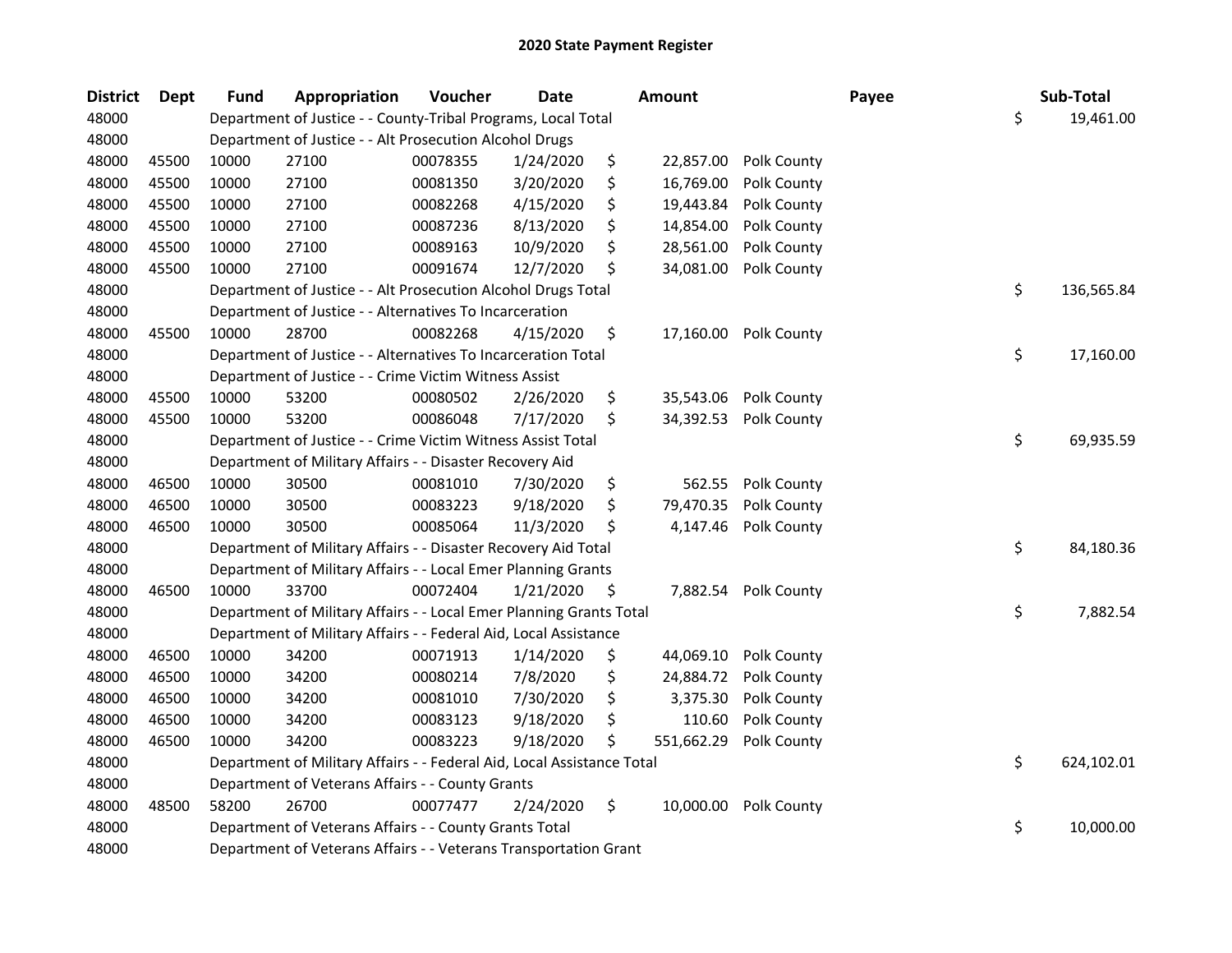| <b>District</b> | Dept  | <b>Fund</b> | Appropriation                                                                                     | Voucher  | <b>Date</b>   |     | <b>Amount</b> |                                                                                                         | Payee | Sub-Total        |
|-----------------|-------|-------------|---------------------------------------------------------------------------------------------------|----------|---------------|-----|---------------|---------------------------------------------------------------------------------------------------------|-------|------------------|
| 48000           | 48500 | 58200       | 28000                                                                                             | 00086991 | 12/9/2020     | \$  | 4,851.15      | Polk County                                                                                             |       |                  |
| 48000           |       |             | Department of Veterans Affairs - - Veterans Transportation Grant Total                            |          |               |     |               |                                                                                                         | \$    | 4,851.15         |
| 48000           |       |             | Department of Administration - - Federal Aid                                                      |          |               |     |               |                                                                                                         |       |                  |
| 48000           | 50500 | 10000       | 14200                                                                                             | 00134949 | 12/10/2020 \$ |     | 481,282.80    | Polk County                                                                                             |       |                  |
| 48000           |       |             | Department of Administration - - Federal Aid Total                                                |          |               |     |               |                                                                                                         |       | \$<br>481,282.80 |
| 48000           |       |             | Department of Administration - - Low-Income Assistance Grants                                     |          |               |     |               |                                                                                                         |       |                  |
| 48000           | 50500 | 23500       | 37100                                                                                             | 00115849 | 1/15/2020     | \$  | 6,652.71      | Polk County                                                                                             |       |                  |
| 48000           | 50500 | 23500       | 37100                                                                                             | 00117635 | 2/18/2020     | \$  | 11,376.54     | Polk County                                                                                             |       |                  |
| 48000           | 50500 | 23500       | 37100                                                                                             | 00119377 | 3/17/2020     | \$  | 8,756.78      | Polk County                                                                                             |       |                  |
| 48000           | 50500 | 23500       | 37100                                                                                             | 00120973 | 4/15/2020     | \$  | 6,576.12      | Polk County                                                                                             |       |                  |
| 48000           | 50500 | 23500       | 37100                                                                                             | 00122604 | 5/15/2020     | \$  | 8,618.80      | Polk County                                                                                             |       |                  |
| 48000           | 50500 | 23500       | 37100                                                                                             | 00123922 | 6/16/2020     | \$  | 6,470.13      | Polk County                                                                                             |       |                  |
| 48000           | 50500 | 23500       | 37100                                                                                             | 00125569 | 7/15/2020     | \$  | 5,871.47      | Polk County                                                                                             |       |                  |
| 48000           | 50500 | 23500       | 37100                                                                                             | 00127217 | 8/17/2020     | \$  | 5,677.05      | Polk County                                                                                             |       |                  |
| 48000           | 50500 | 23500       | 37100                                                                                             | 00128737 | 9/15/2020     | \$  | 5,798.99      | Polk County                                                                                             |       |                  |
| 48000           | 50500 | 23500       | 37100                                                                                             | 00131023 | 10/15/2020    | \$  | 5,777.85      | Polk County                                                                                             |       |                  |
| 48000           | 50500 | 23500       | 37100                                                                                             | 00132908 | 11/17/2020    | S   | 7,455.57      | Polk County                                                                                             |       |                  |
| 48000           | 50500 | 23500       | 37100                                                                                             | 00136743 | 12/15/2020    | \$. | 6,704.17      | Polk County                                                                                             |       |                  |
| 48000           |       |             | Department of Administration - - Low-Income Assistance Grants Total                               |          |               |     |               |                                                                                                         |       | \$<br>85,736.18  |
| 48000           |       |             | Department of Administration - - Land Information Program; Loca                                   |          |               |     |               |                                                                                                         |       |                  |
| 48000           | 50500 | 26900       | 17300                                                                                             | 00117364 | 2/13/2020     | \$  | 1,000.00      | Polk County                                                                                             |       |                  |
| 48000           | 50500 | 26900       | 17300                                                                                             | 00119443 | 4/2/2020      | \$  | 20,856.00     | Polk County                                                                                             |       |                  |
| 48000           | 50500 | 26900       | 17300                                                                                             | 00120822 | 4/20/2020     | \$  | 20,000.00     | Polk County                                                                                             |       |                  |
| 48000           | 50500 | 26900       | 17300                                                                                             | 00127852 | 9/25/2020     | \$  | 20,000.00     | Polk County                                                                                             |       |                  |
| 48000           |       |             | Department of Administration - - Land Information Program; Loca Total                             |          |               |     |               |                                                                                                         |       | \$<br>61,856.00  |
| 48000           |       |             | Elections Commission - - 2018 Hava Election Security                                              |          |               |     |               |                                                                                                         |       |                  |
| 48000           | 51000 | 22000       | 18200                                                                                             | 00004237 | 8/18/2020     | \$  |               | 41,689.40 Polk County                                                                                   |       |                  |
| 48000           |       |             | Elections Commission - - 2018 Hava Election Security Total                                        |          |               |     |               |                                                                                                         |       | \$<br>41,689.40  |
| 48000           |       |             | Public Defender Board - - Transcript, Discovery and Records Provided to the Public Defender Board |          |               |     |               |                                                                                                         |       |                  |
| 48000           | 55000 | 10000       | 10600                                                                                             | 00234940 | 2/14/2020     | \$  | 1,808.60      | Polk County                                                                                             |       |                  |
| 48000           | 55000 | 10000       | 10600                                                                                             | 00253320 | 6/26/2020     | \$  | 1.80          | Polk County                                                                                             |       |                  |
| 48000           | 55000 | 10000       | 10600                                                                                             | 00253321 | 6/26/2020     | \$  | 1,675.40      | Polk County                                                                                             |       |                  |
| 48000           | 55000 | 10000       | 10600                                                                                             | 00257602 | 7/31/2020     | \$  | 1,508.20      | Polk County                                                                                             |       |                  |
| 48000           |       |             |                                                                                                   |          |               |     |               | Public Defender Board - - Transcript, Discovery and Records Provided to the Public Defender Board Total | \$    | 4,994.00         |
| 48000           |       |             | Circuit Courts - - Circuit Court Costs                                                            |          |               |     |               |                                                                                                         |       |                  |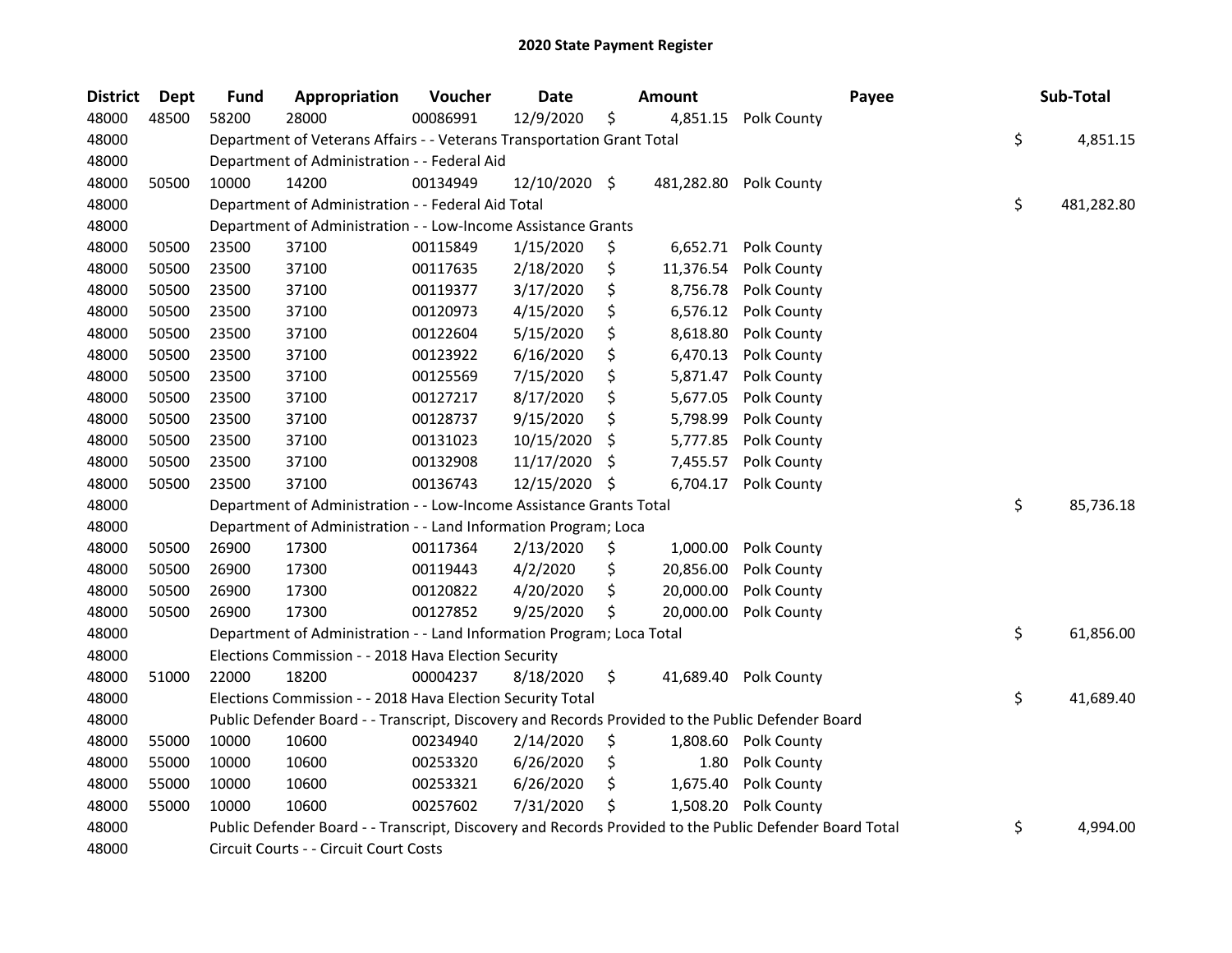| <b>District</b> | Dept  | <b>Fund</b> | Appropriation                                                         | Voucher  | <b>Date</b>   |     | Amount       |                    | Payee | Sub-Total           |
|-----------------|-------|-------------|-----------------------------------------------------------------------|----------|---------------|-----|--------------|--------------------|-------|---------------------|
| 48000           | 62500 | 10000       | 10500                                                                 | 00001783 | 1/17/2020     | \$  | 78,084.00    | Polk County        |       |                     |
| 48000           | 62500 | 10000       | 10500                                                                 | 00001977 | 7/17/2020     | \$  | 129,408.00   | Polk County        |       |                     |
| 48000           |       |             | Circuit Courts - - Circuit Court Costs Total                          |          |               |     |              |                    |       | \$<br>207,492.00    |
| 48000           |       |             | Supreme Court - - Federal Aid                                         |          |               |     |              |                    |       |                     |
| 48000           | 68000 | 10000       | 24100                                                                 | 00011502 | 11/27/2020 \$ |     | 2,398.00     | Polk County        |       |                     |
| 48000           |       |             | Supreme Court - - Federal Aid Total                                   |          |               |     |              |                    |       | \$<br>2,398.00      |
| 48000           |       |             | Shared Revenue and Tax Relief - - County And Municipal Aid            |          |               |     |              |                    |       |                     |
| 48000           | 83500 | 10000       | 10500                                                                 | 00068703 | 7/27/2020     | \$. | 63,463.78    | <b>Polk County</b> |       |                     |
| 48000           | 83500 | 10000       | 10500                                                                 | 00072671 | 11/16/2020    | -S  | 359,628.07   | Polk County        |       |                     |
| 48000           |       |             | Shared Revenue and Tax Relief - - County And Municipal Aid Total      |          |               |     |              |                    |       | \$<br>423,091.85    |
| 48000           |       |             | Shared Revenue and Tax Relief - - Exempt Computer Aid                 |          |               |     |              |                    |       |                     |
| 48000           | 83500 | 10000       | 10900                                                                 | 00064620 | 7/27/2020     | \$. | 12,362.99    | Polk County        |       |                     |
| 48000           |       |             | Shared Revenue and Tax Relief - - Exempt Computer Aid Total           |          |               |     |              |                    |       | \$<br>12,362.99     |
| 48000           |       |             | Shared Revenue and Tax Relief - - Utility Aid                         |          |               |     |              |                    |       |                     |
| 48000           | 83500 | 10000       | 11000                                                                 | 00068703 | 7/27/2020     | \$  | 26,716.56    | Polk County        |       |                     |
| 48000           | 83500 | 10000       | 11000                                                                 | 00072671 | 11/16/2020    | S.  | 160,206.43   | Polk County        |       |                     |
| 48000           |       |             | Shared Revenue and Tax Relief - - Utility Aid Total                   |          |               |     |              |                    |       | \$<br>186,922.99    |
| 48000           |       |             | Shared Revenue and Tax Relief - - Personal Property Aid               |          |               |     |              |                    |       |                     |
| 48000           | 83500 | 10000       | 11100                                                                 | 00059983 | 5/4/2020      | \$  | 70.809.44    | Polk County        |       |                     |
| 48000           |       |             | Shared Revenue and Tax Relief - - Personal Property Aid Total         |          |               |     |              |                    |       | \$<br>70,809.44     |
| 48000           |       |             | Shared Revenue and Tax Relief - - School Lvy Tx/First Dollar Cr       |          |               |     |              |                    |       |                     |
| 48000           | 83500 | 10000       | 30200                                                                 | 00063994 | 7/27/2020     | S   | 1,577,345.56 | Polk County        |       |                     |
| 48000           | 83500 | 10000       | 30200                                                                 | 00067386 | 7/27/2020     | S   | 8,370,990.17 | Polk County        |       |                     |
| 48000           |       |             | Shared Revenue and Tax Relief - - School Lvy Tx/First Dollar Cr Total |          |               |     |              |                    |       | \$<br>9,948,335.73  |
| 48000           |       |             | Shared Revenue and Tax Relief - - Lottery & Gaming Credit             |          |               |     |              |                    |       |                     |
| 48000           | 83500 | 52100       | 36300                                                                 | 00055717 | 3/23/2020     | S.  | 2,108,211.76 | Polk County        |       |                     |
| 48000           |       |             | Shared Revenue and Tax Relief - - Lottery & Gaming Credit Total       |          |               |     |              |                    |       | \$<br>2,108,211.76  |
| 48000 Total     |       |             |                                                                       |          |               |     |              |                    |       | \$<br>25,387,169.03 |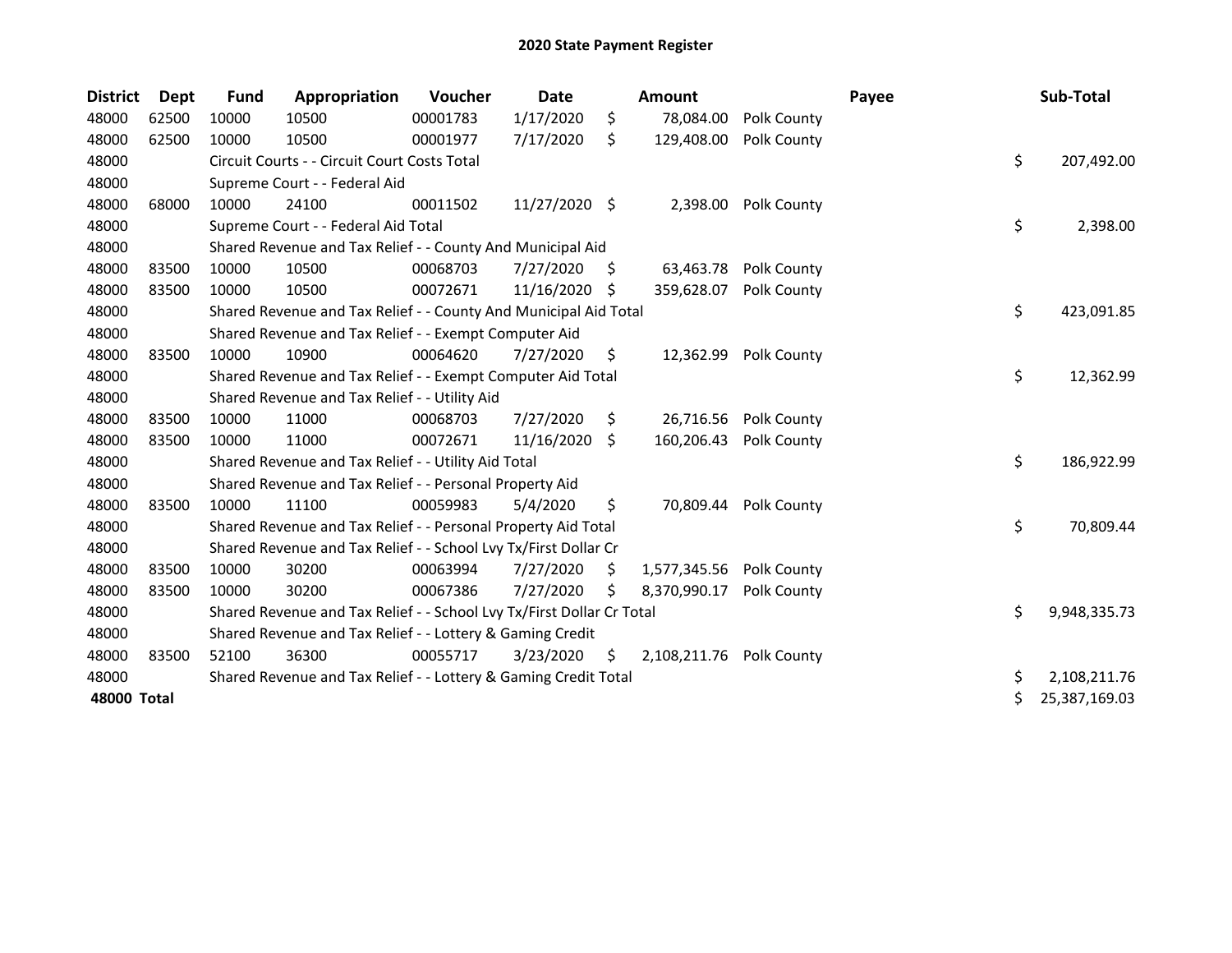| <b>District</b> | Dept  | Fund  | Appropriation                                                      | Voucher  | Date          |     | <b>Amount</b> | Payee                   | Sub-Total        |
|-----------------|-------|-------|--------------------------------------------------------------------|----------|---------------|-----|---------------|-------------------------|------------------|
| 48002           |       |       | Dept of Safety & Prof Services - - Fire Dues Distribution          |          |               |     |               |                         |                  |
| 48002           | 16500 | 10000 | 22500                                                              | 00036735 | 7/20/2020     | \$  |               | 14,701.11 Town Of Alden |                  |
| 48002           |       |       | Dept of Safety & Prof Services - - Fire Dues Distribution Total    |          |               |     |               |                         | \$<br>14,701.11  |
| 48002           |       |       | Dept of Natural Resources - - Aids In Lieu Of Taxes - Gener        |          |               |     |               |                         |                  |
| 48002           | 37000 | 10000 | 50300                                                              | 00386524 | 1/30/2020     | \$  | 636.17        | Town Of Alden           |                  |
| 48002           | 37000 | 10000 | 50300                                                              | 00386525 | 1/30/2020     | \$  | 21,062.05     | Town Of Alden           |                  |
| 48002           | 37000 | 10000 | 50300                                                              | 00404618 | 4/21/2020     | \$  | 74.98         | Town Of Alden           |                  |
| 48002           | 37000 | 10000 | 50300                                                              | 00404620 | 4/21/2020     | \$  | 42.00         | Town Of Alden           |                  |
| 48002           |       |       | Dept of Natural Resources - - Aids In Lieu Of Taxes - Gener Total  |          |               |     |               |                         | \$<br>21,815.20  |
| 48002           |       |       | Dept of Natural Resources - - Resaids - Cnty Forst, Cl & Mfl       |          |               |     |               |                         |                  |
| 48002           | 37000 | 21200 | 57100                                                              | 00417552 | 6/18/2020     | \$  |               | 370.48 Town Of Alden    |                  |
| 48002           |       |       | Dept of Natural Resources - - Resaids - Cnty Forst, Cl & Mfl Total |          |               |     |               |                         | \$<br>370.48     |
| 48002           |       |       | Dept of Natural Resources - - Aids In Lieu Of Taxes - Sum S        |          |               |     |               |                         |                  |
| 48002           | 37000 | 21200 | 57900                                                              | 00404619 | 4/21/2020     | \$  |               | 89.40 Town Of Alden     |                  |
| 48002           |       |       | Dept of Natural Resources - - Aids In Lieu Of Taxes - Sum S Total  |          |               |     |               |                         | \$<br>89.40      |
| 48002           |       |       | WI Dept of Transportation - - Trns Aids To Mnc.-Sf                 |          |               |     |               |                         |                  |
| 48002           | 39500 | 21100 | 19100                                                              | 00476682 | 1/6/2020      | \$  | 63,906.39     | Town Of Alden           |                  |
| 48002           | 39500 | 21100 | 19100                                                              | 00506537 | 4/6/2020      | \$  | 63,906.39     | Town Of Alden           |                  |
| 48002           | 39500 | 21100 | 19100                                                              | 00543529 | 7/6/2020      | \$  | 63,906.39     | Town Of Alden           |                  |
| 48002           | 39500 | 21100 | 19100                                                              | 00586355 | 10/5/2020     | \$  |               | 63,906.39 Town Of Alden |                  |
| 48002           |       |       | WI Dept of Transportation - - Trns Aids To Mnc.-Sf Total           |          |               |     |               |                         | \$<br>255,625.56 |
| 48002           |       |       | Department of Administration - - Federal Aid                       |          |               |     |               |                         |                  |
| 48002           | 50500 | 10000 | 14200                                                              | 00134950 | 12/10/2020    | -\$ |               | 45,570.00 Town Of Alden |                  |
| 48002           | 50500 | 10000 | 14200                                                              | 00136466 | 12/17/2020 \$ |     |               | 4,836.44 Town Of Alden  |                  |
| 48002           |       |       | Department of Administration - - Federal Aid Total                 |          |               |     |               |                         | \$<br>50,406.44  |
| 48002           |       |       | Shared Revenue and Tax Relief - - County And Municipal Aid         |          |               |     |               |                         |                  |
| 48002           | 83500 | 10000 | 10500                                                              | 00068668 | 7/27/2020     | \$. |               | 5,484.20 Town Of Alden  |                  |
| 48002           | 83500 | 10000 | 10500                                                              | 00072636 | 11/16/2020    | \$  |               | 31,077.11 Town Of Alden |                  |
| 48002           |       |       | Shared Revenue and Tax Relief - - County And Municipal Aid Total   |          |               |     |               |                         | \$<br>36,561.31  |
| 48002           |       |       | Shared Revenue and Tax Relief - - Exempt Computer Aid              |          |               |     |               |                         |                  |
| 48002           | 83500 | 10000 | 10900                                                              | 00065772 | 7/27/2020     | \$  |               | 1.03 Town Of Alden      |                  |
| 48002           |       |       | Shared Revenue and Tax Relief - - Exempt Computer Aid Total        |          |               |     |               |                         | \$<br>1.03       |
| 48002           |       |       | Shared Revenue and Tax Relief - - Utility Aid                      |          |               |     |               |                         |                  |
| 48002           | 83500 | 10000 | 11000                                                              | 00068668 | 7/27/2020     | \$  | 22.39         | Town Of Alden           |                  |
| 48002           | 83500 | 10000 | 11000                                                              | 00072636 | 11/16/2020    | \$  |               | 139.34 Town Of Alden    |                  |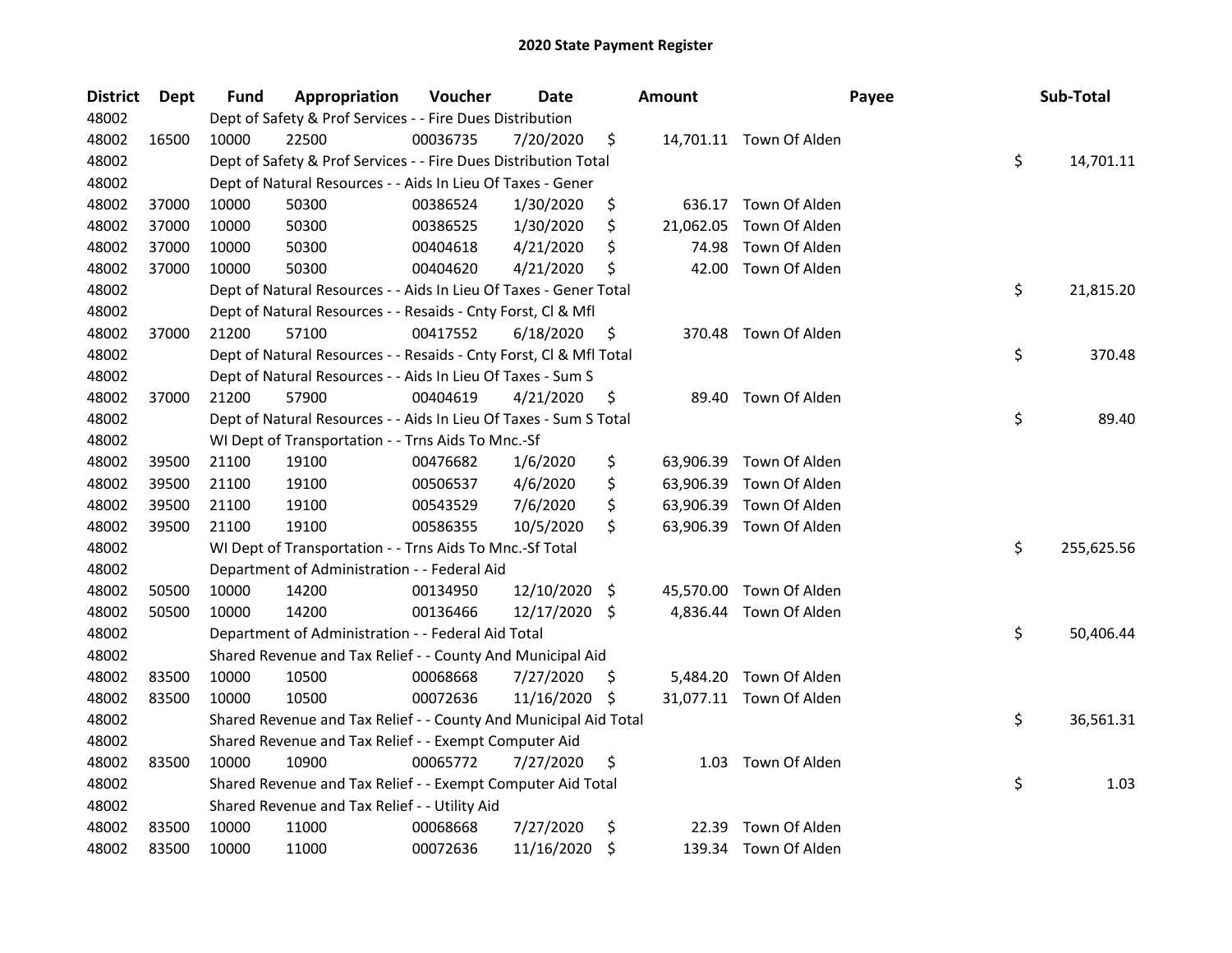| <b>District</b> | Dept  | <b>Fund</b> | Appropriation                                                 | <b>Voucher</b> | Date     | Amount | Payee         | Sub-Total  |
|-----------------|-------|-------------|---------------------------------------------------------------|----------------|----------|--------|---------------|------------|
| 48002           |       |             | Shared Revenue and Tax Relief - - Utility Aid Total           |                |          |        |               | 161.73     |
| 48002           |       |             | Shared Revenue and Tax Relief - - Personal Property Aid       |                |          |        |               |            |
| 48002           | 83500 | 10000       | 11100                                                         | 00061166       | 5/4/2020 | 18.19  | Town Of Alden |            |
| 48002           |       |             | Shared Revenue and Tax Relief - - Personal Property Aid Total |                |          |        |               | 18.19      |
| 48002 Total     |       |             |                                                               |                |          |        |               | 379.750.45 |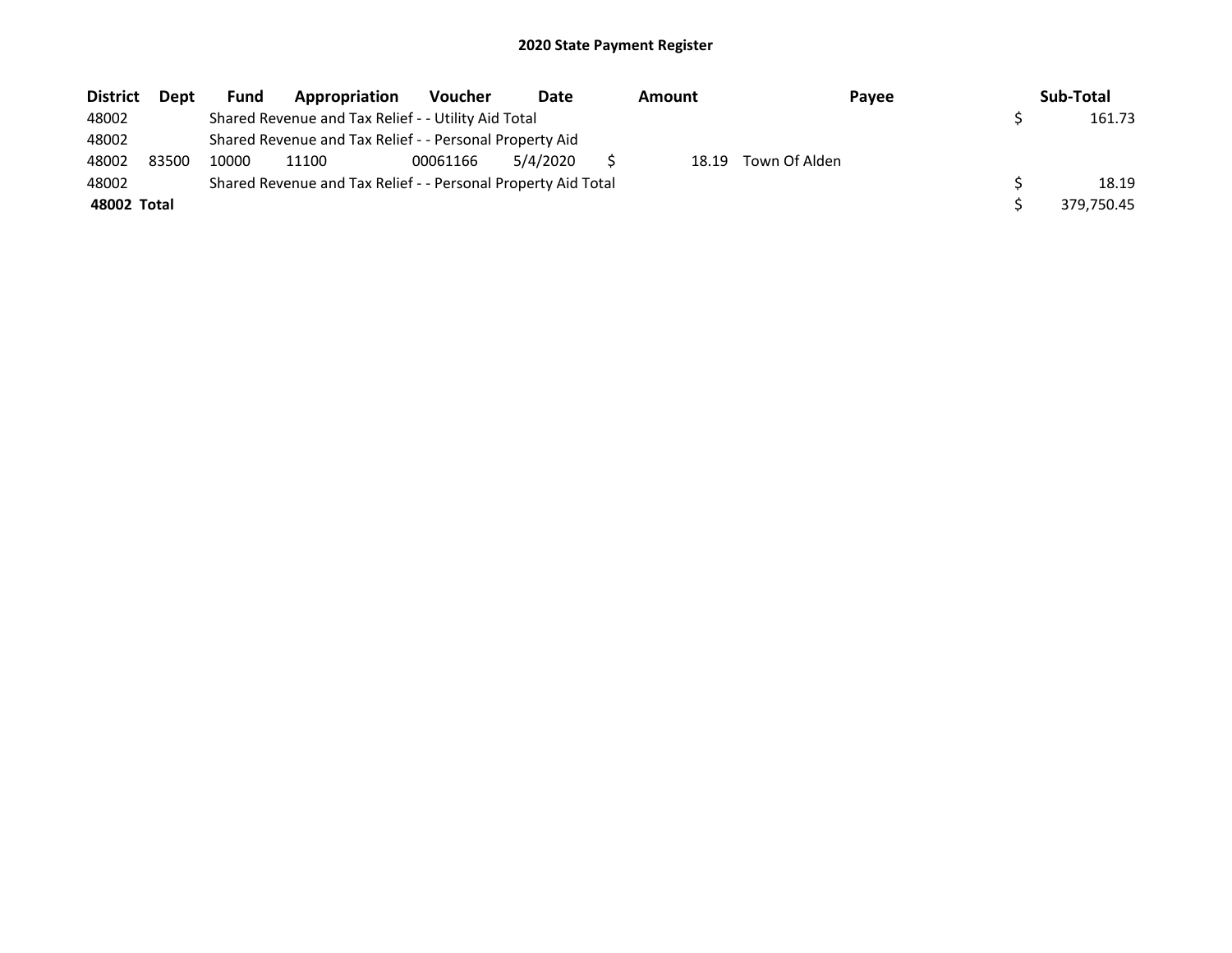| <b>District</b> | Dept  | Fund  | Appropriation                                                      | Voucher  | <b>Date</b>   | <b>Amount</b> | Payee                         | Sub-Total        |
|-----------------|-------|-------|--------------------------------------------------------------------|----------|---------------|---------------|-------------------------------|------------------|
| 48004           |       |       | Dept of Safety & Prof Services - - Fire Dues Distribution          |          |               |               |                               |                  |
| 48004           | 16500 | 10000 | 22500                                                              | 00036736 | 7/20/2020     | \$            | 5,198.49 Town Of Apple River  |                  |
| 48004           |       |       | Dept of Safety & Prof Services - - Fire Dues Distribution Total    |          |               |               |                               | \$<br>5,198.49   |
| 48004           |       |       | Dept of Natural Resources - - Aids In Lieu Of Taxes - Gener        |          |               |               |                               |                  |
| 48004           | 37000 | 10000 | 50300                                                              | 00403778 | 4/21/2020     | \$            | 29.84 Town Of Apple River     |                  |
| 48004           |       |       | Dept of Natural Resources - - Aids In Lieu Of Taxes - Gener Total  |          |               |               |                               | \$<br>29.84      |
| 48004           |       |       | Dept of Natural Resources - - Resaids - Cnty Forst, Cl & Mfl       |          |               |               |                               |                  |
| 48004           | 37000 | 21200 | 57100                                                              | 00417553 | 6/18/2020     | \$            | 587.17 Town Of Apple River    |                  |
| 48004           |       |       | Dept of Natural Resources - - Resaids - Cnty Forst, Cl & Mfl Total |          |               |               |                               | \$<br>587.17     |
| 48004           |       |       | Dept of Natural Resources - - Aids In Lieu Of Taxes - Sum S        |          |               |               |                               |                  |
| 48004           | 37000 | 21200 | 57900                                                              | 00403777 | 4/21/2020     | \$<br>42.66   | Town Of Apple River           |                  |
| 48004           | 37000 | 21200 | 57900                                                              | 00403779 | 4/21/2020     | \$<br>35.20   | Town Of Apple River           |                  |
| 48004           |       |       | Dept of Natural Resources - - Aids In Lieu Of Taxes - Sum S Total  |          |               |               |                               | \$<br>77.86      |
| 48004           |       |       | WI Dept of Transportation - - Trns Aids To Mnc.-Sf                 |          |               |               |                               |                  |
| 48004           | 39500 | 21100 | 19100                                                              | 00476683 | 1/6/2020      | \$            | 33,073.38 Town Of Apple River |                  |
| 48004           | 39500 | 21100 | 19100                                                              | 00506538 | 4/6/2020      | \$            | 33,073.38 Town Of Apple River |                  |
| 48004           | 39500 | 21100 | 19100                                                              | 00543530 | 7/6/2020      | \$            | 33,073.38 Town Of Apple River |                  |
| 48004           | 39500 | 21100 | 19100                                                              | 00586356 | 10/5/2020     | \$            | 33,073.38 Town Of Apple River |                  |
| 48004           |       |       | WI Dept of Transportation - - Trns Aids To Mnc.-Sf Total           |          |               |               |                               | \$<br>132,293.52 |
| 48004           |       |       | Department of Administration - - Federal Aid                       |          |               |               |                               |                  |
| 48004           | 50500 | 10000 | 14200                                                              | 00132237 | 11/13/2020 \$ |               | 7,550.00 Town Of Apple River  |                  |
| 48004           |       |       | Department of Administration - - Federal Aid Total                 |          |               |               |                               | \$<br>7,550.00   |
| 48004           |       |       | Elections Commission - - 2018 Hava Election Security               |          |               |               |                               |                  |
| 48004           | 51000 | 22000 | 18200                                                              | 00004642 | 9/18/2020     | \$            | 920.50 Town Of Apple River    |                  |
| 48004           |       |       | Elections Commission - - 2018 Hava Election Security Total         |          |               |               |                               | \$<br>920.50     |
| 48004           |       |       | Shared Revenue and Tax Relief - - County And Municipal Aid         |          |               |               |                               |                  |
| 48004           | 83500 | 10000 | 10500                                                              | 00072637 | 11/16/2020 \$ |               | 9,196.13 Town Of Apple River  |                  |
| 48004           |       |       | Shared Revenue and Tax Relief - - County And Municipal Aid Total   |          |               |               |                               | \$<br>9,196.13   |
| 48004           |       |       | Shared Revenue and Tax Relief - - Exempt Computer Aid              |          |               |               |                               |                  |
| 48004           | 83500 | 10000 | 10900                                                              | 00065773 | 7/27/2020     | \$            | 5.19 Town Of Apple River      |                  |
| 48004           |       |       | Shared Revenue and Tax Relief - - Exempt Computer Aid Total        |          |               |               |                               | \$<br>5.19       |
| 48004           |       |       | Shared Revenue and Tax Relief - - Utility Aid                      |          |               |               |                               |                  |
| 48004           | 83500 | 10000 | 11000                                                              | 00068669 | 7/27/2020     | \$<br>83.19   | Town Of Apple River           |                  |
| 48004           | 83500 | 10000 | 11000                                                              | 00072637 | 11/16/2020    | \$<br>483.57  | Town Of Apple River           |                  |
| 48004           |       |       | Shared Revenue and Tax Relief - - Utility Aid Total                |          |               |               |                               | \$<br>566.76     |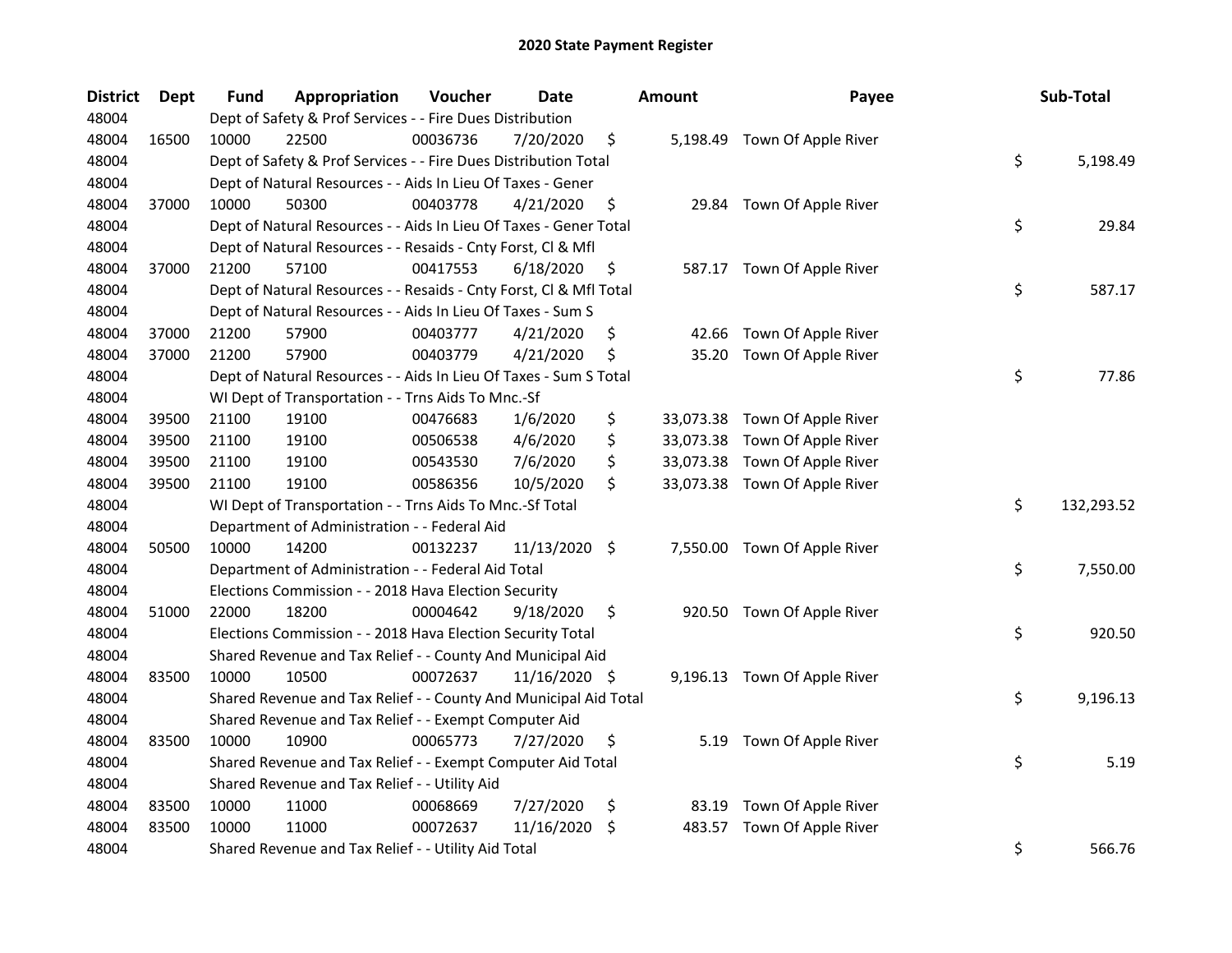| <b>District</b> | <b>Dept</b> | <b>Fund</b> | Appropriation                                                 | <b>Voucher</b> | Date     | Amount | <b>Pavee</b>                 | Sub-Total  |
|-----------------|-------------|-------------|---------------------------------------------------------------|----------------|----------|--------|------------------------------|------------|
| 48004           |             |             | Shared Revenue and Tax Relief - - Personal Property Aid       |                |          |        |                              |            |
| 48004           | 83500       | 10000       | 11100                                                         | 00061167       | 5/4/2020 |        | 4,228.52 Town Of Apple River |            |
| 48004           |             |             | Shared Revenue and Tax Relief - - Personal Property Aid Total |                |          |        |                              | 4.228.52   |
| 48004 Total     |             |             |                                                               |                |          |        |                              | 160.653.98 |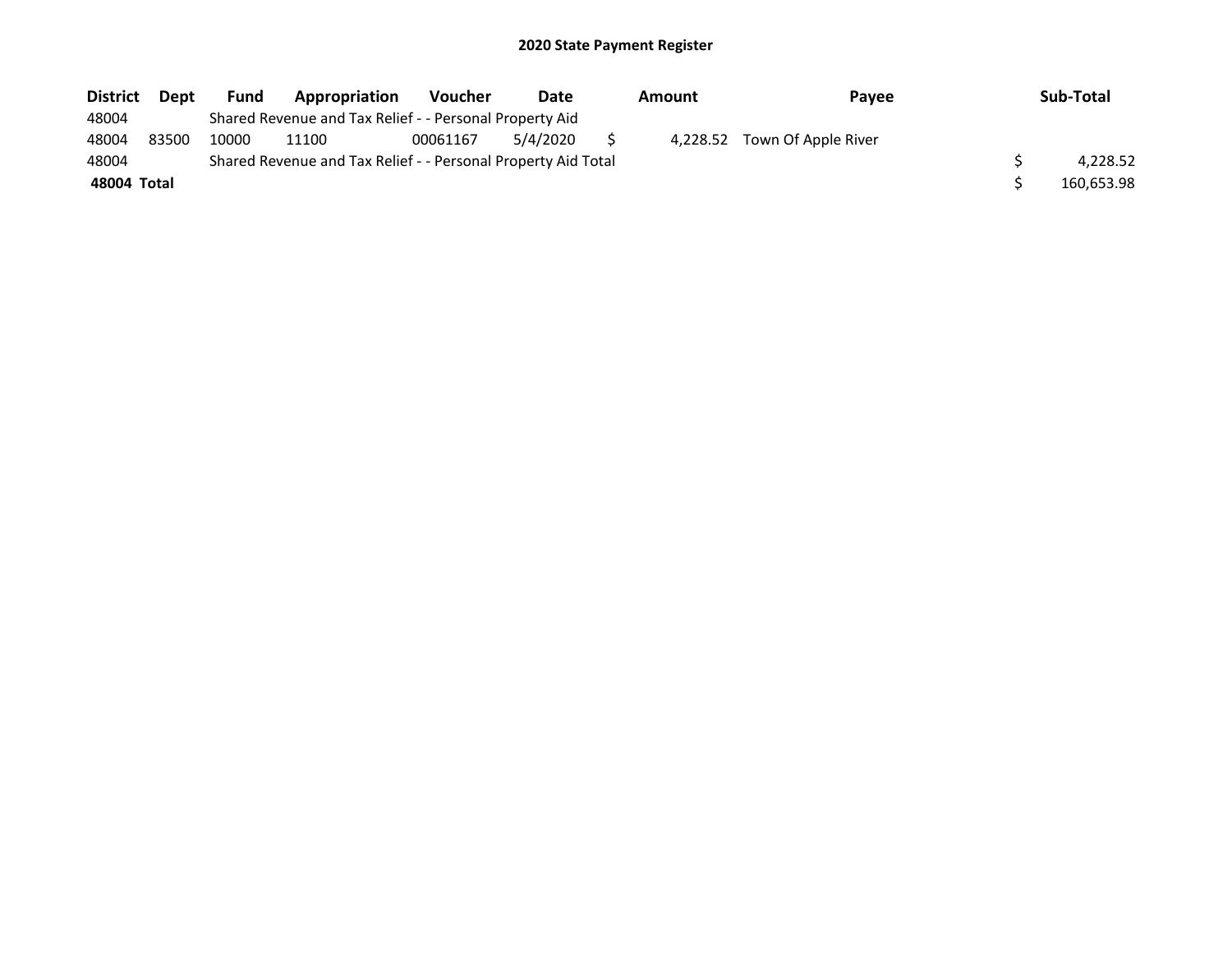| <b>District</b> | <b>Dept</b> | Fund  | Appropriation                                                          | Voucher  | <b>Date</b> |     | <b>Amount</b> | Payee                         | Sub-Total        |
|-----------------|-------------|-------|------------------------------------------------------------------------|----------|-------------|-----|---------------|-------------------------------|------------------|
| 48006           |             |       | Dept of Safety & Prof Services - - Fire Dues Distribution              |          |             |     |               |                               |                  |
| 48006           | 16500       | 10000 | 22500                                                                  | 00036737 | 7/20/2020   | \$  |               | 8,539.87 Town Of Balsam Lake  |                  |
| 48006           |             |       | Dept of Safety & Prof Services - - Fire Dues Distribution Total        |          |             |     |               |                               | \$<br>8,539.87   |
| 48006           |             |       | Dept of Natural Resources - - Resaids - Cnty Forst, Cl & Mfl           |          |             |     |               |                               |                  |
| 48006           | 37000       | 21200 | 57100                                                                  | 00417554 | 6/18/2020   | \$  |               | 124.71 Town Of Balsam Lake    |                  |
| 48006           |             |       | Dept of Natural Resources - - Resaids - Cnty Forst, Cl & Mfl Total     |          |             |     |               |                               | \$<br>124.71     |
| 48006           |             |       | Dept of Natural Resources - - Aids In Lieu Of Taxes - Sum S            |          |             |     |               |                               |                  |
| 48006           | 37000       | 21200 | 57900                                                                  | 00404637 | 4/21/2020   | \$  |               | 4.31 Town Of Balsam Lake      |                  |
| 48006           |             |       | Dept of Natural Resources - - Aids In Lieu Of Taxes - Sum S Total      |          |             |     |               |                               | \$<br>4.31       |
| 48006           |             |       | WI Dept of Transportation - - Trns Aids To Mnc.-Sf                     |          |             |     |               |                               |                  |
| 48006           | 39500       | 21100 | 19100                                                                  | 00476684 | 1/6/2020    | \$  |               | 34,656.75 Town Of Balsam Lake |                  |
| 48006           | 39500       | 21100 | 19100                                                                  | 00506539 | 4/6/2020    | \$  |               | 34,656.75 Town Of Balsam Lake |                  |
| 48006           | 39500       | 21100 | 19100                                                                  | 00543531 | 7/6/2020    | \$  |               | 34,656.75 Town Of Balsam Lake |                  |
| 48006           | 39500       | 21100 | 19100                                                                  | 00586357 | 10/5/2020   | \$  |               | 34,656.75 Town Of Balsam Lake |                  |
| 48006           |             |       | WI Dept of Transportation - - Trns Aids To Mnc.-Sf Total               |          |             |     |               |                               | \$<br>138,627.00 |
| 48006           |             |       | Department of Military Affairs - - Disaster Recovery Aid               |          |             |     |               |                               |                  |
| 48006           | 46500       | 10000 | 30500                                                                  | 00081515 | 8/12/2020   | \$  | 953.84        | Town Of Balsam Lake           |                  |
| 48006           |             |       | Department of Military Affairs - - Disaster Recovery Aid Total         |          |             |     |               |                               | \$<br>953.84     |
| 48006           |             |       | Department of Military Affairs - - Federal Aid, Local Assistance       |          |             |     |               |                               |                  |
| 48006           | 46500       | 10000 | 34200                                                                  | 00081515 | 8/12/2020   | \$  |               | 5,723.05 Town Of Balsam Lake  |                  |
| 48006           |             |       | Department of Military Affairs - - Federal Aid, Local Assistance Total |          |             |     |               |                               | \$<br>5,723.05   |
| 48006           |             |       | Department of Administration - - Federal Aid                           |          |             |     |               |                               |                  |
| 48006           | 50500       | 10000 | 14200                                                                  | 00130105 | 10/2/2020   | \$  |               | 7,550.00 Town Of Balsam Lake  |                  |
| 48006           | 50500       | 10000 | 14200                                                                  | 00134951 | 12/10/2020  | \$  |               | 10,909.94 Town Of Balsam Lake |                  |
| 48006           |             |       | Department of Administration - - Federal Aid Total                     |          |             |     |               |                               | \$<br>18,459.94  |
| 48006           |             |       | Elections Commission - - 2018 Hava Election Security                   |          |             |     |               |                               |                  |
| 48006           | 51000       | 22000 | 18200                                                                  | 00004536 | 9/9/2020    | \$  |               | 1,169.10 Town Of Balsam Lake  |                  |
| 48006           |             |       | Elections Commission - - 2018 Hava Election Security Total             |          |             |     |               |                               | \$<br>1,169.10   |
| 48006           |             |       | Shared Revenue and Tax Relief - - County And Municipal Aid             |          |             |     |               |                               |                  |
| 48006           | 83500       | 10000 | 10500                                                                  | 00068670 | 7/27/2020   | \$  |               | 2,161.19 Town Of Balsam Lake  |                  |
| 48006           | 83500       | 10000 | 10500                                                                  | 00072638 | 11/16/2020  | \$. |               | 12,246.75 Town Of Balsam Lake |                  |
| 48006           |             |       | Shared Revenue and Tax Relief - - County And Municipal Aid Total       |          |             |     |               |                               | \$<br>14,407.94  |
| 48006           |             |       | Shared Revenue and Tax Relief - - Exempt Computer Aid                  |          |             |     |               |                               |                  |
| 48006           | 83500       | 10000 | 10900                                                                  | 00065774 | 7/27/2020   | \$  |               | 3.11 Town Of Balsam Lake      |                  |
| 48006           |             |       | Shared Revenue and Tax Relief - - Exempt Computer Aid Total            |          |             |     |               |                               | \$<br>3.11       |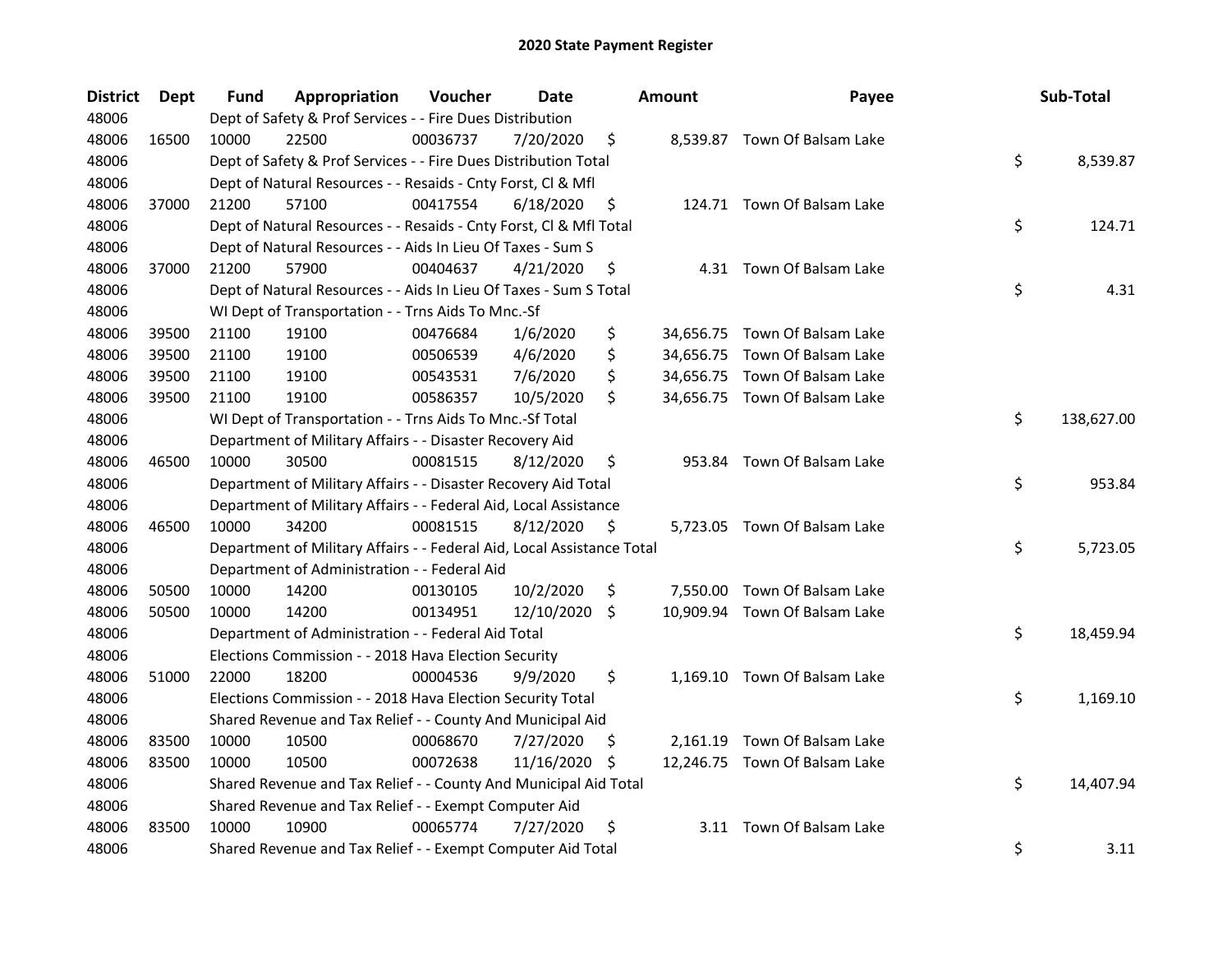| <b>District</b> | <b>Dept</b> | <b>Fund</b> | Appropriation                                                 | <b>Voucher</b> | Date       |     | <b>Amount</b> | Payee               | Sub-Total  |
|-----------------|-------------|-------------|---------------------------------------------------------------|----------------|------------|-----|---------------|---------------------|------------|
| 48006           |             |             | Shared Revenue and Tax Relief - - Utility Aid                 |                |            |     |               |                     |            |
| 48006           | 83500       | 10000       | 11000                                                         | 00068670       | 7/27/2020  |     | 25.12         | Town Of Balsam Lake |            |
| 48006           | 83500       | 10000       | 11000                                                         | 00072638       | 11/16/2020 | - S | 136.31        | Town Of Balsam Lake |            |
| 48006           |             |             | Shared Revenue and Tax Relief - - Utility Aid Total           |                |            |     |               |                     | 161.43     |
| 48006           |             |             | Shared Revenue and Tax Relief - - Personal Property Aid       |                |            |     |               |                     |            |
| 48006           | 83500       | 10000       | 11100                                                         | 00061168       | 5/4/2020   | Ś   | 246.70        | Town Of Balsam Lake |            |
| 48006           |             |             | Shared Revenue and Tax Relief - - Personal Property Aid Total |                |            |     |               |                     | 246.70     |
| 48006 Total     |             |             |                                                               |                |            |     |               |                     | 188,421.00 |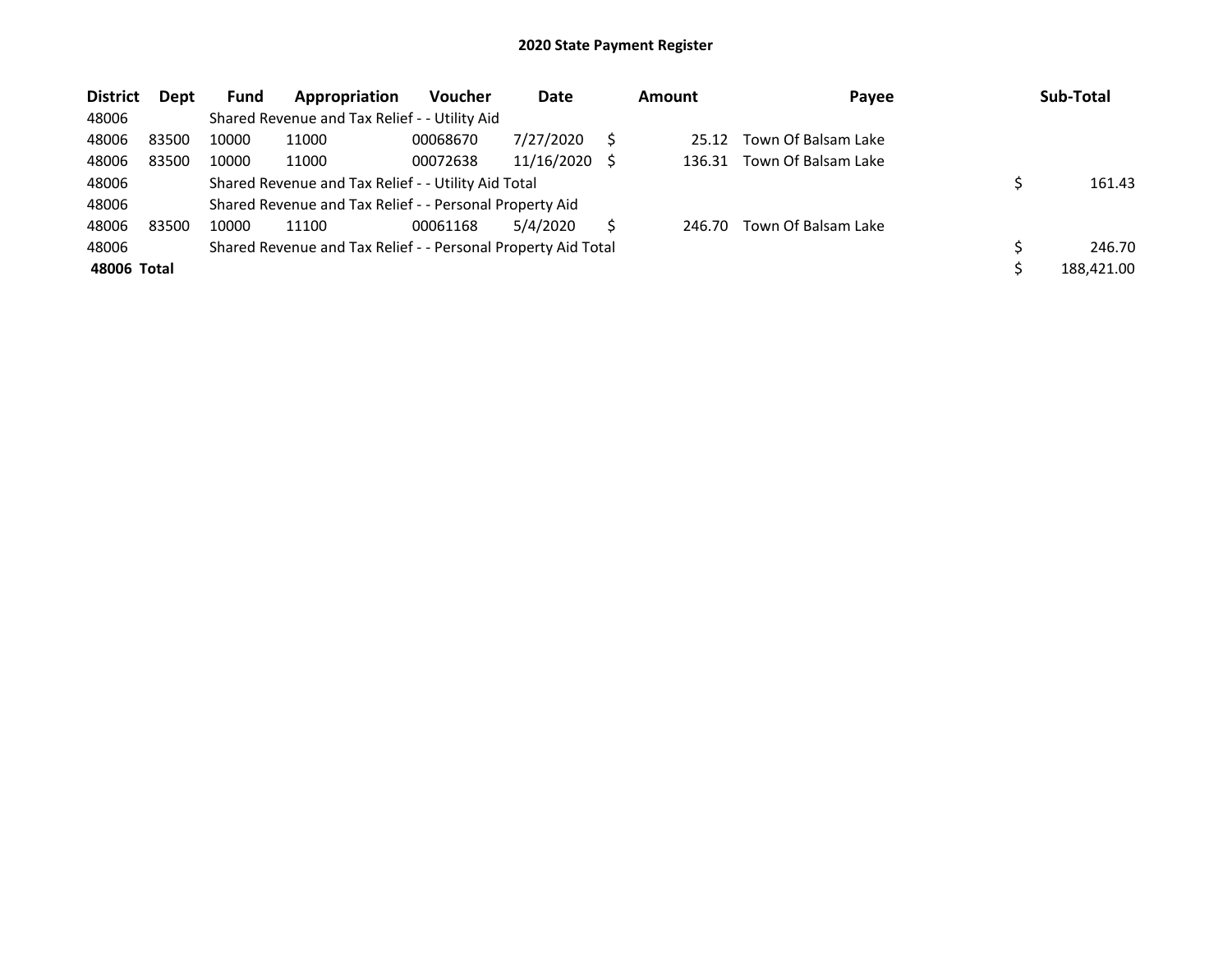| <b>District</b> | <b>Dept</b> | <b>Fund</b> | Appropriation                                                          | Voucher  | Date          |     | <b>Amount</b> | Payee                     | Sub-Total        |
|-----------------|-------------|-------------|------------------------------------------------------------------------|----------|---------------|-----|---------------|---------------------------|------------------|
| 48008           |             |             | Dept of Safety & Prof Services - - Fire Dues Distribution              |          |               |     |               |                           |                  |
| 48008           | 16500       | 10000       | 22500                                                                  | 00036738 | 7/20/2020     | \$  |               | 3,496.68 Town of Beaver   |                  |
| 48008           |             |             | Dept of Safety & Prof Services - - Fire Dues Distribution Total        |          |               |     |               |                           | \$<br>3,496.68   |
| 48008           |             |             | Dept of Natural Resources - - Aids In Lieu Of Taxes - Gener            |          |               |     |               |                           |                  |
| 48008           | 37000       | 10000       | 50300                                                                  | 00386453 | 1/30/2020     | \$  |               | 131.81 Town of Beaver     |                  |
| 48008           | 37000       | 10000       | 50300                                                                  | 00386454 | 1/30/2020     | \$  | 10,833.90     | Town of Beaver            |                  |
| 48008           | 37000       | 10000       | 50300                                                                  | 00403667 | 4/21/2020     | \$  |               | 567.46 Town of Beaver     |                  |
| 48008           |             |             | Dept of Natural Resources - - Aids In Lieu Of Taxes - Gener Total      |          |               |     |               |                           | \$<br>11,533.17  |
| 48008           |             |             | Dept of Natural Resources - - Resaids - Cnty Forst, Cl & Mfl           |          |               |     |               |                           |                  |
| 48008           | 37000       | 21200       | 57100                                                                  | 00417555 | 6/18/2020     | \$  |               | 440.91 Town of Beaver     |                  |
| 48008           |             |             | Dept of Natural Resources - - Resaids - Cnty Forst, Cl & Mfl Total     |          |               |     |               |                           | \$<br>440.91     |
| 48008           |             |             | Dept of Natural Resources - - Aids In Lieu Of Taxes - Sum S            |          |               |     |               |                           |                  |
| 48008           | 37000       | 21200       | 57900                                                                  | 00403666 | 4/21/2020     | \$  | 382.92        | Town of Beaver            |                  |
| 48008           | 37000       | 21200       | 57900                                                                  | 00403668 | 4/21/2020     | \$  | 5.63          | Town of Beaver            |                  |
| 48008           |             |             | Dept of Natural Resources - - Aids In Lieu Of Taxes - Sum S Total      |          |               |     |               |                           | \$<br>388.55     |
| 48008           |             |             | WI Dept of Transportation - - Trns Aids To Mnc.-Sf                     |          |               |     |               |                           |                  |
| 48008           | 39500       | 21100       | 19100                                                                  | 00476685 | 1/6/2020      | \$  |               | 30,215.43 Town of Beaver  |                  |
| 48008           | 39500       | 21100       | 19100                                                                  | 00506540 | 4/6/2020      | \$  |               | 30,215.43 Town of Beaver  |                  |
| 48008           | 39500       | 21100       | 19100                                                                  | 00543532 | 7/6/2020      | \$  |               | 30,215.43 Town of Beaver  |                  |
| 48008           | 39500       | 21100       | 19100                                                                  | 00586358 | 10/5/2020     | \$  |               | 30,215.43 Town of Beaver  |                  |
| 48008           |             |             | WI Dept of Transportation - - Trns Aids To Mnc.-Sf Total               |          |               |     |               |                           | \$<br>120,861.72 |
| 48008           |             |             | WI Dept of Transportation - - Loc Rd Imp Prg St Fd                     |          |               |     |               |                           |                  |
| 48008           | 39500       | 21100       | 27800                                                                  | 00597240 | 10/9/2020     | \$  |               | 21,282.14 Town of Beaver  |                  |
| 48008           |             |             | WI Dept of Transportation - - Loc Rd Imp Prg St Fd Total               |          |               |     |               |                           | \$<br>21,282.14  |
| 48008           |             |             | Department of Military Affairs - - Disaster Recovery Aid               |          |               |     |               |                           |                  |
| 48008           | 46500       | 10000       | 30500                                                                  | 00085441 | 11/12/2020 \$ |     |               | 1,463.05 Town of Beaver   |                  |
| 48008           |             |             | Department of Military Affairs - - Disaster Recovery Aid Total         |          |               |     |               |                           | \$<br>1,463.05   |
| 48008           |             |             | Department of Military Affairs - - Federal Aid, Local Assistance       |          |               |     |               |                           |                  |
| 48008           | 46500       | 10000       | 34200                                                                  | 00085441 | 11/12/2020 \$ |     |               | 154,476.40 Town of Beaver |                  |
| 48008           |             |             | Department of Military Affairs - - Federal Aid, Local Assistance Total |          |               |     |               |                           | \$<br>154,476.40 |
| 48008           |             |             | Department of Administration - - Federal Aid                           |          |               |     |               |                           |                  |
| 48008           | 50500       | 10000       | 14200                                                                  | 00130106 | 10/2/2020     | \$  |               | 10,689.10 Town of Beaver  |                  |
| 48008           | 50500       | 10000       | 14200                                                                  | 00132238 | 11/13/2020    | -\$ | 2,291.13      | Town of Beaver            |                  |
| 48008           | 50500       | 10000       | 14200                                                                  | 00134952 | 12/10/2020    | \$  | 757.77        | Town of Beaver            |                  |
| 48008           | 50500       | 10000       | 14200                                                                  | 00136467 | 12/17/2020    | \$  |               | 492.07 Town of Beaver     |                  |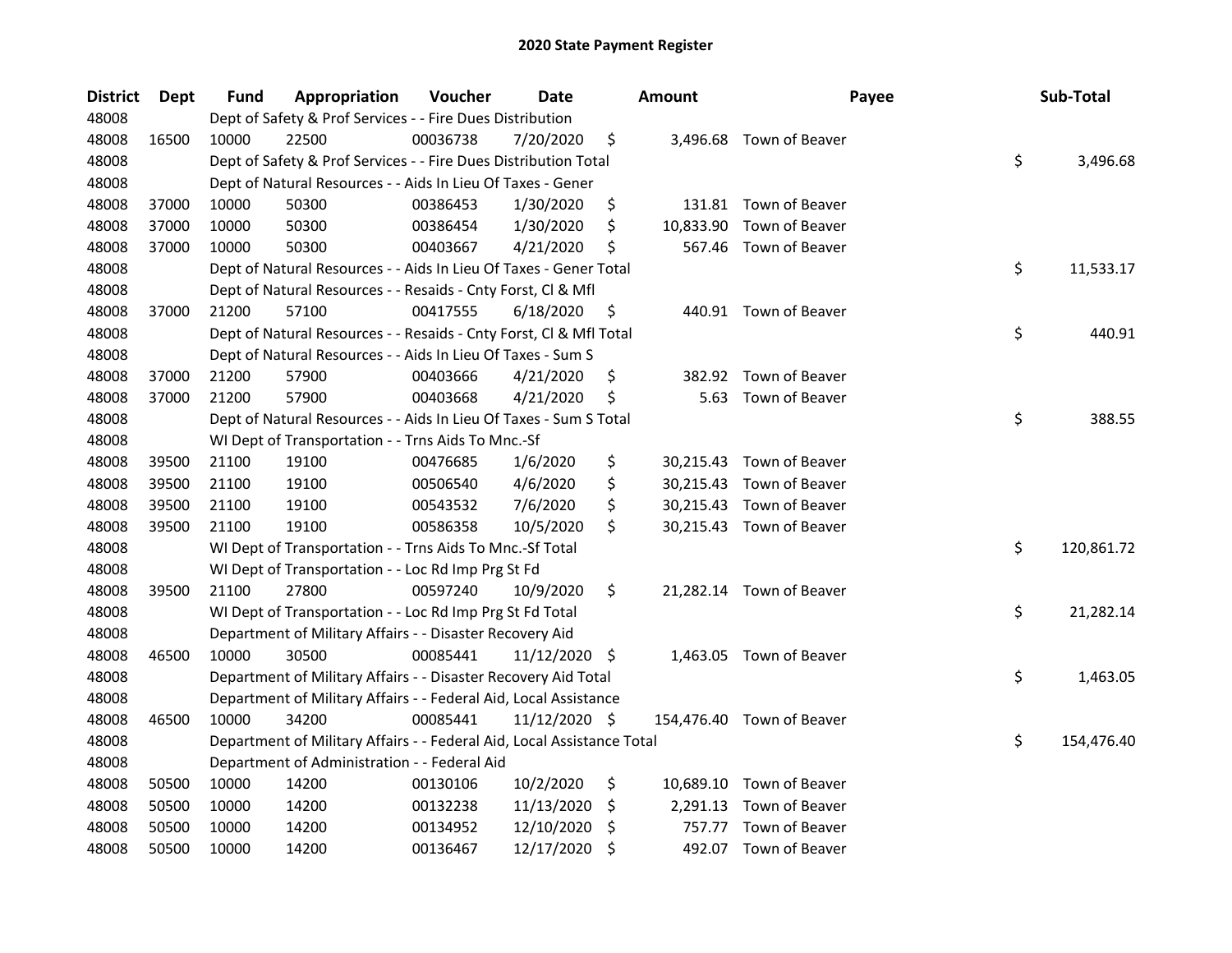| <b>District</b> | Dept  | <b>Fund</b> | Appropriation                                                    | <b>Voucher</b> | Date       |              | <b>Amount</b> | Payee          | Sub-Total        |
|-----------------|-------|-------------|------------------------------------------------------------------|----------------|------------|--------------|---------------|----------------|------------------|
| 48008           |       |             | Department of Administration - - Federal Aid Total               |                |            |              |               |                | \$<br>14,230.07  |
| 48008           |       |             | Elections Commission - - 2018 Hava Election Security             |                |            |              |               |                |                  |
| 48008           | 51000 | 22000       | 18200                                                            | 00003739       | 7/6/2020   | S            | 730.20        | Town of Beaver |                  |
| 48008           |       |             | Elections Commission - - 2018 Hava Election Security Total       |                |            |              |               |                | \$<br>730.20     |
| 48008           |       |             | Shared Revenue and Tax Relief - - County And Municipal Aid       |                |            |              |               |                |                  |
| 48008           | 83500 | 10000       | 10500                                                            | 00068671       | 7/27/2020  | S            | 1,915.66      | Town of Beaver |                  |
| 48008           | 83500 | 10000       | 10500                                                            | 00072639       | 11/16/2020 | <sub>S</sub> | 10,855.40     | Town of Beaver |                  |
| 48008           |       |             | Shared Revenue and Tax Relief - - County And Municipal Aid Total |                |            |              |               |                | \$<br>12,771.06  |
| 48008           |       |             | Shared Revenue and Tax Relief - - Exempt Computer Aid            |                |            |              |               |                |                  |
| 48008           | 83500 | 10000       | 10900                                                            | 00065775       | 7/27/2020  | Ś.           | 12.47         | Town of Beaver |                  |
| 48008           |       |             | Shared Revenue and Tax Relief - - Exempt Computer Aid Total      |                |            |              |               |                | \$<br>12.47      |
| 48008           |       |             | Shared Revenue and Tax Relief - - Personal Property Aid          |                |            |              |               |                |                  |
| 48008           | 83500 | 10000       | 11100                                                            | 00061169       | 5/4/2020   | Ś.           | 486.33        | Town of Beaver |                  |
| 48008           |       |             | Shared Revenue and Tax Relief - - Personal Property Aid Total    |                |            |              |               |                | 486.33           |
| 48008 Total     |       |             |                                                                  |                |            |              |               |                | \$<br>342,172.75 |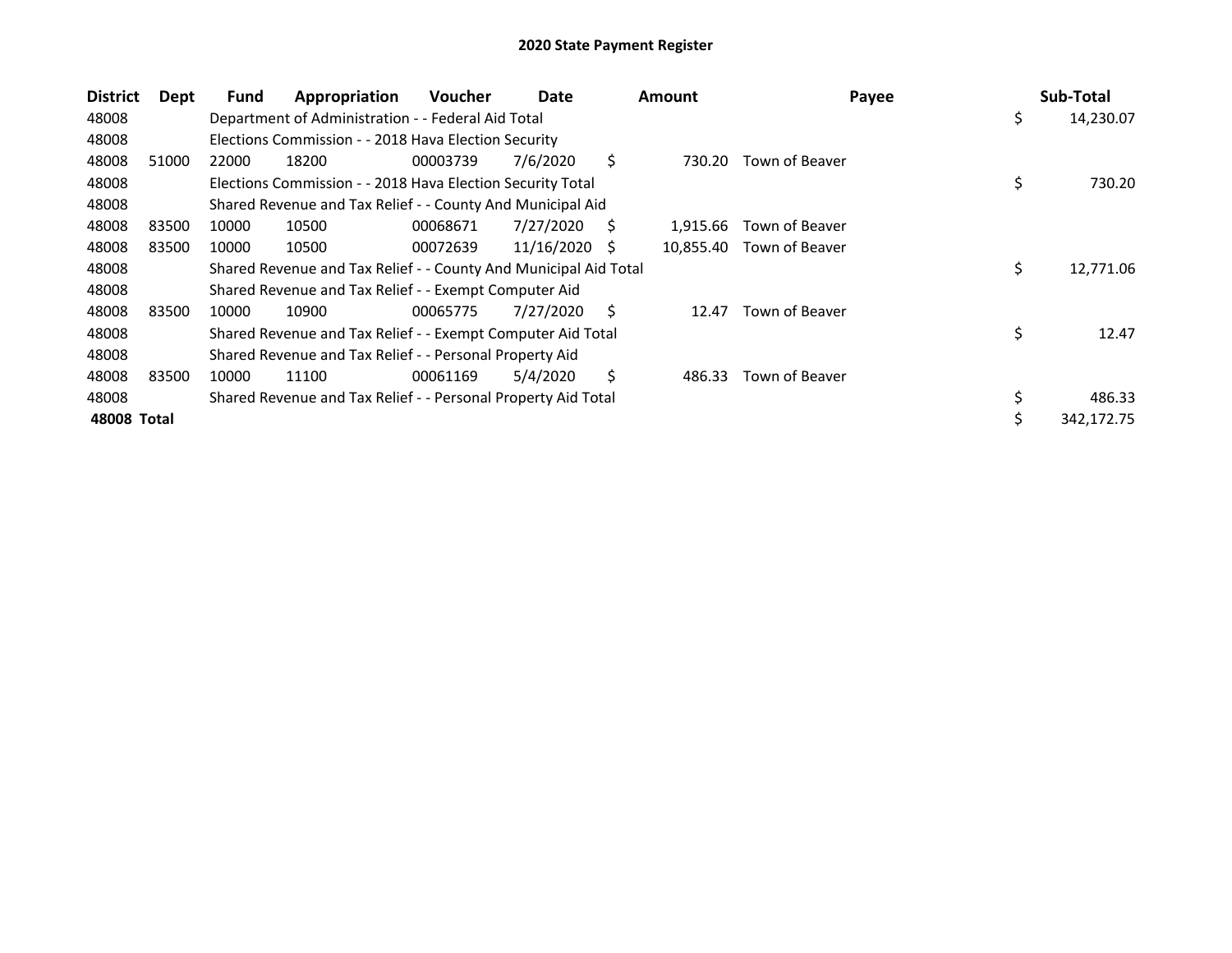| <b>District</b> | <b>Dept</b> | Fund  | Appropriation                                                      | Voucher  | <b>Date</b>   |      | <b>Amount</b> | Payee                         | Sub-Total        |
|-----------------|-------------|-------|--------------------------------------------------------------------|----------|---------------|------|---------------|-------------------------------|------------------|
| 48010           |             |       | Dept of Safety & Prof Services - - Fire Dues Distribution          |          |               |      |               |                               |                  |
| 48010           | 16500       | 10000 | 22500                                                              | 00036739 | 7/20/2020     | \$   |               | 4,768.69 Town Of Black Brook  |                  |
| 48010           |             |       | Dept of Safety & Prof Services - - Fire Dues Distribution Total    |          |               |      |               |                               | \$<br>4,768.69   |
| 48010           |             |       | Dept of Natural Resources - - Aids In Lieu Of Taxes - Gener        |          |               |      |               |                               |                  |
| 48010           | 37000       | 10000 | 50300                                                              | 00403932 | 4/21/2020     | \$   |               | 160.00 Town Of Black Brook    |                  |
| 48010           | 37000       | 10000 | 50300                                                              | 00403934 | 4/21/2020     | \$   |               | 111.57 Town Of Black Brook    |                  |
| 48010           |             |       | Dept of Natural Resources - - Aids In Lieu Of Taxes - Gener Total  |          |               |      |               |                               | \$<br>271.57     |
| 48010           |             |       | Dept of Natural Resources - - Resaids - Cnty Forst, Cl & Mfl       |          |               |      |               |                               |                  |
| 48010           | 37000       | 21200 | 57100                                                              | 00417556 | 6/18/2020     | \$   |               | 216.41 Town Of Black Brook    |                  |
| 48010           |             |       | Dept of Natural Resources - - Resaids - Cnty Forst, Cl & Mfl Total |          |               |      |               |                               | \$<br>216.41     |
| 48010           |             |       | Dept of Natural Resources - - Aids In Lieu Of Taxes - Sum S        |          |               |      |               |                               |                  |
| 48010           | 37000       | 21200 | 57900                                                              | 00403933 | 4/21/2020     | \$   |               | 104.81 Town Of Black Brook    |                  |
| 48010           |             |       | Dept of Natural Resources - - Aids In Lieu Of Taxes - Sum S Total  |          |               |      |               |                               | \$<br>104.81     |
| 48010           |             |       | WI Dept of Transportation - - Trns Aids To Mnc.-Sf                 |          |               |      |               |                               |                  |
| 48010           | 39500       | 21100 | 19100                                                              | 00476686 | 1/6/2020      | \$   | 35,458.29     | Town Of Black Brook           |                  |
| 48010           | 39500       | 21100 | 19100                                                              | 00506541 | 4/6/2020      | \$   | 35,458.29     | Town Of Black Brook           |                  |
| 48010           | 39500       | 21100 | 19100                                                              | 00543533 | 7/6/2020      | \$   | 35,458.29     | Town Of Black Brook           |                  |
| 48010           | 39500       | 21100 | 19100                                                              | 00586359 | 10/5/2020     | \$   |               | 35,458.29 Town Of Black Brook |                  |
| 48010           |             |       | WI Dept of Transportation - - Trns Aids To Mnc.-Sf Total           |          |               |      |               |                               | \$<br>141,833.16 |
| 48010           |             |       | Department of Administration - - Federal Aid                       |          |               |      |               |                               |                  |
| 48010           | 50500       | 10000 | 14200                                                              | 00132239 | 11/13/2020    | - \$ |               | 9,319.71 Town Of Black Brook  |                  |
| 48010           | 50500       | 10000 | 14200                                                              | 00134953 | 12/10/2020 \$ |      |               | 12,710.95 Town Of Black Brook |                  |
| 48010           |             |       | Department of Administration - - Federal Aid Total                 |          |               |      |               |                               | \$<br>22,030.66  |
| 48010           |             |       | Elections Commission - - 2018 Hava Election Security               |          |               |      |               |                               |                  |
| 48010           | 51000       | 22000 | 18200                                                              | 00004110 | 8/6/2020      | \$   |               | 1,117.40 Town Of Black Brook  |                  |
| 48010           |             |       | Elections Commission - - 2018 Hava Election Security Total         |          |               |      |               |                               | \$<br>1,117.40   |
| 48010           |             |       | Shared Revenue and Tax Relief - - County And Municipal Aid         |          |               |      |               |                               |                  |
| 48010           | 83500       | 10000 | 10500                                                              | 00068672 | 7/27/2020     | \$.  |               | 6,364.84 Town Of Black Brook  |                  |
| 48010           | 83500       | 10000 | 10500                                                              | 00072640 | 11/16/2020    | \$.  |               | 36,067.45 Town Of Black Brook |                  |
| 48010           |             |       | Shared Revenue and Tax Relief - - County And Municipal Aid Total   |          |               |      |               |                               | \$<br>42,432.29  |
| 48010           |             |       | Shared Revenue and Tax Relief - - Exempt Computer Aid              |          |               |      |               |                               |                  |
| 48010           | 83500       | 10000 | 10900                                                              | 00065776 | 7/27/2020     | \$   |               | 40.53 Town Of Black Brook     |                  |
| 48010           |             |       | Shared Revenue and Tax Relief - - Exempt Computer Aid Total        |          |               |      |               |                               | \$<br>40.53      |
| 48010           |             |       | Shared Revenue and Tax Relief - - Utility Aid                      |          |               |      |               |                               |                  |
| 48010           | 83500       | 10000 | 11000                                                              | 00068672 | 7/27/2020     | \$   |               | 132.00 Town Of Black Brook    |                  |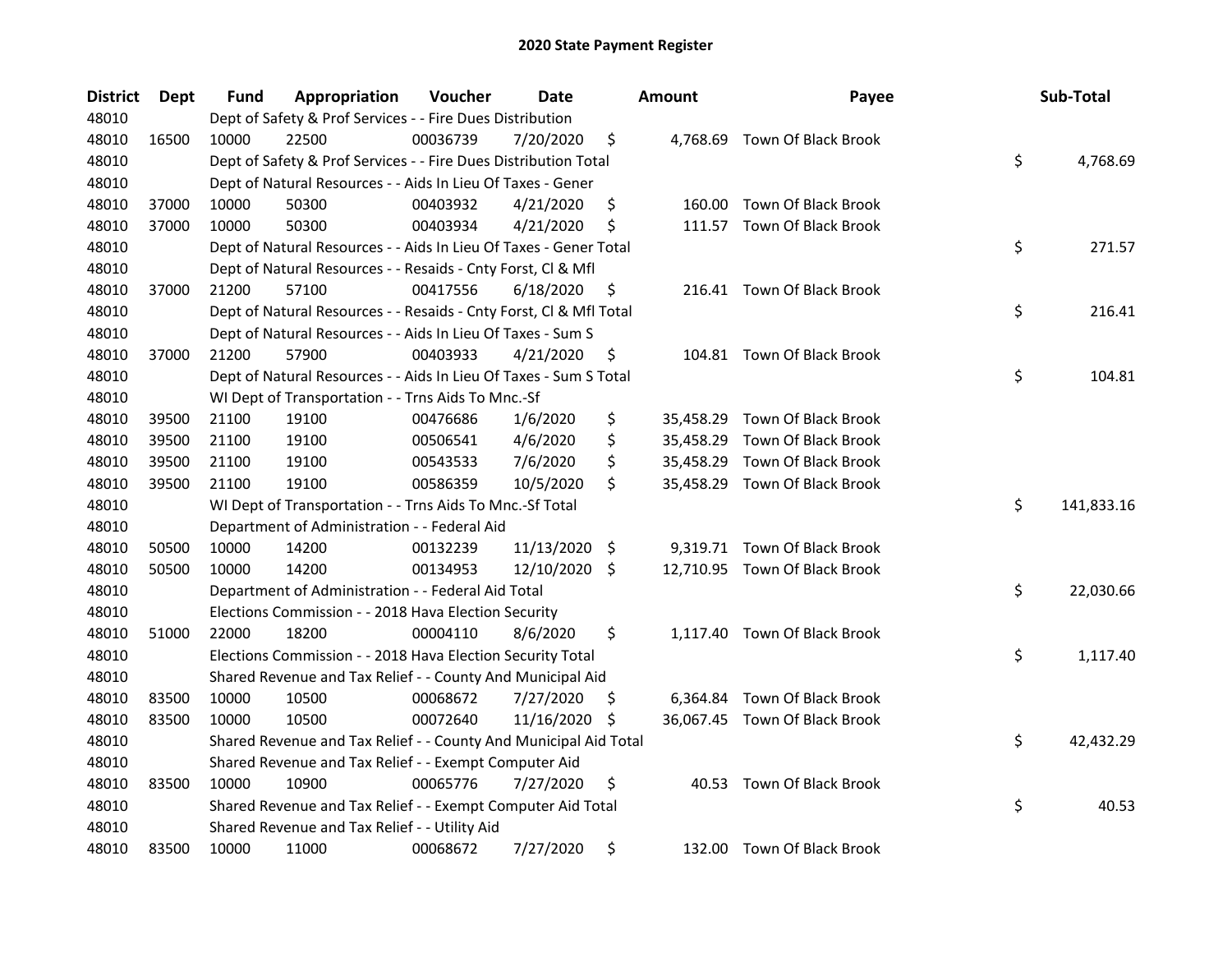| <b>District</b> | Dept  | <b>Fund</b> | Appropriation                                                 | <b>Voucher</b> | Date       | Amount   | <b>Pavee</b>        | Sub-Total  |
|-----------------|-------|-------------|---------------------------------------------------------------|----------------|------------|----------|---------------------|------------|
| 48010           | 83500 | 10000       | 11000                                                         | 00072640       | 11/16/2020 | 766.40   | Town Of Black Brook |            |
| 48010           |       |             | Shared Revenue and Tax Relief - - Utility Aid Total           |                |            |          |                     | 898.40     |
| 48010           |       |             | Shared Revenue and Tax Relief - - Personal Property Aid       |                |            |          |                     |            |
| 48010           | 83500 | 10000       | 11100                                                         | 00061170       | 5/4/2020   | 1.041.00 | Town Of Black Brook |            |
| 48010           |       |             | Shared Revenue and Tax Relief - - Personal Property Aid Total |                |            |          |                     | 1,041.00   |
| 48010 Total     |       |             |                                                               |                |            |          |                     | 214,754.92 |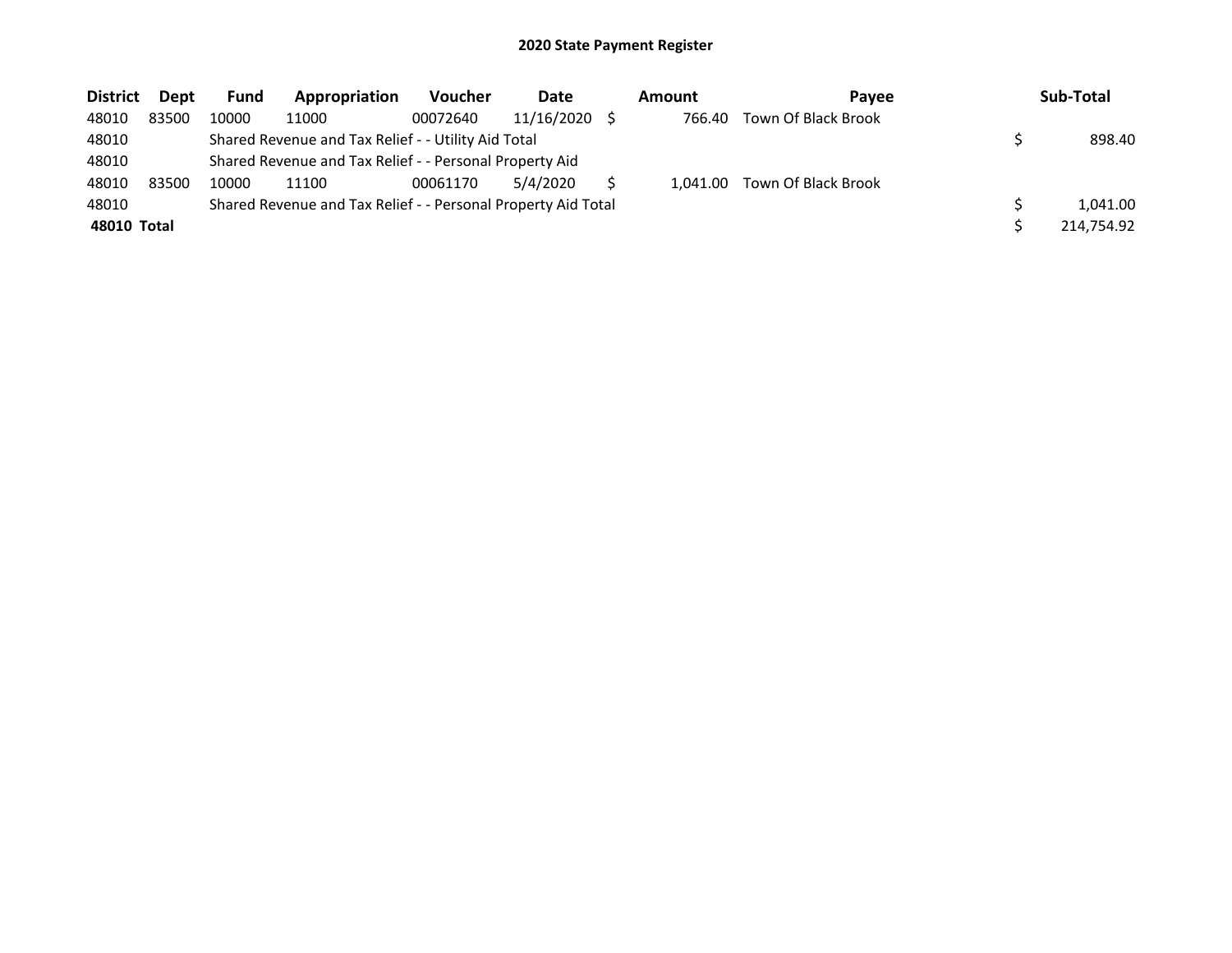| <b>District</b> | <b>Dept</b> | Fund  | Appropriation                                                          | Voucher  | <b>Date</b> |     | <b>Amount</b> | Payee                       | Sub-Total        |
|-----------------|-------------|-------|------------------------------------------------------------------------|----------|-------------|-----|---------------|-----------------------------|------------------|
| 48012           |             |       | Dept of Safety & Prof Services - - Fire Dues Distribution              |          |             |     |               |                             |                  |
| 48012           | 16500       | 10000 | 22500                                                                  | 00036740 | 7/20/2020   | \$  |               | 3,301.30 Town Of Bone Lake  |                  |
| 48012           |             |       | Dept of Safety & Prof Services - - Fire Dues Distribution Total        |          |             |     |               |                             | \$<br>3,301.30   |
| 48012           |             |       | Dept of Natural Resources - - Aids In Lieu Of Taxes - Gener            |          |             |     |               |                             |                  |
| 48012           | 37000       | 10000 | 50300                                                                  | 00386471 | 1/30/2020   | \$  |               | 41,983.57 Town Of Bone Lake |                  |
| 48012           | 37000       | 10000 | 50300                                                                  | 00386472 | 1/30/2020   | \$  | 63,728.76     | Town Of Bone Lake           |                  |
| 48012           | 37000       | 10000 | 50300                                                                  | 00404074 | 4/21/2020   | \$  | 530.10        | Town Of Bone Lake           |                  |
| 48012           | 37000       | 10000 | 50300                                                                  | 00404076 | 4/21/2020   | \$  | 42.89         | Town Of Bone Lake           |                  |
| 48012           |             |       | Dept of Natural Resources - - Aids In Lieu Of Taxes - Gener Total      |          |             |     |               |                             | \$<br>106,285.32 |
| 48012           |             |       | Dept of Natural Resources - - Resaids - Cnty Forst, Cl & Mfl           |          |             |     |               |                             |                  |
| 48012           | 37000       | 21200 | 57100                                                                  | 00417557 | 6/18/2020   | \$. |               | 220.15 Town Of Bone Lake    |                  |
| 48012           |             |       | Dept of Natural Resources - - Resaids - Cnty Forst, Cl & Mfl Total     |          |             |     |               |                             | \$<br>220.15     |
| 48012           |             |       | Dept of Natural Resources - - Aids In Lieu Of Taxes - Sum S            |          |             |     |               |                             |                  |
| 48012           | 37000       | 21200 | 57900                                                                  | 00404072 | 4/21/2020   | \$  | 1,012.53      | Town Of Bone Lake           |                  |
| 48012           | 37000       | 21200 | 57900                                                                  | 00404073 | 4/21/2020   | \$  | 9.78          | Town Of Bone Lake           |                  |
| 48012           | 37000       | 21200 | 57900                                                                  | 00404075 | 4/21/2020   | \$  | 0.35          | Town Of Bone Lake           |                  |
| 48012           |             |       | Dept of Natural Resources - - Aids In Lieu Of Taxes - Sum S Total      |          |             |     |               |                             | \$<br>1,022.66   |
| 48012           |             |       | WI Dept of Transportation - - Trns Aids To Mnc.-Sf                     |          |             |     |               |                             |                  |
| 48012           | 39500       | 21100 | 19100                                                                  | 00476687 | 1/6/2020    | \$  |               | 26,188.02 Town Of Bone Lake |                  |
| 48012           | 39500       | 21100 | 19100                                                                  | 00506542 | 4/6/2020    | \$  |               | 26,188.02 Town Of Bone Lake |                  |
| 48012           | 39500       | 21100 | 19100                                                                  | 00543534 | 7/6/2020    | \$  |               | 26,188.02 Town Of Bone Lake |                  |
| 48012           | 39500       | 21100 | 19100                                                                  | 00586360 | 10/5/2020   | \$  |               | 26,188.02 Town Of Bone Lake |                  |
| 48012           |             |       | WI Dept of Transportation - - Trns Aids To Mnc.-Sf Total               |          |             |     |               |                             | \$<br>104,752.08 |
| 48012           |             |       | Department of Military Affairs - - Disaster Recovery Aid               |          |             |     |               |                             |                  |
| 48012           | 46500       | 10000 | 30500                                                                  | 00080163 | 7/8/2020    | \$  | 3,253.08      | Town Of Bone Lake           |                  |
| 48012           |             |       | Department of Military Affairs - - Disaster Recovery Aid Total         |          |             |     |               |                             | \$<br>3,253.08   |
| 48012           |             |       | Department of Military Affairs - - Federal Aid, Local Assistance       |          |             |     |               |                             |                  |
| 48012           | 46500       | 10000 | 34200                                                                  | 00080163 | 7/8/2020    | \$  |               | 32,741.40 Town Of Bone Lake |                  |
| 48012           |             |       | Department of Military Affairs - - Federal Aid, Local Assistance Total |          |             |     |               |                             | \$<br>32,741.40  |
| 48012           |             |       | Department of Administration - - Federal Aid                           |          |             |     |               |                             |                  |
| 48012           | 50500       | 10000 | 14200                                                                  | 00130107 | 10/2/2020   | \$  | 7,550.00      | Town Of Bone Lake           |                  |
| 48012           | 50500       | 10000 | 14200                                                                  | 00134954 | 12/10/2020  | \$  | 2,765.00      | Town Of Bone Lake           |                  |
| 48012           |             |       | Department of Administration - - Federal Aid Total                     |          |             |     |               |                             | \$<br>10,315.00  |
| 48012           |             |       | Elections Commission - - 2018 Hava Election Security                   |          |             |     |               |                             |                  |
| 48012           | 51000       | 22000 | 18200                                                                  | 00004366 | 8/28/2020   | \$  |               | 679.60 Town Of Bone Lake    |                  |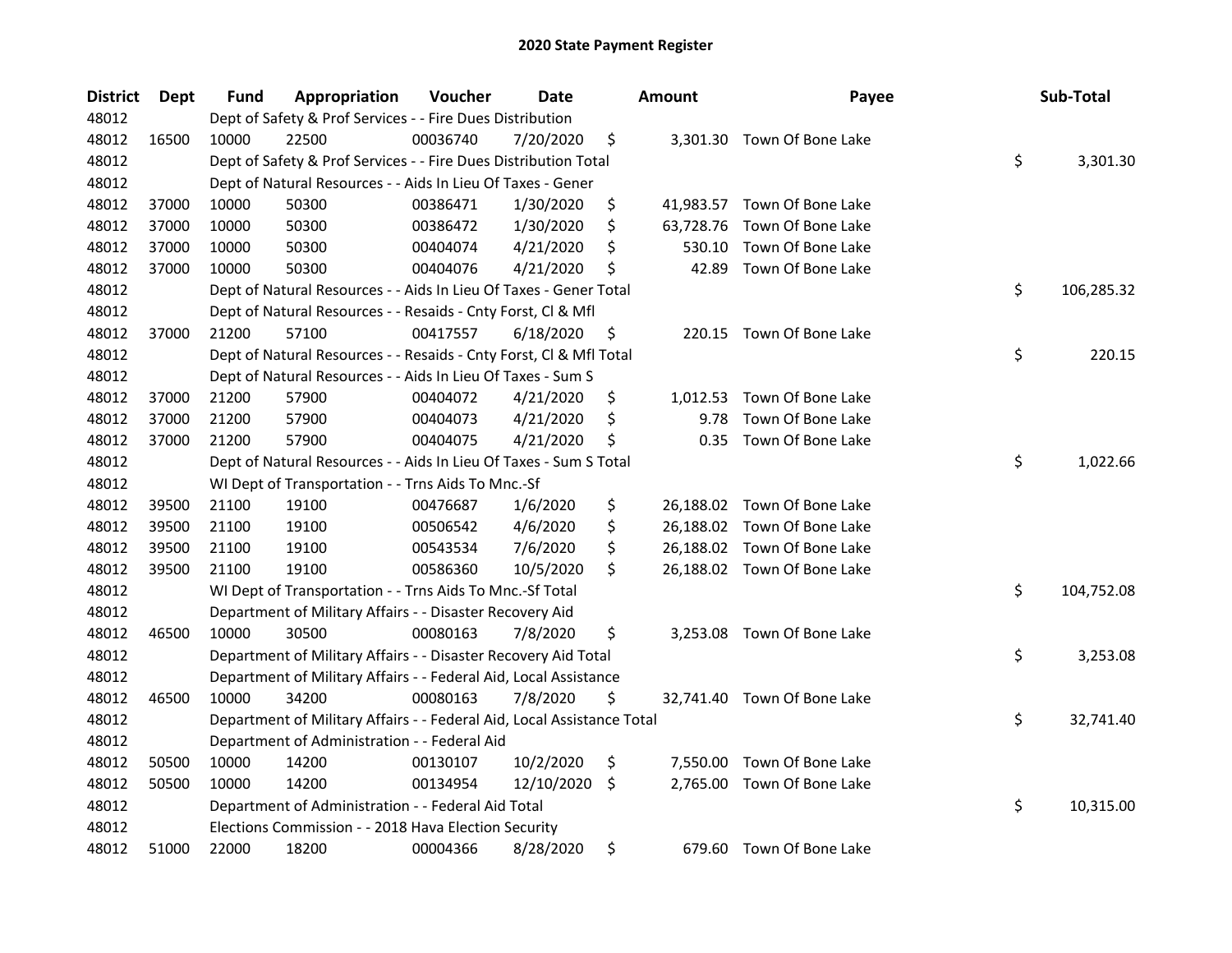| <b>District</b> | Dept  | <b>Fund</b> | Appropriation                                                    | <b>Voucher</b> | Date            |   | <b>Amount</b> | Payee             | Sub-Total      |
|-----------------|-------|-------------|------------------------------------------------------------------|----------------|-----------------|---|---------------|-------------------|----------------|
| 48012           |       |             | Elections Commission - - 2018 Hava Election Security Total       |                |                 |   |               |                   | \$<br>679.60   |
| 48012           |       |             | Shared Revenue and Tax Relief - - County And Municipal Aid       |                |                 |   |               |                   |                |
| 48012           | 83500 | 10000       | 10500                                                            | 00068673       | 7/27/2020       | S | 1.045.67      | Town Of Bone Lake |                |
| 48012           | 83500 | 10000       | 10500                                                            | 00072641       | $11/16/2020$ \$ |   | 5.925.44      | Town Of Bone Lake |                |
| 48012           |       |             | Shared Revenue and Tax Relief - - County And Municipal Aid Total |                |                 |   |               |                   | \$<br>6,971.11 |
| 48012           |       |             | Shared Revenue and Tax Relief - - Exempt Computer Aid            |                |                 |   |               |                   |                |
| 48012           | 83500 | 10000       | 10900                                                            | 00065777       | 7/27/2020       | S | 1.03          | Town Of Bone Lake |                |
| 48012           |       |             | Shared Revenue and Tax Relief - - Exempt Computer Aid Total      |                |                 |   |               |                   | 1.03           |
| 48012           |       |             | Shared Revenue and Tax Relief - - Personal Property Aid          |                |                 |   |               |                   |                |
| 48012           | 83500 | 10000       | 11100                                                            | 00061171       | 5/4/2020        | Ś | 8.72          | Town Of Bone Lake |                |
| 48012           |       |             | Shared Revenue and Tax Relief - - Personal Property Aid Total    |                |                 |   |               |                   | \$<br>8.72     |
| 48012 Total     |       |             |                                                                  |                |                 |   |               |                   | 269,551.45     |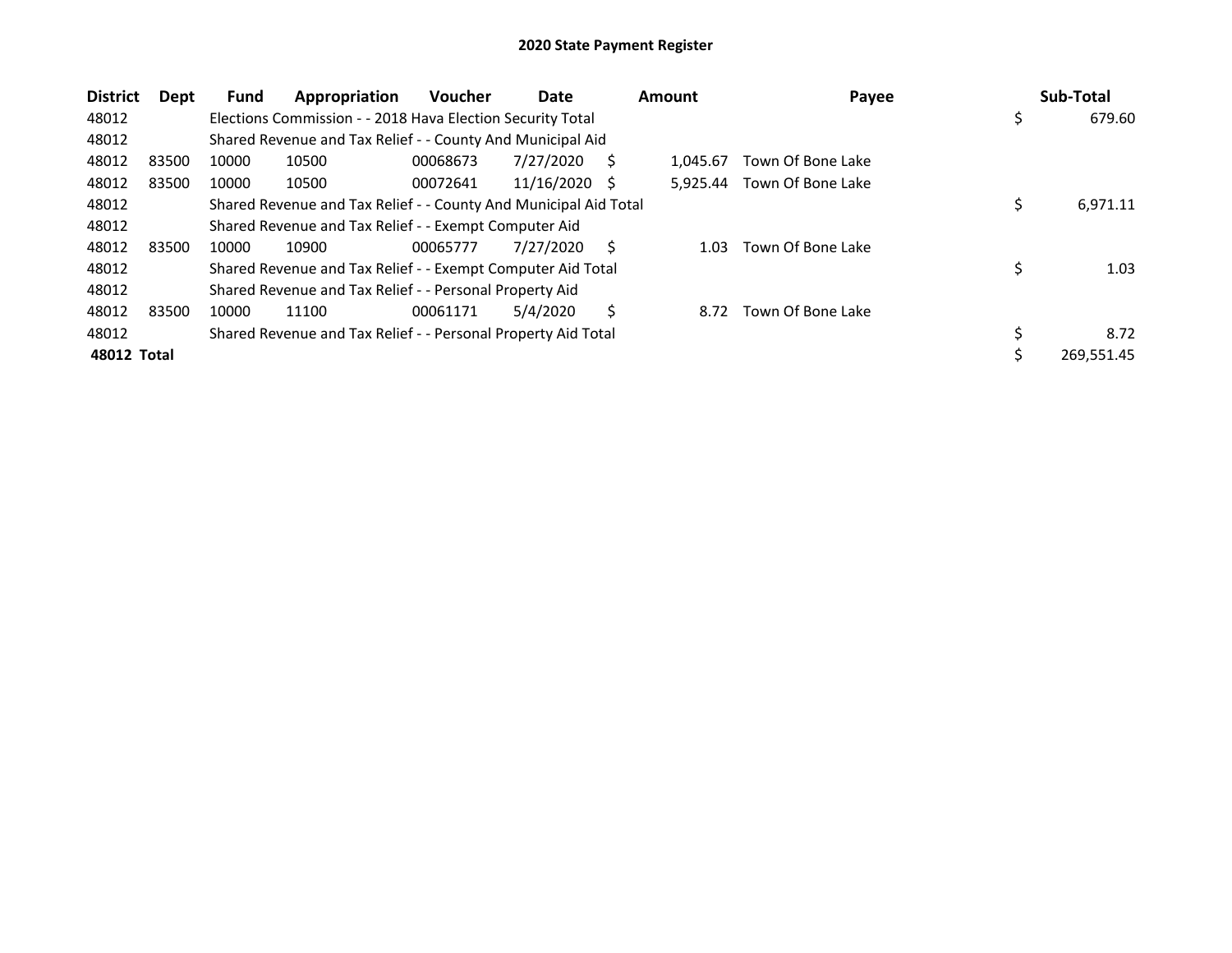| <b>District</b> | Dept  | <b>Fund</b> | Appropriation                                                      | Voucher  | Date          |    | <b>Amount</b> | Payee                        | Sub-Total        |
|-----------------|-------|-------------|--------------------------------------------------------------------|----------|---------------|----|---------------|------------------------------|------------------|
| 48014           |       |             | Dept of Safety & Prof Services - - Fire Dues Distribution          |          |               |    |               |                              |                  |
| 48014           | 16500 | 10000       | 22500                                                              | 00036741 | 7/17/2020     | \$ |               | 1,669.49 Town Of Clam Falls  |                  |
| 48014           |       |             | Dept of Safety & Prof Services - - Fire Dues Distribution Total    |          |               |    |               |                              | \$<br>1,669.49   |
| 48014           |       |             | Dept of Natural Resources - - Aids In Lieu Of Taxes - Gener        |          |               |    |               |                              |                  |
| 48014           | 37000 | 10000       | 50300                                                              | 00405217 | 4/21/2020     | \$ |               | 176.56 Town Of Clam Falls    |                  |
| 48014           |       |             | Dept of Natural Resources - - Aids In Lieu Of Taxes - Gener Total  |          |               |    |               |                              | \$<br>176.56     |
| 48014           |       |             | Dept of Natural Resources - - Resaids - Cnty Forst, Cl & Mfl       |          |               |    |               |                              |                  |
| 48014           | 37000 | 21200       | 57100                                                              | 00417558 | 6/18/2020     | \$ |               | 650.68 Town Of Clam Falls    |                  |
| 48014           |       |             | Dept of Natural Resources - - Resaids - Cnty Forst, Cl & Mfl Total |          |               |    |               |                              | \$<br>650.68     |
| 48014           |       |             | Dept of Natural Resources - - Aids In Lieu Of Taxes - Sum S        |          |               |    |               |                              |                  |
| 48014           | 37000 | 21200       | 57900                                                              | 00405218 | 4/21/2020     | \$ |               | 1,443.20 Town Of Clam Falls  |                  |
| 48014           |       |             | Dept of Natural Resources - - Aids In Lieu Of Taxes - Sum S Total  |          |               |    |               |                              | \$<br>1,443.20   |
| 48014           |       |             | WI Dept of Transportation - - Trns Aids To Mnc.-Sf                 |          |               |    |               |                              |                  |
| 48014           | 39500 | 21100       | 19100                                                              | 00476688 | 1/7/2020      | \$ |               | 29,308.77 Town Of Clam Falls |                  |
| 48014           | 39500 | 21100       | 19100                                                              | 00506543 | 4/6/2020      | \$ |               | 29,308.77 Town Of Clam Falls |                  |
| 48014           | 39500 | 21100       | 19100                                                              | 00543535 | 7/6/2020      | \$ |               | 29,308.77 Town Of Clam Falls |                  |
| 48014           | 39500 | 21100       | 19100                                                              | 00586361 | 10/5/2020     | \$ |               | 29,308.77 Town Of Clam Falls |                  |
| 48014           |       |             | WI Dept of Transportation - - Trns Aids To Mnc.-Sf Total           |          |               |    |               |                              | \$<br>117,235.08 |
| 48014           |       |             | Department of Administration - - Federal Aid                       |          |               |    |               |                              |                  |
| 48014           | 50500 | 10000       | 14200                                                              | 00134955 | 12/9/2020     | \$ |               | 9,550.00 Town Of Clam Falls  |                  |
| 48014           |       |             | Department of Administration - - Federal Aid Total                 |          |               |    |               |                              | \$<br>9,550.00   |
| 48014           |       |             | Elections Commission - - 2018 Hava Election Security               |          |               |    |               |                              |                  |
| 48014           | 51000 | 22000       | 18200                                                              | 00004809 | 10/26/2020 \$ |    |               | 552.00 Town Of Clam Falls    |                  |
| 48014           |       |             | Elections Commission - - 2018 Hava Election Security Total         |          |               |    |               |                              | \$<br>552.00     |
| 48014           |       |             | Shared Revenue and Tax Relief - - County And Municipal Aid         |          |               |    |               |                              |                  |
| 48014           | 83500 | 10000       | 10500                                                              | 00068674 | 7/27/2020     | S. |               | 5,344.20 Town Of Clam Falls  |                  |
| 48014           | 83500 | 10000       | 10500                                                              | 00072642 | 11/16/2020 \$ |    |               | 30,283.78 Town Of Clam Falls |                  |
| 48014           |       |             | Shared Revenue and Tax Relief - - County And Municipal Aid Total   |          |               |    |               |                              | \$<br>35,627.98  |
| 48014           |       |             | Shared Revenue and Tax Relief - - Exempt Computer Aid              |          |               |    |               |                              |                  |
| 48014           | 83500 | 10000       | 10900                                                              | 00065778 | 7/27/2020     | \$ | 2.08          | Town Of Clam Falls           |                  |
| 48014           |       |             | Shared Revenue and Tax Relief - - Exempt Computer Aid Total        |          |               |    |               |                              | \$<br>2.08       |
| 48014           |       |             | Shared Revenue and Tax Relief - - Utility Aid                      |          |               |    |               |                              |                  |
| 48014           | 83500 | 10000       | 11000                                                              | 00068674 | 7/27/2020     | \$ |               | 10.73 Town Of Clam Falls     |                  |
| 48014           | 83500 | 10000       | 11000                                                              | 00072642 | 11/16/2020    | \$ | 60.75         | Town Of Clam Falls           |                  |
| 48014           |       |             | Shared Revenue and Tax Relief - - Utility Aid Total                |          |               |    |               |                              | \$<br>71.48      |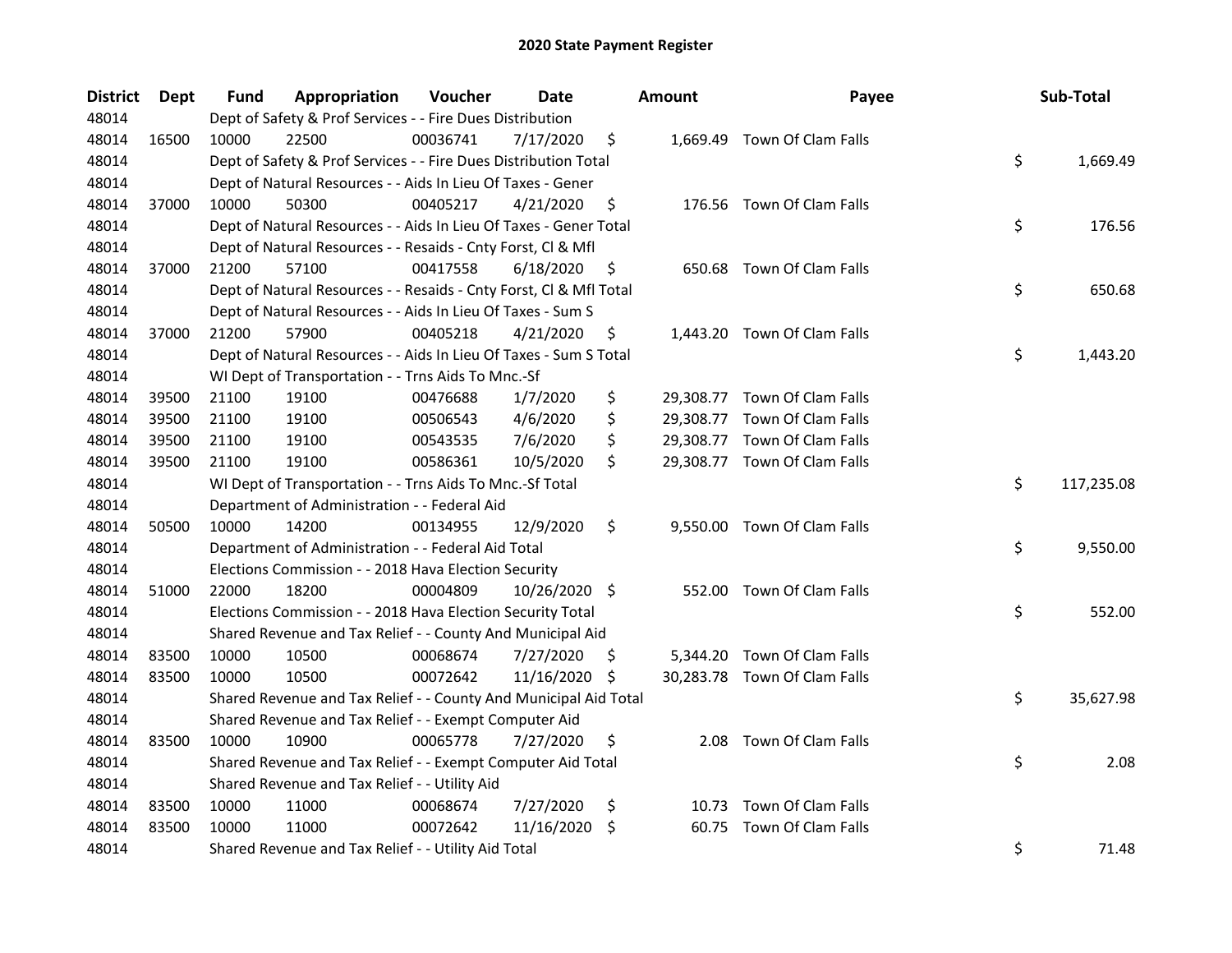| <b>District</b> | <b>Dept</b> | <b>Fund</b> | Appropriation                                                 | <b>Voucher</b> | Date     | Amount |  | <b>Pavee</b>              |  | Sub-Total  |
|-----------------|-------------|-------------|---------------------------------------------------------------|----------------|----------|--------|--|---------------------------|--|------------|
| 48014           |             |             | Shared Revenue and Tax Relief - - Personal Property Aid       |                |          |        |  |                           |  |            |
| 48014           | 83500       | 10000       | 11100                                                         | 00061172       | 5/4/2020 |        |  | 543.66 Town Of Clam Falls |  |            |
| 48014           |             |             | Shared Revenue and Tax Relief - - Personal Property Aid Total |                |          |        |  |                           |  | 543.66     |
| 48014 Total     |             |             |                                                               |                |          |        |  |                           |  | 167,522.21 |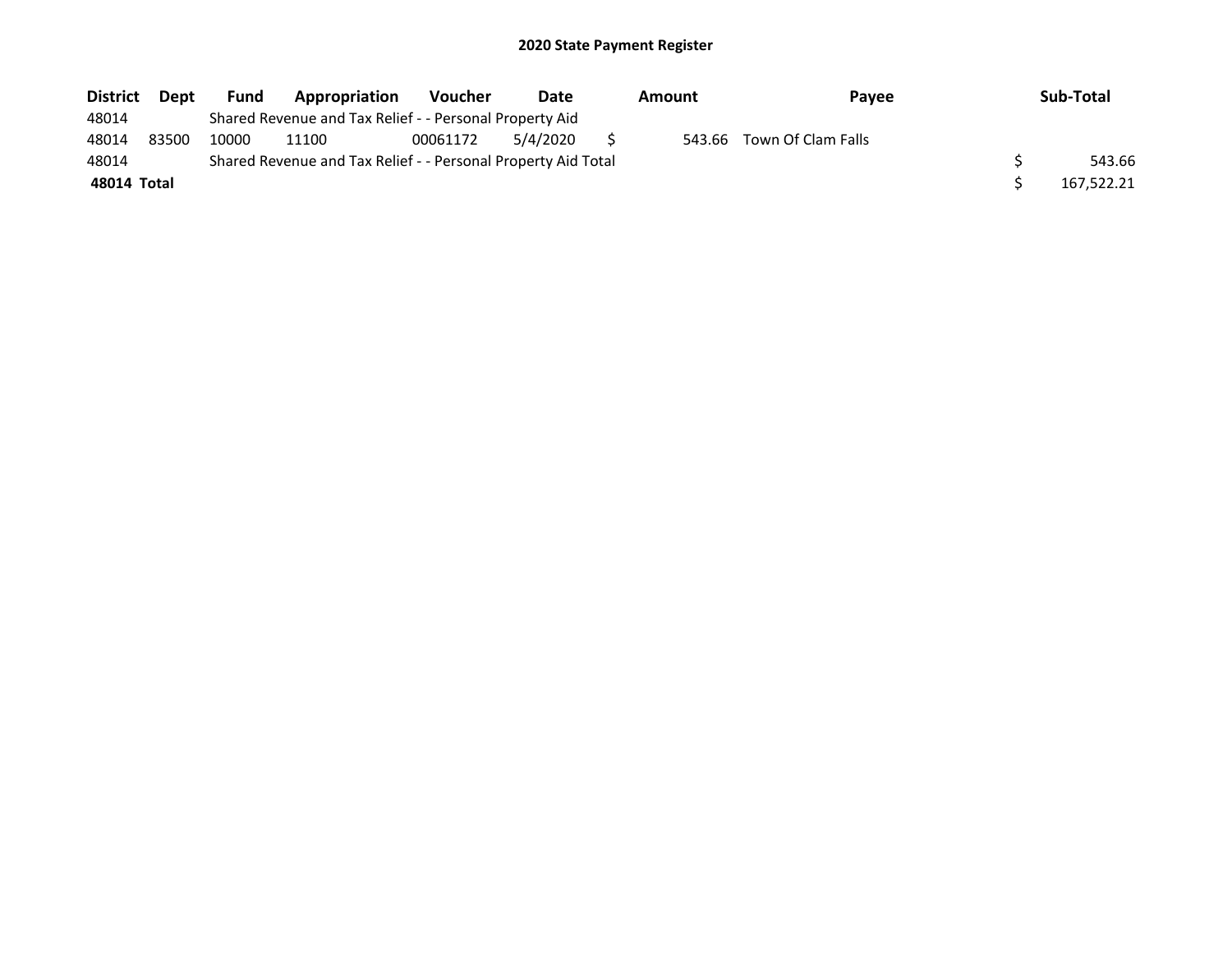| <b>District</b> | <b>Dept</b> | Fund  | Appropriation                                                          | Voucher  | <b>Date</b>   |      | <b>Amount</b> | Payee                     | Sub-Total        |
|-----------------|-------------|-------|------------------------------------------------------------------------|----------|---------------|------|---------------|---------------------------|------------------|
| 48016           |             |       | Dept of Safety & Prof Services - - Fire Dues Distribution              |          |               |      |               |                           |                  |
| 48016           | 16500       | 10000 | 22500                                                                  | 00036742 | 7/20/2020     | \$   |               | 2,872.39 Town Of Clayton  |                  |
| 48016           |             |       | Dept of Safety & Prof Services - - Fire Dues Distribution Total        |          |               |      |               |                           | \$<br>2,872.39   |
| 48016           |             |       | Dept of Natural Resources - - Aids In Lieu Of Taxes - Gener            |          |               |      |               |                           |                  |
| 48016           | 37000       | 10000 | 50300                                                                  | 00386494 | 1/30/2020     | \$   | 974.98        | Town Of Clayton           |                  |
| 48016           | 37000       | 10000 | 50300                                                                  | 00386495 | 1/30/2020     | \$   | 602.51        | Town Of Clayton           |                  |
| 48016           | 37000       | 10000 | 50300                                                                  | 00404296 | 4/21/2020     | \$   | 147.08        | Town Of Clayton           |                  |
| 48016           |             |       | Dept of Natural Resources - - Aids In Lieu Of Taxes - Gener Total      |          |               |      |               |                           | \$<br>1,724.57   |
| 48016           |             |       | Dept of Natural Resources - - Resaids - Cnty Forst, Cl & Mfl           |          |               |      |               |                           |                  |
| 48016           | 37000       | 21200 | 57100                                                                  | 00417559 | 6/18/2020     | \$   |               | 155.14 Town Of Clayton    |                  |
| 48016           |             |       | Dept of Natural Resources - - Resaids - Cnty Forst, Cl & Mfl Total     |          |               |      |               |                           | \$<br>155.14     |
| 48016           |             |       | Dept of Natural Resources - - Aids In Lieu Of Taxes - Sum S            |          |               |      |               |                           |                  |
| 48016           | 37000       | 21200 | 57900                                                                  | 00404297 | 4/21/2020     | \$   | 0.44          | Town Of Clayton           |                  |
| 48016           |             |       | Dept of Natural Resources - - Aids In Lieu Of Taxes - Sum S Total      |          |               |      |               |                           | \$<br>0.44       |
| 48016           |             |       | WI Dept of Transportation - - Trns Aids To Mnc.-Sf                     |          |               |      |               |                           |                  |
| 48016           | 39500       | 21100 | 19100                                                                  | 00476689 | 1/6/2020      | \$   | 33,231.06     | Town Of Clayton           |                  |
| 48016           | 39500       | 21100 | 19100                                                                  | 00506544 | 4/6/2020      | \$   | 33,231.06     | Town Of Clayton           |                  |
| 48016           | 39500       | 21100 | 19100                                                                  | 00543536 | 7/6/2020      | \$   | 33,231.06     | Town Of Clayton           |                  |
| 48016           | 39500       | 21100 | 19100                                                                  | 00586362 | 10/5/2020     | \$   | 33,231.06     | Town Of Clayton           |                  |
| 48016           |             |       | WI Dept of Transportation - - Trns Aids To Mnc.-Sf Total               |          |               |      |               |                           | \$<br>132,924.24 |
| 48016           |             |       | WI Dept of Transportation - - Loc Rd Imp Prg St Fd                     |          |               |      |               |                           |                  |
| 48016           | 39500       | 21100 | 27800                                                                  | 00613357 | 11/12/2020 \$ |      |               | 17,554.32 Town Of Clayton |                  |
| 48016           |             |       | WI Dept of Transportation - - Loc Rd Imp Prg St Fd Total               |          |               |      |               |                           | \$<br>17,554.32  |
| 48016           |             |       | Department of Military Affairs - - Disaster Recovery Aid               |          |               |      |               |                           |                  |
| 48016           | 46500       | 10000 | 30500                                                                  | 00077586 | 5/13/2020     | \$   | 6,794.89      | Town Of Clayton           |                  |
| 48016           | 46500       | 10000 | 30500                                                                  | 00080165 | 7/8/2020      | \$   | 620.19        | Town Of Clayton           |                  |
| 48016           |             |       | Department of Military Affairs - - Disaster Recovery Aid Total         |          |               |      |               |                           | \$<br>7,415.08   |
| 48016           |             |       | Department of Military Affairs - - Federal Aid, Local Assistance       |          |               |      |               |                           |                  |
| 48016           | 46500       | 10000 | 34200                                                                  | 00077586 | 5/13/2020     | \$   |               | 48,163.13 Town Of Clayton |                  |
| 48016           | 46500       | 10000 | 34200                                                                  | 00080165 | 7/8/2020      | \$   |               | 3,721.11 Town Of Clayton  |                  |
| 48016           |             |       | Department of Military Affairs - - Federal Aid, Local Assistance Total |          |               |      |               |                           | \$<br>51,884.24  |
| 48016           |             |       | Department of Administration - - Federal Aid                           |          |               |      |               |                           |                  |
| 48016           | 50500       | 10000 | 14200                                                                  | 00132240 | 11/13/2020    | - \$ | 8,819.25      | Town Of Clayton           |                  |
| 48016           | 50500       | 10000 | 14200                                                                  | 00134956 | 12/10/2020    | \$   | 1,609.79      | Town Of Clayton           |                  |
| 48016           |             |       | Department of Administration - - Federal Aid Total                     |          |               |      |               |                           | \$<br>10,429.04  |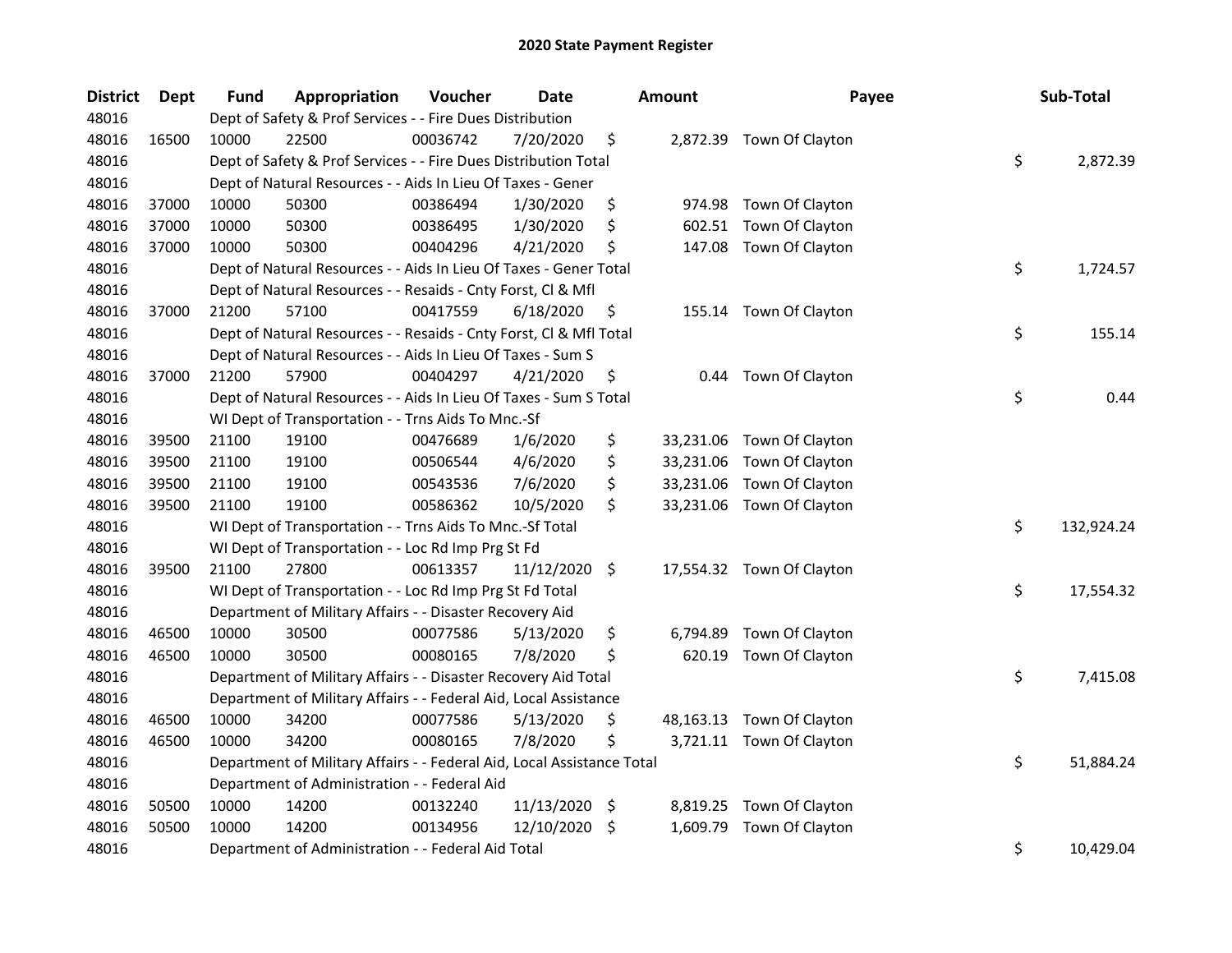| <b>District</b> | Dept  | Fund  | Appropriation                                                    | Voucher  | Date            |     | <b>Amount</b> | Payee           | Sub-Total        |
|-----------------|-------|-------|------------------------------------------------------------------|----------|-----------------|-----|---------------|-----------------|------------------|
| 48016           |       |       | Elections Commission - - 2018 Hava Election Security             |          |                 |     |               |                 |                  |
| 48016           | 51000 | 22000 | 18200                                                            | 00003577 | 6/30/2020       | \$  | 821.50        | Town Of Clayton |                  |
| 48016           |       |       | Elections Commission - - 2018 Hava Election Security Total       |          |                 |     |               |                 | \$<br>821.50     |
| 48016           |       |       | Shared Revenue and Tax Relief - - County And Municipal Aid       |          |                 |     |               |                 |                  |
| 48016           | 83500 | 10000 | 10500                                                            | 00068675 | 7/27/2020       | S   | 3,869.64      | Town Of Clayton |                  |
| 48016           | 83500 | 10000 | 10500                                                            | 00072643 | $11/16/2020$ \$ |     | 21,927.95     | Town Of Clayton |                  |
| 48016           |       |       | Shared Revenue and Tax Relief - - County And Municipal Aid Total |          |                 |     |               |                 | \$<br>25,797.59  |
| 48016           |       |       | Shared Revenue and Tax Relief - - Exempt Computer Aid            |          |                 |     |               |                 |                  |
| 48016           | 83500 | 10000 | 10900                                                            | 00065779 | 7/27/2020       | S.  | 68.59         | Town Of Clayton |                  |
| 48016           |       |       | Shared Revenue and Tax Relief - - Exempt Computer Aid Total      |          |                 |     |               |                 | \$<br>68.59      |
| 48016           |       |       | Shared Revenue and Tax Relief - - Utility Aid                    |          |                 |     |               |                 |                  |
| 48016           | 83500 | 10000 | 11000                                                            | 00068675 | 7/27/2020       | \$  | 81.95         | Town Of Clayton |                  |
| 48016           | 83500 | 10000 | 11000                                                            | 00072643 | 11/16/2020      | - S | 508.50        | Town Of Clayton |                  |
| 48016           |       |       | Shared Revenue and Tax Relief - - Utility Aid Total              |          |                 |     |               |                 | \$<br>590.45     |
| 48016           |       |       | Shared Revenue and Tax Relief - - Personal Property Aid          |          |                 |     |               |                 |                  |
| 48016           | 83500 | 10000 | 11100                                                            | 00061173 | 5/4/2020        | \$  | 387.71        | Town Of Clayton |                  |
| 48016           |       |       | Shared Revenue and Tax Relief - - Personal Property Aid Total    |          |                 |     |               |                 | \$<br>387.71     |
| 48016 Total     |       |       |                                                                  |          |                 |     |               |                 | \$<br>252,625.30 |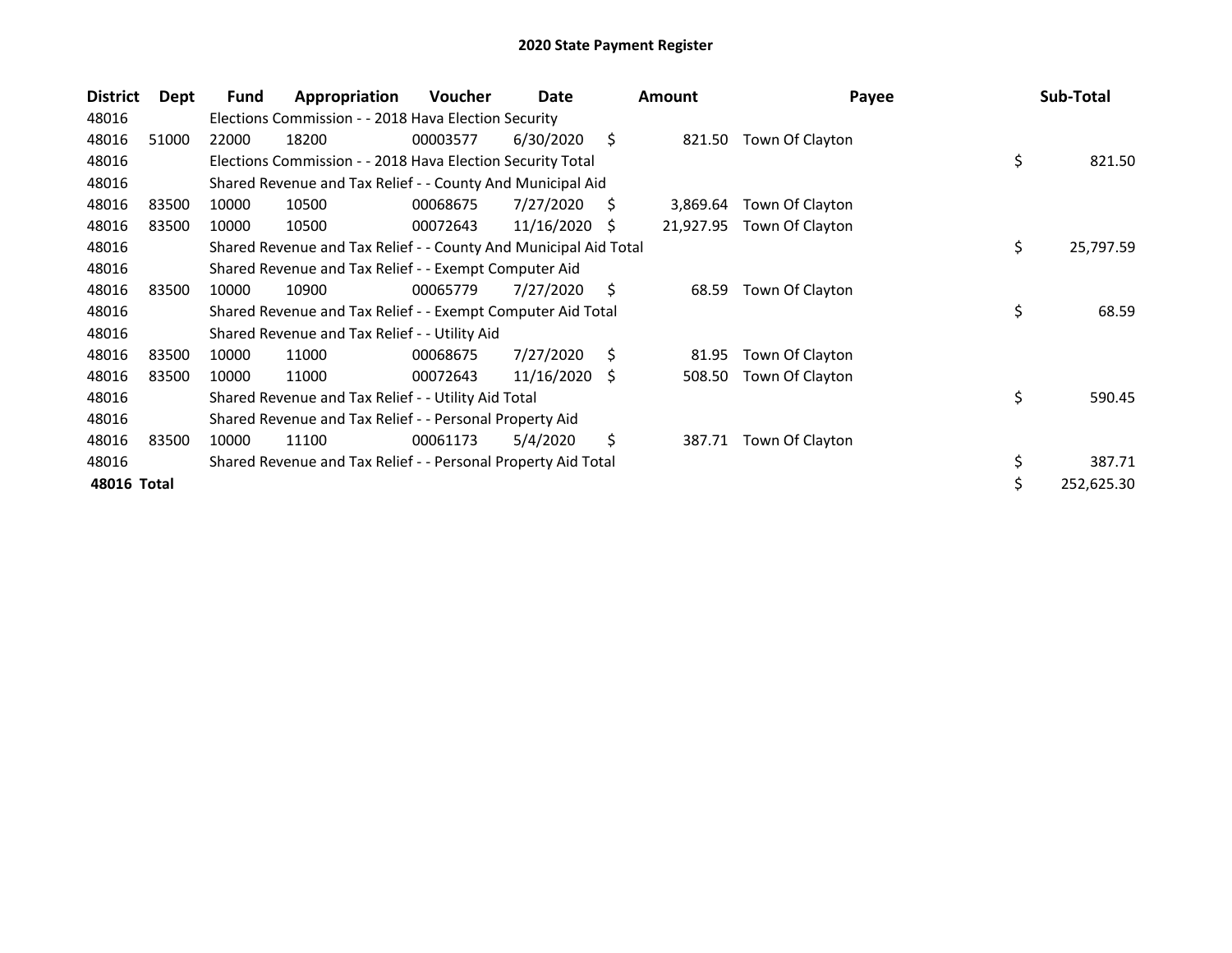| <b>District</b> | Dept  | Fund  | Appropriation                                                         | Voucher  | <b>Date</b> |     | <b>Amount</b> | Payee                         | Sub-Total        |
|-----------------|-------|-------|-----------------------------------------------------------------------|----------|-------------|-----|---------------|-------------------------------|------------------|
| 48018           |       |       | Dept of Safety & Prof Services - - Fire Dues Distribution             |          |             |     |               |                               |                  |
| 48018           | 16500 | 10000 | 22500                                                                 | 00036743 | 7/20/2020   | \$  |               | 2,364.70 Clear Lake, Town of  |                  |
| 48018           |       |       | Dept of Safety & Prof Services - - Fire Dues Distribution Total       |          |             |     |               |                               | \$<br>2,364.70   |
| 48018           |       |       | Dept of Natural Resources - - Aids In Lieu Of Taxes - Gener           |          |             |     |               |                               |                  |
| 48018           | 37000 | 10000 | 50300                                                                 | 00403764 | 4/21/2020   | \$  | 3.40          | Clear Lake, Town of           |                  |
| 48018           |       |       | Dept of Natural Resources - - Aids In Lieu Of Taxes - Gener Total     |          |             |     |               |                               | \$<br>3.40       |
| 48018           |       |       | Dept of Natural Resources - - Resaids - Cnty Forst, Cl & Mfl          |          |             |     |               |                               |                  |
| 48018           | 37000 | 21200 | 57100                                                                 | 00417560 | 6/18/2020   | \$  | 118.86        | Clear Lake, Town of           |                  |
| 48018           |       |       | Dept of Natural Resources - - Resaids - Cnty Forst, Cl & Mfl Total    |          |             |     |               |                               | \$<br>118.86     |
| 48018           |       |       | WI Dept of Transportation - - Trns Aids To Mnc.-Sf                    |          |             |     |               |                               |                  |
| 48018           | 39500 | 21100 | 19100                                                                 | 00476690 | 1/6/2020    | \$  | 39,006.09     | Clear Lake, Town of           |                  |
| 48018           | 39500 | 21100 | 19100                                                                 | 00506545 | 4/6/2020    | \$  | 39,006.09     | Clear Lake, Town of           |                  |
| 48018           | 39500 | 21100 | 19100                                                                 | 00543537 | 7/6/2020    | \$  | 39,006.09     | Clear Lake, Town of           |                  |
| 48018           | 39500 | 21100 | 19100                                                                 | 00586363 | 10/5/2020   | \$  | 39,006.09     | Clear Lake, Town of           |                  |
| 48018           |       |       | WI Dept of Transportation - - Trns Aids To Mnc.-Sf Total              |          |             |     |               |                               | \$<br>156,024.36 |
| 48018           |       |       | Department of Administration - - Federal Aid                          |          |             |     |               |                               |                  |
| 48018           | 50500 | 10000 | 14200                                                                 | 00130108 | 10/2/2020   | \$  | 9,682.92      | Clear Lake, Town of           |                  |
| 48018           | 50500 | 10000 | 14200                                                                 | 00134957 | 12/10/2020  | \$  | 4,118.99      | Clear Lake, Town of           |                  |
| 48018           |       |       | Department of Administration - - Federal Aid Total                    |          |             |     |               |                               | \$<br>13,801.91  |
| 48018           |       |       | Elections Commission - - 2018 Hava Election Security                  |          |             |     |               |                               |                  |
| 48018           | 51000 | 22000 | 18200                                                                 | 00004016 | 7/30/2020   | \$  | 762.10        | Clear Lake, Town of           |                  |
| 48018           |       |       | Elections Commission - - 2018 Hava Election Security Total            |          |             |     |               |                               | \$<br>762.10     |
| 48018           |       |       | Shared Revenue and Tax Relief - - Expenditure Restraint Program       |          |             |     |               |                               |                  |
| 48018           | 83500 | 10000 | 10100                                                                 | 00068676 | 7/27/2020   | \$  |               | 7,783.11 Clear Lake, Town of  |                  |
| 48018           |       |       | Shared Revenue and Tax Relief - - Expenditure Restraint Program Total |          |             |     |               |                               | \$<br>7,783.11   |
| 48018           |       |       | Shared Revenue and Tax Relief - - County And Municipal Aid            |          |             |     |               |                               |                  |
| 48018           | 83500 | 10000 | 10500                                                                 | 00068676 | 7/27/2020   | \$. | 11,594.85     | Clear Lake, Town of           |                  |
| 48018           | 83500 | 10000 | 10500                                                                 | 00072644 | 11/16/2020  | \$, |               | 65,704.13 Clear Lake, Town of |                  |
| 48018           |       |       | Shared Revenue and Tax Relief - - County And Municipal Aid Total      |          |             |     |               |                               | \$<br>77,298.98  |
| 48018           |       |       | Shared Revenue and Tax Relief - - Exempt Computer Aid                 |          |             |     |               |                               |                  |
| 48018           | 83500 | 10000 | 10900                                                                 | 00065780 | 7/27/2020   | \$  |               | 8.32 Clear Lake, Town of      |                  |
| 48018           |       |       | Shared Revenue and Tax Relief - - Exempt Computer Aid Total           |          |             |     |               |                               | \$<br>8.32       |
| 48018           |       |       | Shared Revenue and Tax Relief - - Utility Aid                         |          |             |     |               |                               |                  |
| 48018           | 83500 | 10000 | 11000                                                                 | 00068676 | 7/27/2020   | \$  | 116.21        | Clear Lake, Town of           |                  |
| 48018           | 83500 | 10000 | 11000                                                                 | 00072644 | 11/16/2020  | \$  |               | 912.50 Clear Lake, Town of    |                  |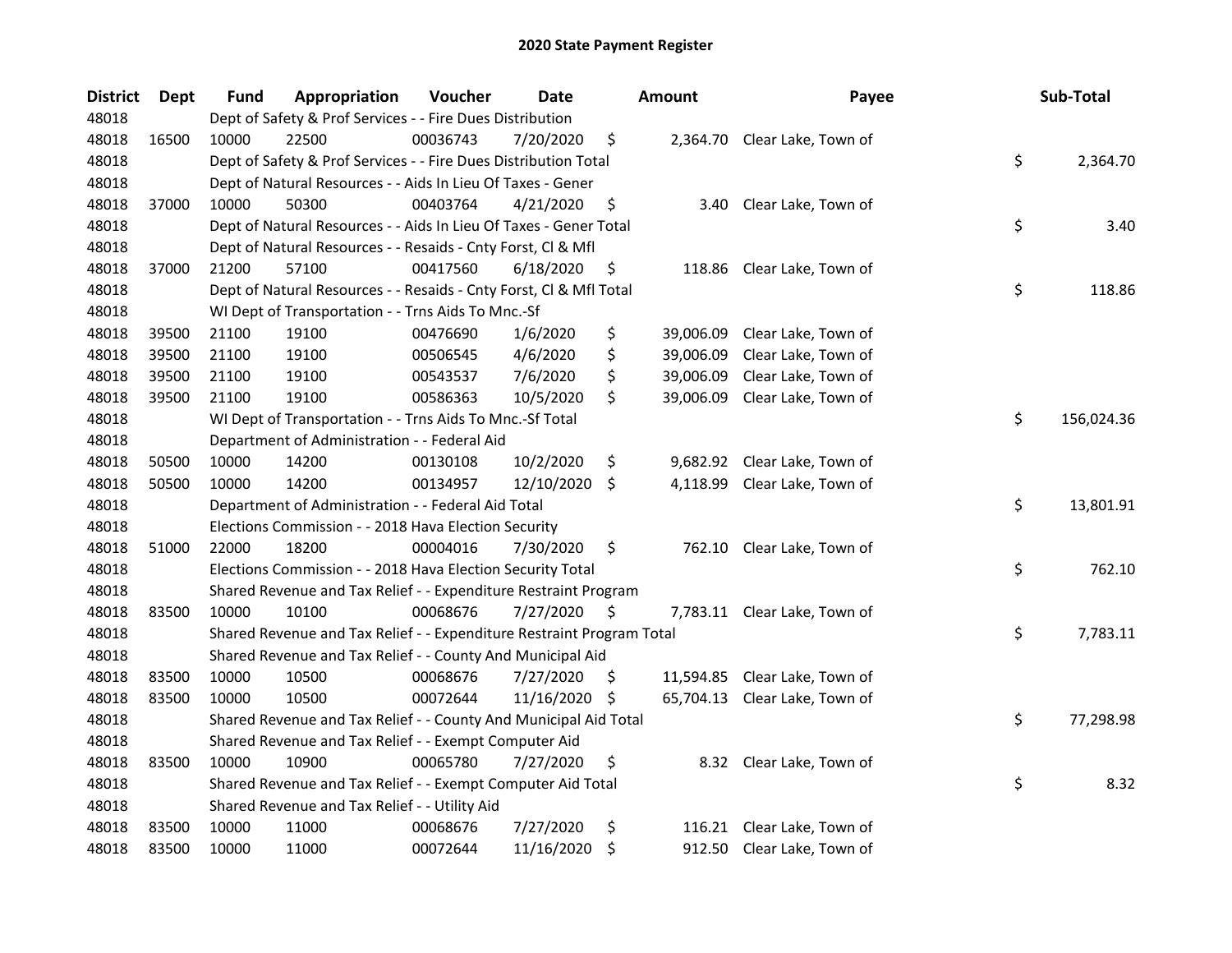| <b>District</b> | <b>Dept</b> | <b>Fund</b> | Appropriation                                                 | <b>Voucher</b> | Date     | Amount | Payee                      | Sub-Total  |
|-----------------|-------------|-------------|---------------------------------------------------------------|----------------|----------|--------|----------------------------|------------|
| 48018           |             |             | Shared Revenue and Tax Relief - - Utility Aid Total           |                |          |        |                            | 1,028.71   |
| 48018           |             |             | Shared Revenue and Tax Relief - - Personal Property Aid       |                |          |        |                            |            |
| 48018           | 83500       | 10000       | 11100                                                         | 00061174       | 5/4/2020 |        | 195.90 Clear Lake, Town of |            |
| 48018           |             |             | Shared Revenue and Tax Relief - - Personal Property Aid Total |                |          |        |                            | 195.90     |
| 48018 Total     |             |             |                                                               |                |          |        |                            | 259,390.35 |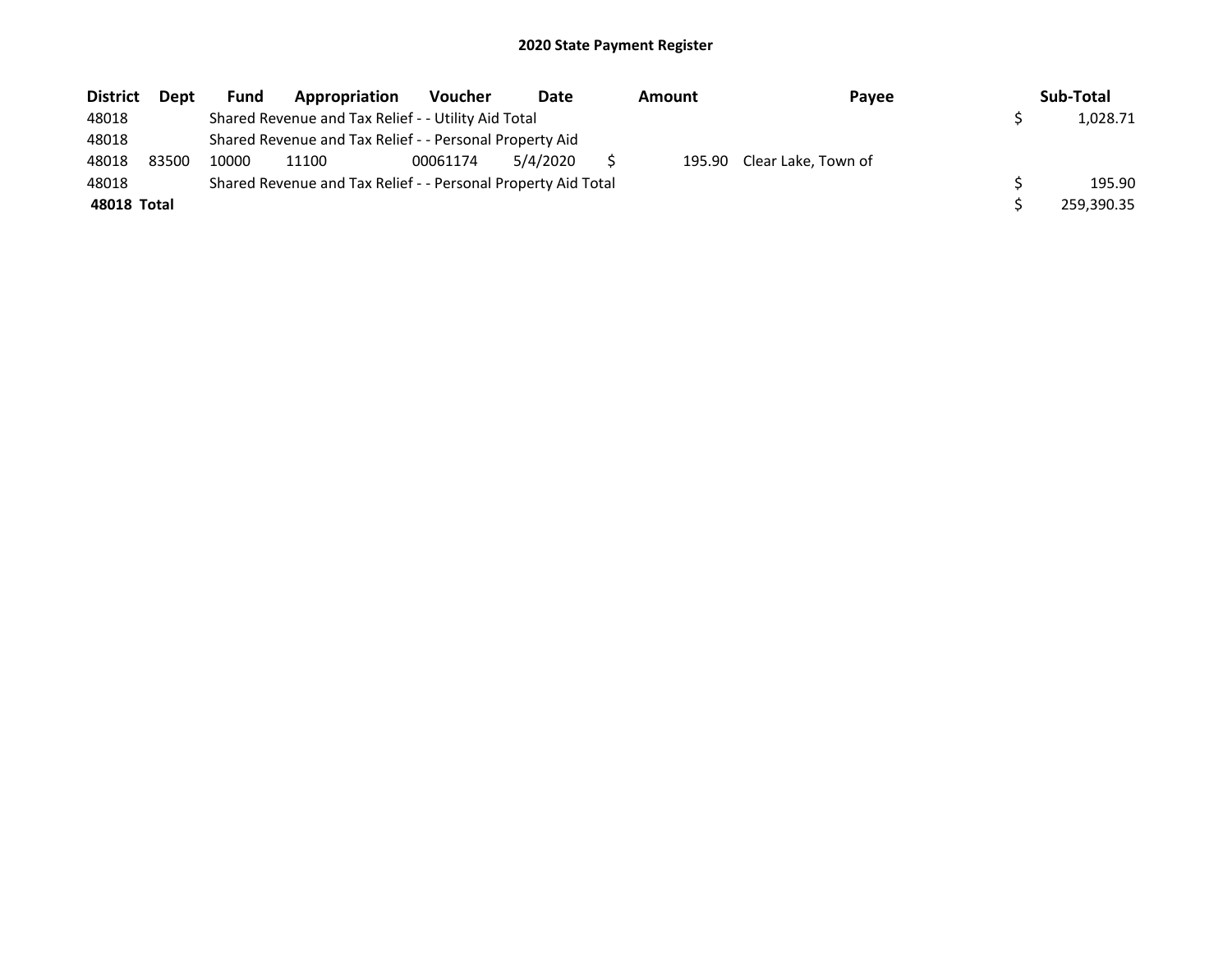| <b>District</b> | Dept  | Fund  | Appropriation                                                      | Voucher  | Date       |      | <b>Amount</b> | Payee                    | Sub-Total        |
|-----------------|-------|-------|--------------------------------------------------------------------|----------|------------|------|---------------|--------------------------|------------------|
| 48020           |       |       | Dept of Safety & Prof Services - - Fire Dues Distribution          |          |            |      |               |                          |                  |
| 48020           | 16500 | 10000 | 22500                                                              | 00036744 | 7/20/2020  | \$   |               | 5,706.70 Town Of Eureka  |                  |
| 48020           |       |       | Dept of Safety & Prof Services - - Fire Dues Distribution Total    |          |            |      |               |                          | \$<br>5,706.70   |
| 48020           |       |       | Dept of Natural Resources - - Resaids - Cnty Forst, Cl & Mfl       |          |            |      |               |                          |                  |
| 48020           | 37000 | 21200 | 57100                                                              | 00417561 | 6/18/2020  | \$   |               | 559.20 Town Of Eureka    |                  |
| 48020           |       |       | Dept of Natural Resources - - Resaids - Cnty Forst, Cl & Mfl Total |          |            |      |               |                          | \$<br>559.20     |
| 48020           |       |       | Dept of Natural Resources - - Aids In Lieu Of Taxes - Sum S        |          |            |      |               |                          |                  |
| 48020           | 37000 | 21200 | 57900                                                              | 00404747 | 4/21/2020  | \$   | 0.75          | Town Of Eureka           |                  |
| 48020           | 37000 | 21200 | 57900                                                              | 00404748 | 4/21/2020  | \$   | 122.35        | Town Of Eureka           |                  |
| 48020           |       |       | Dept of Natural Resources - - Aids In Lieu Of Taxes - Sum S Total  |          |            |      |               |                          | \$<br>123.10     |
| 48020           |       |       | WI Dept of Transportation - - Trns Aids To Mnc.-Sf                 |          |            |      |               |                          |                  |
| 48020           | 39500 | 21100 | 19100                                                              | 00476691 | 1/6/2020   | \$   |               | 54,629.55 Town Of Eureka |                  |
| 48020           | 39500 | 21100 | 19100                                                              | 00506546 | 4/6/2020   | \$   |               | 54,629.55 Town Of Eureka |                  |
| 48020           | 39500 | 21100 | 19100                                                              | 00543538 | 7/6/2020   | \$   |               | 54,629.55 Town Of Eureka |                  |
| 48020           | 39500 | 21100 | 19100                                                              | 00586364 | 10/5/2020  | \$   |               | 54,629.55 Town Of Eureka |                  |
| 48020           |       |       | WI Dept of Transportation - - Trns Aids To Mnc.-Sf Total           |          |            |      |               |                          | \$<br>218,518.20 |
| 48020           |       |       | Department of Administration - - Federal Aid                       |          |            |      |               |                          |                  |
| 48020           | 50500 | 10000 | 14200                                                              | 00134958 | 12/10/2020 | - \$ |               | 8,580.80 Town Of Eureka  |                  |
| 48020           |       |       | Department of Administration - - Federal Aid Total                 |          |            |      |               |                          | \$<br>8,580.80   |
| 48020           |       |       | Elections Commission - - 2018 Hava Election Security               |          |            |      |               |                          |                  |
| 48020           | 51000 | 22000 | 18200                                                              | 00003843 | 7/14/2020  | \$   |               | 1,360.50 Town Of Eureka  |                  |
| 48020           |       |       | Elections Commission - - 2018 Hava Election Security Total         |          |            |      |               |                          | \$<br>1,360.50   |
| 48020           |       |       | Shared Revenue and Tax Relief - - County And Municipal Aid         |          |            |      |               |                          |                  |
| 48020           | 83500 | 10000 | 10500                                                              | 00068677 | 7/27/2020  | \$.  |               | 7,701.51 Town Of Eureka  |                  |
| 48020           | 83500 | 10000 | 10500                                                              | 00072645 | 11/16/2020 | -\$  |               | 43,641.90 Town Of Eureka |                  |
| 48020           |       |       | Shared Revenue and Tax Relief - - County And Municipal Aid Total   |          |            |      |               |                          | \$<br>51,343.41  |
| 48020           |       |       | Shared Revenue and Tax Relief - - Exempt Computer Aid              |          |            |      |               |                          |                  |
| 48020           | 83500 | 10000 | 10900                                                              | 00065781 | 7/27/2020  | \$   |               | 11.43 Town Of Eureka     |                  |
| 48020           |       |       | Shared Revenue and Tax Relief - - Exempt Computer Aid Total        |          |            |      |               |                          | \$<br>11.43      |
| 48020           |       |       | Shared Revenue and Tax Relief - - Utility Aid                      |          |            |      |               |                          |                  |
| 48020           | 83500 | 10000 | 11000                                                              | 00068677 | 7/27/2020  | \$   |               | 76.70 Town Of Eureka     |                  |
| 48020           | 83500 | 10000 | 11000                                                              | 00072645 | 11/16/2020 | \$   |               | 445.01 Town Of Eureka    |                  |
| 48020           |       |       | Shared Revenue and Tax Relief - - Utility Aid Total                |          |            |      |               |                          | \$<br>521.71     |
| 48020           |       |       | Shared Revenue and Tax Relief - - Personal Property Aid            |          |            |      |               |                          |                  |
| 48020           | 83500 | 10000 | 11100                                                              | 00061175 | 5/4/2020   | \$   |               | 662.29 Town Of Eureka    |                  |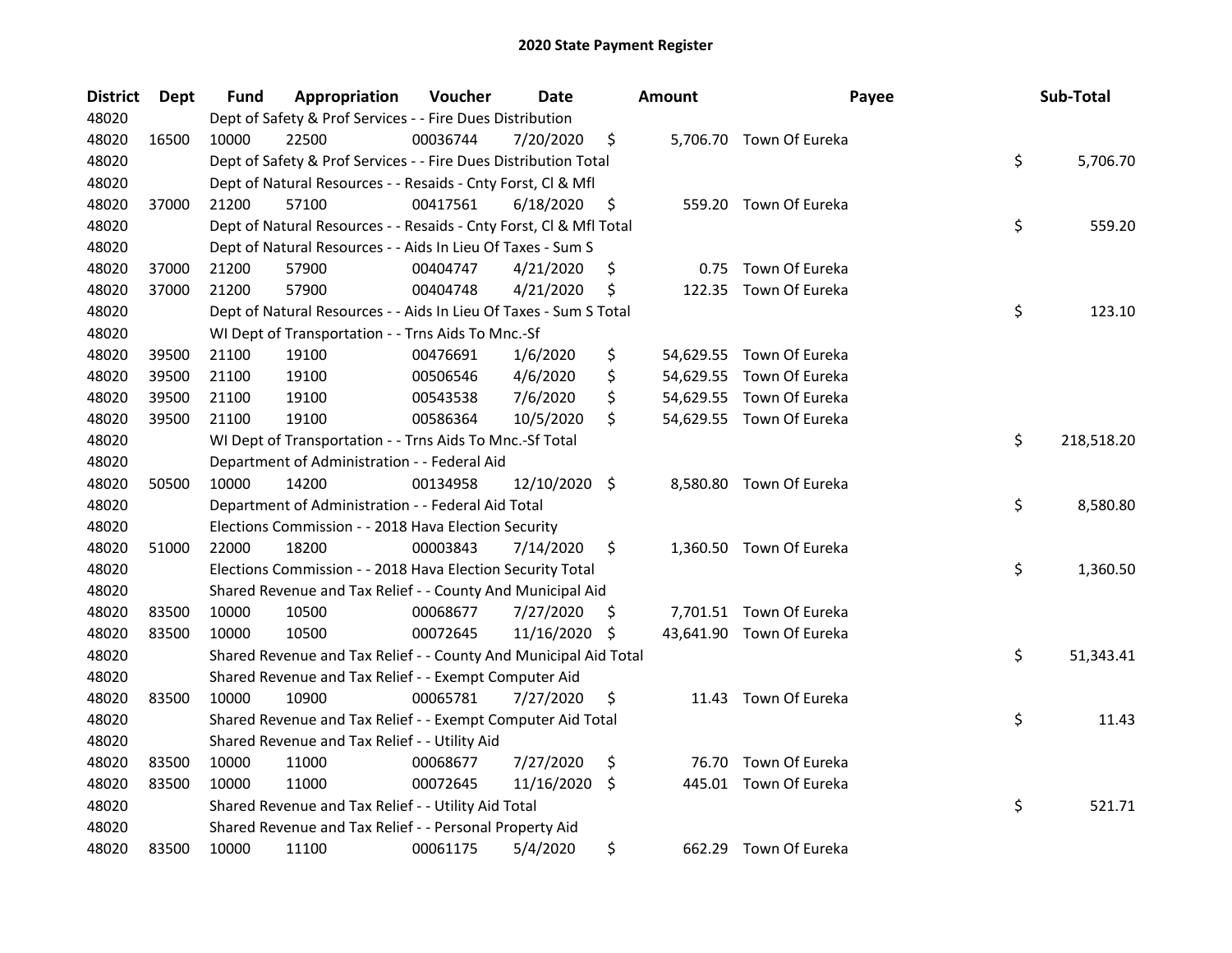| District Dept | Fund | <b>Appropriation</b>                                          | <b>Voucher</b> | Date | Amount | Payee | Sub-Total  |
|---------------|------|---------------------------------------------------------------|----------------|------|--------|-------|------------|
| 48020         |      | Shared Revenue and Tax Relief - - Personal Property Aid Total |                |      |        |       | 662.29     |
| 48020 Total   |      |                                                               |                |      |        |       | 287,387.34 |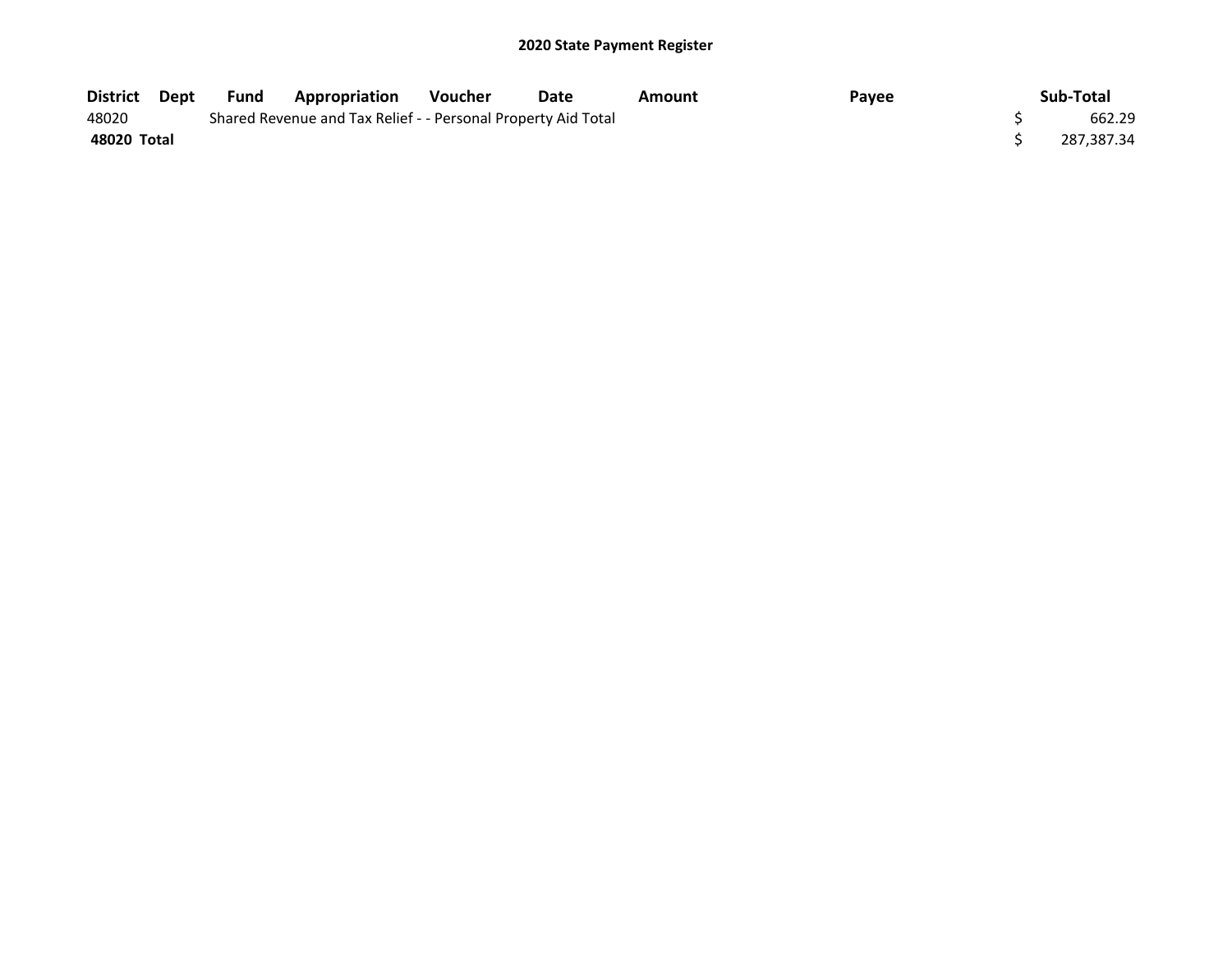| <b>District</b> | Dept  | <b>Fund</b> | Appropriation                                                      | Voucher  | <b>Date</b> |     | Amount    | Payee                        | Sub-Total        |
|-----------------|-------|-------------|--------------------------------------------------------------------|----------|-------------|-----|-----------|------------------------------|------------------|
| 48022           |       |             | Dept of Safety & Prof Services - - Fire Dues Distribution          |          |             |     |           |                              |                  |
| 48022           | 16500 | 10000       | 22500                                                              | 00036745 | 7/20/2020   | \$  |           | 7,642.91 Town Of Farmington  |                  |
| 48022           |       |             | Dept of Safety & Prof Services - - Fire Dues Distribution Total    |          |             |     |           |                              | \$<br>7,642.91   |
| 48022           |       |             | Dept of Natural Resources - - Resaids - Cnty Forst, Cl & Mfl       |          |             |     |           |                              |                  |
| 48022           | 37000 | 21200       | 57100                                                              | 00417562 | 6/18/2020   | \$  | 182.53    | Town Of Farmington           |                  |
| 48022           |       |             | Dept of Natural Resources - - Resaids - Cnty Forst, Cl & Mfl Total |          |             |     |           |                              | \$<br>182.53     |
| 48022           |       |             | WI Dept of Transportation - - Trns Aids To Mnc.-Sf                 |          |             |     |           |                              |                  |
| 48022           | 39500 | 21100       | 19100                                                              | 00476692 | 1/6/2020    | \$  |           | 50,575.86 Town Of Farmington |                  |
| 48022           | 39500 | 21100       | 19100                                                              | 00506547 | 4/6/2020    | \$  |           | 50,575.86 Town Of Farmington |                  |
| 48022           | 39500 | 21100       | 19100                                                              | 00543539 | 7/6/2020    | \$  |           | 50,575.86 Town Of Farmington |                  |
| 48022           | 39500 | 21100       | 19100                                                              | 00586365 | 10/5/2020   | \$  |           | 50,575.86 Town Of Farmington |                  |
| 48022           |       |             | WI Dept of Transportation - - Trns Aids To Mnc.-Sf Total           |          |             |     |           |                              | \$<br>202,303.44 |
| 48022           |       |             | Department of Administration - - Federal Aid                       |          |             |     |           |                              |                  |
| 48022           | 50500 | 10000       | 14200                                                              | 00130109 | 10/2/2020   | \$  | 14,700.00 | Town Of Farmington           |                  |
| 48022           | 50500 | 10000       | 14200                                                              | 00134959 | 12/10/2020  | \$  | 16,124.00 | Town Of Farmington           |                  |
| 48022           | 50500 | 10000       | 14200                                                              | 00136468 | 12/17/2020  | \$  | 348.18    | Town Of Farmington           |                  |
| 48022           |       |             | Department of Administration - - Federal Aid Total                 |          |             |     |           |                              | \$<br>31,172.18  |
| 48022           |       |             | Shared Revenue and Tax Relief - - County And Municipal Aid         |          |             |     |           |                              |                  |
| 48022           | 83500 | 10000       | 10500                                                              | 00068678 | 7/27/2020   | S   |           | 3,783.92 Town Of Farmington  |                  |
| 48022           | 83500 | 10000       | 10500                                                              | 00072646 | 11/16/2020  | \$. |           | 21,442.23 Town Of Farmington |                  |
| 48022           |       |             | Shared Revenue and Tax Relief - - County And Municipal Aid Total   |          |             |     |           |                              | \$<br>25,226.15  |
| 48022           |       |             | Shared Revenue and Tax Relief - - Exempt Computer Aid              |          |             |     |           |                              |                  |
| 48022           | 83500 | 10000       | 10900                                                              | 00065782 | 7/27/2020   | \$  |           | 914.55 Town Of Farmington    |                  |
| 48022           |       |             | Shared Revenue and Tax Relief - - Exempt Computer Aid Total        |          |             |     |           |                              | \$<br>914.55     |
| 48022           |       |             | Shared Revenue and Tax Relief - - Utility Aid                      |          |             |     |           |                              |                  |
| 48022           | 83500 | 10000       | 11000                                                              | 00068678 | 7/27/2020   | \$  | 232.31    | Town Of Farmington           |                  |
| 48022           | 83500 | 10000       | 11000                                                              | 00072646 | 11/16/2020  | \$  | 1,350.20  | Town Of Farmington           |                  |
| 48022           |       |             | Shared Revenue and Tax Relief - - Utility Aid Total                |          |             |     |           |                              | \$<br>1,582.51   |
| 48022           |       |             | Shared Revenue and Tax Relief - - Personal Property Aid            |          |             |     |           |                              |                  |
| 48022           | 83500 | 10000       | 11100                                                              | 00061176 | 5/4/2020    | \$  | 5,493.09  | Town Of Farmington           |                  |
| 48022           |       |             | Shared Revenue and Tax Relief - - Personal Property Aid Total      |          |             |     |           |                              | \$<br>5,493.09   |
| 48022 Total     |       |             |                                                                    |          |             |     |           |                              | \$<br>274,517.36 |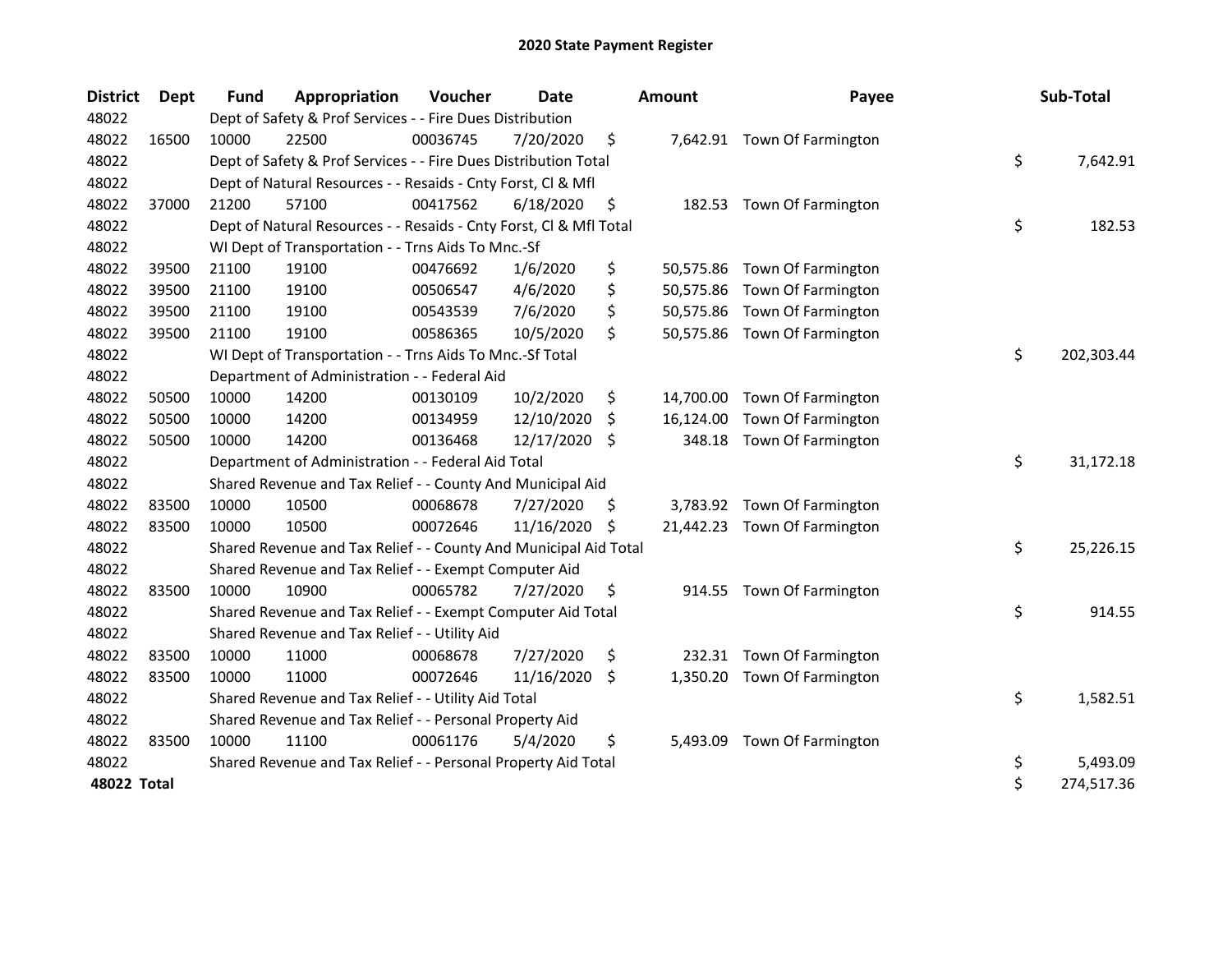| <b>District</b> | Dept  | Fund  | Appropriation                                                      | Voucher  | Date          |     | <b>Amount</b> | Payee                      | Sub-Total        |
|-----------------|-------|-------|--------------------------------------------------------------------|----------|---------------|-----|---------------|----------------------------|------------------|
| 48024           |       |       | Dept of Safety & Prof Services - - Fire Dues Distribution          |          |               |     |               |                            |                  |
| 48024           | 16500 | 10000 | 22500                                                              | 00036746 | 7/20/2020     | \$  |               | 7,604.57 Town Of Garfield  |                  |
| 48024           |       |       | Dept of Safety & Prof Services - - Fire Dues Distribution Total    |          |               |     |               |                            | \$<br>7,604.57   |
| 48024           |       |       | Dept of Natural Resources - - Aids In Lieu Of Taxes - Gener        |          |               |     |               |                            |                  |
| 48024           | 37000 | 10000 | 50300                                                              | 00386498 | 1/30/2020     | \$  |               | 5,600.04 Town Of Garfield  |                  |
| 48024           | 37000 | 10000 | 50300                                                              | 00404327 | 4/21/2020     | \$  | 0.80          | Town Of Garfield           |                  |
| 48024           | 37000 | 10000 | 50300                                                              | 00404328 | 4/21/2020     | \$  | 0.55          | Town Of Garfield           |                  |
| 48024           |       |       | Dept of Natural Resources - - Aids In Lieu Of Taxes - Gener Total  |          |               |     |               |                            | \$<br>5,601.39   |
| 48024           |       |       | Dept of Natural Resources - - Resaids - Cnty Forst, Cl & Mfl       |          |               |     |               |                            |                  |
| 48024           | 37000 | 21200 | 57100                                                              | 00417563 | 6/18/2020     | \$, |               | 87.10 Town Of Garfield     |                  |
| 48024           |       |       | Dept of Natural Resources - - Resaids - Cnty Forst, Cl & Mfl Total |          |               |     |               |                            | \$<br>87.10      |
| 48024           |       |       | Dept of Natural Resources - - Aids In Lieu Of Taxes - Sum S        |          |               |     |               |                            |                  |
| 48024           | 37000 | 21200 | 57900                                                              | 00404326 | 4/21/2020     | \$  |               | 157.85 Town Of Garfield    |                  |
| 48024           |       |       | Dept of Natural Resources - - Aids In Lieu Of Taxes - Sum S Total  |          |               |     |               |                            | \$<br>157.85     |
| 48024           |       |       | WI Dept of Transportation - - Trns Aids To Mnc.-Sf                 |          |               |     |               |                            |                  |
| 48024           | 39500 | 21100 | 19100                                                              | 00476693 | 1/6/2020      | \$  |               | 36,693.45 Town Of Garfield |                  |
| 48024           | 39500 | 21100 | 19100                                                              | 00506548 | 4/6/2020      | \$  |               | 36,693.45 Town Of Garfield |                  |
| 48024           | 39500 | 21100 | 19100                                                              | 00543540 | 7/6/2020      | \$  |               | 36,693.45 Town Of Garfield |                  |
| 48024           | 39500 | 21100 | 19100                                                              | 00586366 | 10/5/2020     | \$  |               | 36,693.45 Town Of Garfield |                  |
| 48024           |       |       | WI Dept of Transportation - - Trns Aids To Mnc.-Sf Total           |          |               |     |               |                            | \$<br>146,773.80 |
| 48024           |       |       | Department of Administration - - Federal Aid                       |          |               |     |               |                            |                  |
| 48024           | 50500 | 10000 | 14200                                                              | 00134960 | 12/10/2020 \$ |     |               | 26,678.11 Town Of Garfield |                  |
| 48024           |       |       | Department of Administration - - Federal Aid Total                 |          |               |     |               |                            | \$<br>26,678.11  |
| 48024           |       |       | Shared Revenue and Tax Relief - - County And Municipal Aid         |          |               |     |               |                            |                  |
| 48024           | 83500 | 10000 | 10500                                                              | 00068679 | 7/27/2020     | \$. |               | 2,309.51 Town Of Garfield  |                  |
| 48024           | 83500 | 10000 | 10500                                                              | 00072647 | 11/16/2020    | -\$ |               | 13,087.19 Town Of Garfield |                  |
| 48024           |       |       | Shared Revenue and Tax Relief - - County And Municipal Aid Total   |          |               |     |               |                            | \$<br>15,396.70  |
| 48024           |       |       | Shared Revenue and Tax Relief - - Exempt Computer Aid              |          |               |     |               |                            |                  |
| 48024           | 83500 | 10000 | 10900                                                              | 00065783 | 7/27/2020     | \$  |               | 4.16 Town Of Garfield      |                  |
| 48024           |       |       | Shared Revenue and Tax Relief - - Exempt Computer Aid Total        |          |               |     |               |                            | \$<br>4.16       |
| 48024           |       |       | Shared Revenue and Tax Relief - - Utility Aid                      |          |               |     |               |                            |                  |
| 48024           | 83500 | 10000 | 11000                                                              | 00068679 | 7/27/2020     | \$  | 115.13        | Town Of Garfield           |                  |
| 48024           | 83500 | 10000 | 11000                                                              | 00072647 | 11/16/2020    | -\$ | 672.95        | Town Of Garfield           |                  |
| 48024           |       |       | Shared Revenue and Tax Relief - - Utility Aid Total                |          |               |     |               |                            | \$<br>788.08     |
| 48024           |       |       | Shared Revenue and Tax Relief - - Personal Property Aid            |          |               |     |               |                            |                  |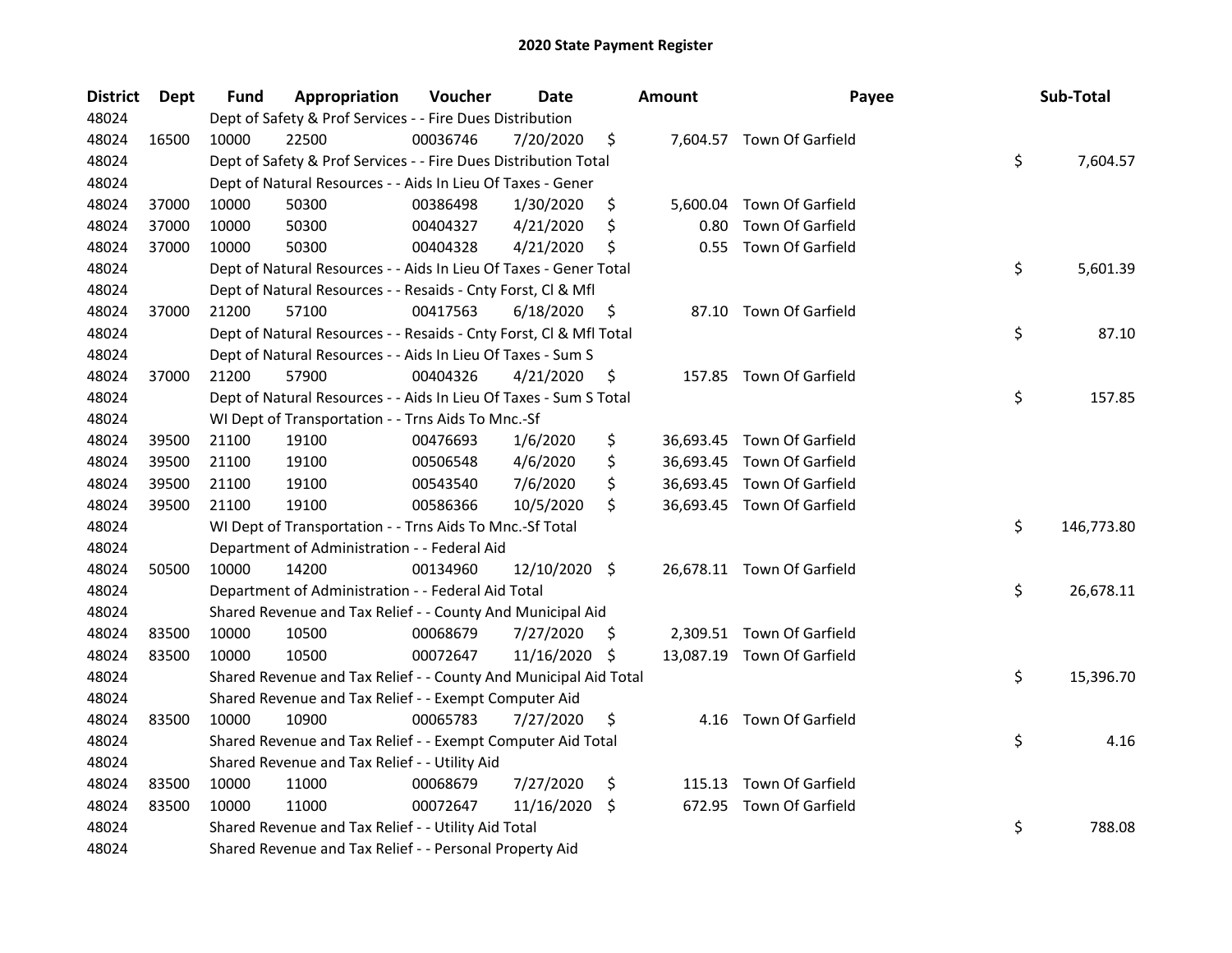| District Dept |       | Fund  | Appropriation                                                 | <b>Voucher</b> | Date     |     | Amount | Payee                  | Sub-Total  |
|---------------|-------|-------|---------------------------------------------------------------|----------------|----------|-----|--------|------------------------|------------|
| 48024         | 83500 | 10000 | 11100                                                         | 00061177       | 5/4/2020 | - 5 |        | 38.43 Town Of Garfield |            |
| 48024         |       |       | Shared Revenue and Tax Relief - - Personal Property Aid Total |                |          |     |        |                        | 38.43      |
| 48024 Total   |       |       |                                                               |                |          |     |        |                        | 203,130.19 |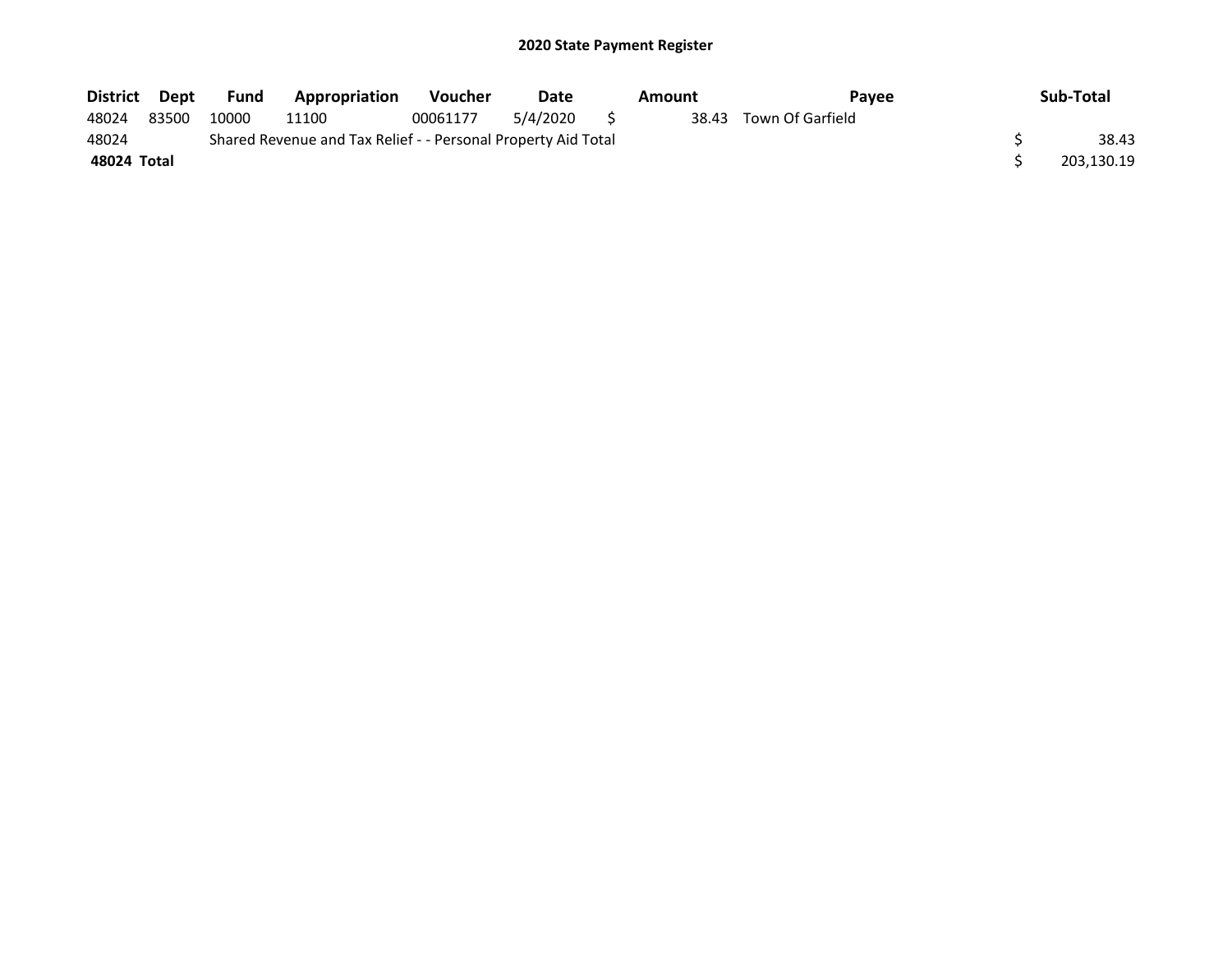| <b>District</b> | Dept  | Fund  | Appropriation                                                          | Voucher  | <b>Date</b>   |     | <b>Amount</b> | Payee                        | Sub-Total        |
|-----------------|-------|-------|------------------------------------------------------------------------|----------|---------------|-----|---------------|------------------------------|------------------|
| 48026           |       |       | Dept of Safety & Prof Services - - Fire Dues Distribution              |          |               |     |               |                              |                  |
| 48026           | 16500 | 10000 | 22500                                                                  | 00036747 | 7/20/2020     | \$  |               | 9,491.00 Town of Georgetown  |                  |
| 48026           |       |       | Dept of Safety & Prof Services - - Fire Dues Distribution Total        |          |               |     |               |                              | \$<br>9,491.00   |
| 48026           |       |       | Dept of Natural Resources - - Resaids - Cnty Forst, Cl & Mfl           |          |               |     |               |                              |                  |
| 48026           | 37000 | 21200 | 57100                                                                  | 00417564 | 6/19/2020     | \$  |               | 314.80 Town of Georgetown    |                  |
| 48026           |       |       | Dept of Natural Resources - - Resaids - Cnty Forst, Cl & Mfl Total     |          |               |     |               |                              | \$<br>314.80     |
| 48026           |       |       | Dept of Natural Resources - - Aids In Lieu Of Taxes - Sum S            |          |               |     |               |                              |                  |
| 48026           | 37000 | 21200 | 57900                                                                  | 00405253 | 4/21/2020     | \$  | 2.64          | Town of Georgetown           |                  |
| 48026           | 37000 | 21200 | 57900                                                                  | 00405254 | 4/21/2020     | \$  | 31.09         | Town of Georgetown           |                  |
| 48026           |       |       | Dept of Natural Resources - - Aids In Lieu Of Taxes - Sum S Total      |          |               |     |               |                              | \$<br>33.73      |
| 48026           |       |       | WI Dept of Transportation - - Trns Aids To Mnc.-Sf                     |          |               |     |               |                              |                  |
| 48026           | 39500 | 21100 | 19100                                                                  | 00476694 | 1/6/2020      | \$  |               | 25,774.76 Town of Georgetown |                  |
| 48026           | 39500 | 21100 | 19100                                                                  | 00506549 | 4/6/2020      | \$  |               | 25,774.76 Town of Georgetown |                  |
| 48026           | 39500 | 21100 | 19100                                                                  | 00543541 | 7/6/2020      | \$  | 25,774.76     | Town of Georgetown           |                  |
| 48026           | 39500 | 21100 | 19100                                                                  | 00586367 | 10/5/2020     | \$  |               | 25,774.79 Town of Georgetown |                  |
| 48026           |       |       | WI Dept of Transportation - - Trns Aids To Mnc.-Sf Total               |          |               |     |               |                              | \$<br>103,099.07 |
| 48026           |       |       | Department of Military Affairs - - Disaster Recovery Aid               |          |               |     |               |                              |                  |
| 48026           | 46500 | 10000 | 30500                                                                  | 00083540 | 9/28/2020     | \$  |               | 14,743.29 Town of Georgetown |                  |
| 48026           |       |       | Department of Military Affairs - - Disaster Recovery Aid Total         |          |               |     |               |                              | \$<br>14,743.29  |
| 48026           |       |       | Department of Military Affairs - - Federal Aid, Local Assistance       |          |               |     |               |                              |                  |
| 48026           | 46500 | 10000 | 34200                                                                  | 00083540 | 9/28/2020     | \$  |               | 88,459.76 Town of Georgetown |                  |
| 48026           | 46500 | 10000 | 34200                                                                  | 00086176 | 12/1/2020     | \$  |               | 20,571.25 Town of Georgetown |                  |
| 48026           |       |       | Department of Military Affairs - - Federal Aid, Local Assistance Total |          |               |     |               |                              | \$<br>109,031.01 |
| 48026           |       |       | Department of Administration - - Federal Aid                           |          |               |     |               |                              |                  |
| 48026           | 50500 | 10000 | 14200                                                                  | 00132241 | 11/13/2020 \$ |     |               | 7,550.00 Town of Georgetown  |                  |
| 48026           |       |       | Department of Administration - - Federal Aid Total                     |          |               |     |               |                              | \$<br>7,550.00   |
| 48026           |       |       | Shared Revenue and Tax Relief - - County And Municipal Aid             |          |               |     |               |                              |                  |
| 48026           | 83500 | 10000 | 10500                                                                  | 00068680 | 7/27/2020     | \$, |               | 1,363.71 Town of Georgetown  |                  |
| 48026           | 83500 | 10000 | 10500                                                                  | 00072648 | 11/16/2020    | \$, |               | 7,727.70 Town of Georgetown  |                  |
| 48026           |       |       | Shared Revenue and Tax Relief - - County And Municipal Aid Total       |          |               |     |               |                              | \$<br>9,091.41   |
| 48026           |       |       | Shared Revenue and Tax Relief - - Exempt Computer Aid                  |          |               |     |               |                              |                  |
| 48026           | 83500 | 10000 | 10900                                                                  | 00065784 | 7/27/2020     | \$  | 16.63         | Town of Georgetown           |                  |
| 48026           |       |       | Shared Revenue and Tax Relief - - Exempt Computer Aid Total            |          |               |     |               |                              | \$<br>16.63      |
| 48026           |       |       | Shared Revenue and Tax Relief - - Utility Aid                          |          |               |     |               |                              |                  |
| 48026           | 83500 | 10000 | 11000                                                                  | 00068680 | 7/27/2020     | \$  |               | 106.32 Town of Georgetown    |                  |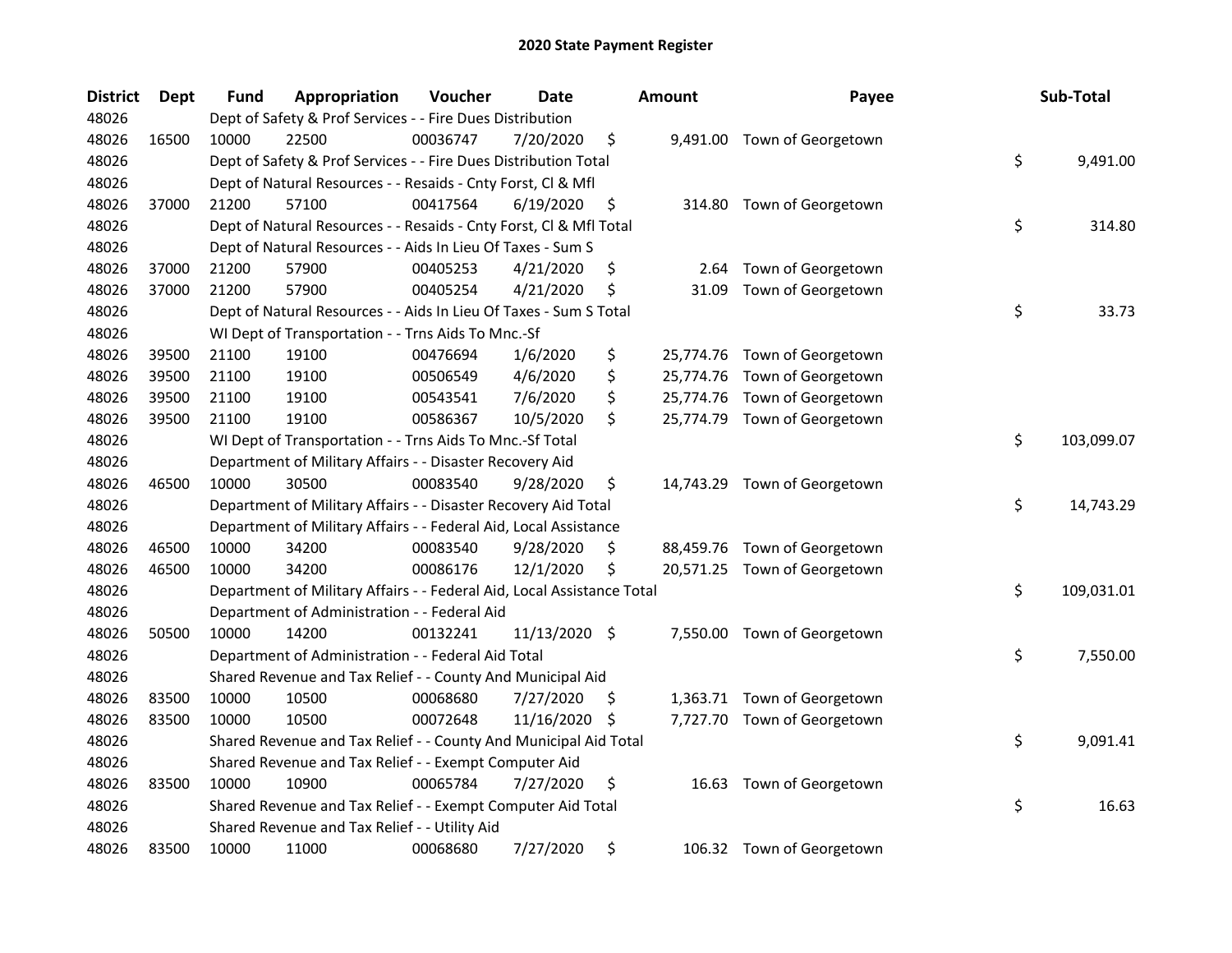| <b>District</b> | Dept  | <b>Fund</b> | Appropriation                                                 | <b>Voucher</b> | Date       | Amount | <b>Pavee</b>       | Sub-Total  |
|-----------------|-------|-------------|---------------------------------------------------------------|----------------|------------|--------|--------------------|------------|
| 48026           | 83500 | 10000       | 11000                                                         | 00072648       | 11/16/2020 | 662.02 | Town of Georgetown |            |
| 48026           |       |             | Shared Revenue and Tax Relief - - Utility Aid Total           |                |            |        |                    | 768.34     |
| 48026           |       |             | Shared Revenue and Tax Relief - - Personal Property Aid       |                |            |        |                    |            |
| 48026           | 83500 | 10000       | 11100                                                         | 00061178       | 5/4/2020   | 32.86  | Town of Georgetown |            |
| 48026           |       |             | Shared Revenue and Tax Relief - - Personal Property Aid Total |                |            |        |                    | 32.86      |
| 48026 Total     |       |             |                                                               |                |            |        |                    | 254.172.14 |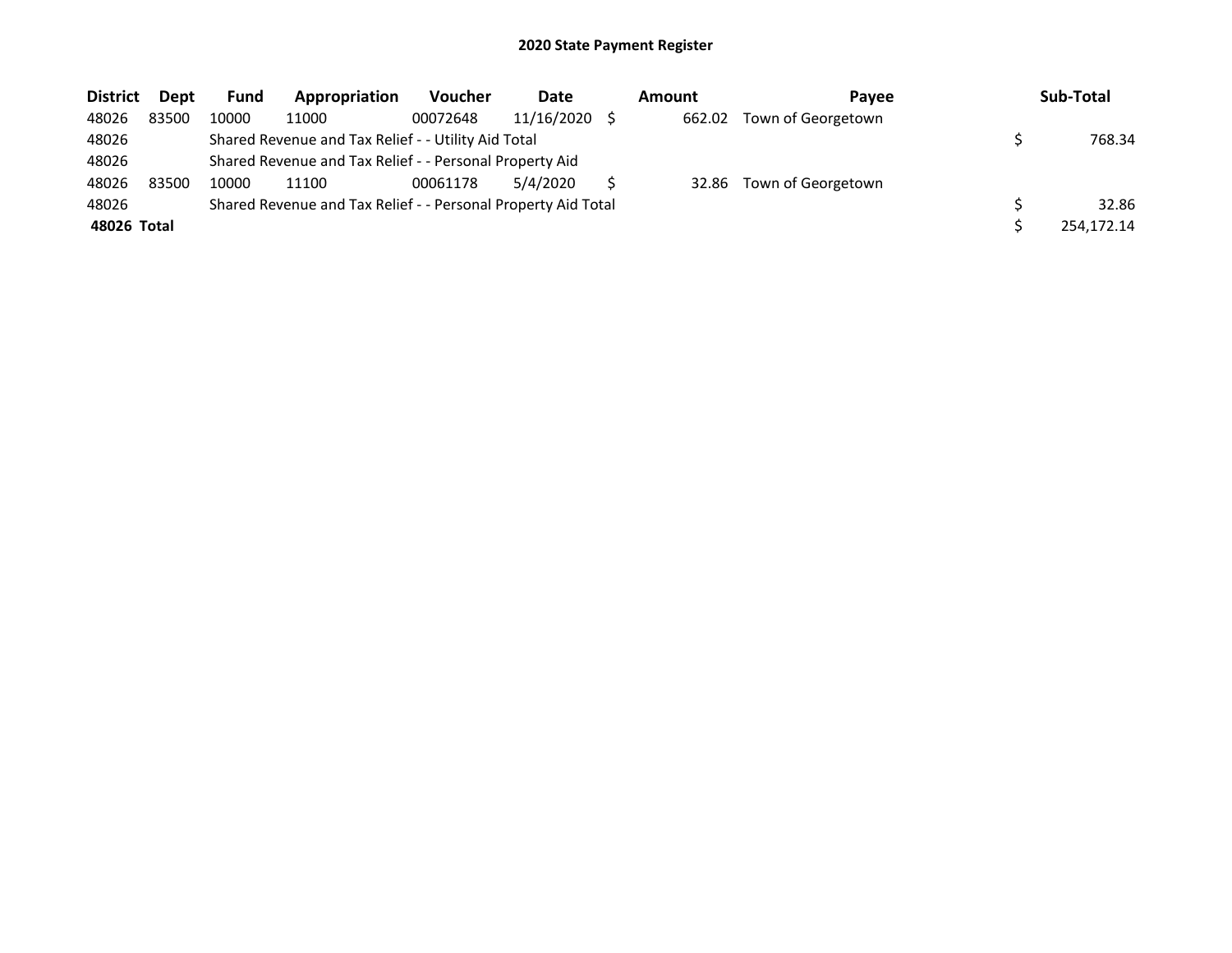| <b>District</b> | <b>Dept</b> | Fund  | Appropriation                                                          | Voucher  | <b>Date</b>   |      | <b>Amount</b> | Payee                        | Sub-Total        |
|-----------------|-------------|-------|------------------------------------------------------------------------|----------|---------------|------|---------------|------------------------------|------------------|
| 48028           |             |       | Dept of Safety & Prof Services - - Fire Dues Distribution              |          |               |      |               |                              |                  |
| 48028           | 16500       | 10000 | 22500                                                                  | 00036748 | 7/20/2020     | \$   |               | 2,732.31 Town Of Johnstown   |                  |
| 48028           |             |       | Dept of Safety & Prof Services - - Fire Dues Distribution Total        |          |               |      |               |                              | \$<br>2,732.31   |
| 48028           |             |       | Dept of Natural Resources - - Aids In Lieu Of Taxes - Gener            |          |               |      |               |                              |                  |
| 48028           | 37000       | 10000 | 50300                                                                  | 00386517 | 1/30/2020     | \$   | 4,745.80      | Town Of Johnstown            |                  |
| 48028           | 37000       | 10000 | 50300                                                                  | 00404523 | 4/21/2020     | \$   | 527.30        | Town Of Johnstown            |                  |
| 48028           |             |       | Dept of Natural Resources - - Aids In Lieu Of Taxes - Gener Total      |          |               |      |               |                              | \$<br>5,273.10   |
| 48028           |             |       | Dept of Natural Resources - - Resaids - Cnty Forst, Cl & Mfl           |          |               |      |               |                              |                  |
| 48028           | 37000       | 21200 | 57100                                                                  | 00417565 | 6/18/2020     | \$   |               | 1,181.94 Town Of Johnstown   |                  |
| 48028           |             |       | Dept of Natural Resources - - Resaids - Cnty Forst, Cl & Mfl Total     |          |               |      |               |                              | \$<br>1,181.94   |
| 48028           |             |       | Dept of Natural Resources - - Aids In Lieu Of Taxes - Sum S            |          |               |      |               |                              |                  |
| 48028           | 37000       | 21200 | 57900                                                                  | 00404522 | 4/21/2020     | \$   | 1,920.00      | Town Of Johnstown            |                  |
| 48028           | 37000       | 21200 | 57900                                                                  | 00404524 | 4/21/2020     | \$   | 2.29          | Town Of Johnstown            |                  |
| 48028           |             |       | Dept of Natural Resources - - Aids In Lieu Of Taxes - Sum S Total      |          |               |      |               |                              | \$<br>1,922.29   |
| 48028           |             |       | WI Dept of Transportation - - Trns Aids To Mnc.-Sf                     |          |               |      |               |                              |                  |
| 48028           | 39500       | 21100 | 19100                                                                  | 00476695 | 1/6/2020      | \$   |               | 25,780.68 Town Of Johnstown  |                  |
| 48028           | 39500       | 21100 | 19100                                                                  | 00506550 | 4/6/2020      | \$   | 25,780.68     | Town Of Johnstown            |                  |
| 48028           | 39500       | 21100 | 19100                                                                  | 00543542 | 7/6/2020      | \$   | 25,780.68     | Town Of Johnstown            |                  |
| 48028           | 39500       | 21100 | 19100                                                                  | 00586368 | 10/5/2020     | \$   |               | 25,780.68 Town Of Johnstown  |                  |
| 48028           |             |       | WI Dept of Transportation - - Trns Aids To Mnc.-Sf Total               |          |               |      |               |                              | \$<br>103,122.72 |
| 48028           |             |       | Department of Military Affairs - - Disaster Recovery Aid               |          |               |      |               |                              |                  |
| 48028           | 46500       | 10000 | 30500                                                                  | 00081521 | 8/12/2020     | \$   |               | 14,221.23 Town Of Johnstown  |                  |
| 48028           |             |       | Department of Military Affairs - - Disaster Recovery Aid Total         |          |               |      |               |                              | \$<br>14,221.23  |
| 48028           |             |       | Department of Military Affairs - - Federal Aid, Local Assistance       |          |               |      |               |                              |                  |
| 48028           | 46500       | 10000 | 34200                                                                  | 00081521 | 8/12/2020     | \$   |               | 122,393.23 Town Of Johnstown |                  |
| 48028           |             |       | Department of Military Affairs - - Federal Aid, Local Assistance Total |          |               |      |               |                              | \$<br>122,393.23 |
| 48028           |             |       | Department of Administration - - Federal Aid                           |          |               |      |               |                              |                  |
| 48028           | 50500       | 10000 | 14200                                                                  | 00134961 | 12/10/2020    | - \$ | 8.665.00      | Town Of Johnstown            |                  |
| 48028           | 50500       | 10000 | 14200                                                                  | 00136469 | 12/17/2020 \$ |      | 33.94         | Town Of Johnstown            |                  |
| 48028           |             |       | Department of Administration - - Federal Aid Total                     |          |               |      |               |                              | \$<br>8,698.94   |
| 48028           |             |       | Shared Revenue and Tax Relief - - County And Municipal Aid             |          |               |      |               |                              |                  |
| 48028           | 83500       | 10000 | 10500                                                                  | 00068681 | 7/27/2020     | \$.  | 892.17        | Town Of Johnstown            |                  |
| 48028           | 83500       | 10000 | 10500                                                                  | 00072649 | 11/16/2020    | \$.  |               | 5,055.64 Town Of Johnstown   |                  |
| 48028           |             |       | Shared Revenue and Tax Relief - - County And Municipal Aid Total       |          |               |      |               |                              | \$<br>5,947.81   |
| 48028           |             |       | Shared Revenue and Tax Relief - - Exempt Computer Aid                  |          |               |      |               |                              |                  |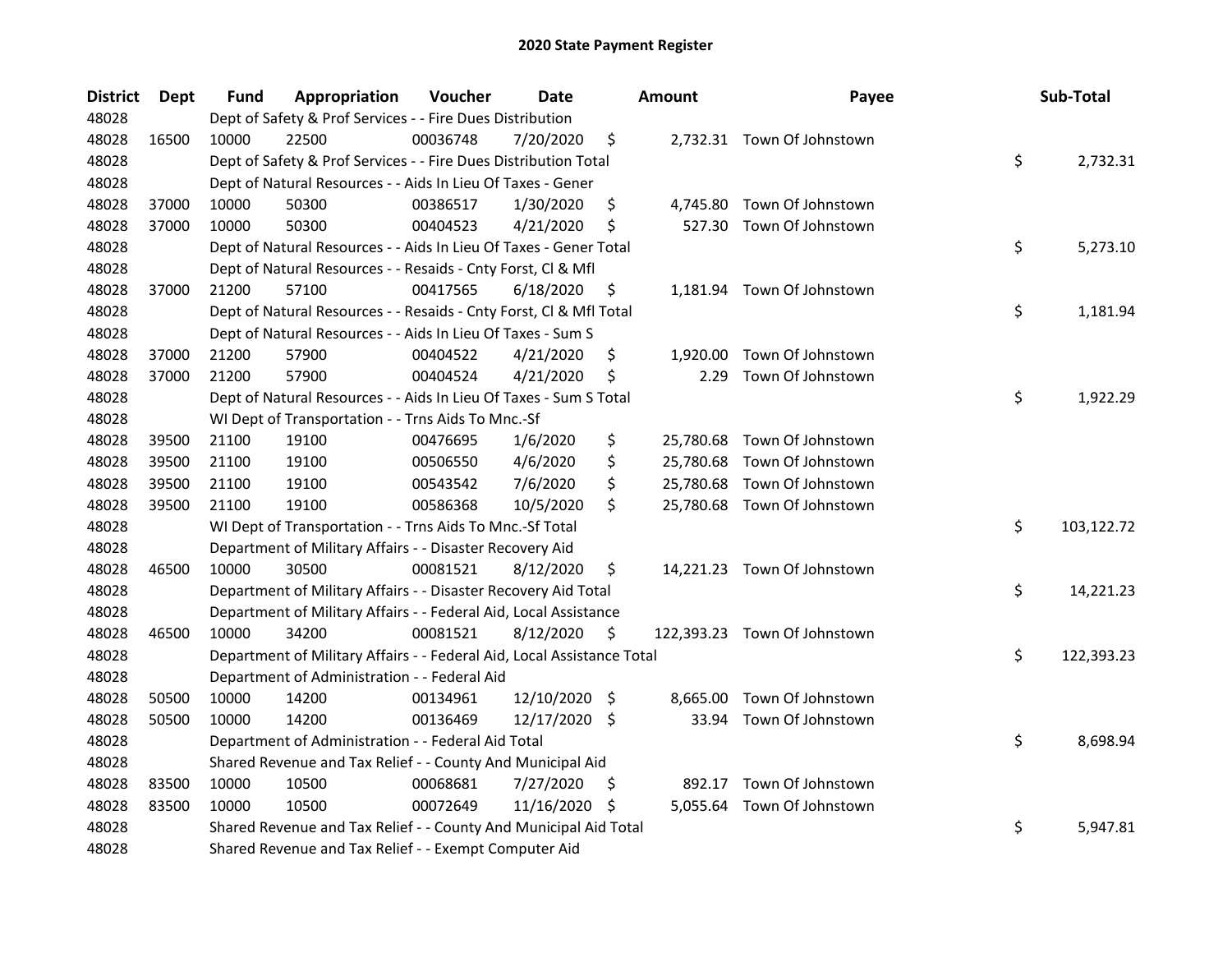| <b>District</b> | Dept  | <b>Fund</b> | Appropriation                                                 | <b>Voucher</b> | Date      | Amount | Pavee             | Sub-Total  |
|-----------------|-------|-------------|---------------------------------------------------------------|----------------|-----------|--------|-------------------|------------|
| 48028           | 83500 | 10000       | 10900                                                         | 00065785       | 7/27/2020 | 5.19   | Town Of Johnstown |            |
| 48028           |       |             | Shared Revenue and Tax Relief - - Exempt Computer Aid Total   |                |           |        |                   | 5.19       |
| 48028           |       |             | Shared Revenue and Tax Relief - - Personal Property Aid       |                |           |        |                   |            |
| 48028           | 83500 | 10000       | 11100                                                         | 00061179       | 5/4/2020  | 225.12 | Town Of Johnstown |            |
| 48028           |       |             | Shared Revenue and Tax Relief - - Personal Property Aid Total |                |           |        |                   | 225.12     |
| 48028 Total     |       |             |                                                               |                |           |        |                   | 265,723.88 |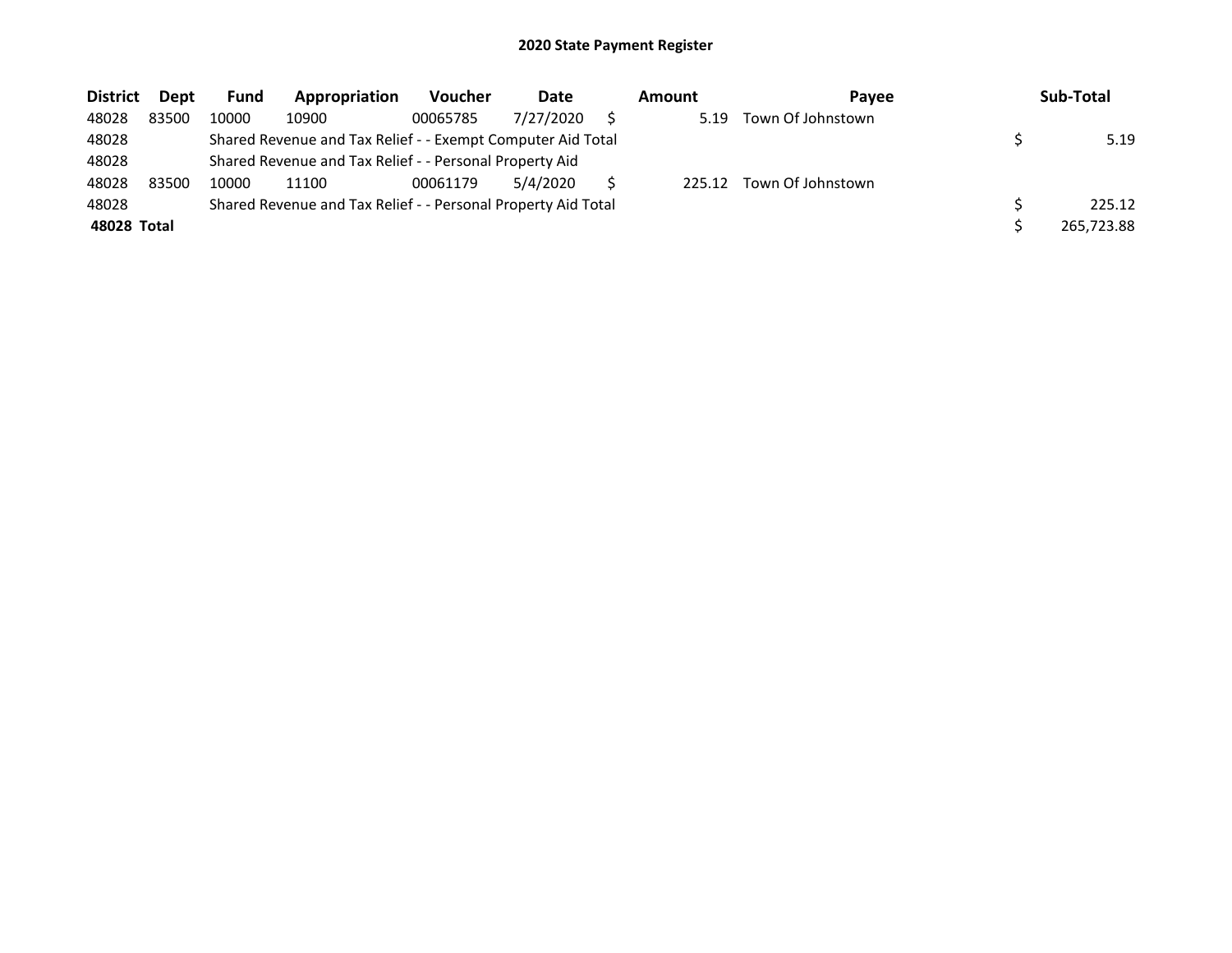| <b>District</b> | Dept  | Fund  | Appropriation                                                      | Voucher  | <b>Date</b> |     | <b>Amount</b> | Payee                      | Sub-Total        |
|-----------------|-------|-------|--------------------------------------------------------------------|----------|-------------|-----|---------------|----------------------------|------------------|
| 48030           |       |       | Dept of Safety & Prof Services - - Fire Dues Distribution          |          |             |     |               |                            |                  |
| 48030           | 16500 | 10000 | 22500                                                              | 00036749 | 7/20/2020   | \$  |               | 3,195.11 Town Of Laketown  |                  |
| 48030           |       |       | Dept of Safety & Prof Services - - Fire Dues Distribution Total    |          |             |     |               |                            | \$<br>3,195.11   |
| 48030           |       |       | Dept of Natural Resources - - Aids In Lieu Of Taxes - Gener        |          |             |     |               |                            |                  |
| 48030           | 37000 | 10000 | 50300                                                              | 00386462 | 1/30/2020   | \$  |               | 73.42 Town Of Laketown     |                  |
| 48030           | 37000 | 10000 | 50300                                                              | 00403766 | 4/21/2020   | \$  | 4.90          | Town Of Laketown           |                  |
| 48030           |       |       | Dept of Natural Resources - - Aids In Lieu Of Taxes - Gener Total  |          |             |     |               |                            | \$<br>78.32      |
| 48030           |       |       | Dept of Natural Resources - - Resaids - Cnty Forst, Cl & Mfl       |          |             |     |               |                            |                  |
| 48030           | 37000 | 21200 | 57100                                                              | 00417566 | 6/18/2020   | \$  |               | 282.27 Town Of Laketown    |                  |
| 48030           |       |       | Dept of Natural Resources - - Resaids - Cnty Forst, Cl & Mfl Total |          |             |     |               |                            | \$<br>282.27     |
| 48030           |       |       | Dept of Natural Resources - - Aids In Lieu Of Taxes - Sum S        |          |             |     |               |                            |                  |
| 48030           | 37000 | 21200 | 57900                                                              | 00403765 | 4/21/2020   | \$  | 18.04         | Town Of Laketown           |                  |
| 48030           | 37000 | 21200 | 57900                                                              | 00403767 | 4/21/2020   | \$  | 0.49          | Town Of Laketown           |                  |
| 48030           |       |       | Dept of Natural Resources - - Aids In Lieu Of Taxes - Sum S Total  |          |             |     |               |                            | \$<br>18.53      |
| 48030           |       |       | WI Dept of Transportation - - Trns Aids To Mnc.-Sf                 |          |             |     |               |                            |                  |
| 48030           | 39500 | 21100 | 19100                                                              | 00476696 | 1/6/2020    | \$  | 37,343.88     | Town Of Laketown           |                  |
| 48030           | 39500 | 21100 | 19100                                                              | 00506551 | 4/6/2020    | \$  | 37,343.88     | Town Of Laketown           |                  |
| 48030           | 39500 | 21100 | 19100                                                              | 00543543 | 7/6/2020    | \$  | 37,343.88     | Town Of Laketown           |                  |
| 48030           | 39500 | 21100 | 19100                                                              | 00586369 | 10/5/2020   | \$  |               | 37,343.88 Town Of Laketown |                  |
| 48030           |       |       | WI Dept of Transportation - - Trns Aids To Mnc.-Sf Total           |          |             |     |               |                            | \$<br>149,375.52 |
| 48030           |       |       | Department of Administration - - Federal Aid                       |          |             |     |               |                            |                  |
| 48030           | 50500 | 10000 | 14200                                                              | 00130110 | 10/2/2020   | \$  |               | 7,550.00 Town Of Laketown  |                  |
| 48030           |       |       | Department of Administration - - Federal Aid Total                 |          |             |     |               |                            | \$<br>7,550.00   |
| 48030           |       |       | Elections Commission - - 2018 Hava Election Security               |          |             |     |               |                            |                  |
| 48030           | 51000 | 22000 | 18200                                                              | 00003896 | 7/20/2020   | \$  |               | 866.60 Town Of Laketown    |                  |
| 48030           |       |       | Elections Commission - - 2018 Hava Election Security Total         |          |             |     |               |                            | \$<br>866.60     |
| 48030           |       |       | Shared Revenue and Tax Relief - - County And Municipal Aid         |          |             |     |               |                            |                  |
| 48030           | 83500 | 10000 | 10500                                                              | 00068682 | 7/27/2020   | \$. |               | 6,927.47 Town Of Laketown  |                  |
| 48030           | 83500 | 10000 | 10500                                                              | 00072650 | 11/16/2020  | \$. |               | 39,255.67 Town Of Laketown |                  |
| 48030           |       |       | Shared Revenue and Tax Relief - - County And Municipal Aid Total   |          |             |     |               |                            | \$<br>46,183.14  |
| 48030           |       |       | Shared Revenue and Tax Relief - - Exempt Computer Aid              |          |             |     |               |                            |                  |
| 48030           | 83500 | 10000 | 10900                                                              | 00065786 | 7/27/2020   | \$  | 58.20         | Town Of Laketown           |                  |
| 48030           |       |       | Shared Revenue and Tax Relief - - Exempt Computer Aid Total        |          |             |     |               |                            | \$<br>58.20      |
| 48030           |       |       | Shared Revenue and Tax Relief - - Utility Aid                      |          |             |     |               |                            |                  |
| 48030           | 83500 | 10000 | 11000                                                              | 00068682 | 7/27/2020   | \$  |               | 79.19 Town Of Laketown     |                  |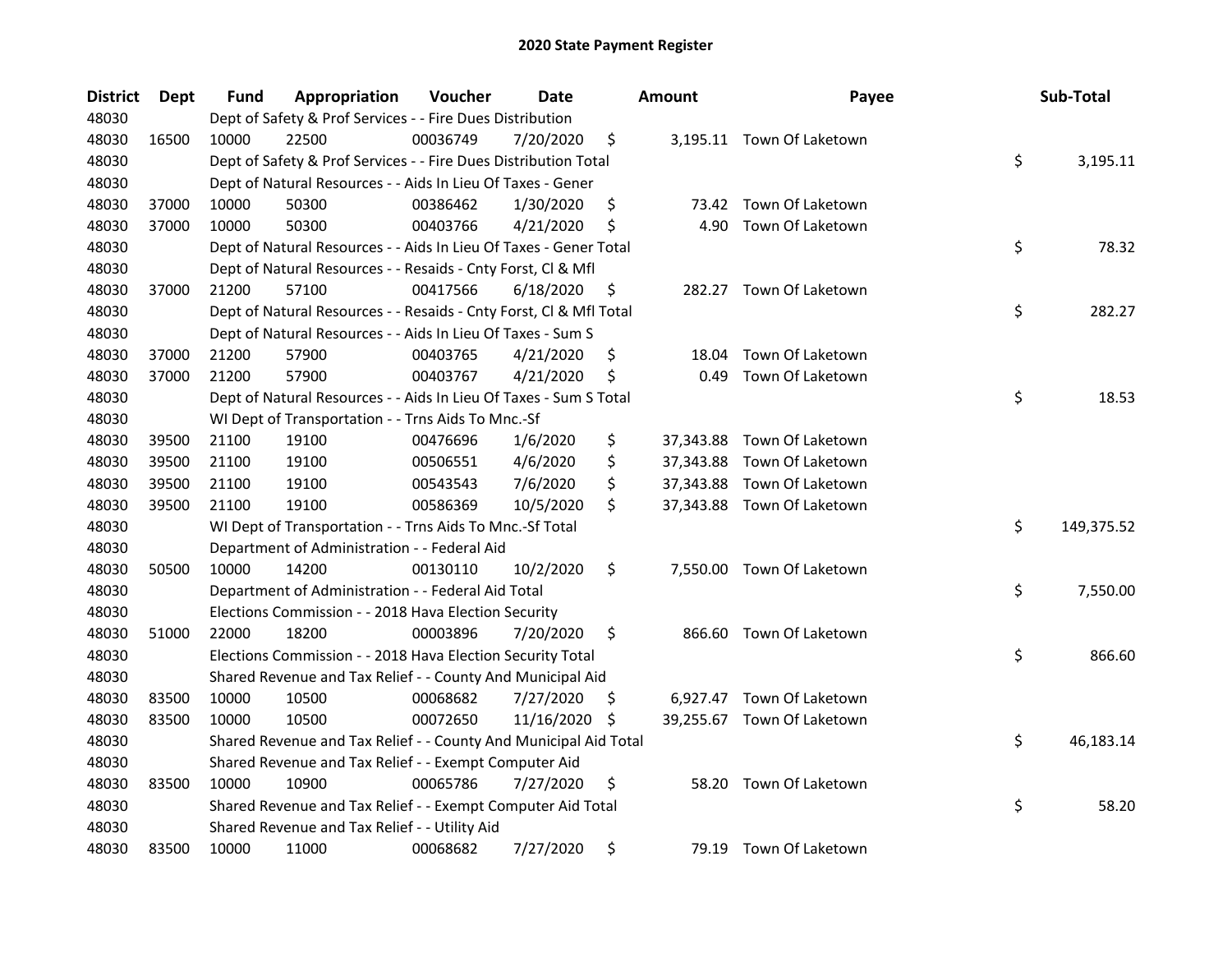| <b>District</b> | Dept  | <b>Fund</b> | Appropriation                                                 | <b>Voucher</b> | Date            | Amount | Pavee            | Sub-Total  |
|-----------------|-------|-------------|---------------------------------------------------------------|----------------|-----------------|--------|------------------|------------|
| 48030           | 83500 | 10000       | 11000                                                         | 00072650       | $11/16/2020$ \$ | 447.60 | Town Of Laketown |            |
| 48030           |       |             | Shared Revenue and Tax Relief - - Utility Aid Total           |                |                 |        |                  | 526.79     |
| 48030           |       |             | Shared Revenue and Tax Relief - - Personal Property Aid       |                |                 |        |                  |            |
| 48030           | 83500 | 10000       | 11100                                                         | 00061180       | 5/4/2020        | 152.26 | Town Of Laketown |            |
| 48030           |       |             | Shared Revenue and Tax Relief - - Personal Property Aid Total |                |                 |        |                  | 152.26     |
| 48030 Total     |       |             |                                                               |                |                 |        |                  | 208,286.74 |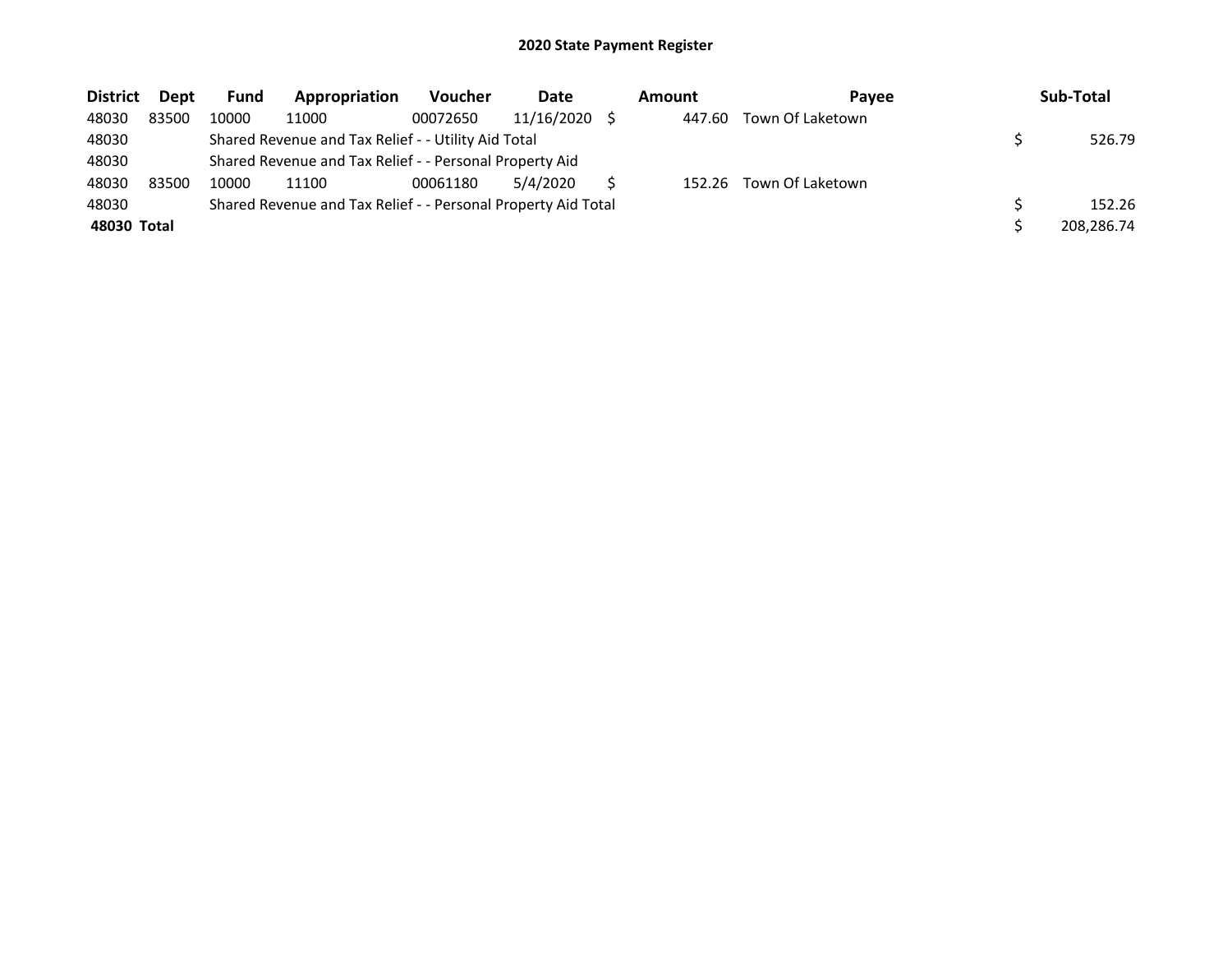| <b>District</b> | Dept  | <b>Fund</b> | Appropriation                                                      | Voucher  | <b>Date</b>   |    | <b>Amount</b> | Payee                     | Sub-Total        |
|-----------------|-------|-------------|--------------------------------------------------------------------|----------|---------------|----|---------------|---------------------------|------------------|
| 48032           |       |             | Dept of Safety & Prof Services - - Fire Dues Distribution          |          |               |    |               |                           |                  |
| 48032           | 16500 | 10000       | 22500                                                              | 00036750 | 7/20/2020     | \$ |               | 9,705.81 Town Of Lincoln  |                  |
| 48032           |       |             | Dept of Safety & Prof Services - - Fire Dues Distribution Total    |          |               |    |               |                           | \$<br>9,705.81   |
| 48032           |       |             | Dept of Natural Resources - - Aids In Lieu Of Taxes - Gener        |          |               |    |               |                           |                  |
| 48032           | 37000 | 10000       | 50300                                                              | 00386485 | 1/30/2020     | \$ |               | 2,652.86 Town Of Lincoln  |                  |
| 48032           |       |             | Dept of Natural Resources - - Aids In Lieu Of Taxes - Gener Total  |          |               |    |               |                           | \$<br>2,652.86   |
| 48032           |       |             | Dept of Natural Resources - - Resaids - Cnty Forst, Cl & Mfl       |          |               |    |               |                           |                  |
| 48032           | 37000 | 21200       | 57100                                                              | 00417567 | 6/18/2020     | \$ | 159.49        | Town Of Lincoln           |                  |
| 48032           |       |             | Dept of Natural Resources - - Resaids - Cnty Forst, Cl & Mfl Total |          |               |    |               |                           | \$<br>159.49     |
| 48032           |       |             | WI Dept of Transportation - - Trns Aids To Mnc.-Sf                 |          |               |    |               |                           |                  |
| 48032           | 39500 | 21100       | 19100                                                              | 00476697 | 1/6/2020      | \$ |               | 41,174.19 Town Of Lincoln |                  |
| 48032           | 39500 | 21100       | 19100                                                              | 00506552 | 4/6/2020      | \$ |               | 41,174.19 Town Of Lincoln |                  |
| 48032           | 39500 | 21100       | 19100                                                              | 00543544 | 7/6/2020      | \$ |               | 41,174.19 Town Of Lincoln |                  |
| 48032           | 39500 | 21100       | 19100                                                              | 00586370 | 10/5/2020     | \$ |               | 41,174.19 Town Of Lincoln |                  |
| 48032           |       |             | WI Dept of Transportation - - Trns Aids To Mnc.-Sf Total           |          |               |    |               |                           | \$<br>164,696.76 |
| 48032           |       |             | Department of Administration - - Federal Aid                       |          |               |    |               |                           |                  |
| 48032           | 50500 | 10000       | 14200                                                              | 00134962 | 12/10/2020 \$ |    | 7,550.00      | Town Of Lincoln           |                  |
| 48032           |       |             | Department of Administration - - Federal Aid Total                 |          |               |    |               |                           | \$<br>7,550.00   |
| 48032           |       |             | Shared Revenue and Tax Relief - - County And Municipal Aid         |          |               |    |               |                           |                  |
| 48032           | 83500 | 10000       | 10500                                                              | 00068683 | 7/27/2020     | S. |               | 3,582.76 Town Of Lincoln  |                  |
| 48032           | 83500 | 10000       | 10500                                                              | 00072651 | 11/16/2020 \$ |    |               | 20,302.30 Town Of Lincoln |                  |
| 48032           |       |             | Shared Revenue and Tax Relief - - County And Municipal Aid Total   |          |               |    |               |                           | \$<br>23,885.06  |
| 48032           |       |             | Shared Revenue and Tax Relief - - Exempt Computer Aid              |          |               |    |               |                           |                  |
| 48032           | 83500 | 10000       | 10900                                                              | 00065787 | 7/27/2020     | \$ | 33.26         | Town Of Lincoln           |                  |
| 48032           |       |             | Shared Revenue and Tax Relief - - Exempt Computer Aid Total        |          |               |    |               |                           | \$<br>33.26      |
| 48032           |       |             | Shared Revenue and Tax Relief - - Utility Aid                      |          |               |    |               |                           |                  |
| 48032           | 83500 | 10000       | 11000                                                              | 00068683 | 7/27/2020     | \$ |               | 2,877.56 Town Of Lincoln  |                  |
| 48032           | 83500 | 10000       | 11000                                                              | 00072651 | 11/16/2020 \$ |    |               | 16,728.32 Town Of Lincoln |                  |
| 48032           |       |             | Shared Revenue and Tax Relief - - Utility Aid Total                |          |               |    |               |                           | \$<br>19,605.88  |
| 48032           |       |             | Shared Revenue and Tax Relief - - Personal Property Aid            |          |               |    |               |                           |                  |
| 48032           | 83500 | 10000       | 11100                                                              | 00061181 | 5/4/2020      | \$ |               | 1,792.24 Town Of Lincoln  |                  |
| 48032           |       |             | Shared Revenue and Tax Relief - - Personal Property Aid Total      |          |               |    |               |                           | \$<br>1,792.24   |
| 48032 Total     |       |             |                                                                    |          |               |    |               |                           | \$<br>230,081.36 |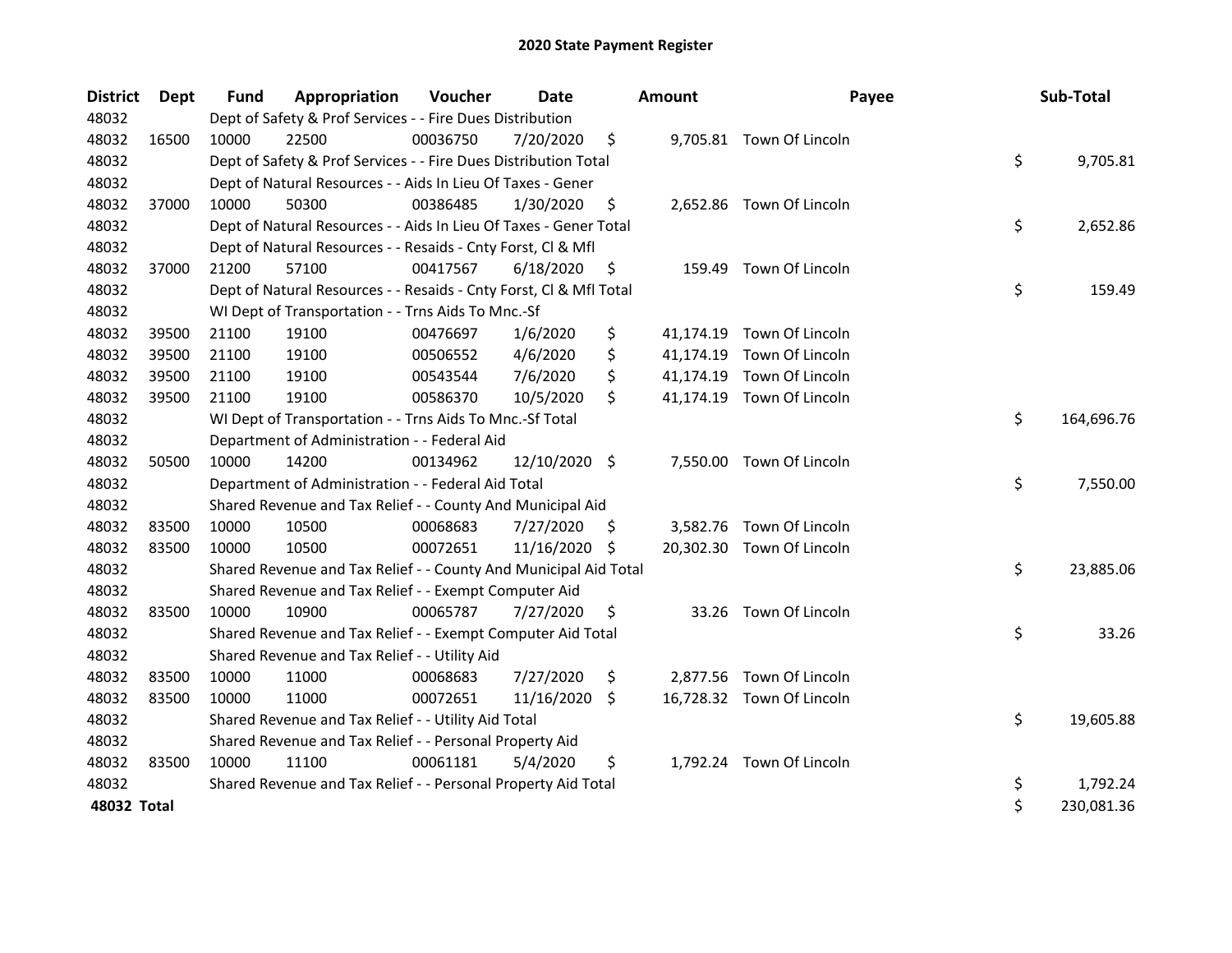| <b>District</b> | <b>Dept</b> | <b>Fund</b> | Appropriation                                                        | Voucher  | <b>Date</b> |     | Amount   | Payee                    | Sub-Total       |
|-----------------|-------------|-------------|----------------------------------------------------------------------|----------|-------------|-----|----------|--------------------------|-----------------|
| 48034           |             |             | Dept of Safety & Prof Services - - Fire Dues Distribution            |          |             |     |          |                          |                 |
| 48034           | 16500       | 10000       | 22500                                                                | 00036751 | 7/20/2020   | \$  |          | 871.43 Town Of Lorain    |                 |
| 48034           |             |             | Dept of Safety & Prof Services - - Fire Dues Distribution Total      |          |             |     |          |                          | \$<br>871.43    |
| 48034           |             |             | Dept of Natural Resources - - Aids In Lieu Of Taxes - Gener          |          |             |     |          |                          |                 |
| 48034           | 37000       | 10000       | 50300                                                                | 00386500 | 1/30/2020   | \$  |          | 5,495.50 Town Of Lorain  |                 |
| 48034           | 37000       | 10000       | 50300                                                                | 00386501 | 1/30/2020   | \$  | 3,135.27 | Town Of Lorain           |                 |
| 48034           | 37000       | 10000       | 50300                                                                | 00404361 | 4/21/2020   | \$  | 97.39    | Town Of Lorain           |                 |
| 48034           | 37000       | 10000       | 50300                                                                | 00404364 | 4/21/2020   | \$  |          | 122.00 Town Of Lorain    |                 |
| 48034           |             |             | Dept of Natural Resources - - Aids In Lieu Of Taxes - Gener Total    |          |             |     |          |                          | \$<br>8,850.16  |
| 48034           |             |             | Dept of Natural Resources - - Resaids - Cnty Forst, Cl & Mfl         |          |             |     |          |                          |                 |
| 48034           | 37000       | 21200       | 57100                                                                | 00417568 | 6/18/2020   | \$  |          | 1,635.96 Town Of Lorain  |                 |
| 48034           |             |             | Dept of Natural Resources - - Resaids - Cnty Forst, Cl & Mfl Total   |          |             |     |          |                          | \$<br>1,635.96  |
| 48034           |             |             | Dept of Natural Resources - - Aids In Lieu Of Taxes - Sum S          |          |             |     |          |                          |                 |
| 48034           | 37000       | 21200       | 57900                                                                | 00404362 | 4/21/2020   | \$  | 448.48   | Town Of Lorain           |                 |
| 48034           | 37000       | 21200       | 57900                                                                | 00404363 | 4/21/2020   | \$  |          | 1,065.67 Town Of Lorain  |                 |
| 48034           |             |             | Dept of Natural Resources - - Aids In Lieu Of Taxes - Sum S Total    |          |             |     |          |                          | \$<br>1,514.15  |
| 48034           |             |             | WI Dept of Transportation - - Trns Aids To Mnc.-Sf                   |          |             |     |          |                          |                 |
| 48034           | 39500       | 21100       | 19100                                                                | 00476698 | 1/6/2020    | \$  |          | 17,273.20 Town Of Lorain |                 |
| 48034           | 39500       | 21100       | 19100                                                                | 00506553 | 4/6/2020    | \$  |          | 17,273.20 Town Of Lorain |                 |
| 48034           | 39500       | 21100       | 19100                                                                | 00543545 | 7/6/2020    | \$  |          | 17,273.20 Town Of Lorain |                 |
| 48034           | 39500       | 21100       | 19100                                                                | 00586371 | 10/5/2020   | \$  |          | 17,273.22 Town Of Lorain |                 |
| 48034           |             |             | WI Dept of Transportation - - Trns Aids To Mnc.-Sf Total             |          |             |     |          |                          | \$<br>69,092.82 |
| 48034           |             |             | WI Dept of Transportation - - Supplemental Transportation Aids       |          |             |     |          |                          |                 |
| 48034           | 39500       | 21100       | 19600                                                                | 00477547 | 1/6/2020    | \$  |          | 12,192.85 Town Of Lorain |                 |
| 48034           |             |             | WI Dept of Transportation - - Supplemental Transportation Aids Total |          |             |     |          |                          | \$<br>12,192.85 |
| 48034           |             |             | Department of Administration - - Federal Aid                         |          |             |     |          |                          |                 |
| 48034           | 50500       | 10000       | 14200                                                                | 00130111 | 10/2/2020   | \$  |          | 5,000.00 Town Of Lorain  |                 |
| 48034           |             |             | Department of Administration - - Federal Aid Total                   |          |             |     |          |                          | \$<br>5,000.00  |
| 48034           |             |             | Elections Commission - - 2018 Hava Election Security                 |          |             |     |          |                          |                 |
| 48034           | 51000       | 22000       | 18200                                                                | 00004384 | 9/9/2020    | \$  |          | 405.70 Town Of Lorain    |                 |
| 48034           |             |             | Elections Commission - - 2018 Hava Election Security Total           |          |             |     |          |                          | \$<br>405.70    |
| 48034           |             |             | Shared Revenue and Tax Relief - - County And Municipal Aid           |          |             |     |          |                          |                 |
| 48034           | 83500       | 10000       | 10500                                                                | 00068684 | 7/27/2020   | \$, |          | 3,002.53 Town Of Lorain  |                 |
| 48034           | 83500       | 10000       | 10500                                                                | 00072652 | 11/16/2020  | \$  |          | 17,014.31 Town Of Lorain |                 |
| 48034           |             |             | Shared Revenue and Tax Relief - - County And Municipal Aid Total     |          |             |     |          |                          | \$<br>20,016.84 |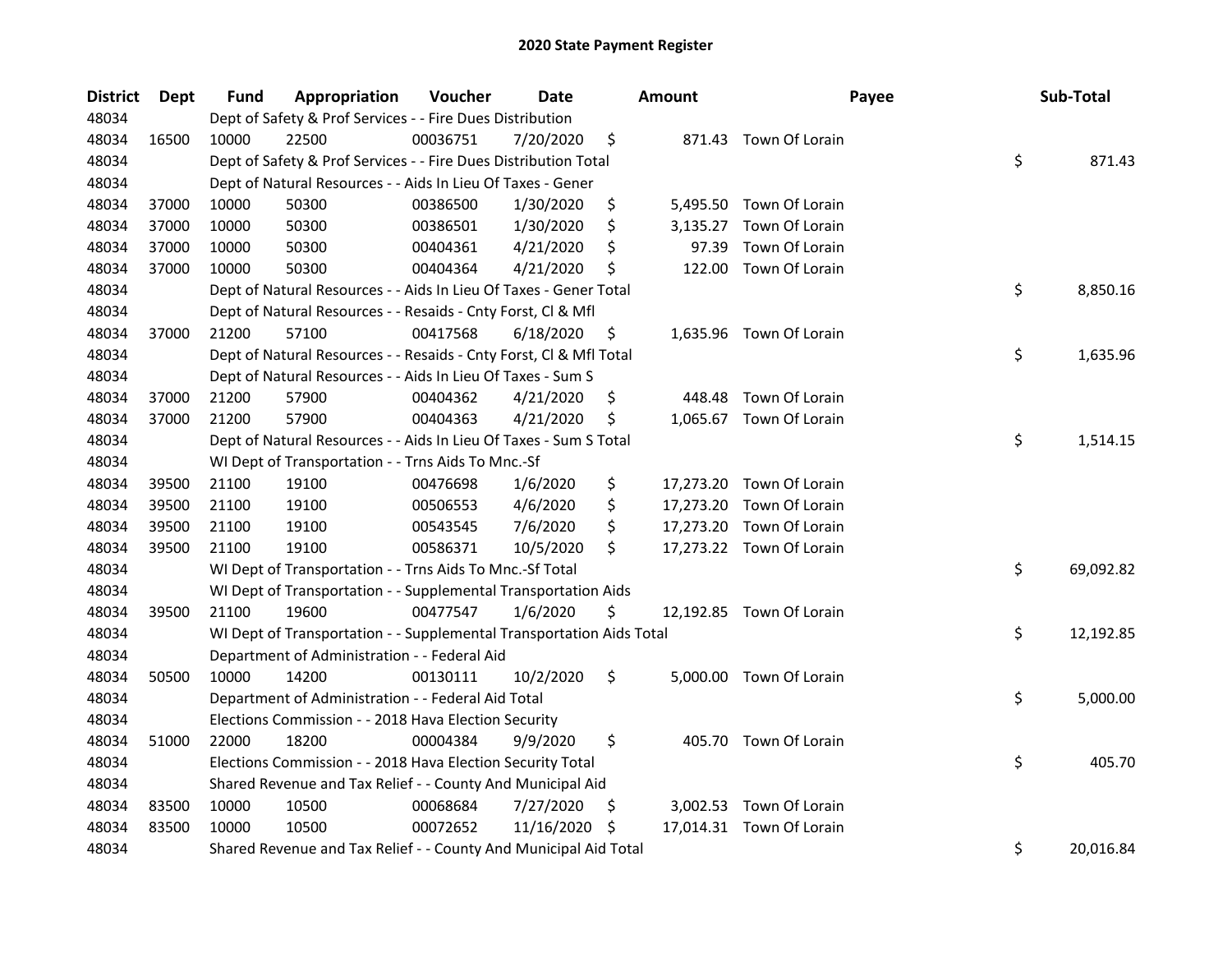| <b>District</b> | <b>Dept</b> | <b>Fund</b> | Appropriation                                                 | <b>Voucher</b> | Date       |     | <b>Amount</b> | Payee          | Sub-Total  |
|-----------------|-------------|-------------|---------------------------------------------------------------|----------------|------------|-----|---------------|----------------|------------|
| 48034           |             |             | Shared Revenue and Tax Relief - - Utility Aid                 |                |            |     |               |                |            |
| 48034           | 83500       | 10000       | 11000                                                         | 00068684       | 7/27/2020  |     | 31.11         | Town Of Lorain |            |
| 48034           | 83500       | 10000       | 11000                                                         | 00072652       | 11/16/2020 | - S | 180.84        | Town Of Lorain |            |
| 48034           |             |             | Shared Revenue and Tax Relief - - Utility Aid Total           |                |            |     |               |                | 211.95     |
| 48034           |             |             | Shared Revenue and Tax Relief - - Personal Property Aid       |                |            |     |               |                |            |
| 48034           | 83500       | 10000       | 11100                                                         | 00061182       | 5/4/2020   |     | 15.49         | Town Of Lorain |            |
| 48034           |             |             | Shared Revenue and Tax Relief - - Personal Property Aid Total |                |            |     |               |                | 15.49      |
| 48034 Total     |             |             |                                                               |                |            |     |               |                | 119,807.35 |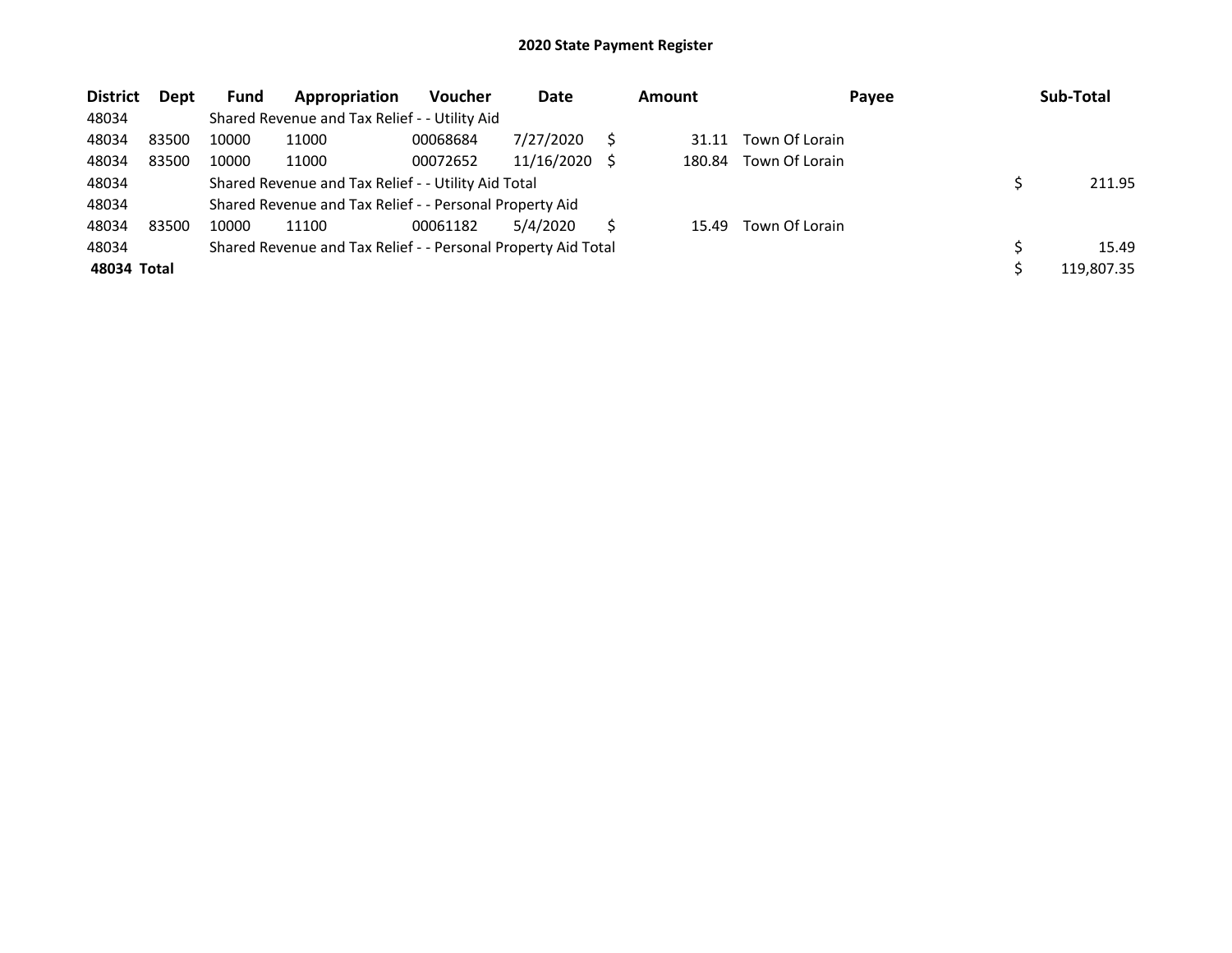| <b>District</b> | <b>Dept</b> | Fund  | Appropriation                                                          | Voucher  | <b>Date</b> |     | <b>Amount</b> |                        | Payee | Sub-Total        |
|-----------------|-------------|-------|------------------------------------------------------------------------|----------|-------------|-----|---------------|------------------------|-------|------------------|
| 48036           |             |       | Dept of Safety & Prof Services - - Fire Dues Distribution              |          |             |     |               |                        |       |                  |
| 48036           | 16500       | 10000 | 22500                                                                  | 00036752 | 7/20/2020   | \$  |               | 2,992.81 Town Of Luck  |       |                  |
| 48036           |             |       | Dept of Safety & Prof Services - - Fire Dues Distribution Total        |          |             |     |               |                        |       | \$<br>2,992.81   |
| 48036           |             |       | Dept of Natural Resources - - Aids In Lieu Of Taxes - Gener            |          |             |     |               |                        |       |                  |
| 48036           | 37000       | 10000 | 50300                                                                  | 00386526 | 1/30/2020   | \$  |               | 60,146.19 Town Of Luck |       |                  |
| 48036           | 37000       | 10000 | 50300                                                                  | 00386527 | 1/30/2020   | \$  | 19,797.14     | Town Of Luck           |       |                  |
| 48036           | 37000       | 10000 | 50300                                                                  | 00404851 | 4/21/2020   | \$  | 24.30         | Town Of Luck           |       |                  |
| 48036           |             |       | Dept of Natural Resources - - Aids In Lieu Of Taxes - Gener Total      |          |             |     |               |                        |       | \$<br>79,967.63  |
| 48036           |             |       | Dept of Natural Resources - - Resaids - Cnty Forst, Cl & Mfl           |          |             |     |               |                        |       |                  |
| 48036           | 37000       | 21200 | 57100                                                                  | 00417569 | 6/18/2020   | \$  |               | 531.69 Town Of Luck    |       |                  |
| 48036           |             |       | Dept of Natural Resources - - Resaids - Cnty Forst, Cl & Mfl Total     |          |             |     |               |                        |       | \$<br>531.69     |
| 48036           |             |       | Dept of Natural Resources - - Aids In Lieu Of Taxes - Sum S            |          |             |     |               |                        |       |                  |
| 48036           | 37000       | 21200 | 57900                                                                  | 00404850 | 4/21/2020   | \$. |               | 15.00 Town Of Luck     |       |                  |
| 48036           |             |       | Dept of Natural Resources - - Aids In Lieu Of Taxes - Sum S Total      |          |             |     |               |                        |       | \$<br>15.00      |
| 48036           |             |       | WI Dept of Transportation - - Trns Aids To Mnc.-Sf                     |          |             |     |               |                        |       |                  |
| 48036           | 39500       | 21100 | 19100                                                                  | 00476699 | 1/6/2020    | \$  |               | 31,772.52 Town Of Luck |       |                  |
| 48036           | 39500       | 21100 | 19100                                                                  | 00506554 | 4/6/2020    | \$  |               | 31,772.52 Town Of Luck |       |                  |
| 48036           | 39500       | 21100 | 19100                                                                  | 00543546 | 7/6/2020    | \$  |               | 31,772.52 Town Of Luck |       |                  |
| 48036           | 39500       | 21100 | 19100                                                                  | 00586372 | 10/5/2020   | \$  |               | 31,772.52 Town Of Luck |       |                  |
| 48036           |             |       | WI Dept of Transportation - - Trns Aids To Mnc.-Sf Total               |          |             |     |               |                        |       | \$<br>127,090.08 |
| 48036           |             |       | WI Dept of Transportation - - Loc Rd Imp Prg St Fd                     |          |             |     |               |                        |       |                  |
| 48036           | 39500       | 21100 | 27800                                                                  | 00573714 | 8/26/2020   | \$  |               | 15,875.88 Town Of Luck |       |                  |
| 48036           |             |       | WI Dept of Transportation - - Loc Rd Imp Prg St Fd Total               |          |             |     |               |                        |       | \$<br>15,875.88  |
| 48036           |             |       | Department of Military Affairs - - Disaster Recovery Aid               |          |             |     |               |                        |       |                  |
| 48036           | 46500       | 10000 | 30500                                                                  | 00077880 | 5/21/2020   | \$  |               | 574.73 Town Of Luck    |       |                  |
| 48036           |             |       | Department of Military Affairs - - Disaster Recovery Aid Total         |          |             |     |               |                        |       | \$<br>574.73     |
| 48036           |             |       | Department of Military Affairs - - Federal Aid, Local Assistance       |          |             |     |               |                        |       |                  |
| 48036           | 46500       | 10000 | 34200                                                                  | 00077880 | 5/21/2020   | \$  |               | 6,652.58 Town Of Luck  |       |                  |
| 48036           |             |       | Department of Military Affairs - - Federal Aid, Local Assistance Total |          |             |     |               |                        |       | \$<br>6,652.58   |
| 48036           |             |       | Department of Administration - - Federal Aid                           |          |             |     |               |                        |       |                  |
| 48036           | 50500       | 10000 | 14200                                                                  | 00130112 | 10/2/2020   | \$  |               | 7,550.00 Town Of Luck  |       |                  |
| 48036           |             |       | Department of Administration - - Federal Aid Total                     |          |             |     |               |                        |       | \$<br>7,550.00   |
| 48036           |             |       | Elections Commission - - 2018 Hava Election Security                   |          |             |     |               |                        |       |                  |
| 48036           | 51000       | 22000 | 18200                                                                  | 00003831 | 7/13/2020   | \$  | 895.20        | Town Of Luck           |       |                  |
| 48036           |             |       | Elections Commission - - 2018 Hava Election Security Total             |          |             |     |               |                        |       | \$<br>895.20     |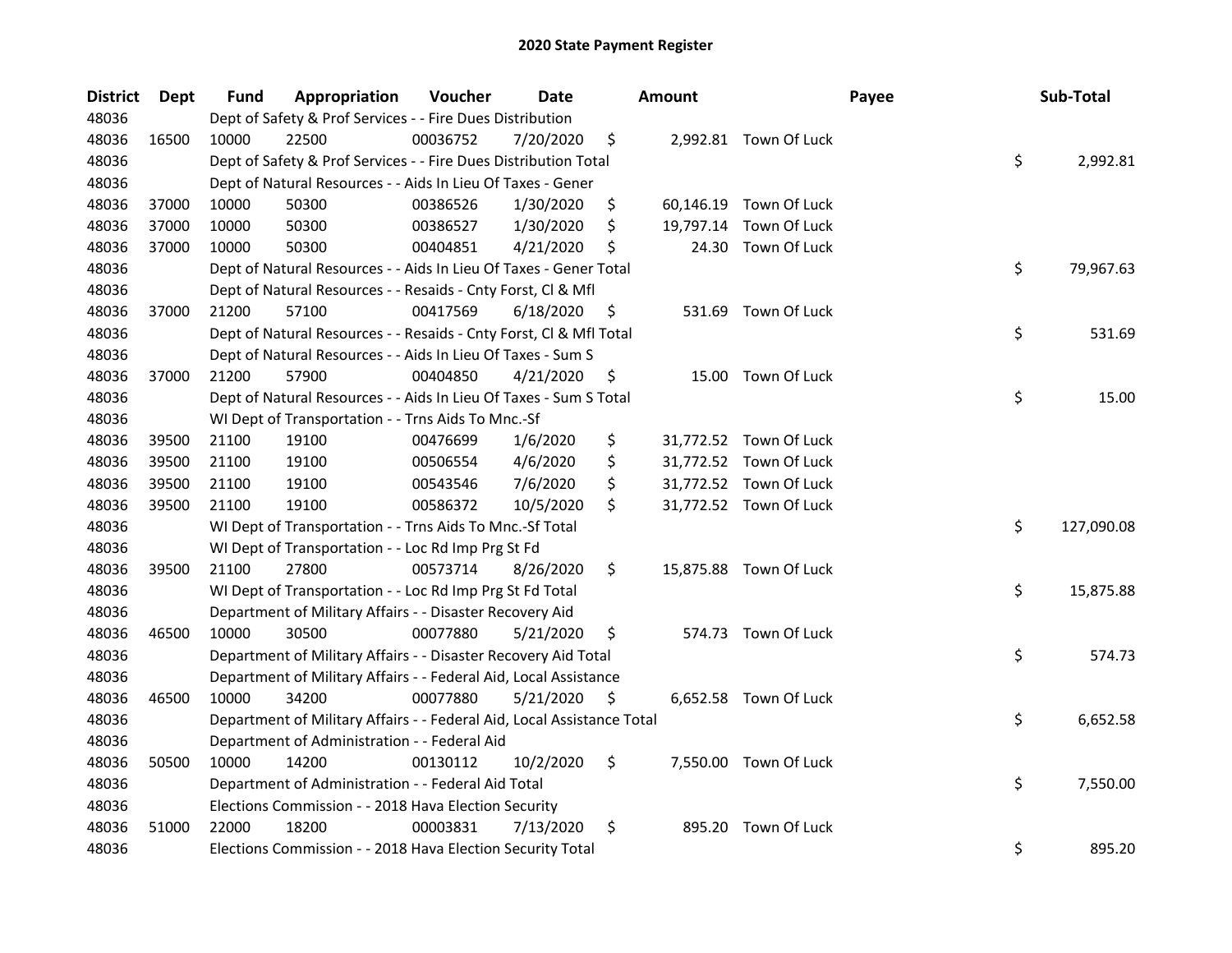| <b>District</b> | Dept  | Fund  | Appropriation                                                       | <b>Voucher</b> | Date            |    | <b>Amount</b> |                       | Payee | Sub-Total        |
|-----------------|-------|-------|---------------------------------------------------------------------|----------------|-----------------|----|---------------|-----------------------|-------|------------------|
| 48036           |       |       | Shared Revenue and Tax Relief - - County And Municipal Aid          |                |                 |    |               |                       |       |                  |
| 48036           | 83500 | 10000 | 10500                                                               | 00068685       | 7/27/2020       | S. | 8,593.92      | Town Of Luck          |       |                  |
| 48036           | 83500 | 10000 | 10500                                                               | 00072653       | 11/16/2020      | S  | 48,698.88     | Town Of Luck          |       |                  |
| 48036           |       |       | Shared Revenue and Tax Relief - - County And Municipal Aid Total    |                |                 |    |               |                       |       | \$<br>57,292.80  |
| 48036           |       |       | Shared Revenue and Tax Relief - - Exempt Computer Aid               |                |                 |    |               |                       |       |                  |
| 48036           | 83500 | 10000 | 10900                                                               | 00065788       | 7/27/2020       | S. | 36.37         | Town Of Luck          |       |                  |
| 48036           |       |       | Shared Revenue and Tax Relief - - Exempt Computer Aid Total         |                |                 |    |               |                       |       | \$<br>36.37      |
| 48036           |       |       | Shared Revenue and Tax Relief - - Utility Aid                       |                |                 |    |               |                       |       |                  |
| 48036           | 83500 | 10000 | 11000                                                               | 00068685       | 7/27/2020       | S. | 255.22        | Town Of Luck          |       |                  |
| 48036           | 83500 | 10000 | 11000                                                               | 00072653       | $11/16/2020$ \$ |    |               | 1,667.31 Town Of Luck |       |                  |
| 48036           |       |       | Shared Revenue and Tax Relief - - Utility Aid Total                 |                |                 |    |               |                       |       | \$<br>1,922.53   |
| 48036           |       |       | Shared Revenue and Tax Relief - - Personal Property Aid             |                |                 |    |               |                       |       |                  |
| 48036           | 83500 | 10000 | 11100                                                               | 00061183       | 5/4/2020        | \$ | 347.73        | Town Of Luck          |       |                  |
| 48036           |       |       | Shared Revenue and Tax Relief - - Personal Property Aid Total       |                |                 |    |               |                       |       | \$<br>347.73     |
| 48036           |       |       | Shared Revenue and Tax Relief - - Payments For Municipal Svcs       |                |                 |    |               |                       |       |                  |
| 48036           | 83500 | 10000 | 50100                                                               | 00054859       | 2/3/2020        | S. | 69.14         | Town Of Luck          |       |                  |
| 48036           |       |       | Shared Revenue and Tax Relief - - Payments For Municipal Svcs Total |                |                 |    |               |                       |       | \$<br>69.14      |
| 48036 Total     |       |       |                                                                     |                |                 |    |               |                       |       | \$<br>301,814.17 |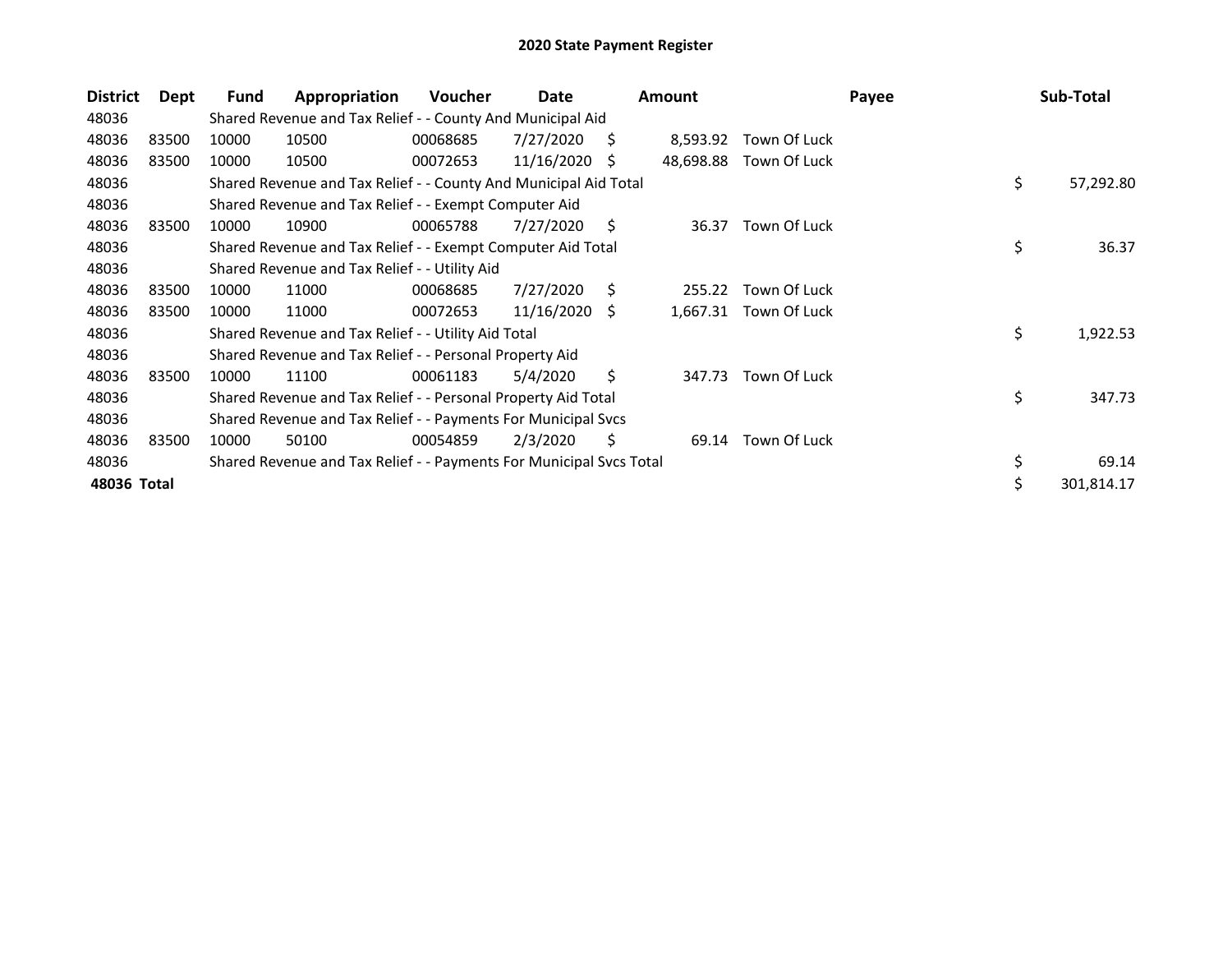| <b>District</b> | <b>Dept</b> | <b>Fund</b> | Appropriation                                                      | <b>Voucher</b> | Date       |    | <b>Amount</b> | Payee                     | Sub-Total        |
|-----------------|-------------|-------------|--------------------------------------------------------------------|----------------|------------|----|---------------|---------------------------|------------------|
| 48038           |             |             | Dept of Safety & Prof Services - - Fire Dues Distribution          |                |            |    |               |                           |                  |
| 48038           | 16500       | 10000       | 22500                                                              | 00036753       | 7/20/2020  | \$ |               | 1,554.76 Town Of Mckinley |                  |
| 48038           |             |             | Dept of Safety & Prof Services - - Fire Dues Distribution Total    |                |            |    |               |                           | \$<br>1,554.76   |
| 48038           |             |             | Dept of Natural Resources - - Aids In Lieu Of Taxes - Gener        |                |            |    |               |                           |                  |
| 48038           | 37000       | 10000       | 50300                                                              | 00403954       | 4/21/2020  | S. | 1.00          | Town Of Mckinley          |                  |
| 48038           |             |             | Dept of Natural Resources - - Aids In Lieu Of Taxes - Gener Total  |                |            |    |               |                           | \$<br>1.00       |
| 48038           |             |             | Dept of Natural Resources - - Resaids - Cnty Forst, Cl & Mfl       |                |            |    |               |                           |                  |
| 48038           | 37000       | 21200       | 57100                                                              | 00417570       | 6/18/2020  | S. | 1,919.08      | Town Of Mckinley          |                  |
| 48038           |             |             | Dept of Natural Resources - - Resaids - Cnty Forst, Cl & Mfl Total |                |            |    |               |                           | \$<br>1,919.08   |
| 48038           |             |             | WI Dept of Transportation - - Trns Aids To Mnc.-Sf                 |                |            |    |               |                           |                  |
| 48038           | 39500       | 21100       | 19100                                                              | 00476700       | 1/6/2020   | \$ | 24,630.93     | Town Of Mckinley          |                  |
| 48038           | 39500       | 21100       | 19100                                                              | 00506555       | 4/6/2020   | \$ | 24,630.93     | Town Of Mckinley          |                  |
| 48038           | 39500       | 21100       | 19100                                                              | 00543547       | 7/6/2020   | \$ | 24,630.93     | Town Of Mckinley          |                  |
| 48038           | 39500       | 21100       | 19100                                                              | 00586373       | 10/5/2020  | Ś. | 24,630.93     | Town Of Mckinley          |                  |
| 48038           |             |             | WI Dept of Transportation - - Trns Aids To Mnc.-Sf Total           |                |            |    |               |                           | \$<br>98,523.72  |
| 48038           |             |             | Shared Revenue and Tax Relief - - County And Municipal Aid         |                |            |    |               |                           |                  |
| 48038           | 83500       | 10000       | 10500                                                              | 00068686       | 7/27/2020  | S  | 270.70        | Town Of Mckinley          |                  |
| 48038           | 83500       | 10000       | 10500                                                              | 00072654       | 11/16/2020 | S. | 15,088.62     | Town Of Mckinley          |                  |
| 48038           |             |             | Shared Revenue and Tax Relief - - County And Municipal Aid Total   |                |            |    |               |                           | \$<br>15,359.32  |
| 48038           |             |             | Shared Revenue and Tax Relief - - Personal Property Aid            |                |            |    |               |                           |                  |
| 48038           | 83500       | 10000       | 11100                                                              | 00061184       | 5/4/2020   | \$ | 4.66          | Town Of Mckinley          |                  |
| 48038           |             |             | Shared Revenue and Tax Relief - - Personal Property Aid Total      |                |            |    |               |                           | \$<br>4.66       |
| 48038 Total     |             |             |                                                                    |                |            |    |               |                           | \$<br>117,362.54 |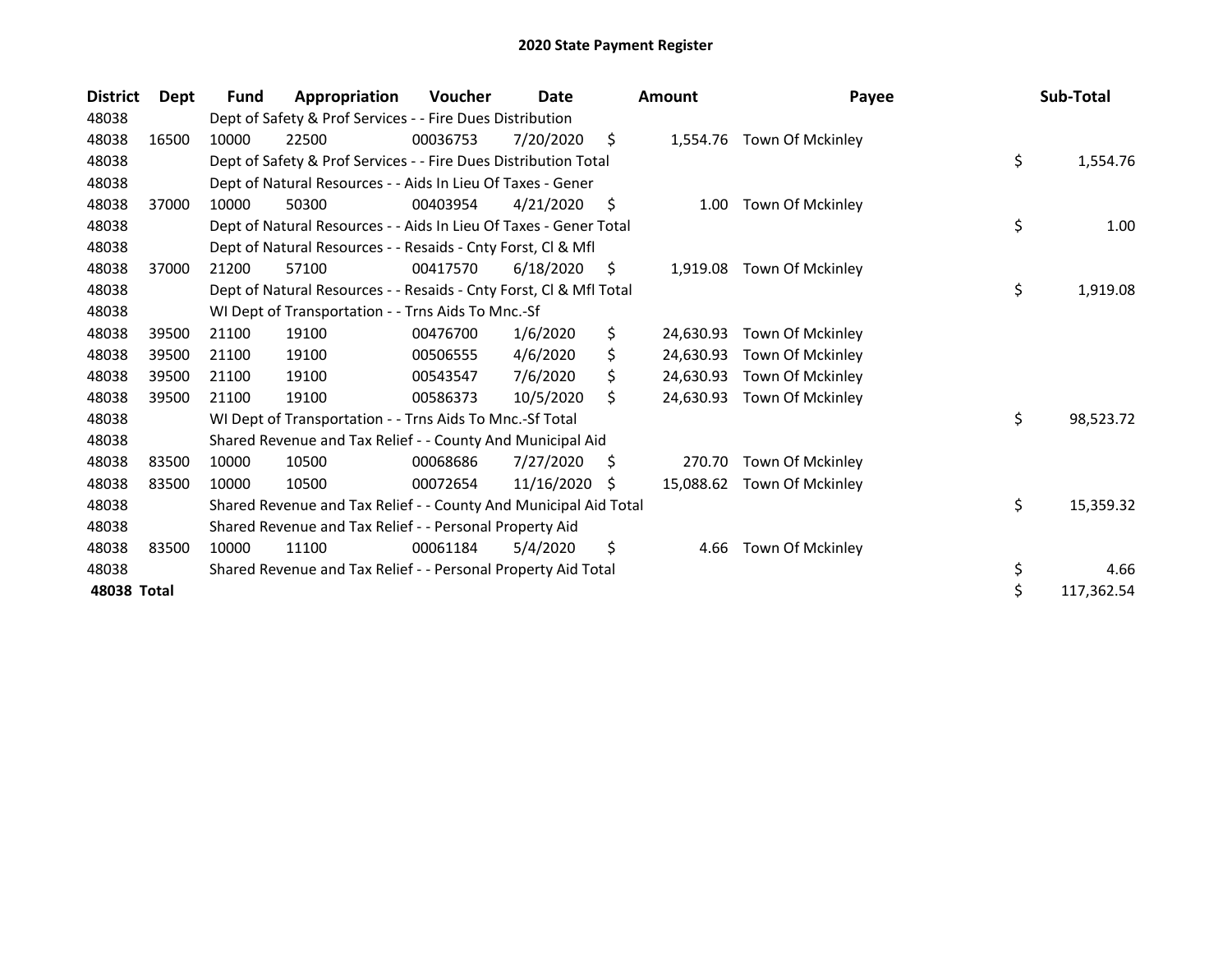| <b>District</b> | <b>Dept</b> | Fund  | Appropriation                                                          | Voucher  | Date          | <b>Amount</b>  | Payee                      | Sub-Total        |
|-----------------|-------------|-------|------------------------------------------------------------------------|----------|---------------|----------------|----------------------------|------------------|
| 48040           |             |       | Dept of Safety & Prof Services - - Fire Dues Distribution              |          |               |                |                            |                  |
| 48040           | 16500       | 10000 | 22500                                                                  | 00036754 | 7/20/2020     | \$             | 9,910.72 Town Of Milltown  |                  |
| 48040           |             |       | Dept of Safety & Prof Services - - Fire Dues Distribution Total        |          |               |                |                            | \$<br>9,910.72   |
| 48040           |             |       | Dept of Natural Resources - - Aids In Lieu Of Taxes - Gener            |          |               |                |                            |                  |
| 48040           | 37000       | 10000 | 50300                                                                  | 00403697 | 4/21/2020     | \$             | 43.43 Town Of Milltown     |                  |
| 48040           |             |       | Dept of Natural Resources - - Aids In Lieu Of Taxes - Gener Total      |          |               |                |                            | \$<br>43.43      |
| 48040           |             |       | Dept of Natural Resources - - Resaids - Cnty Forst, Cl & Mfl           |          |               |                |                            |                  |
| 48040           | 37000       | 21200 | 57100                                                                  | 00417571 | 6/18/2020     | \$             | 412.21 Town Of Milltown    |                  |
| 48040           |             |       | Dept of Natural Resources - - Resaids - Cnty Forst, Cl & Mfl Total     |          |               |                |                            | \$<br>412.21     |
| 48040           |             |       | WI Dept of Transportation - - Trns Aids To Mnc.-Sf                     |          |               |                |                            |                  |
| 48040           | 39500       | 21100 | 19100                                                                  | 00476701 | 1/6/2020      | \$             | 41,568.39 Town Of Milltown |                  |
| 48040           | 39500       | 21100 | 19100                                                                  | 00506556 | 4/6/2020      | \$             | 41,568.39 Town Of Milltown |                  |
| 48040           | 39500       | 21100 | 19100                                                                  | 00543548 | 7/6/2020      | \$             | 41,568.39 Town Of Milltown |                  |
| 48040           | 39500       | 21100 | 19100                                                                  | 00586374 | 10/5/2020     | \$             | 41,568.39 Town Of Milltown |                  |
| 48040           |             |       | WI Dept of Transportation - - Trns Aids To Mnc.-Sf Total               |          |               |                |                            | \$<br>166,273.56 |
| 48040           |             |       | Department of Military Affairs - - Disaster Recovery Aid               |          |               |                |                            |                  |
| 48040           | 46500       | 10000 | 30500                                                                  | 00078460 | 6/9/2020      | \$<br>2,126.85 | Town Of Milltown           |                  |
| 48040           | 46500       | 10000 | 30500                                                                  | 00081525 | 8/12/2020     | \$<br>4,553.95 | Town Of Milltown           |                  |
| 48040           |             |       | Department of Military Affairs - - Disaster Recovery Aid Total         |          |               |                |                            | \$<br>6,680.80   |
| 48040           |             |       | Department of Military Affairs - - Federal Aid, Local Assistance       |          |               |                |                            |                  |
| 48040           | 46500       | 10000 | 34200                                                                  | 00078460 | 6/9/2020      | \$             | 12,761.08 Town Of Milltown |                  |
| 48040           | 46500       | 10000 | 34200                                                                  | 00081525 | 8/12/2020     | \$             | 62,477.79 Town Of Milltown |                  |
| 48040           |             |       | Department of Military Affairs - - Federal Aid, Local Assistance Total |          |               |                |                            | \$<br>75,238.87  |
| 48040           |             |       | Department of Administration - - Federal Aid                           |          |               |                |                            |                  |
| 48040           | 50500       | 10000 | 14200                                                                  | 00134963 | 12/10/2020 \$ |                | 7,550.00 Town Of Milltown  |                  |
| 48040           |             |       | Department of Administration - - Federal Aid Total                     |          |               |                |                            | \$<br>7,550.00   |
| 48040           |             |       | Elections Commission - - 2018 Hava Election Security                   |          |               |                |                            |                  |
| 48040           | 51000       | 22000 | 18200                                                                  | 00003826 | 7/20/2020     | \$             | 1,025.00 Town Of Milltown  |                  |
| 48040           |             |       | Elections Commission - - 2018 Hava Election Security Total             |          |               |                |                            | \$<br>1,025.00   |
| 48040           |             |       | Shared Revenue and Tax Relief - - County And Municipal Aid             |          |               |                |                            |                  |
| 48040           | 83500       | 10000 | 10500                                                                  | 00068687 | 7/27/2020     | \$             | 1,916.87 Town Of Milltown  |                  |
| 48040           | 83500       | 10000 | 10500                                                                  | 00072655 | 11/16/2020    | \$             | 10,862.24 Town Of Milltown |                  |
| 48040           |             |       | Shared Revenue and Tax Relief - - County And Municipal Aid Total       |          |               |                |                            | \$<br>12,779.11  |
| 48040           |             |       | Shared Revenue and Tax Relief - - Exempt Computer Aid                  |          |               |                |                            |                  |
| 48040           | 83500       | 10000 | 10900                                                                  | 00065789 | 7/27/2020     | \$<br>2.08     | Town Of Milltown           |                  |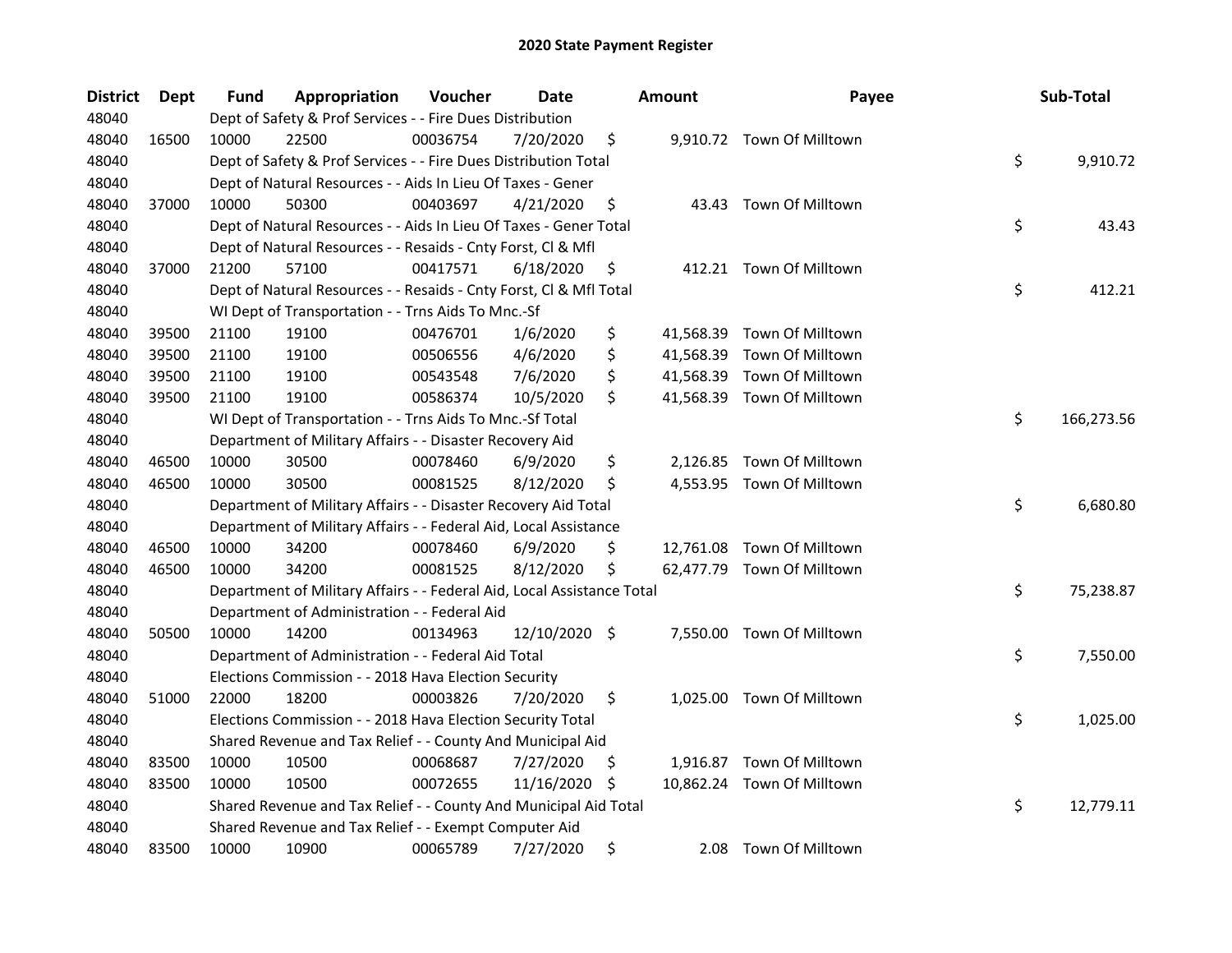| <b>District</b> | Dept  | <b>Fund</b> | Appropriation                                                 | <b>Voucher</b> | Date       | <b>Amount</b> | Payee            | Sub-Total  |
|-----------------|-------|-------------|---------------------------------------------------------------|----------------|------------|---------------|------------------|------------|
| 48040           |       |             | Shared Revenue and Tax Relief - - Exempt Computer Aid Total   |                |            |               |                  | 2.08       |
| 48040           |       |             | Shared Revenue and Tax Relief - - Utility Aid                 |                |            |               |                  |            |
| 48040           | 83500 | 10000       | 11000                                                         | 00068687       | 7/27/2020  | 9.98          | Town Of Milltown |            |
| 48040           | 83500 | 10000       | 11000                                                         | 00072655       | 11/16/2020 | 57.45         | Town Of Milltown |            |
| 48040           |       |             | Shared Revenue and Tax Relief - - Utility Aid Total           |                |            |               |                  | 67.43      |
| 48040           |       |             | Shared Revenue and Tax Relief - - Personal Property Aid       |                |            |               |                  |            |
| 48040           | 83500 | 10000       | 11100                                                         | 00061185       | 5/4/2020   | 18.23         | Town Of Milltown |            |
| 48040           |       |             | Shared Revenue and Tax Relief - - Personal Property Aid Total |                |            |               |                  | 18.23      |
| 48040 Total     |       |             |                                                               |                |            |               |                  | 280.001.44 |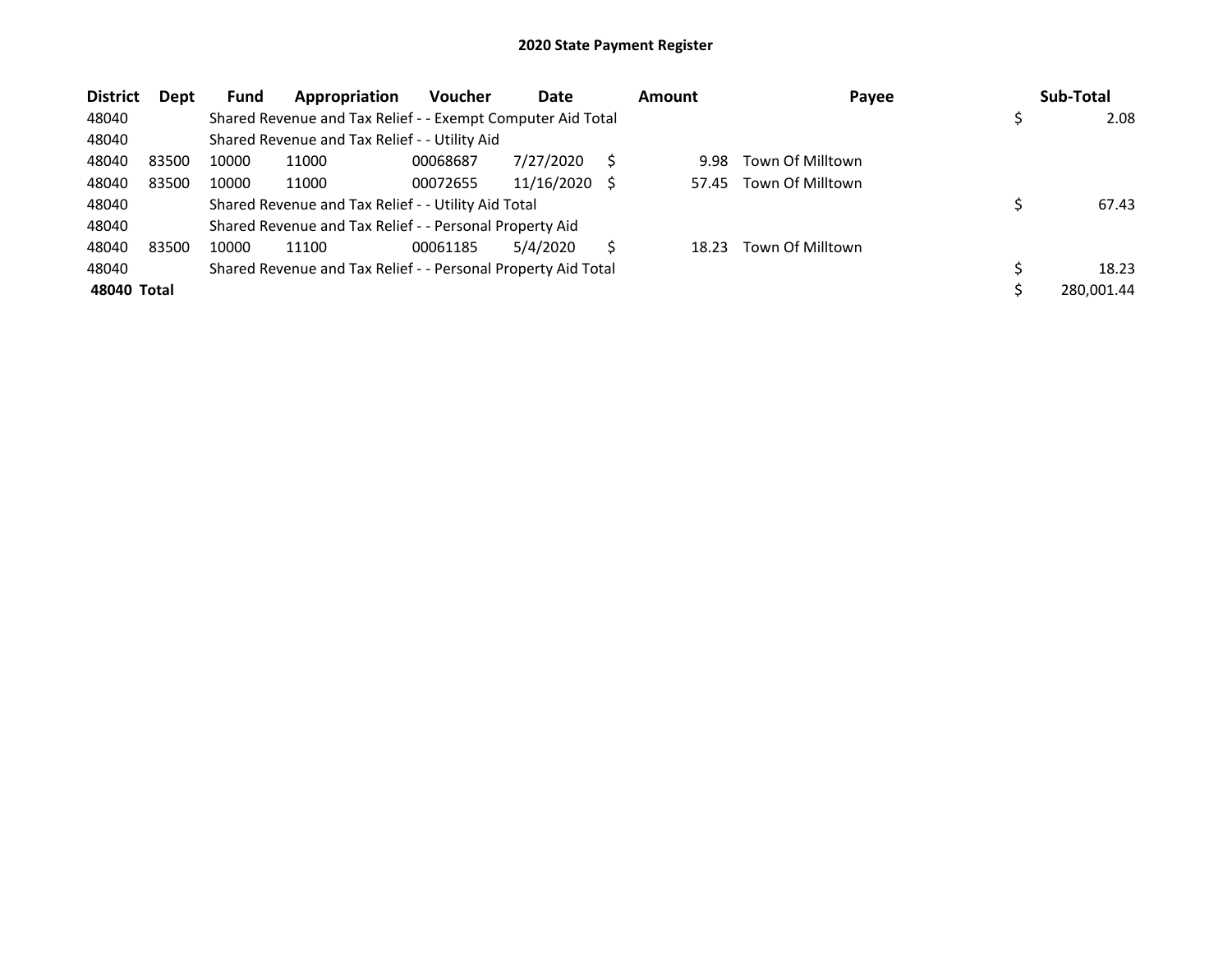| <b>District</b> | Dept  | Fund  | Appropriation                                                      | Voucher  | <b>Date</b> |     | Amount | Payee                     | Sub-Total        |
|-----------------|-------|-------|--------------------------------------------------------------------|----------|-------------|-----|--------|---------------------------|------------------|
| 48042           |       |       | Dept of Safety & Prof Services - - Fire Dues Distribution          |          |             |     |        |                           |                  |
| 48042           | 16500 | 10000 | 22500                                                              | 00036755 | 7/20/2020   | \$  |        | 12,753.96 Town Of Osceola |                  |
| 48042           |       |       | Dept of Safety & Prof Services - - Fire Dues Distribution Total    |          |             |     |        |                           | \$<br>12,753.96  |
| 48042           |       |       | Dept of Natural Resources - - Aids In Lieu Of Taxes - Gener        |          |             |     |        |                           |                  |
| 48042           | 37000 | 10000 | 50300                                                              | 00386528 | 1/30/2020   | \$  |        | 3,220.85 Town Of Osceola  |                  |
| 48042           | 37000 | 10000 | 50300                                                              | 00404915 | 4/21/2020   | \$  | 375.27 | Town Of Osceola           |                  |
| 48042           | 37000 | 10000 | 50300                                                              | 00404918 | 4/21/2020   | \$  |        | 147.16 Town Of Osceola    |                  |
| 48042           |       |       | Dept of Natural Resources - - Aids In Lieu Of Taxes - Gener Total  |          |             |     |        |                           | \$<br>3,743.28   |
| 48042           |       |       | Dept of Natural Resources - - Resaids - Cnty Forst, Cl & Mfl       |          |             |     |        |                           |                  |
| 48042           | 37000 | 21200 | 57100                                                              | 00417572 | 6/18/2020   | \$  |        | 299.53 Town Of Osceola    |                  |
| 48042           |       |       | Dept of Natural Resources - - Resaids - Cnty Forst, Cl & Mfl Total |          |             |     |        |                           | \$<br>299.53     |
| 48042           |       |       | Dept of Natural Resources - - Aids In Lieu Of Taxes - Sum S        |          |             |     |        |                           |                  |
| 48042           | 37000 | 21200 | 57900                                                              | 00404916 | 4/21/2020   | \$  | 316.32 | Town Of Osceola           |                  |
| 48042           | 37000 | 21200 | 57900                                                              | 00404917 | 4/21/2020   | \$  |        | 20.71 Town Of Osceola     |                  |
| 48042           |       |       | Dept of Natural Resources - - Aids In Lieu Of Taxes - Sum S Total  |          |             |     |        |                           | \$<br>337.03     |
| 48042           |       |       | WI Dept of Transportation - - Trns Aids To Mnc.-Sf                 |          |             |     |        |                           |                  |
| 48042           | 39500 | 21100 | 19100                                                              | 00476702 | 1/6/2020    | \$  |        | 41,476.41 Town Of Osceola |                  |
| 48042           | 39500 | 21100 | 19100                                                              | 00506557 | 4/6/2020    | \$  |        | 41,476.41 Town Of Osceola |                  |
| 48042           | 39500 | 21100 | 19100                                                              | 00543549 | 7/6/2020    | \$  |        | 41,476.41 Town Of Osceola |                  |
| 48042           | 39500 | 21100 | 19100                                                              | 00586375 | 10/5/2020   | \$  |        | 41,476.41 Town Of Osceola |                  |
| 48042           |       |       | WI Dept of Transportation - - Trns Aids To Mnc.-Sf Total           |          |             |     |        |                           | \$<br>165,905.64 |
| 48042           |       |       | Department of Administration - - Federal Aid                       |          |             |     |        |                           |                  |
| 48042           | 50500 | 10000 | 14200                                                              | 00130113 | 10/2/2020   | \$  |        | 7,550.00 Town Of Osceola  |                  |
| 48042           | 50500 | 10000 | 14200                                                              | 00134964 | 12/10/2020  | \$  |        | 39,253.09 Town Of Osceola |                  |
| 48042           |       |       | Department of Administration - - Federal Aid Total                 |          |             |     |        |                           | \$<br>46,803.09  |
| 48042           |       |       | Elections Commission - - 2018 Hava Election Security               |          |             |     |        |                           |                  |
| 48042           | 51000 | 22000 | 18200                                                              | 00003371 | 6/26/2020   | \$  |        | 2,274.60 Town Of Osceola  |                  |
| 48042           |       |       | Elections Commission - - 2018 Hava Election Security Total         |          |             |     |        |                           | \$<br>2,274.60   |
| 48042           |       |       | Shared Revenue and Tax Relief - - County And Municipal Aid         |          |             |     |        |                           |                  |
| 48042           | 83500 | 10000 | 10500                                                              | 00068688 | 7/27/2020   | \$  |        | 3,640.01 Town Of Osceola  |                  |
| 48042           | 83500 | 10000 | 10500                                                              | 00072656 | 11/16/2020  | -\$ |        | 20,626.70 Town Of Osceola |                  |
| 48042           |       |       | Shared Revenue and Tax Relief - - County And Municipal Aid Total   |          |             |     |        |                           | \$<br>24,266.71  |
| 48042           |       |       | Shared Revenue and Tax Relief - - Exempt Computer Aid              |          |             |     |        |                           |                  |
| 48042           | 83500 | 10000 | 10900                                                              | 00065790 | 7/27/2020   | \$  | 62.35  | Town Of Osceola           |                  |
| 48042           |       |       | Shared Revenue and Tax Relief - - Exempt Computer Aid Total        |          |             |     |        |                           | \$<br>62.35      |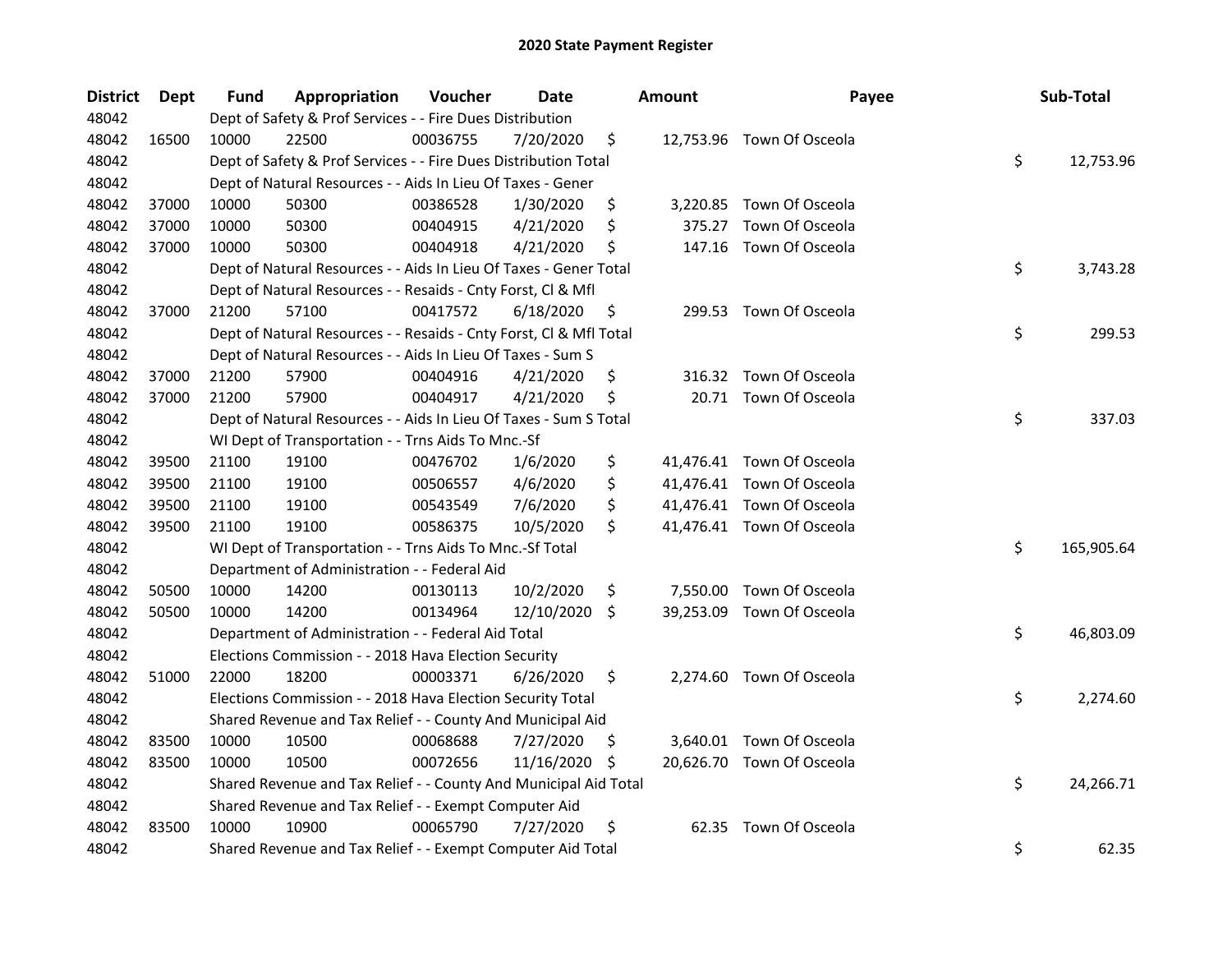| <b>District</b> | Dept  | <b>Fund</b> | Appropriation                                                       | Voucher  | Date       |     | <b>Amount</b> | Payee           | Sub-Total    |
|-----------------|-------|-------------|---------------------------------------------------------------------|----------|------------|-----|---------------|-----------------|--------------|
| 48042           |       |             | Shared Revenue and Tax Relief - - Utility Aid                       |          |            |     |               |                 |              |
| 48042           | 83500 | 10000       | 11000                                                               | 00068688 | 7/27/2020  | S   | 1.786.81      | Town Of Osceola |              |
| 48042           | 83500 | 10000       | 11000                                                               | 00072656 | 11/16/2020 | - S | 10.536.75     | Town Of Osceola |              |
| 48042           |       |             | Shared Revenue and Tax Relief - - Utility Aid Total                 |          |            |     |               |                 | 12,323.56    |
| 48042           |       |             | Shared Revenue and Tax Relief - - Personal Property Aid             |          |            |     |               |                 |              |
| 48042           | 83500 | 10000       | 11100                                                               | 00061186 | 5/4/2020   | S   | 1.049.07      | Town Of Osceola |              |
| 48042           |       |             | Shared Revenue and Tax Relief - - Personal Property Aid Total       |          |            |     |               |                 | 1,049.07     |
| 48042           |       |             | Shared Revenue and Tax Relief - - Payments For Municipal Svcs       |          |            |     |               |                 |              |
| 48042           | 83500 | 10000       | 50100                                                               | 00054867 | 2/3/2020   | S   | 106.56        | Town Of Osceola |              |
| 48042           |       |             | Shared Revenue and Tax Relief - - Payments For Municipal Svcs Total |          |            |     |               |                 | \$<br>106.56 |
| 48042 Total     |       |             |                                                                     |          |            |     |               |                 | 269.925.38   |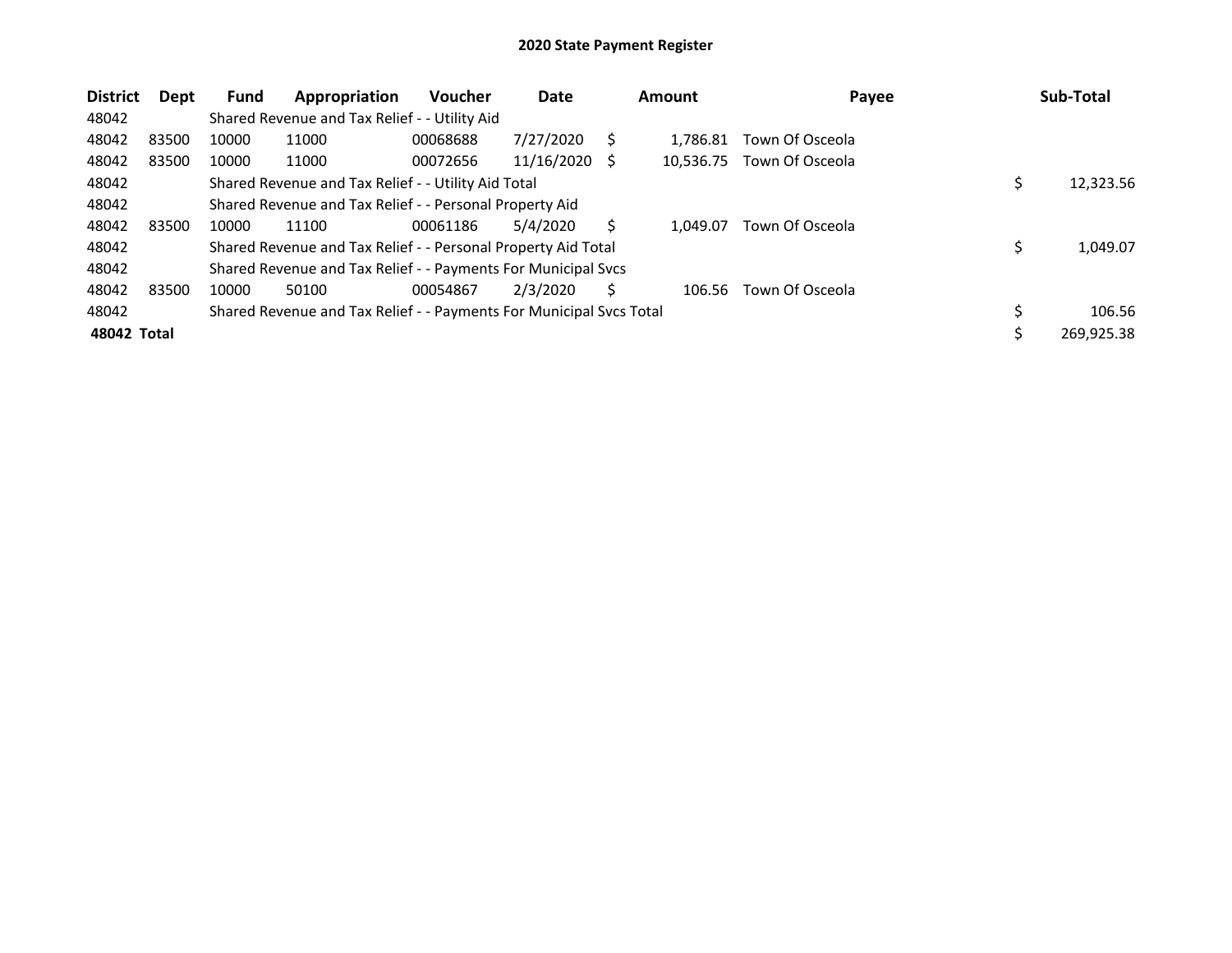| <b>District</b> | Dept  | Fund  | Appropriation                                                      | Voucher  | Date       |     | <b>Amount</b> | Payee                               | Sub-Total        |
|-----------------|-------|-------|--------------------------------------------------------------------|----------|------------|-----|---------------|-------------------------------------|------------------|
| 48044           |       |       | Dept of Safety & Prof Services - - Fire Dues Distribution          |          |            |     |               |                                     |                  |
| 48044           | 16500 | 10000 | 22500                                                              | 00036756 | 7/20/2020  | \$  |               | 5,592.54 Town Of Saint Croix Falls  |                  |
| 48044           |       |       | Dept of Safety & Prof Services - - Fire Dues Distribution Total    |          |            |     |               |                                     | \$<br>5,592.54   |
| 48044           |       |       | Dept of Natural Resources - - Aids In Lieu Of Taxes - Gener        |          |            |     |               |                                     |                  |
| 48044           | 37000 | 10000 | 50300                                                              | 00404976 | 4/21/2020  | \$  |               | 198.54 Town Of Saint Croix Falls    |                  |
| 48044           |       |       | Dept of Natural Resources - - Aids In Lieu Of Taxes - Gener Total  |          |            |     |               |                                     | \$<br>198.54     |
| 48044           |       |       | Dept of Natural Resources - - Resaids - Cnty Forst, Cl & Mfl       |          |            |     |               |                                     |                  |
| 48044           | 37000 | 21200 | 57100                                                              | 00417573 | 6/18/2020  | \$  |               | 228.28 Town Of Saint Croix Falls    |                  |
| 48044           |       |       | Dept of Natural Resources - - Resaids - Cnty Forst, Cl & Mfl Total |          |            |     |               |                                     | \$<br>228.28     |
| 48044           |       |       | Dept of Natural Resources - - Aids In Lieu Of Taxes - Sum S        |          |            |     |               |                                     |                  |
| 48044           | 37000 | 21200 | 57900                                                              | 00404975 | 4/21/2020  | \$  |               | 472.37 Town Of Saint Croix Falls    |                  |
| 48044           |       |       | Dept of Natural Resources - - Aids In Lieu Of Taxes - Sum S Total  |          |            |     |               |                                     | \$<br>472.37     |
| 48044           |       |       | WI Dept of Transportation - - Trns Aids To Mnc.-Sf                 |          |            |     |               |                                     |                  |
| 48044           | 39500 | 21100 | 19100                                                              | 00476703 | 1/6/2020   | \$  |               | 27,055.26 Town Of Saint Croix Falls |                  |
| 48044           | 39500 | 21100 | 19100                                                              | 00506558 | 4/6/2020   | \$  |               | 27,055.26 Town Of Saint Croix Falls |                  |
| 48044           | 39500 | 21100 | 19100                                                              | 00543550 | 7/6/2020   | \$  |               | 27,055.26 Town Of Saint Croix Falls |                  |
| 48044           | 39500 | 21100 | 19100                                                              | 00586376 | 10/5/2020  | \$  |               | 27,055.26 Town Of Saint Croix Falls |                  |
| 48044           |       |       | WI Dept of Transportation - - Trns Aids To Mnc.-Sf Total           |          |            |     |               |                                     | \$<br>108,221.04 |
| 48044           |       |       | Department of Administration - - Federal Aid                       |          |            |     |               |                                     |                  |
| 48044           | 50500 | 10000 | 14200                                                              | 00130114 | 10/2/2020  | \$  | 7,550.00      | Town Of Saint Croix Falls           |                  |
| 48044           | 50500 | 10000 | 14200                                                              | 00134965 | 12/10/2020 | \$  |               | 2,151.49 Town Of Saint Croix Falls  |                  |
| 48044           |       |       | Department of Administration - - Federal Aid Total                 |          |            |     |               |                                     | \$<br>9,701.49   |
| 48044           |       |       | Elections Commission - - 2018 Hava Election Security               |          |            |     |               |                                     |                  |
| 48044           | 51000 | 22000 | 18200                                                              | 00003683 | 7/6/2020   | \$  |               | 1,016.20 Town Of Saint Croix Falls  |                  |
| 48044           |       |       | Elections Commission - - 2018 Hava Election Security Total         |          |            |     |               |                                     | \$<br>1,016.20   |
| 48044           |       |       | Shared Revenue and Tax Relief - - County And Municipal Aid         |          |            |     |               |                                     |                  |
| 48044           | 83500 | 10000 | 10500                                                              | 00068689 | 7/27/2020  | \$. |               | 2,213.72 Town Of Saint Croix Falls  |                  |
| 48044           | 83500 | 10000 | 10500                                                              | 00072657 | 11/16/2020 | -\$ |               | 12,544.43 Town Of Saint Croix Falls |                  |
| 48044           |       |       | Shared Revenue and Tax Relief - - County And Municipal Aid Total   |          |            |     |               |                                     | \$<br>14,758.15  |
| 48044           |       |       | Shared Revenue and Tax Relief - - Exempt Computer Aid              |          |            |     |               |                                     |                  |
| 48044           | 83500 | 10000 | 10900                                                              | 00065791 | 7/27/2020  | \$  |               | 168.36 Town Of Saint Croix Falls    |                  |
| 48044           |       |       | Shared Revenue and Tax Relief - - Exempt Computer Aid Total        |          |            |     |               |                                     | \$<br>168.36     |
| 48044           |       |       | Shared Revenue and Tax Relief - - Utility Aid                      |          |            |     |               |                                     |                  |
| 48044           | 83500 | 10000 | 11000                                                              | 00068689 | 7/27/2020  | \$  | 1.28          | Town Of Saint Croix Falls           |                  |
| 48044           | 83500 | 10000 | 11000                                                              | 00072657 | 11/16/2020 | \$  |               | 9.22 Town Of Saint Croix Falls      |                  |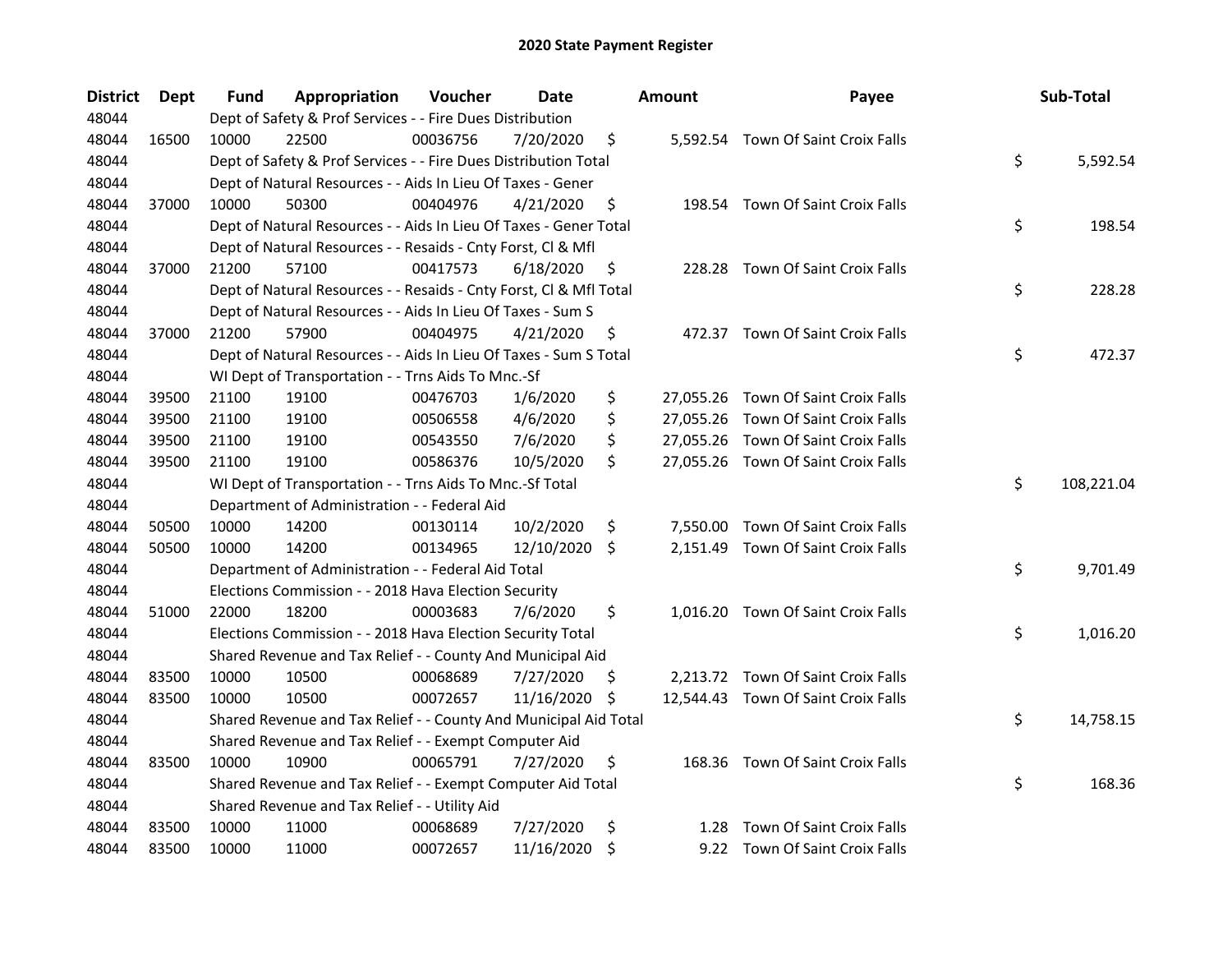| <b>District</b> | Dept  | <b>Fund</b> | Appropriation                                                       | <b>Voucher</b> | Date     | <b>Amount</b> | Payee                     | Sub-Total  |
|-----------------|-------|-------------|---------------------------------------------------------------------|----------------|----------|---------------|---------------------------|------------|
| 48044           |       |             | Shared Revenue and Tax Relief - - Utility Aid Total                 |                |          |               |                           | 10.50      |
| 48044           |       |             | Shared Revenue and Tax Relief - - Personal Property Aid             |                |          |               |                           |            |
| 48044           | 83500 | 10000       | 11100                                                               | 00061187       | 5/4/2020 | 1.739.32      | Town Of Saint Croix Falls |            |
| 48044           |       |             | Shared Revenue and Tax Relief - - Personal Property Aid Total       |                |          |               |                           | 1,739.32   |
| 48044           |       |             | Shared Revenue and Tax Relief - - Payments For Municipal Svcs       |                |          |               |                           |            |
| 48044           | 83500 | 10000       | 50100                                                               | 00054882       | 2/3/2020 | 205.22        | Town Of Saint Croix Falls |            |
| 48044           |       |             | Shared Revenue and Tax Relief - - Payments For Municipal Svcs Total |                |          |               |                           | 205.22     |
| 48044 Total     |       |             |                                                                     |                |          |               |                           | 142,312.01 |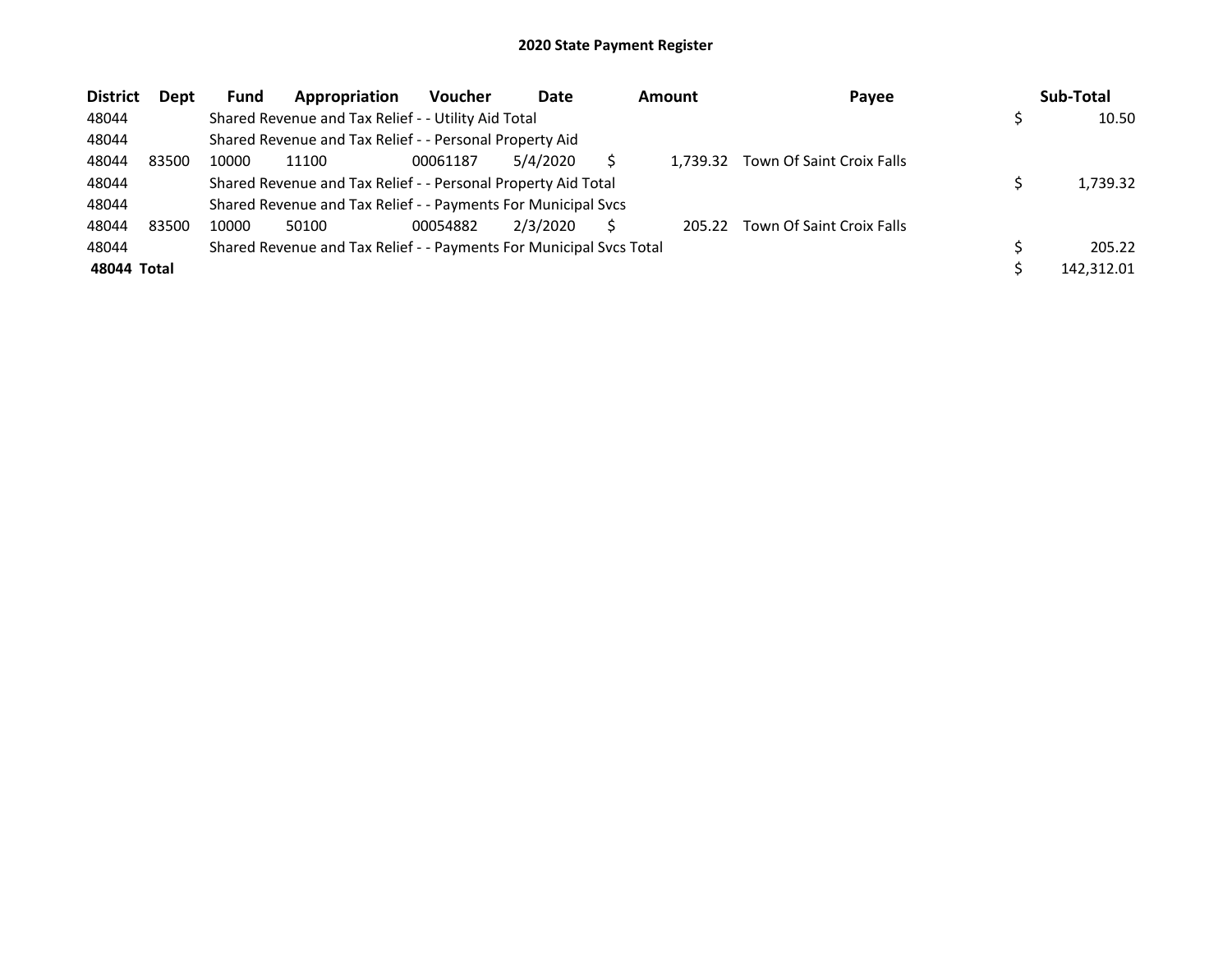| <b>District</b> | <b>Dept</b> | Fund  | Appropriation                                                      | Voucher  | <b>Date</b> |     | <b>Amount</b> | Payee                      | Sub-Total        |
|-----------------|-------------|-------|--------------------------------------------------------------------|----------|-------------|-----|---------------|----------------------------|------------------|
| 48046           |             |       | Dept of Safety & Prof Services - - Fire Dues Distribution          |          |             |     |               |                            |                  |
| 48046           | 16500       | 10000 | 22500                                                              | 00036757 | 7/20/2020   | \$  |               | 2,231.81 Town Of Sterling  |                  |
| 48046           |             |       | Dept of Safety & Prof Services - - Fire Dues Distribution Total    |          |             |     |               |                            | \$<br>2,231.81   |
| 48046           |             |       | Dept of Natural Resources - - Aids In Lieu Of Taxes - Gener        |          |             |     |               |                            |                  |
| 48046           | 37000       | 10000 | 50300                                                              | 00386546 | 1/30/2020   | \$  |               | 25,517.31 Town Of Sterling |                  |
| 48046           | 37000       | 10000 | 50300                                                              | 00386547 | 1/30/2020   | \$  | 873.95        | Town Of Sterling           |                  |
| 48046           | 37000       | 10000 | 50300                                                              | 00405236 | 4/21/2020   | \$  | 4.00          | Town Of Sterling           |                  |
| 48046           |             |       | Dept of Natural Resources - - Aids In Lieu Of Taxes - Gener Total  |          |             |     |               |                            | \$<br>26,395.26  |
| 48046           |             |       | Dept of Natural Resources - - Resaids - Cnty Forst, Cl & Mfl       |          |             |     |               |                            |                  |
| 48046           | 37000       | 21200 | 57100                                                              | 00417574 | 6/18/2020   | \$  |               | 3,700.20 Town Of Sterling  |                  |
| 48046           |             |       | Dept of Natural Resources - - Resaids - Cnty Forst, Cl & Mfl Total |          |             |     |               |                            | \$<br>3,700.20   |
| 48046           |             |       | Dept of Natural Resources - - Aids In Lieu Of Taxes - Sum S        |          |             |     |               |                            |                  |
| 48046           | 37000       | 21200 | 57900                                                              | 00405235 | 4/21/2020   | \$  | 0.40          | Town Of Sterling           |                  |
| 48046           | 37000       | 21200 | 57900                                                              | 00405237 | 4/21/2020   | \$  | 3,122.74      | Town Of Sterling           |                  |
| 48046           |             |       | Dept of Natural Resources - - Aids In Lieu Of Taxes - Sum S Total  |          |             |     |               |                            | \$<br>3,123.14   |
| 48046           |             |       | WI Dept of Transportation - - Trns Aids To Mnc.-Sf                 |          |             |     |               |                            |                  |
| 48046           | 39500       | 21100 | 19100                                                              | 00476704 | 1/6/2020    | \$  | 56,423.16     | Town Of Sterling           |                  |
| 48046           | 39500       | 21100 | 19100                                                              | 00506559 | 4/6/2020    | \$  | 56,423.16     | Town Of Sterling           |                  |
| 48046           | 39500       | 21100 | 19100                                                              | 00543551 | 7/6/2020    | \$  | 56,423.16     | Town Of Sterling           |                  |
| 48046           | 39500       | 21100 | 19100                                                              | 00586377 | 10/5/2020   | \$  |               | 56,423.16 Town Of Sterling |                  |
| 48046           |             |       | WI Dept of Transportation - - Trns Aids To Mnc.-Sf Total           |          |             |     |               |                            | \$<br>225,692.64 |
| 48046           |             |       | Department of Administration - - Federal Aid                       |          |             |     |               |                            |                  |
| 48046           | 50500       | 10000 | 14200                                                              | 00130115 | 10/2/2020   | \$  | 7,550.00      | Town Of Sterling           |                  |
| 48046           | 50500       | 10000 | 14200                                                              | 00134966 | 12/10/2020  | \$  | 591.40        | Town Of Sterling           |                  |
| 48046           |             |       | Department of Administration - - Federal Aid Total                 |          |             |     |               |                            | \$<br>8,141.40   |
| 48046           |             |       | Elections Commission - - 2018 Hava Election Security               |          |             |     |               |                            |                  |
| 48046           | 51000       | 22000 | 18200                                                              | 00003697 | 7/6/2020    | \$  |               | 623.50 Town Of Sterling    |                  |
| 48046           |             |       | Elections Commission - - 2018 Hava Election Security Total         |          |             |     |               |                            | \$<br>623.50     |
| 48046           |             |       | Shared Revenue and Tax Relief - - County And Municipal Aid         |          |             |     |               |                            |                  |
| 48046           | 83500       | 10000 | 10500                                                              | 00068690 | 7/27/2020   | \$  | 3,919.80      | Town Of Sterling           |                  |
| 48046           | 83500       | 10000 | 10500                                                              | 00072658 | 11/16/2020  | \$. |               | 22,212.20 Town Of Sterling |                  |
| 48046           |             |       | Shared Revenue and Tax Relief - - County And Municipal Aid Total   |          |             |     |               |                            | \$<br>26,132.00  |
| 48046           |             |       | Shared Revenue and Tax Relief - - Exempt Computer Aid              |          |             |     |               |                            |                  |
| 48046           | 83500       | 10000 | 10900                                                              | 00065792 | 7/27/2020   | \$  | 19.75         | Town Of Sterling           |                  |
| 48046           |             |       | Shared Revenue and Tax Relief - - Exempt Computer Aid Total        |          |             |     |               |                            | \$<br>19.75      |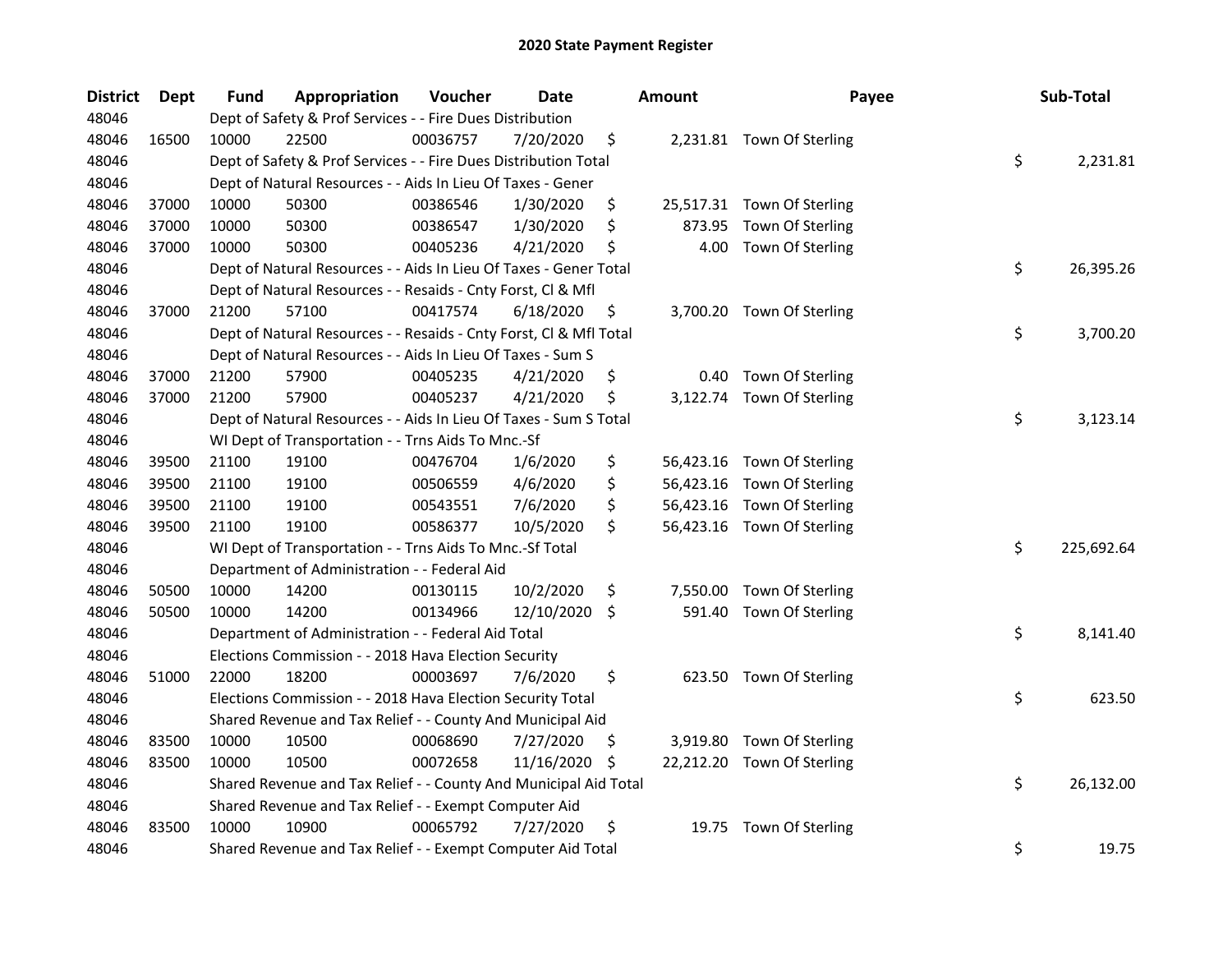| <b>District</b> | Dept  | Fund  | Appropriation                                                       | <b>Voucher</b> | Date     | Amount | Payee            | Sub-Total  |
|-----------------|-------|-------|---------------------------------------------------------------------|----------------|----------|--------|------------------|------------|
| 48046           |       |       | Shared Revenue and Tax Relief - - Personal Property Aid             |                |          |        |                  |            |
| 48046           | 83500 | 10000 | 11100                                                               | 00061188       | 5/4/2020 | 190.54 | Town Of Sterling |            |
| 48046           |       |       | Shared Revenue and Tax Relief - - Personal Property Aid Total       |                |          |        |                  | 190.54     |
| 48046           |       |       | Shared Revenue and Tax Relief - - Payments For Municipal Svcs       |                |          |        |                  |            |
| 48046           | 83500 | 10000 | 50100                                                               | 00054944       | 2/3/2020 | 97.87  | Town Of Sterling |            |
| 48046           |       |       | Shared Revenue and Tax Relief - - Payments For Municipal Svcs Total |                |          |        |                  | 97.87      |
| 48046 Total     |       |       |                                                                     |                |          |        |                  | 296.348.11 |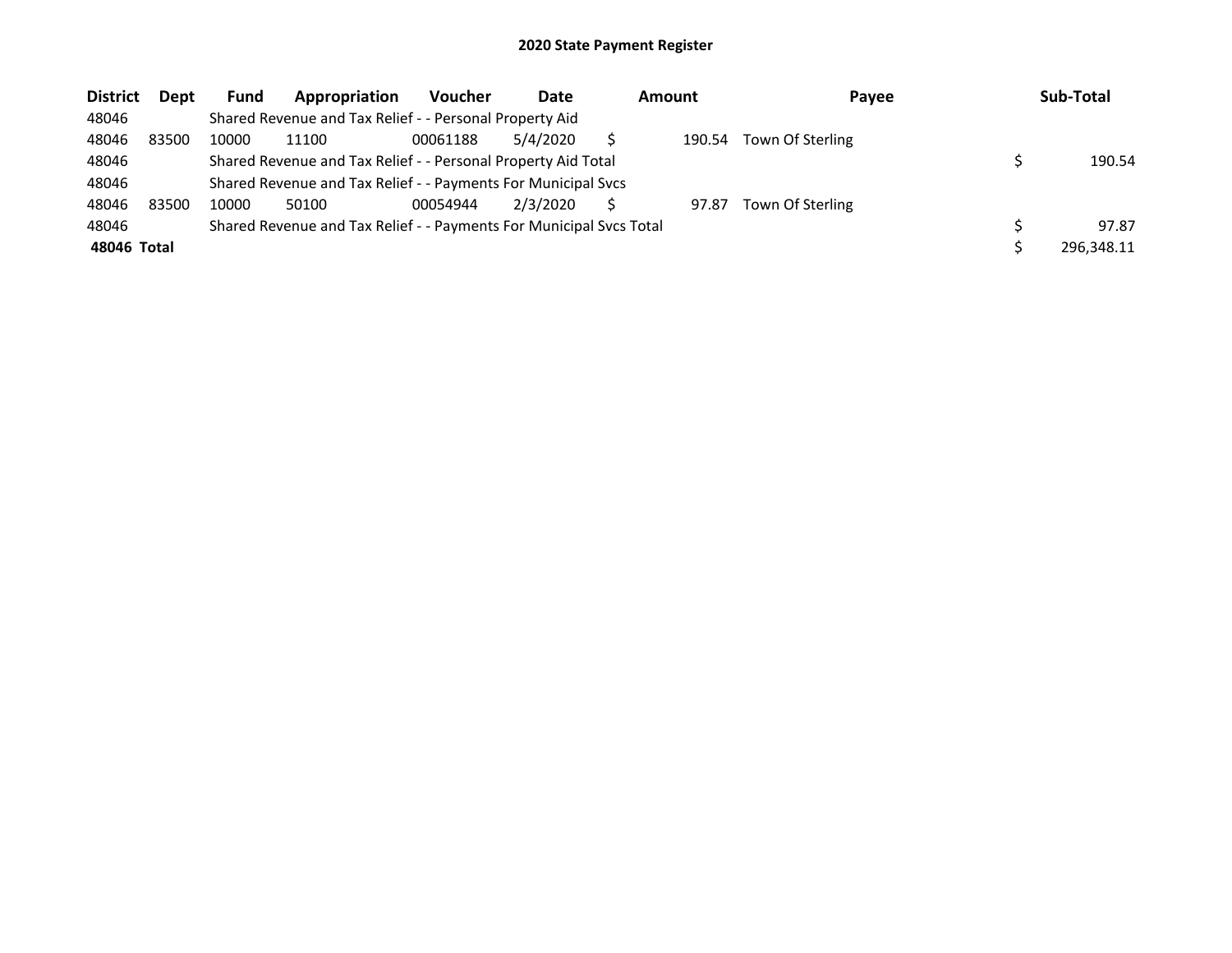| <b>District</b> | Dept  | Fund  | Appropriation                                                      | Voucher  | <b>Date</b> |     | <b>Amount</b> | Payee                         | Sub-Total        |
|-----------------|-------|-------|--------------------------------------------------------------------|----------|-------------|-----|---------------|-------------------------------|------------------|
| 48048           |       |       | Dept of Safety & Prof Services - - Fire Dues Distribution          |          |             |     |               |                               |                  |
| 48048           | 16500 | 10000 | 22500                                                              | 00036758 | 7/20/2020   | \$  |               | 2,375.44 Town Of West Sweden  |                  |
| 48048           |       |       | Dept of Safety & Prof Services - - Fire Dues Distribution Total    |          |             |     |               |                               | \$<br>2,375.44   |
| 48048           |       |       | Dept of Natural Resources - - Aids In Lieu Of Taxes - Gener        |          |             |     |               |                               |                  |
| 48048           | 37000 | 10000 | 50300                                                              | 00405066 | 4/21/2020   | \$  |               | 22.53 Town Of West Sweden     |                  |
| 48048           |       |       | Dept of Natural Resources - - Aids In Lieu Of Taxes - Gener Total  |          |             |     |               |                               | \$<br>22.53      |
| 48048           |       |       | Dept of Natural Resources - - Resaids - Cnty Forst, Cl & Mfl       |          |             |     |               |                               |                  |
| 48048           | 37000 | 21200 | 57100                                                              | 00417575 | 6/18/2020   | \$  |               | 314.03 Town Of West Sweden    |                  |
| 48048           |       |       | Dept of Natural Resources - - Resaids - Cnty Forst, Cl & Mfl Total |          |             |     |               |                               | \$<br>314.03     |
| 48048           |       |       | Dept of Natural Resources - - Aids In Lieu Of Taxes - Sum S        |          |             |     |               |                               |                  |
| 48048           | 37000 | 21200 | 57900                                                              | 00405065 | 4/21/2020   | \$  |               | 6.47 Town Of West Sweden      |                  |
| 48048           |       |       | Dept of Natural Resources - - Aids In Lieu Of Taxes - Sum S Total  |          |             |     |               |                               | \$<br>6.47       |
| 48048           |       |       | WI Dept of Transportation - - Trns Aids To Mnc.-Sf                 |          |             |     |               |                               |                  |
| 48048           | 39500 | 21100 | 19100                                                              | 00476705 | 1/6/2020    | \$  |               | 34,249.41 Town Of West Sweden |                  |
| 48048           | 39500 | 21100 | 19100                                                              | 00506560 | 4/6/2020    | \$  |               | 34,249.41 Town Of West Sweden |                  |
| 48048           | 39500 | 21100 | 19100                                                              | 00543552 | 7/6/2020    | \$  |               | 34,249.41 Town Of West Sweden |                  |
| 48048           | 39500 | 21100 | 19100                                                              | 00586378 | 10/5/2020   | \$  |               | 34,249.41 Town Of West Sweden |                  |
| 48048           |       |       | WI Dept of Transportation - - Trns Aids To Mnc.-Sf Total           |          |             |     |               |                               | \$<br>136,997.64 |
| 48048           |       |       | Department of Administration - - Federal Aid                       |          |             |     |               |                               |                  |
| 48048           | 50500 | 10000 | 14200                                                              | 00130116 | 10/2/2020   | \$  |               | 7,550.00 Town Of West Sweden  |                  |
| 48048           |       |       | Department of Administration - - Federal Aid Total                 |          |             |     |               |                               | \$<br>7,550.00   |
| 48048           |       |       | Elections Commission - - 2018 Hava Election Security               |          |             |     |               |                               |                  |
| 48048           | 51000 | 22000 | 18200                                                              | 00004649 | 9/18/2020   | \$  |               | 695.00 Town Of West Sweden    |                  |
| 48048           |       |       | Elections Commission - - 2018 Hava Election Security Total         |          |             |     |               |                               | \$<br>695.00     |
| 48048           |       |       | Shared Revenue and Tax Relief - - County And Municipal Aid         |          |             |     |               |                               |                  |
| 48048           | 83500 | 10000 | 10500                                                              | 00068691 | 7/27/2020   | \$  |               | 6,185.78 Town Of West Sweden  |                  |
| 48048           | 83500 | 10000 | 10500                                                              | 00072659 | 11/16/2020  | \$  |               | 35,052.73 Town Of West Sweden |                  |
| 48048           |       |       | Shared Revenue and Tax Relief - - County And Municipal Aid Total   |          |             |     |               |                               | \$<br>41,238.51  |
| 48048           |       |       | Shared Revenue and Tax Relief - - Utility Aid                      |          |             |     |               |                               |                  |
| 48048           | 83500 | 10000 | 11000                                                              | 00068691 | 7/27/2020   | \$  |               | 18.92 Town Of West Sweden     |                  |
| 48048           | 83500 | 10000 | 11000                                                              | 00072659 | 11/16/2020  | \$. |               | 108.64 Town Of West Sweden    |                  |
| 48048           |       |       | Shared Revenue and Tax Relief - - Utility Aid Total                |          |             |     |               |                               | \$<br>127.56     |
| 48048           |       |       | Shared Revenue and Tax Relief - - Personal Property Aid            |          |             |     |               |                               |                  |
| 48048           | 83500 | 10000 | 11100                                                              | 00061189 | 5/4/2020    | \$  |               | 24.92 Town Of West Sweden     |                  |
| 48048           |       |       | Shared Revenue and Tax Relief - - Personal Property Aid Total      |          |             |     |               |                               | \$<br>24.92      |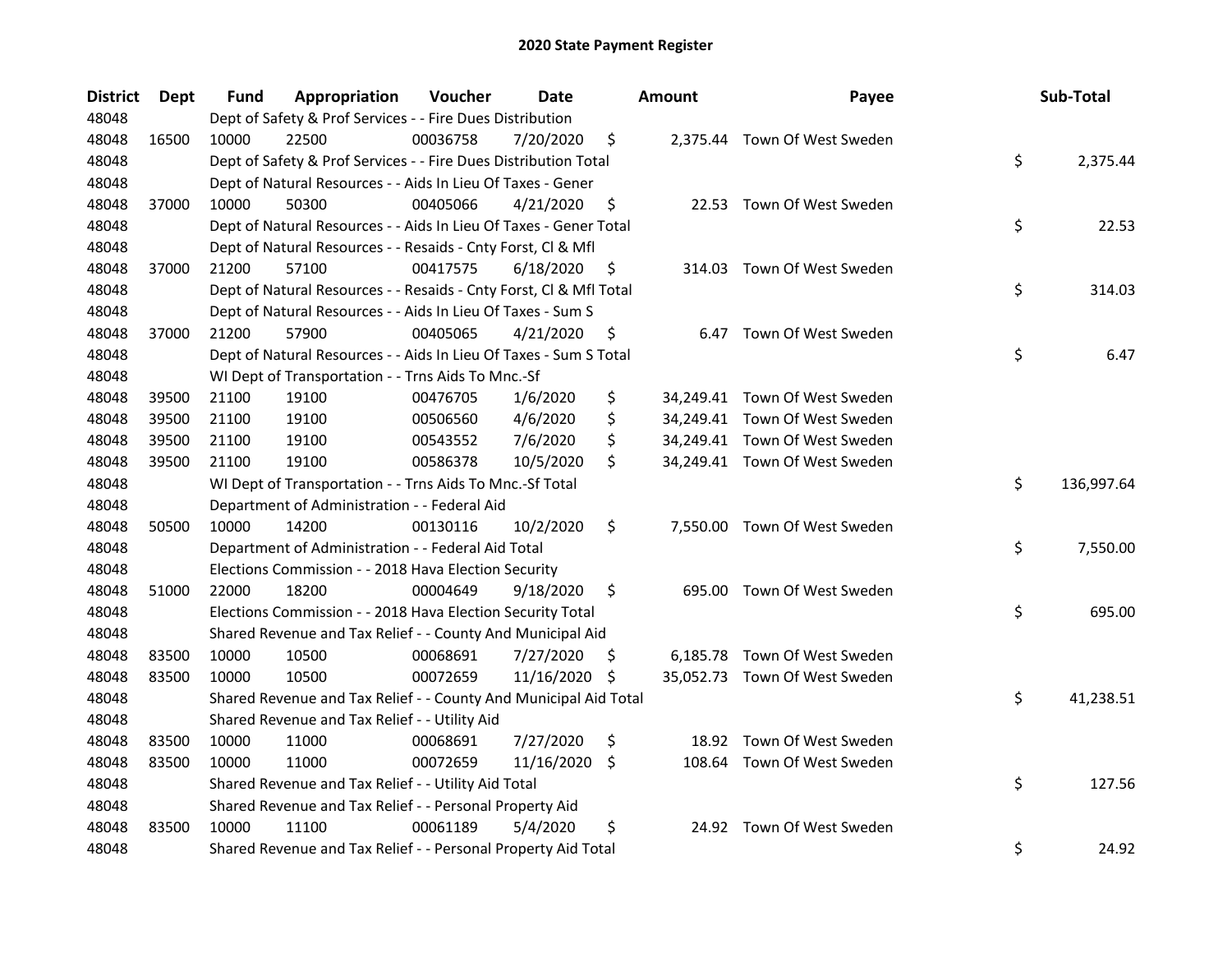| District Dept | Fund | <b>Appropriation</b> | Voucher | Date | Amount | Payee | Sub-Total  |
|---------------|------|----------------------|---------|------|--------|-------|------------|
| 48048 Total   |      |                      |         |      |        |       | 189,352.10 |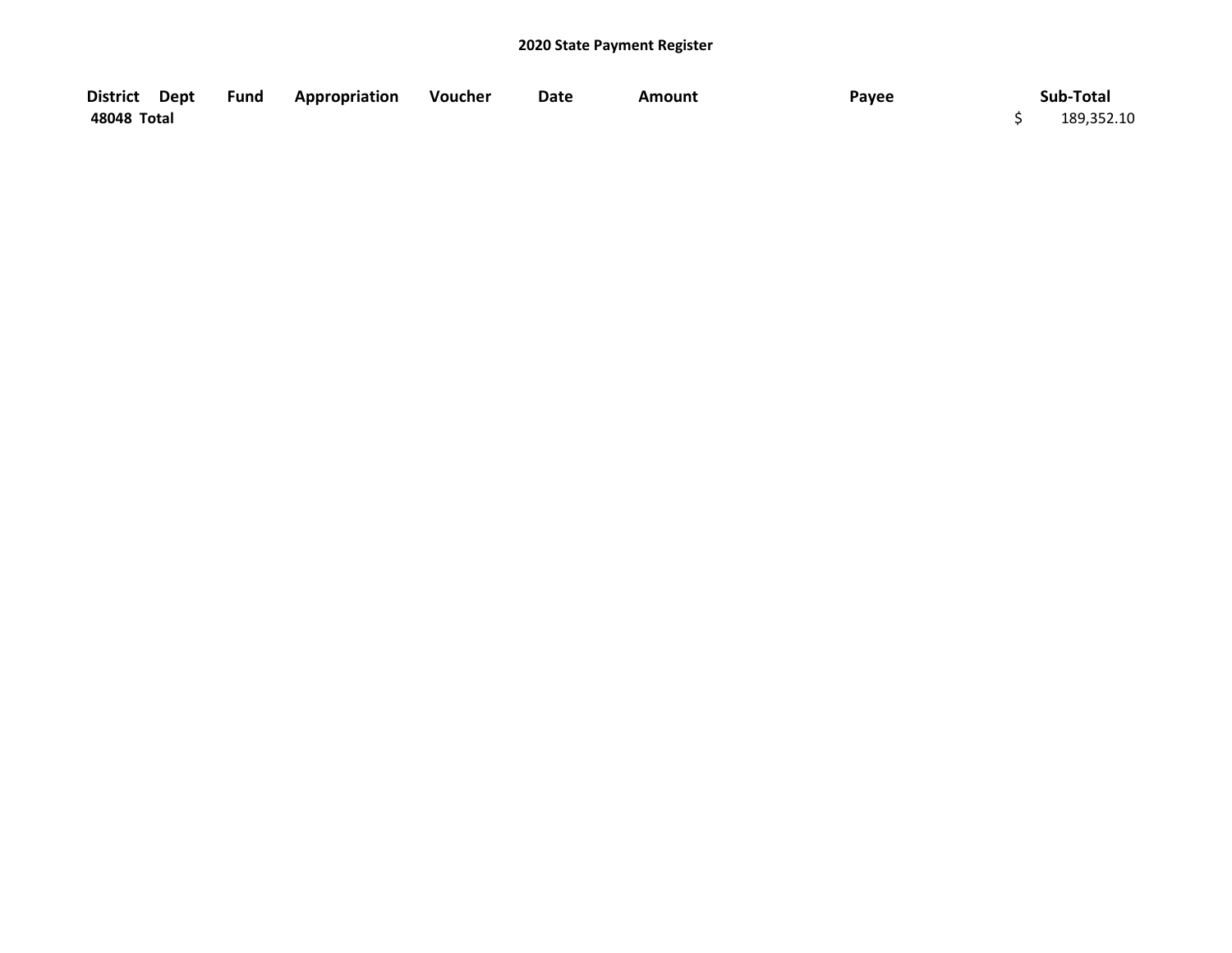| <b>District</b> | Dept  | <b>Fund</b> | Appropriation                                                     | Voucher  | <b>Date</b>   |     | <b>Amount</b> | Payee                            | Sub-Total       |
|-----------------|-------|-------------|-------------------------------------------------------------------|----------|---------------|-----|---------------|----------------------------------|-----------------|
| 48106           |       |             | Dept of Safety & Prof Services - - Fire Dues Distribution         |          |               |     |               |                                  |                 |
| 48106           | 16500 | 10000       | 22500                                                             | 00036759 | 7/20/2020     | \$  |               | 4,665.00 Village Of Balsam Lake  |                 |
| 48106           |       |             | Dept of Safety & Prof Services - - Fire Dues Distribution Total   |          |               |     |               |                                  | \$<br>4,665.00  |
| 48106           |       |             | Dept of Natural Resources - - Aids In Lieu Of Taxes - Sum S       |          |               |     |               |                                  |                 |
| 48106           | 37000 | 21200       | 57900                                                             | 00405097 | 4/21/2020     | \$  |               | 138.12 Village Of Balsam Lake    |                 |
| 48106           |       |             | Dept of Natural Resources - - Aids In Lieu Of Taxes - Sum S Total |          |               |     |               |                                  | \$<br>138.12    |
| 48106           |       |             | WI Dept of Transportation - - Trns Aids To Mnc.-Sf                |          |               |     |               |                                  |                 |
| 48106           | 39500 | 21100       | 19100                                                             | 00476706 | 1/6/2020      | \$  |               | 16,987.57 Village Of Balsam Lake |                 |
| 48106           | 39500 | 21100       | 19100                                                             | 00506561 | 4/6/2020      | \$  |               | 16,987.57 Village Of Balsam Lake |                 |
| 48106           | 39500 | 21100       | 19100                                                             | 00543553 | 7/6/2020      | \$  |               | 16,987.57 Village Of Balsam Lake |                 |
| 48106           | 39500 | 21100       | 19100                                                             | 00586379 | 10/5/2020     | \$  |               | 16,987.59 Village Of Balsam Lake |                 |
| 48106           |       |             | WI Dept of Transportation - - Trns Aids To Mnc.-Sf Total          |          |               |     |               |                                  | \$<br>67,950.30 |
| 48106           |       |             | Department of Justice - - Law Enforcement Train, Local            |          |               |     |               |                                  |                 |
| 48106           | 45500 | 10000       | 23100                                                             | 00090834 | 11/25/2020 \$ |     | 800.00        | Village Of Balsam Lake           |                 |
| 48106           |       |             | Department of Justice - - Law Enforcement Train, Local Total      |          |               |     |               |                                  | \$<br>800.00    |
| 48106           |       |             | Department of Administration - - Federal Aid                      |          |               |     |               |                                  |                 |
| 48106           | 50500 | 10000       | 14200                                                             | 00134967 | 12/10/2020 \$ |     |               | 16,276.85 Village Of Balsam Lake |                 |
| 48106           |       |             | Department of Administration - - Federal Aid Total                |          |               |     |               |                                  | \$<br>16,276.85 |
| 48106           |       |             | Elections Commission - - 2018 Hava Election Security              |          |               |     |               |                                  |                 |
| 48106           | 51000 | 22000       | 18200                                                             | 00004681 | 9/18/2020     | \$  | 1,200.00      | Village Of Balsam Lake           |                 |
| 48106           |       |             | Elections Commission - - 2018 Hava Election Security Total        |          |               |     |               |                                  | \$<br>1,200.00  |
| 48106           |       |             | Shared Revenue and Tax Relief - - County And Municipal Aid        |          |               |     |               |                                  |                 |
| 48106           | 83500 | 10000       | 10500                                                             | 00068692 | 7/27/2020     | \$. | 2,538.89      | Village Of Balsam Lake           |                 |
| 48106           | 83500 | 10000       | 10500                                                             | 00072660 | 11/16/2020    | \$  |               | 14,387.03 Village Of Balsam Lake |                 |
| 48106           |       |             | Shared Revenue and Tax Relief - - County And Municipal Aid Total  |          |               |     |               |                                  | \$<br>16,925.92 |
| 48106           |       |             | Shared Revenue and Tax Relief - - Exempt Computer Aid             |          |               |     |               |                                  |                 |
| 48106           | 83500 | 10000       | 10900                                                             | 00065793 | 7/27/2020     | \$  | 227.60        | Village Of Balsam Lake           |                 |
| 48106           | 83500 | 10000       | 10900                                                             | 00067147 | 7/27/2020     | \$  | 707.90        | Village Of Balsam Lake           |                 |
| 48106           |       |             | Shared Revenue and Tax Relief - - Exempt Computer Aid Total       |          |               |     |               |                                  | \$<br>935.50    |
| 48106           |       |             | Shared Revenue and Tax Relief - - Utility Aid                     |          |               |     |               |                                  |                 |
| 48106           | 83500 | 10000       | 11000                                                             | 00068692 | 7/27/2020     | \$  | 762.21        | Village Of Balsam Lake           |                 |
| 48106           | 83500 | 10000       | 11000                                                             | 00072660 | 11/16/2020    | \$  | 4,268.01      | Village Of Balsam Lake           |                 |
| 48106           |       |             | Shared Revenue and Tax Relief - - Utility Aid Total               |          |               |     |               |                                  | \$<br>5,030.22  |
| 48106           |       |             | Shared Revenue and Tax Relief - - Personal Property Aid           |          |               |     |               |                                  |                 |
| 48106           | 83500 | 10000       | 11100                                                             | 00061190 | 5/4/2020      | \$  |               | 673.85 Village Of Balsam Lake    |                 |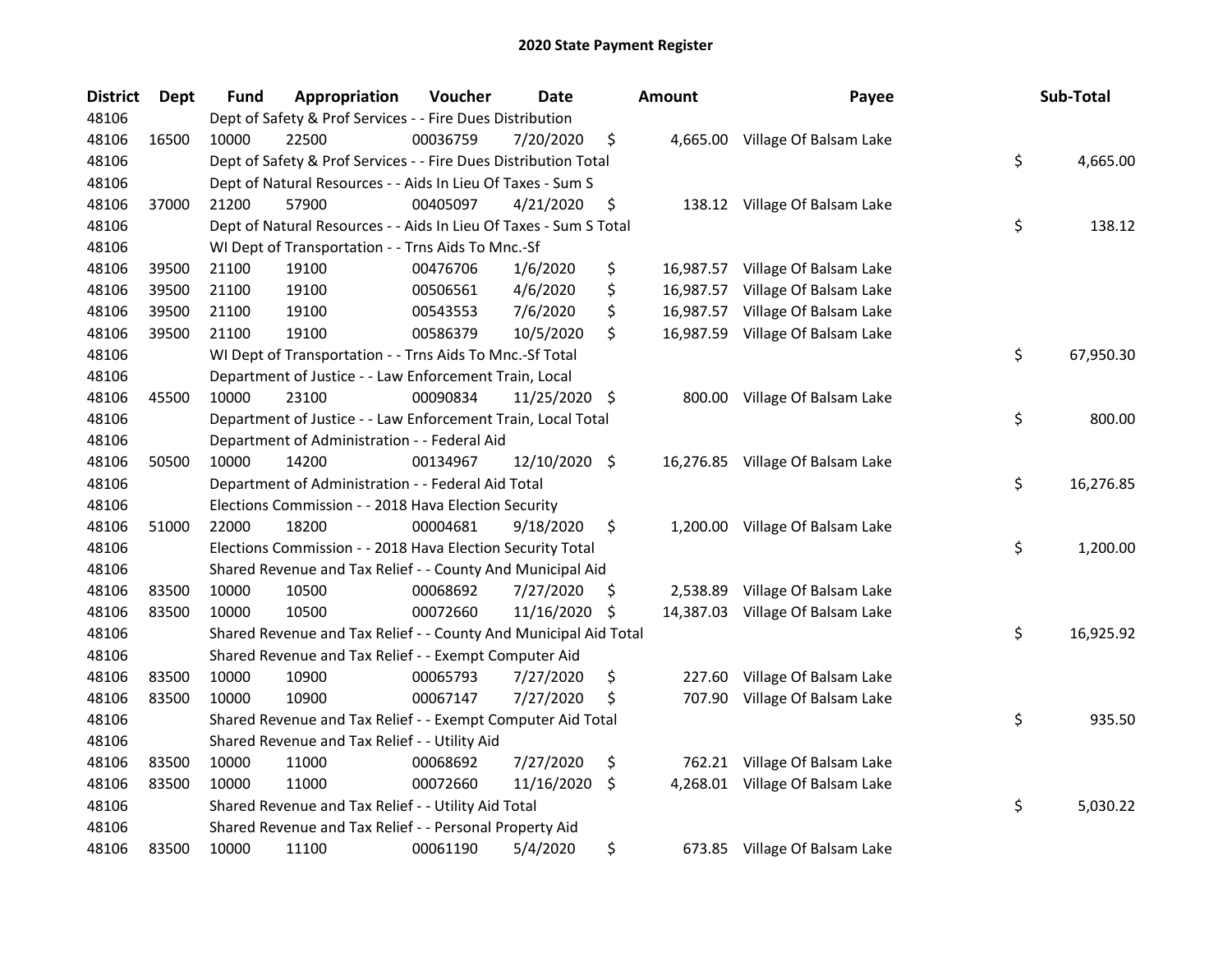| <b>District</b> | Dept  | <b>Fund</b> | Appropriation                                                   | <b>Voucher</b> | Date      | Amount    | <b>Pavee</b>           | Sub-Total  |
|-----------------|-------|-------------|-----------------------------------------------------------------|----------------|-----------|-----------|------------------------|------------|
| 48106           | 83500 | 10000       | 11100                                                           | 00062589       | 5/4/2020  | 1.469.48  | Village Of Balsam Lake |            |
| 48106           |       |             | Shared Revenue and Tax Relief - - Personal Property Aid Total   |                |           |           |                        | 2.143.33   |
| 48106           |       |             | Shared Revenue and Tax Relief - - Lottery & Gaming Credit       |                |           |           |                        |            |
| 48106           | 83500 | 52100       | 36300                                                           | 00055460       | 3/23/2020 | 11,883.72 | Village Of Balsam Lake |            |
| 48106           |       |             | Shared Revenue and Tax Relief - - Lottery & Gaming Credit Total |                |           |           |                        | 11.883.72  |
| 48106 Total     |       |             |                                                                 |                |           |           |                        | 127,948.96 |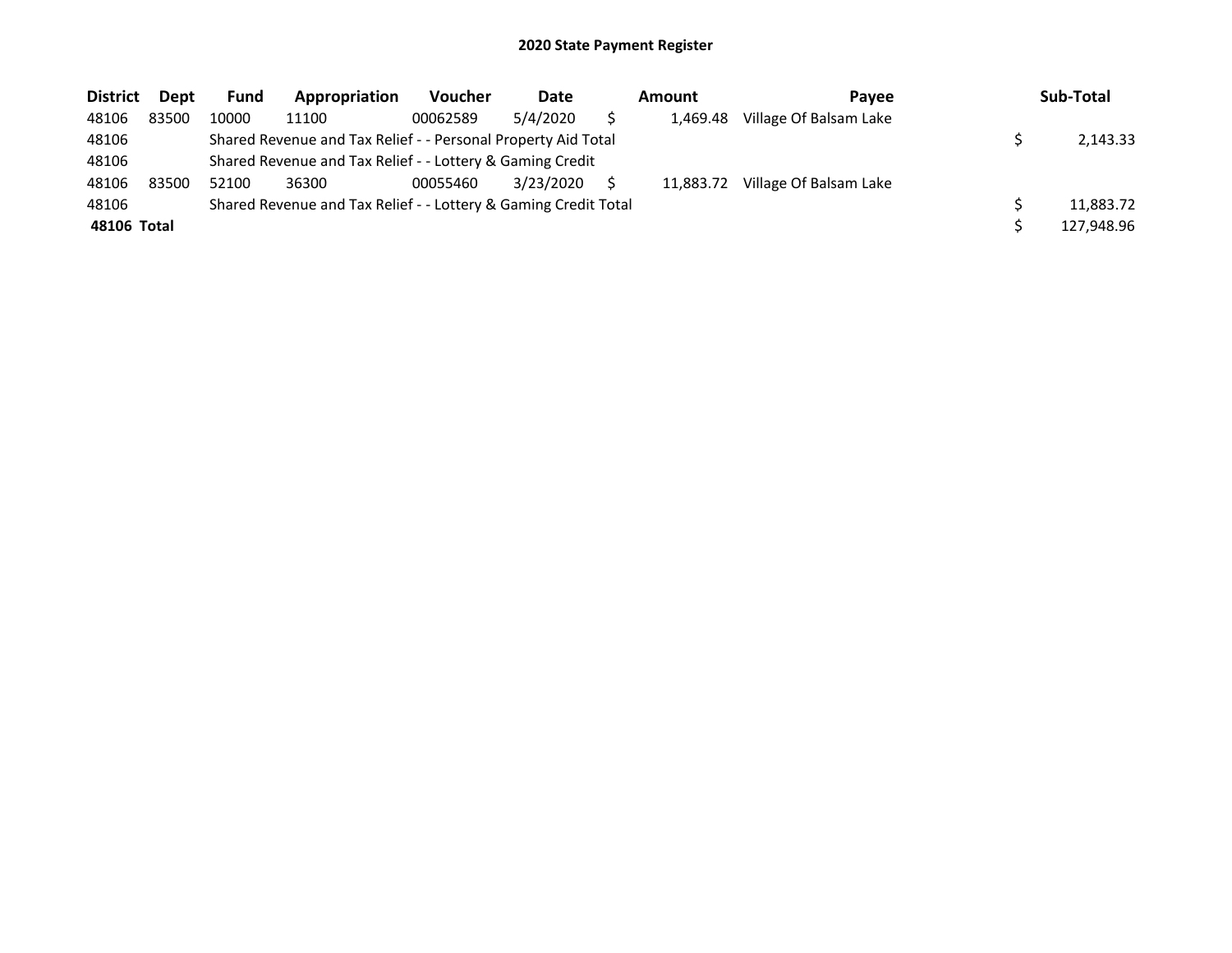| <b>District</b> | Dept  | <b>Fund</b> | Appropriation                                                         | Voucher  | <b>Date</b> |     | <b>Amount</b> | Payee                          | Sub-Total        |
|-----------------|-------|-------------|-----------------------------------------------------------------------|----------|-------------|-----|---------------|--------------------------------|------------------|
| 48111           |       |             | Dept of Safety & Prof Services - - Fire Dues Distribution             |          |             |     |               |                                |                  |
| 48111           | 16500 | 10000       | 22500                                                                 | 00036760 | 7/20/2020   | \$  |               | 1,565.44 Village Of Centuria   |                  |
| 48111           |       |             | Dept of Safety & Prof Services - - Fire Dues Distribution Total       |          |             |     |               |                                | \$<br>1,565.44   |
| 48111           |       |             | Dept of Natural Resources - - Aids In Lieu Of Taxes - Gener           |          |             |     |               |                                |                  |
| 48111           | 37000 | 10000       | 50300                                                                 | 00405104 | 4/21/2020   | \$  |               | 10.48 Village Of Centuria      |                  |
| 48111           |       |             | Dept of Natural Resources - - Aids In Lieu Of Taxes - Gener Total     |          |             |     |               |                                | \$<br>10.48      |
| 48111           |       |             | WI Dept of Transportation - - Trns Aids To Mnc.-Sf                    |          |             |     |               |                                |                  |
| 48111           | 39500 | 21100       | 19100                                                                 | 00476707 | 1/6/2020    | \$  |               | 16,361.62 Village Of Centuria  |                  |
| 48111           | 39500 | 21100       | 19100                                                                 | 00506562 | 4/6/2020    | \$  |               | 16,361.62 Village Of Centuria  |                  |
| 48111           | 39500 | 21100       | 19100                                                                 | 00543554 | 7/6/2020    | \$  |               | 16,361.62 Village Of Centuria  |                  |
| 48111           | 39500 | 21100       | 19100                                                                 | 00586380 | 10/5/2020   | \$  |               | 16,361.65 Village Of Centuria  |                  |
| 48111           |       |             | WI Dept of Transportation - - Trns Aids To Mnc.-Sf Total              |          |             |     |               |                                | \$<br>65,446.51  |
| 48111           |       |             | Department of Administration - - Federal Aid                          |          |             |     |               |                                |                  |
| 48111           | 50500 | 10000       | 14200                                                                 | 00130117 | 10/2/2020   | \$  | 11,933.20     | Village Of Centuria            |                  |
| 48111           | 50500 | 10000       | 14200                                                                 | 00132242 | 11/13/2020  | \$  | 2,158.00      | Village Of Centuria            |                  |
| 48111           | 50500 | 10000       | 14200                                                                 | 00134968 | 12/10/2020  | -S  | 1,353.80      | Village Of Centuria            |                  |
| 48111           | 50500 | 10000       | 14200                                                                 | 00136470 | 12/17/2020  | \$  | 153.63        | Village Of Centuria            |                  |
| 48111           |       |             | Department of Administration - - Federal Aid Total                    |          |             |     |               |                                | \$<br>15,598.63  |
| 48111           |       |             | Elections Commission - - 2018 Hava Election Security                  |          |             |     |               |                                |                  |
| 48111           | 51000 | 22000       | 18200                                                                 | 00004459 | 9/9/2020    | \$  |               | 603.70 Village Of Centuria     |                  |
| 48111           |       |             | Elections Commission - - 2018 Hava Election Security Total            |          |             |     |               |                                | \$<br>603.70     |
| 48111           |       |             | Shared Revenue and Tax Relief - - Expenditure Restraint Program       |          |             |     |               |                                |                  |
| 48111           | 83500 | 10000       | 10100                                                                 | 00068693 | 7/27/2020   | \$  |               | 3,862.16 Village Of Centuria   |                  |
| 48111           |       |             | Shared Revenue and Tax Relief - - Expenditure Restraint Program Total |          |             |     |               |                                | \$<br>3,862.16   |
| 48111           |       |             | Shared Revenue and Tax Relief - - County And Municipal Aid            |          |             |     |               |                                |                  |
| 48111           | 83500 | 10000       | 10500                                                                 | 00068693 | 7/27/2020   | \$. |               | 40,136.43 Village Of Centuria  |                  |
| 48111           | 83500 | 10000       | 10500                                                                 | 00072661 | 11/16/2020  | \$  |               | 227,439.74 Village Of Centuria |                  |
| 48111           |       |             | Shared Revenue and Tax Relief - - County And Municipal Aid Total      |          |             |     |               |                                | \$<br>267,576.17 |
| 48111           |       |             | Shared Revenue and Tax Relief - - Exempt Computer Aid                 |          |             |     |               |                                |                  |
| 48111           | 83500 | 10000       | 10900                                                                 | 00065794 | 7/27/2020   | \$  | 299.30        | Village Of Centuria            |                  |
| 48111           | 83500 | 10000       | 10900                                                                 | 00067148 | 7/27/2020   | \$  | 648.18        | Village Of Centuria            |                  |
| 48111           |       |             | Shared Revenue and Tax Relief - - Exempt Computer Aid Total           |          |             |     |               |                                | \$<br>947.48     |
| 48111           |       |             | Shared Revenue and Tax Relief - - Utility Aid                         |          |             |     |               |                                |                  |
| 48111           | 83500 | 10000       | 11000                                                                 | 00068693 | 7/27/2020   | \$  |               | 2,457.66 Village Of Centuria   |                  |
| 48111           | 83500 | 10000       | 11000                                                                 | 00072661 | 11/16/2020  | \$  |               | 13,650.91 Village Of Centuria  |                  |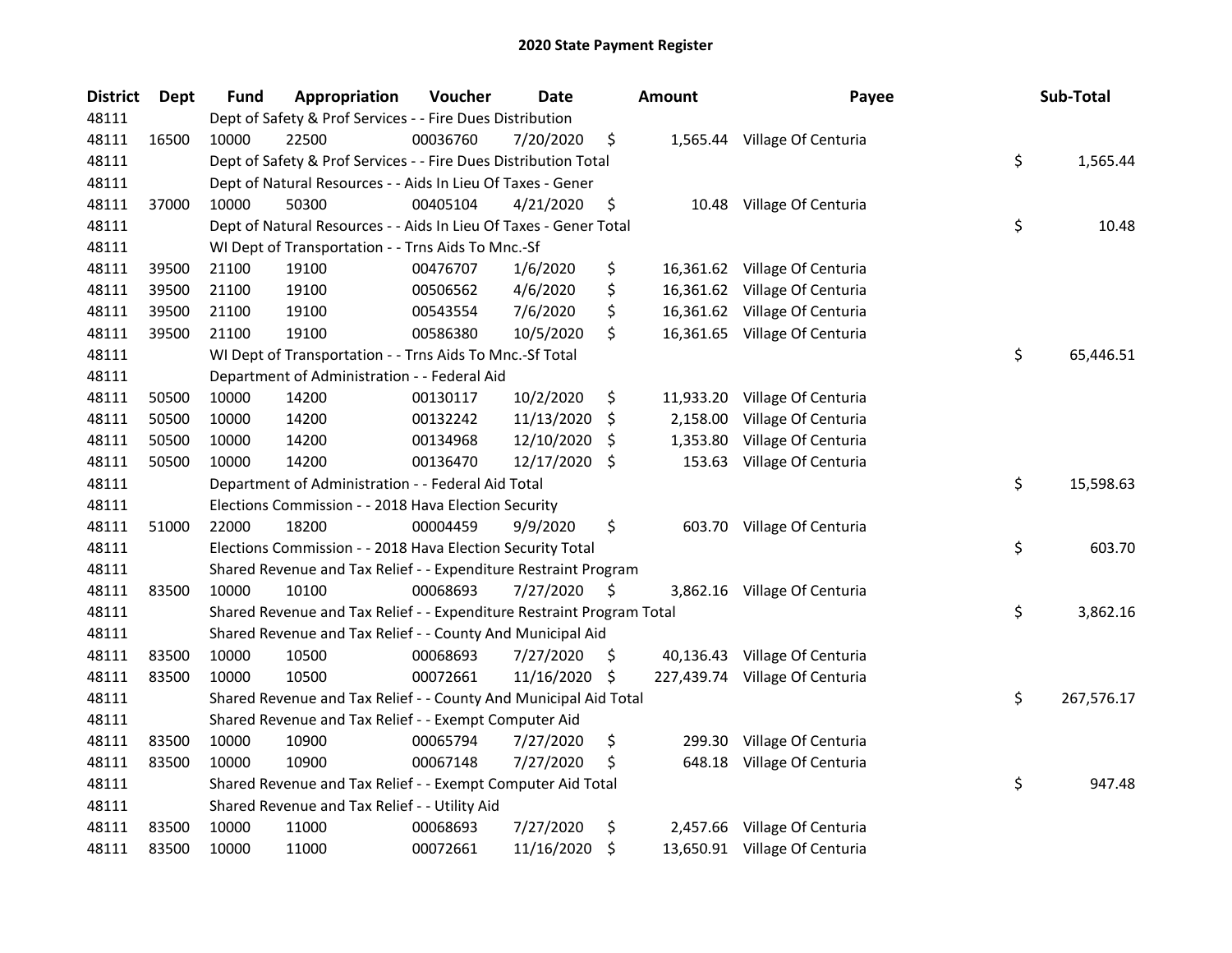| <b>District</b>    | <b>Dept</b> | <b>Fund</b> | Appropriation                                                   | <b>Voucher</b> | Date      |   | <b>Amount</b> | Payee               | Sub-Total  |
|--------------------|-------------|-------------|-----------------------------------------------------------------|----------------|-----------|---|---------------|---------------------|------------|
| 48111              |             |             | Shared Revenue and Tax Relief - - Utility Aid Total             |                |           |   |               |                     | 16,108.57  |
| 48111              |             |             | Shared Revenue and Tax Relief - - Personal Property Aid         |                |           |   |               |                     |            |
| 48111              | 83500       | 10000       | 11100                                                           | 00061191       | 5/4/2020  | S | 752.35        | Village Of Centuria |            |
| 48111              | 83500       | 10000       | 11100                                                           | 00062590       | 5/4/2020  |   | 653.99        | Village Of Centuria |            |
| 48111              |             |             | Shared Revenue and Tax Relief - - Personal Property Aid Total   |                |           |   |               |                     | 1,406.34   |
| 48111              |             |             | Shared Revenue and Tax Relief - - Lottery & Gaming Credit       |                |           |   |               |                     |            |
| 48111              | 83500       | 52100       | 36300                                                           | 00055461       | 3/23/2020 |   | 3.307.32      | Village Of Centuria |            |
| 48111              |             |             | Shared Revenue and Tax Relief - - Lottery & Gaming Credit Total |                |           |   |               |                     | 3.307.32   |
| <b>48111 Total</b> |             |             |                                                                 |                |           |   |               |                     | 376,432.80 |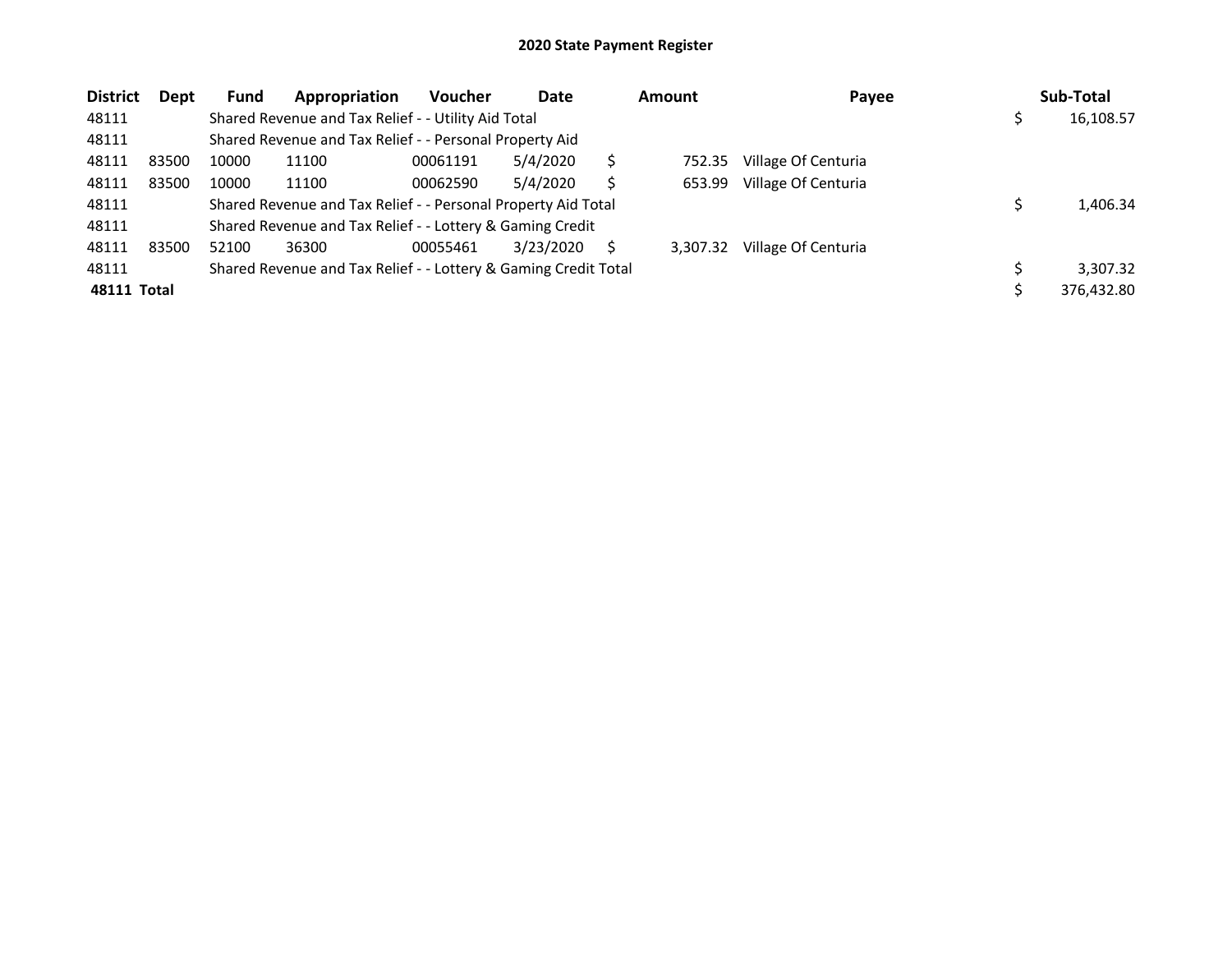| <b>District</b> | Dept  | <b>Fund</b> | Appropriation                                                          | Voucher  | <b>Date</b>   |      | <b>Amount</b> | Payee                         | Sub-Total        |
|-----------------|-------|-------------|------------------------------------------------------------------------|----------|---------------|------|---------------|-------------------------------|------------------|
| 48112           |       |             | Dept of Safety & Prof Services - - Fire Dues Distribution              |          |               |      |               |                               |                  |
| 48112           | 16500 | 10000       | 22500                                                                  | 00036761 | 7/20/2020     | \$   |               | 1,017.11 Village Of Clayton   |                  |
| 48112           |       |             | Dept of Safety & Prof Services - - Fire Dues Distribution Total        |          |               |      |               |                               | \$<br>1,017.11   |
| 48112           |       |             | WI Dept of Transportation - - Trns Aids To Mnc.-Sf                     |          |               |      |               |                               |                  |
| 48112           | 39500 | 21100       | 19100                                                                  | 00476708 | 1/6/2020      | \$   |               | 8,342.76 Village Of Clayton   |                  |
| 48112           | 39500 | 21100       | 19100                                                                  | 00506563 | 4/6/2020      | \$   | 8,342.76      | Village Of Clayton            |                  |
| 48112           | 39500 | 21100       | 19100                                                                  | 00543555 | 7/6/2020      | \$   |               | 8,342.76 Village Of Clayton   |                  |
| 48112           | 39500 | 21100       | 19100                                                                  | 00586381 | 10/5/2020     | \$   |               | 8,342.77 Village Of Clayton   |                  |
| 48112           |       |             | WI Dept of Transportation - - Trns Aids To Mnc.-Sf Total               |          |               |      |               |                               | \$<br>33,371.05  |
| 48112           |       |             | Department of Justice - - Law Enforcement Train, Local                 |          |               |      |               |                               |                  |
| 48112           | 45500 | 10000       | 23100                                                                  | 00091352 | 12/4/2020     | \$   |               | 160.00 Village Of Clayton     |                  |
| 48112           |       |             | Department of Justice - - Law Enforcement Train, Local Total           |          |               |      |               |                               | \$<br>160.00     |
| 48112           |       |             | Department of Military Affairs - - Disaster Recovery Aid               |          |               |      |               |                               |                  |
| 48112           | 46500 | 10000       | 30500                                                                  | 00078464 | 6/9/2020      | \$   |               | 1,603.05 Village Of Clayton   |                  |
| 48112           |       |             | Department of Military Affairs - - Disaster Recovery Aid Total         |          |               |      |               |                               | \$<br>1,603.05   |
| 48112           |       |             | Department of Military Affairs - - Federal Aid, Local Assistance       |          |               |      |               |                               |                  |
| 48112           | 46500 | 10000       | 34200                                                                  | 00078464 | 6/9/2020      | \$   |               | 9,618.31 Village Of Clayton   |                  |
| 48112           |       |             | Department of Military Affairs - - Federal Aid, Local Assistance Total |          |               |      |               |                               | \$<br>9,618.31   |
| 48112           |       |             | Department of Administration - - Federal Aid                           |          |               |      |               |                               |                  |
| 48112           | 50500 | 10000       | 14200                                                                  | 00134969 | 12/10/2020    | - \$ |               | 20,015.05 Village Of Clayton  |                  |
| 48112           | 50500 | 10000       | 14200                                                                  | 00136471 | 12/17/2020 \$ |      |               | 969.73 Village Of Clayton     |                  |
| 48112           |       |             | Department of Administration - - Federal Aid Total                     |          |               |      |               |                               | \$<br>20,984.78  |
| 48112           |       |             | Shared Revenue and Tax Relief - - Expenditure Restraint Program        |          |               |      |               |                               |                  |
| 48112           | 83500 | 10000       | 10100                                                                  | 00068694 | 7/27/2020     | \$   |               | 3,860.79 Village Of Clayton   |                  |
| 48112           |       |             | Shared Revenue and Tax Relief - - Expenditure Restraint Program Total  |          |               |      |               |                               | \$<br>3,860.79   |
| 48112           |       |             | Shared Revenue and Tax Relief - - County And Municipal Aid             |          |               |      |               |                               |                  |
| 48112           | 83500 | 10000       | 10500                                                                  | 00068694 | 7/27/2020     | -S   |               | 19,099.35 Village Of Clayton  |                  |
| 48112           | 83500 | 10000       | 10500                                                                  | 00072662 | 11/16/2020    | -\$  |               | 108,229.68 Village Of Clayton |                  |
| 48112           |       |             | Shared Revenue and Tax Relief - - County And Municipal Aid Total       |          |               |      |               |                               | \$<br>127,329.03 |
| 48112           |       |             | Shared Revenue and Tax Relief - - Exempt Computer Aid                  |          |               |      |               |                               |                  |
| 48112           | 83500 | 10000       | 10900                                                                  | 00065795 | 7/27/2020     | \$   |               | 167.32 Village Of Clayton     |                  |
| 48112           | 83500 | 10000       | 10900                                                                  | 00067149 | 7/27/2020     | \$   |               | 113.84 Village Of Clayton     |                  |
| 48112           |       |             | Shared Revenue and Tax Relief - - Exempt Computer Aid Total            |          |               |      |               |                               | \$<br>281.16     |
| 48112           |       |             | Shared Revenue and Tax Relief - - Personal Property Aid                |          |               |      |               |                               |                  |
| 48112           | 83500 | 10000       | 11100                                                                  | 00061192 | 5/4/2020      | \$   |               | 226.25 Village Of Clayton     |                  |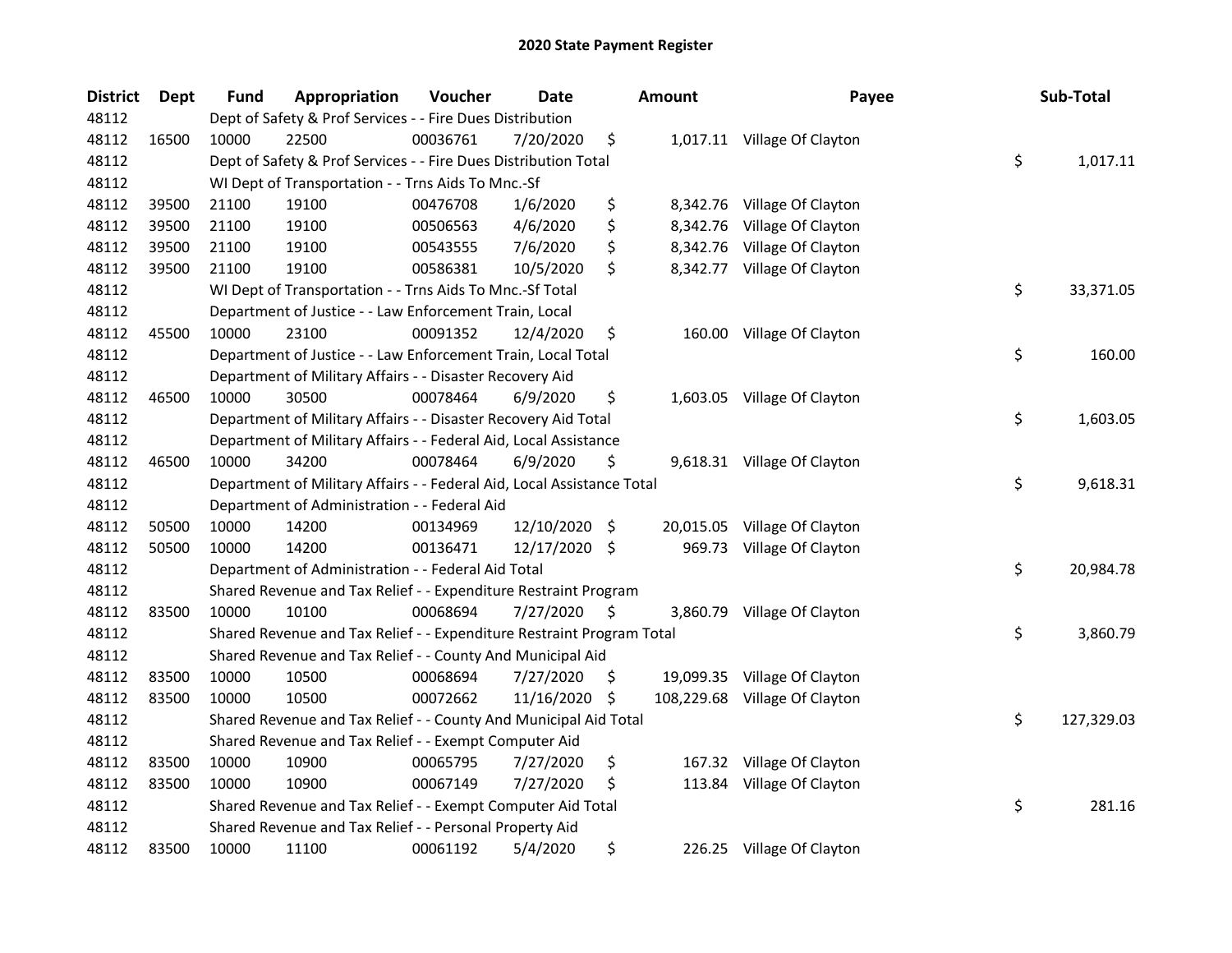| District Dept |       | Fund  | <b>Appropriation</b>                                          | <b>Voucher</b> | Date        | Amount | Payee                   | Sub-Total  |
|---------------|-------|-------|---------------------------------------------------------------|----------------|-------------|--------|-------------------------|------------|
| 48112         | 83500 | 10000 | 11100                                                         | 00062591       | 5/4/2020 \$ |        | 1.29 Village Of Clayton |            |
| 48112         |       |       | Shared Revenue and Tax Relief - - Personal Property Aid Total |                |             |        |                         | 227.54     |
| 48112 Total   |       |       |                                                               |                |             |        |                         | 198,452.82 |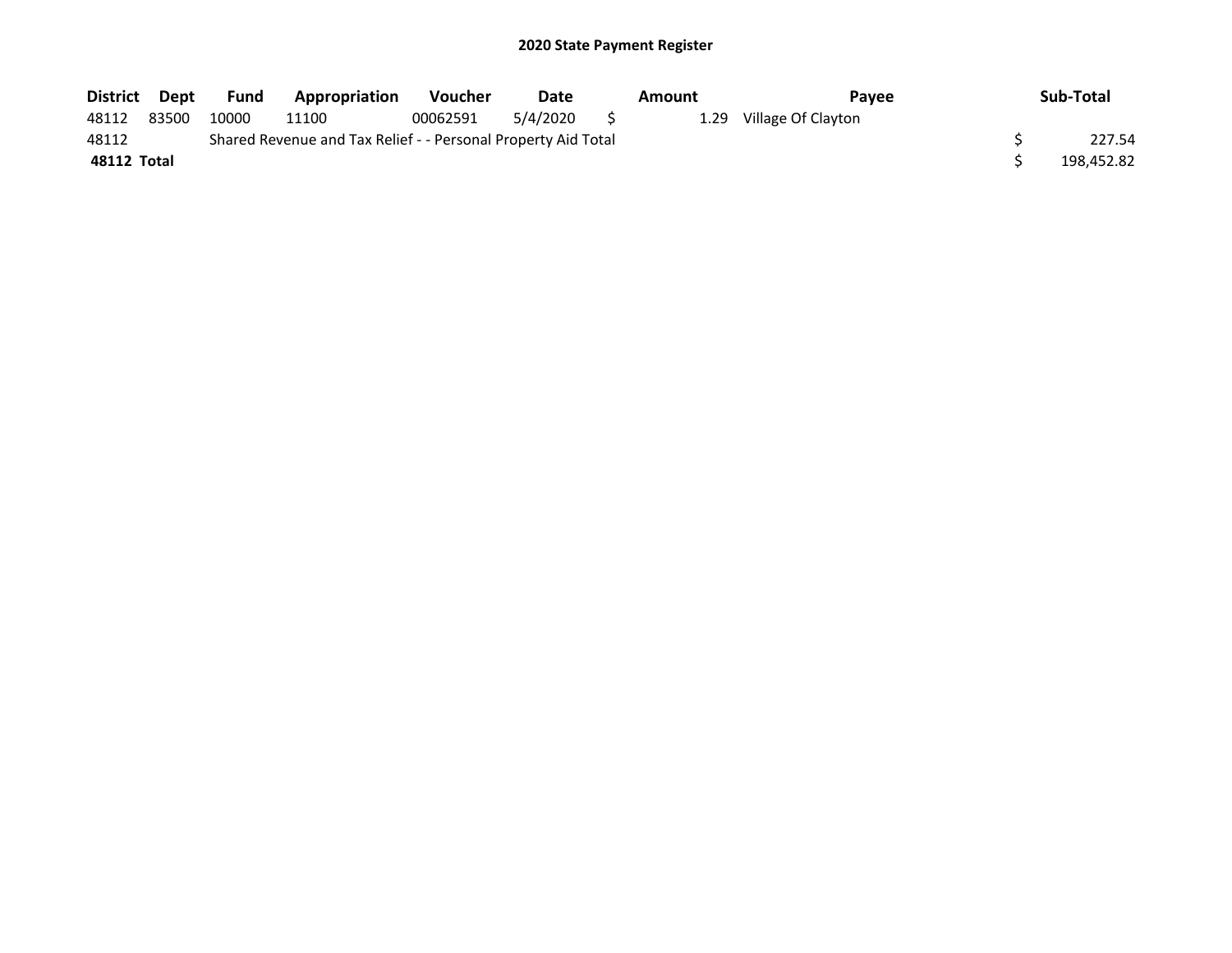| <b>District</b> | Dept  | <b>Fund</b> | Appropriation                                                                   | Voucher   | <b>Date</b>   |     | <b>Amount</b> | Payee                            | Sub-Total       |
|-----------------|-------|-------------|---------------------------------------------------------------------------------|-----------|---------------|-----|---------------|----------------------------------|-----------------|
| 48113           |       |             | Dept of Safety & Prof Services - - Fire Dues Distribution                       |           |               |     |               |                                  |                 |
| 48113           | 16500 | 10000       | 22500                                                                           | 00036762  | 7/20/2020     | \$  |               | 2,919.03 Village Of Clear Lake   |                 |
| 48113           |       |             | Dept of Safety & Prof Services - - Fire Dues Distribution Total                 |           |               |     |               |                                  | \$<br>2,919.03  |
| 48113           |       |             | WI Dept of Transportation - - Trns Aids To Mnc.-Sf                              |           |               |     |               |                                  |                 |
| 48113           | 39500 | 21100       | 19100                                                                           | 00476709  | 1/6/2020      | \$  |               | 21,131.23 Village Of Clear Lake  |                 |
| 48113           | 39500 | 21100       | 19100                                                                           | 00506564  | 4/6/2020      | \$  | 21,131.23     | Village Of Clear Lake            |                 |
| 48113           | 39500 | 21100       | 19100                                                                           | 00543556  | 7/6/2020      | \$  |               | 21,131.23 Village Of Clear Lake  |                 |
| 48113           | 39500 | 21100       | 19100                                                                           | 00586382  | 10/5/2020     | \$  |               | 21,131.23 Village Of Clear Lake  |                 |
| 48113           |       |             | WI Dept of Transportation - - Trns Aids To Mnc.-Sf Total                        |           |               |     |               |                                  | \$<br>84,524.92 |
| 48113           |       |             | WI Dept of Transportation - - Loc Rd Imp Prg St Fd                              |           |               |     |               |                                  |                 |
| 48113           | 39500 | 21100       | 27800                                                                           | 00615860  | 11/16/2020 \$ |     |               | 11,000.00 Village Of Clear Lake  |                 |
| 48113           |       |             | WI Dept of Transportation - - Loc Rd Imp Prg St Fd Total                        |           |               |     |               |                                  | \$<br>11,000.00 |
| 48113           |       |             | Department of Health Services - - Emergency Medical Services, Ai                |           |               |     |               |                                  |                 |
| 48113           | 43500 | 10000       | 11900                                                                           | 00379008  | 9/15/2020     | \$  |               | 5,516.74 Village Of Clear Lake   |                 |
| 48113           |       |             | Department of Health Services - - Emergency Medical Services, Ai Total          |           |               |     |               |                                  | \$<br>5,516.74  |
| 48113           |       |             | Department of Health Services - - Prepaid Medical Transport Reimbursement       |           |               |     |               |                                  |                 |
| 48113           | 43500 | 10000       | 16300                                                                           | AMBULANCE | 11/16/2020 \$ |     |               | 2,593.16 Village Of Clear Lake   |                 |
| 48113           |       |             | Department of Health Services - - Prepaid Medical Transport Reimbursement Total |           |               |     |               |                                  | \$<br>2,593.16  |
| 48113           |       |             | Department of Justice - - Law Enforcement Train, Local                          |           |               |     |               |                                  |                 |
| 48113           | 45500 | 10000       | 23100                                                                           | 00091353  | 12/4/2020     | \$  |               | 640.00 Village Of Clear Lake     |                 |
| 48113           |       |             | Department of Justice - - Law Enforcement Train, Local Total                    |           |               |     |               |                                  | \$<br>640.00    |
| 48113           |       |             | Department of Administration - - Federal Aid                                    |           |               |     |               |                                  |                 |
| 48113           | 50500 | 10000       | 14200                                                                           | 00130118  | 10/2/2020     | \$  |               | 7,550.00 Village Of Clear Lake   |                 |
| 48113           | 50500 | 10000       | 14200                                                                           | 00134970  | 12/10/2020    | \$  |               | 10,171.00 Village Of Clear Lake  |                 |
| 48113           | 50500 | 10000       | 14200                                                                           | 00136472  | 12/17/2020 \$ |     |               | 1,343.02 Village Of Clear Lake   |                 |
| 48113           |       |             | Department of Administration - - Federal Aid Total                              |           |               |     |               |                                  | \$<br>19,064.02 |
| 48113           |       |             | Elections Commission - - 2018 Hava Election Security                            |           |               |     |               |                                  |                 |
| 48113           | 51000 | 22000       | 18200                                                                           | 00003952  | 7/28/2020     | \$  |               | 819.30 Village Of Clear Lake     |                 |
| 48113           |       |             | Elections Commission - - 2018 Hava Election Security Total                      |           |               |     |               |                                  | \$<br>819.30    |
| 48113           |       |             | Shared Revenue and Tax Relief - - Expenditure Restraint Program                 |           |               |     |               |                                  |                 |
| 48113           | 83500 | 10000       | 10100                                                                           | 00068695  | 7/27/2020     | \$, |               | 6,518.53 Village Of Clear Lake   |                 |
| 48113           |       |             | Shared Revenue and Tax Relief - - Expenditure Restraint Program Total           |           |               |     |               |                                  | \$<br>6,518.53  |
| 48113           |       |             | Shared Revenue and Tax Relief - - County And Municipal Aid                      |           |               |     |               |                                  |                 |
| 48113           | 83500 | 10000       | 10500                                                                           | 00068695  | 7/27/2020     | \$  |               | 49,504.09 Village Of Clear Lake  |                 |
| 48113           | 83500 | 10000       | 10500                                                                           | 00072663  | 11/16/2020    | \$  |               | 277,930.00 Village Of Clear Lake |                 |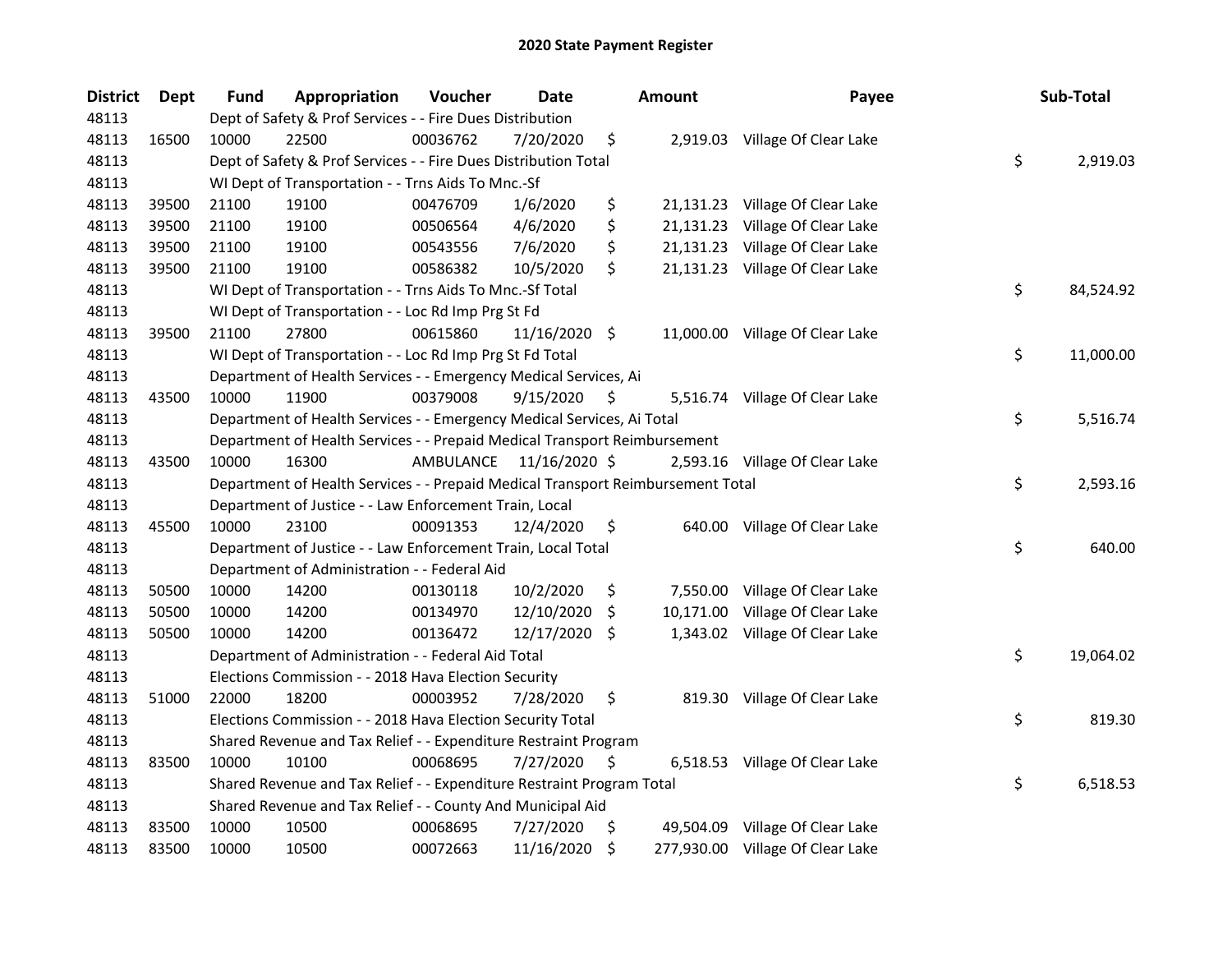| <b>District</b> | Dept  | Fund  | Appropriation                                                    | <b>Voucher</b> | Date       |    | <b>Amount</b> | Payee                 | Sub-Total        |
|-----------------|-------|-------|------------------------------------------------------------------|----------------|------------|----|---------------|-----------------------|------------------|
| 48113           |       |       | Shared Revenue and Tax Relief - - County And Municipal Aid Total |                |            |    |               |                       | \$<br>327,434.09 |
| 48113           |       |       | Shared Revenue and Tax Relief - - Exempt Computer Aid            |                |            |    |               |                       |                  |
| 48113           | 83500 | 10000 | 10900                                                            | 00065796       | 7/27/2020  | Ś. | 1,607.73      | Village Of Clear Lake |                  |
| 48113           | 83500 | 10000 | 10900                                                            | 00067150       | 7/27/2020  |    | 767.67        | Village Of Clear Lake |                  |
| 48113           |       |       | Shared Revenue and Tax Relief - - Exempt Computer Aid Total      |                |            |    |               |                       | \$<br>2,375.40   |
| 48113           |       |       | Shared Revenue and Tax Relief - - Utility Aid                    |                |            |    |               |                       |                  |
| 48113           | 83500 | 10000 | 11000                                                            | 00068695       | 7/27/2020  | Ś. | 257.07        | Village Of Clear Lake |                  |
| 48113           | 83500 | 10000 | 11000                                                            | 00072663       | 11/16/2020 | -S | 7,570.66      | Village Of Clear Lake |                  |
| 48113           |       |       | Shared Revenue and Tax Relief - - Utility Aid Total              |                |            |    |               |                       | \$<br>7,827.73   |
| 48113           |       |       | Shared Revenue and Tax Relief - - Personal Property Aid          |                |            |    |               |                       |                  |
| 48113           | 83500 | 10000 | 11100                                                            | 00061193       | 5/4/2020   | Ś. | 3,603.04      | Village Of Clear Lake |                  |
| 48113           | 83500 | 10000 | 11100                                                            | 00062592       | 5/4/2020   | S  | 2,237.04      | Village Of Clear Lake |                  |
| 48113           |       |       | Shared Revenue and Tax Relief - - Personal Property Aid Total    |                |            |    |               |                       | \$<br>5,840.08   |
| 48113           |       |       | Shared Revenue and Tax Relief - - Lottery & Gaming Credit        |                |            |    |               |                       |                  |
| 48113           | 83500 | 52100 | 36300                                                            | 00055462       | 3/23/2020  | \$ | 4,312.32      | Village Of Clear Lake |                  |
| 48113           |       |       | Shared Revenue and Tax Relief - - Lottery & Gaming Credit Total  |                |            |    |               |                       | \$<br>4,312.32   |
| 48113 Total     |       |       |                                                                  |                |            |    |               |                       | 481,385.32       |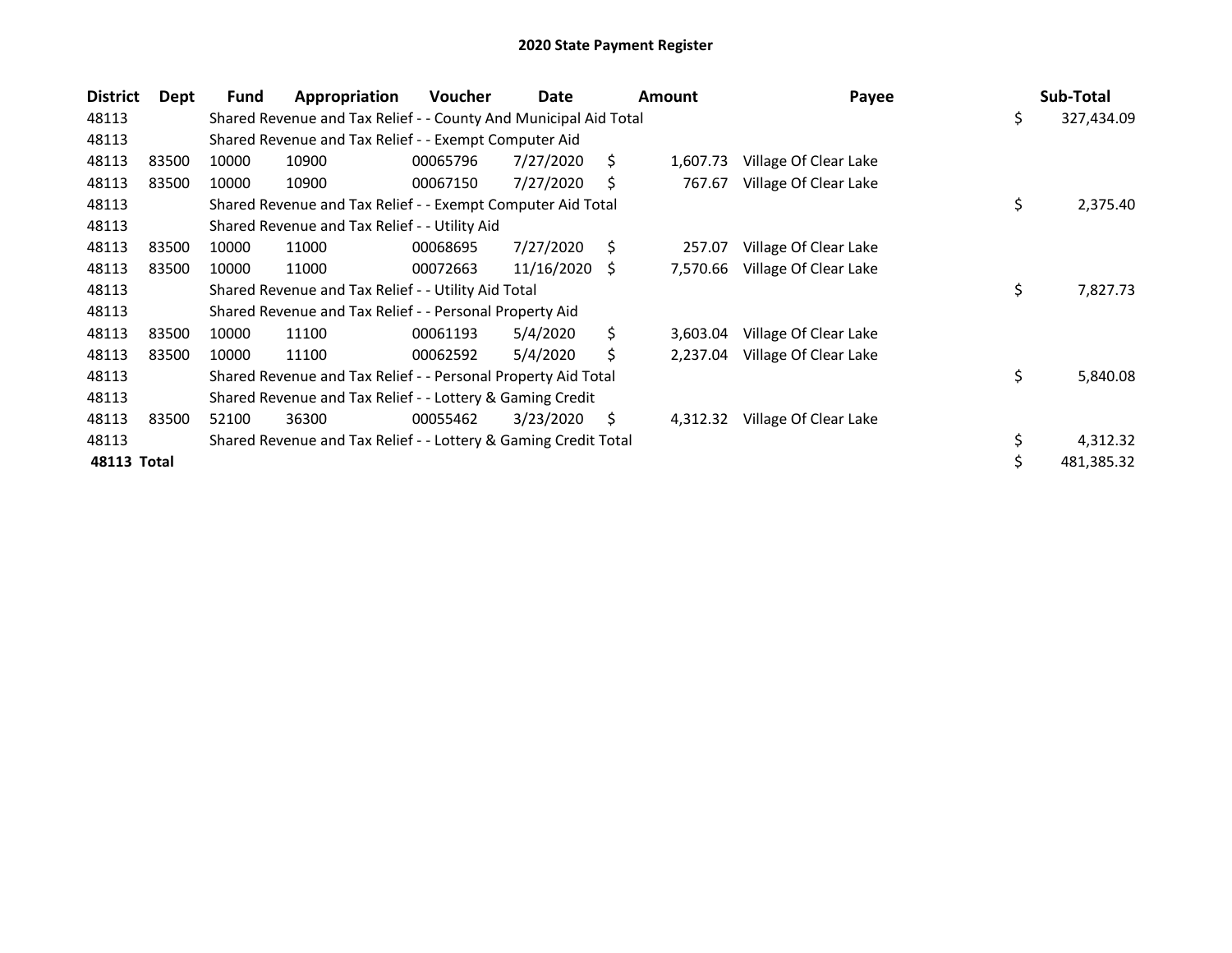| <b>District</b> | Dept  | <b>Fund</b> | Appropriation                                                         | Voucher  | <b>Date</b> |     | <b>Amount</b> | Payee                        | Sub-Total        |
|-----------------|-------|-------------|-----------------------------------------------------------------------|----------|-------------|-----|---------------|------------------------------|------------------|
| 48116           |       |             | Dept of Safety & Prof Services - - Fire Dues Distribution             |          |             |     |               |                              |                  |
| 48116           | 16500 | 10000       | 22500                                                                 | 00036763 | 7/20/2020   | \$  |               | 2,810.08 Village of Dresser  |                  |
| 48116           |       |             | Dept of Safety & Prof Services - - Fire Dues Distribution Total       |          |             |     |               |                              | \$<br>2,810.08   |
| 48116           |       |             | WI Dept of Transportation - - Trns Aids To Mnc.-Sf                    |          |             |     |               |                              |                  |
| 48116           | 39500 | 21100       | 19100                                                                 | 00476710 | 1/6/2020    | \$  |               | 12,947.24 Village of Dresser |                  |
| 48116           | 39500 | 21100       | 19100                                                                 | 00506565 | 4/6/2020    | \$  |               | 12,947.24 Village of Dresser |                  |
| 48116           | 39500 | 21100       | 19100                                                                 | 00543557 | 7/6/2020    | \$  |               | 12,947.24 Village of Dresser |                  |
| 48116           | 39500 | 21100       | 19100                                                                 | 00586383 | 10/5/2020   | \$  |               | 12,947.27 Village of Dresser |                  |
| 48116           |       |             | WI Dept of Transportation - - Trns Aids To Mnc.-Sf Total              |          |             |     |               |                              | \$<br>51,788.99  |
| 48116           |       |             | Department of Justice - - Law Enforcement Train, Local                |          |             |     |               |                              |                  |
| 48116           | 45500 | 10000       | 23100                                                                 | 00091418 | 12/4/2020   | \$  |               | 160.00 Village of Dresser    |                  |
| 48116           |       |             | Department of Justice - - Law Enforcement Train, Local Total          |          |             |     |               |                              | \$<br>160.00     |
| 48116           |       |             | Department of Administration - - Federal Aid                          |          |             |     |               |                              |                  |
| 48116           | 50500 | 10000       | 14200                                                                 | 00130119 | 10/2/2020   | \$  |               | 8,213.62 Village of Dresser  |                  |
| 48116           | 50500 | 10000       | 14200                                                                 | 00134971 | 12/10/2020  | \$  |               | 3,104.53 Village of Dresser  |                  |
| 48116           |       |             | Department of Administration - - Federal Aid Total                    |          |             |     |               |                              | \$<br>11,318.15  |
| 48116           |       |             | Elections Commission - - 2018 Hava Election Security                  |          |             |     |               |                              |                  |
| 48116           | 51000 | 22000       | 18200                                                                 | 00004526 | 9/9/2020    | \$  | 724.70        | Village of Dresser           |                  |
| 48116           |       |             | Elections Commission - - 2018 Hava Election Security Total            |          |             |     |               |                              | \$<br>724.70     |
| 48116           |       |             | Shared Revenue and Tax Relief - - Expenditure Restraint Program       |          |             |     |               |                              |                  |
| 48116           | 83500 | 10000       | 10100                                                                 | 00068696 | 7/27/2020   | \$  |               | 12,916.20 Village of Dresser |                  |
| 48116           |       |             | Shared Revenue and Tax Relief - - Expenditure Restraint Program Total |          |             |     |               |                              | \$<br>12,916.20  |
| 48116           |       |             | Shared Revenue and Tax Relief - - County And Municipal Aid            |          |             |     |               |                              |                  |
| 48116           | 83500 | 10000       | 10500                                                                 | 00068696 | 7/27/2020   | -\$ |               | 16,149.07 Village of Dresser |                  |
| 48116           | 83500 | 10000       | 10500                                                                 | 00072664 | 11/16/2020  | \$  |               | 91,511.37 Village of Dresser |                  |
| 48116           |       |             | Shared Revenue and Tax Relief - - County And Municipal Aid Total      |          |             |     |               |                              | \$<br>107,660.44 |
| 48116           |       |             | Shared Revenue and Tax Relief - - Exempt Computer Aid                 |          |             |     |               |                              |                  |
| 48116           | 83500 | 10000       | 10900                                                                 | 00065797 | 7/27/2020   | \$  |               | 1,624.36 Village of Dresser  |                  |
| 48116           |       |             | Shared Revenue and Tax Relief - - Exempt Computer Aid Total           |          |             |     |               |                              | \$<br>1,624.36   |
| 48116           |       |             | Shared Revenue and Tax Relief - - Utility Aid                         |          |             |     |               |                              |                  |
| 48116           | 83500 | 10000       | 11000                                                                 | 00068696 | 7/27/2020   | \$  |               | 1,771.62 Village of Dresser  |                  |
| 48116           | 83500 | 10000       | 11000                                                                 | 00072664 | 11/16/2020  | \$  |               | 10,336.16 Village of Dresser |                  |
| 48116           |       |             | Shared Revenue and Tax Relief - - Utility Aid Total                   |          |             |     |               |                              | \$<br>12,107.78  |
| 48116           |       |             | Shared Revenue and Tax Relief - - Personal Property Aid               |          |             |     |               |                              |                  |
| 48116           | 83500 | 10000       | 11100                                                                 | 00061194 | 5/4/2020    | \$  |               | 7,072.48 Village of Dresser  |                  |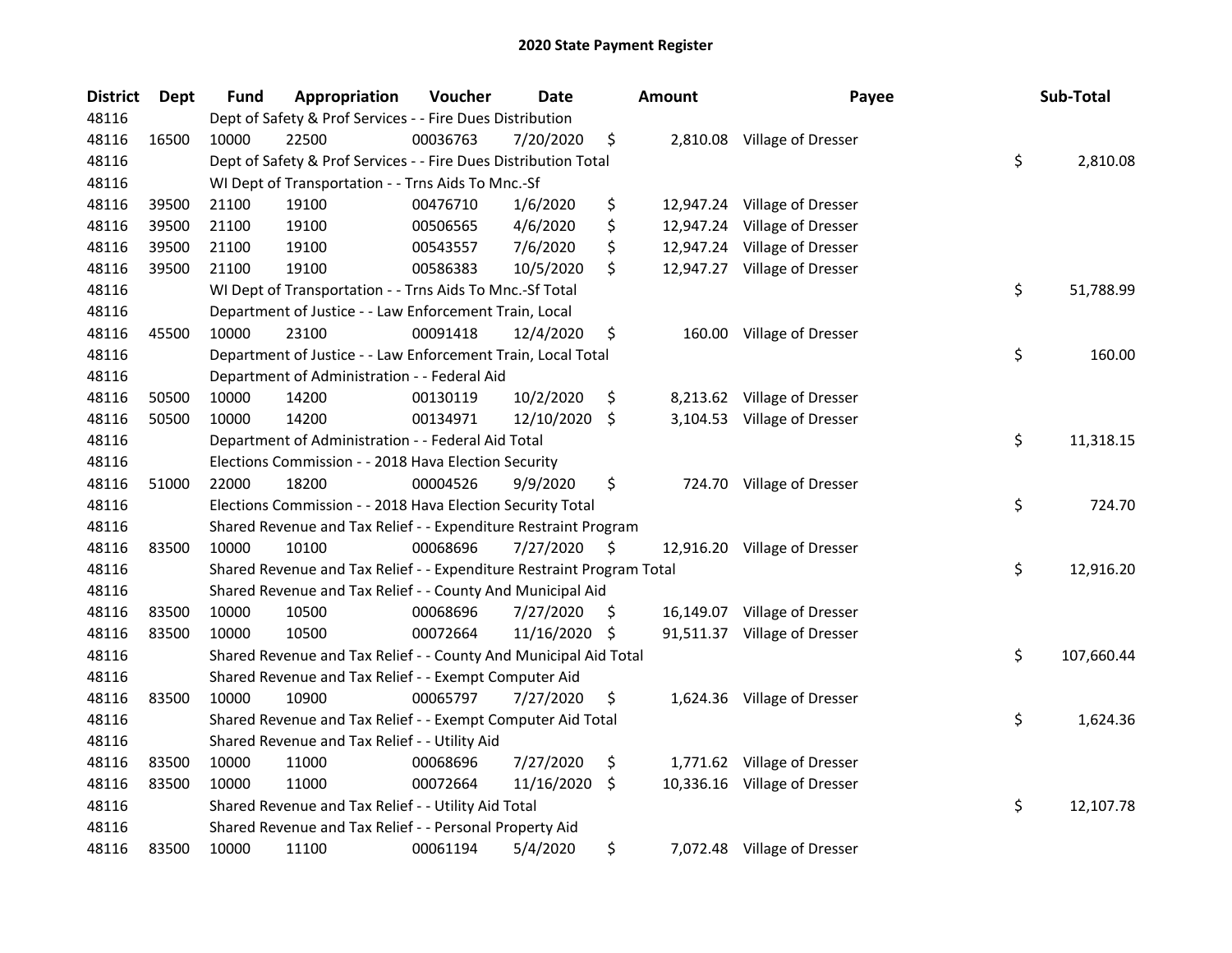| <b>District</b> | Dept  | <b>Fund</b> | Appropriation                                                                 | Voucher  | Date      | <b>Amount</b> |        | Payee              | Sub-Total  |
|-----------------|-------|-------------|-------------------------------------------------------------------------------|----------|-----------|---------------|--------|--------------------|------------|
| 48116           |       |             | Shared Revenue and Tax Relief - - Personal Property Aid Total                 |          |           |               |        |                    | 7.072.48   |
| 48116           |       |             | Shared Revenue and Tax Relief - - State Aid; Video Service Provider Fee       |          |           |               |        |                    |            |
| 48116           | 83500 | 10000       | 11200                                                                         | 00064359 | 7/27/2020 |               | 612.79 | Village of Dresser |            |
| 48116           |       |             | Shared Revenue and Tax Relief - - State Aid; Video Service Provider Fee Total |          |           |               |        |                    | 612.79     |
| 48116           |       |             | Shared Revenue and Tax Relief - - Lottery & Gaming Credit                     |          |           |               |        |                    |            |
| 48116           | 83500 | 52100       | 36300                                                                         | 00055463 | 3/23/2020 |               | 797.21 | Village of Dresser |            |
| 48116           |       |             | Shared Revenue and Tax Relief - - Lottery & Gaming Credit Total               |          |           |               |        |                    | 797.21     |
| 48116 Total     |       |             |                                                                               |          |           |               |        |                    | 209,593.18 |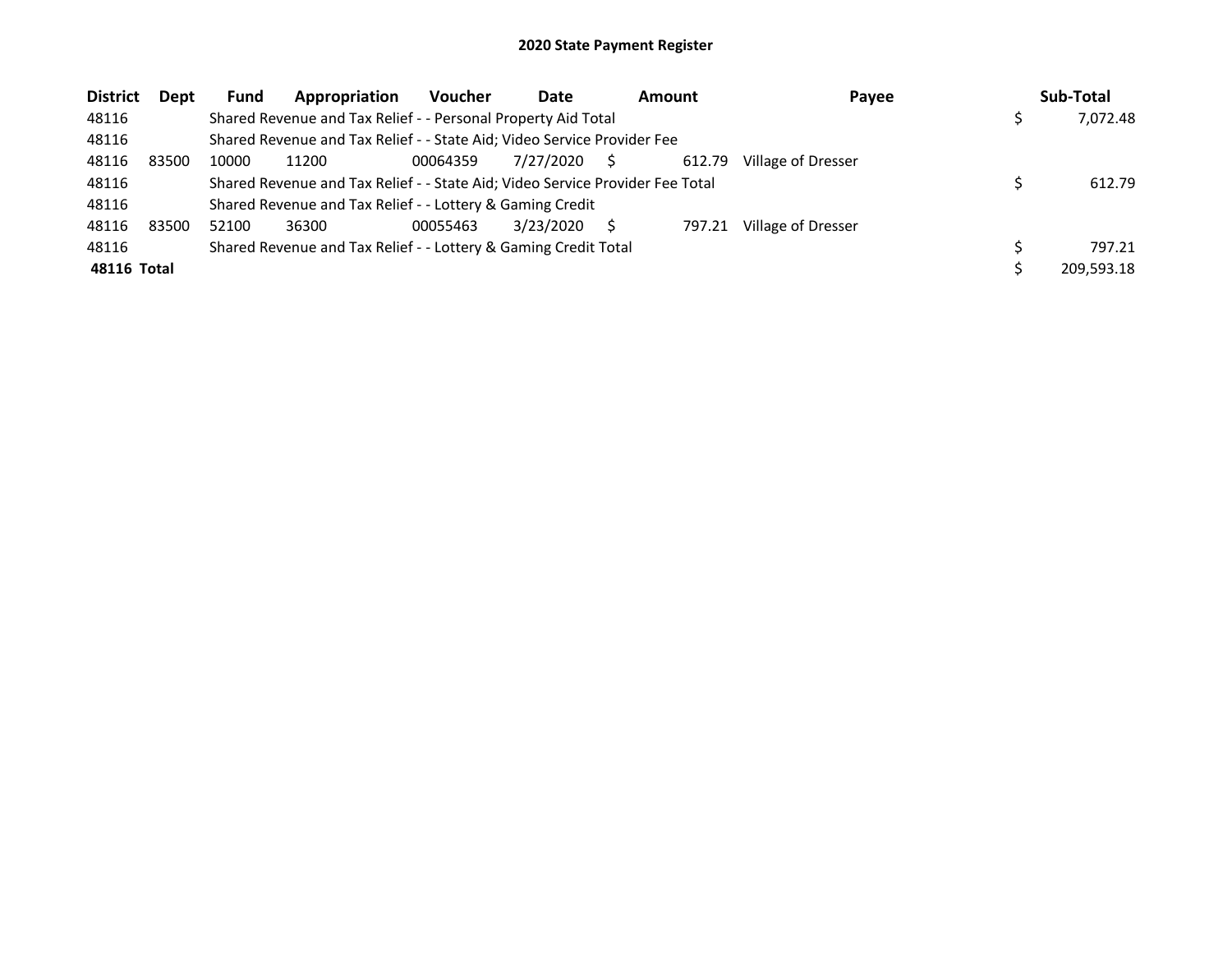| <b>District</b> | Dept  | <b>Fund</b> | Appropriation                                                        | Voucher  | <b>Date</b> |     | <b>Amount</b> | Payee                          | Sub-Total        |
|-----------------|-------|-------------|----------------------------------------------------------------------|----------|-------------|-----|---------------|--------------------------------|------------------|
| 48126           |       |             | Dept of Safety & Prof Services - - Fire Dues Distribution            |          |             |     |               |                                |                  |
| 48126           | 16500 | 10000       | 22500                                                                | 00036764 | 7/20/2020   | \$  |               | 2,714.52 Frederic, Village of  |                  |
| 48126           |       |             | Dept of Safety & Prof Services - - Fire Dues Distribution Total      |          |             |     |               |                                | \$<br>2,714.52   |
| 48126           |       |             | Dept of Natural Resources - - Aids In Lieu Of Taxes - Gener          |          |             |     |               |                                |                  |
| 48126           | 37000 | 10000       | 50300                                                                | 00405110 | 4/21/2020   | \$  |               | 14.39 Frederic, Village of     |                  |
| 48126           |       |             | Dept of Natural Resources - - Aids In Lieu Of Taxes - Gener Total    |          |             |     |               |                                | \$<br>14.39      |
| 48126           |       |             | WI Dept of Transportation - - Trns Aids To Mnc.-Sf                   |          |             |     |               |                                |                  |
| 48126           | 39500 | 21100       | 19100                                                                | 00476711 | 1/6/2020    | \$  |               | 19,484.67 Frederic, Village of |                  |
| 48126           | 39500 | 21100       | 19100                                                                | 00506566 | 4/6/2020    | \$  |               | 19,484.67 Frederic, Village of |                  |
| 48126           | 39500 | 21100       | 19100                                                                | 00543558 | 7/6/2020    | \$  |               | 19,484.67 Frederic, Village of |                  |
| 48126           | 39500 | 21100       | 19100                                                                | 00586384 | 10/5/2020   | \$  |               | 19,484.68 Frederic, Village of |                  |
| 48126           |       |             | WI Dept of Transportation - - Trns Aids To Mnc.-Sf Total             |          |             |     |               |                                | \$<br>77,938.69  |
| 48126           |       |             | Department of Justice - - Drug Trafficking Resp Grants               |          |             |     |               |                                |                  |
| 48126           | 45500 | 10000       | 20800                                                                | 00087455 | 8/21/2020   | \$  |               | 7,994.07 Frederic, Village of  |                  |
| 48126           | 45500 | 10000       | 20800                                                                | 00090158 | 11/9/2020   | \$  | 6,444.55      | Frederic, Village of           |                  |
| 48126           | 45500 | 10000       | 20800                                                                | 00091283 | 12/7/2020   | \$  | 203.38        | Frederic, Village of           |                  |
| 48126           |       |             | Department of Justice - - Drug Trafficking Resp Grants Total         |          |             |     |               |                                | \$<br>14,642.00  |
| 48126           |       |             | Department of Justice - - Law Enforcement Train, Local               |          |             |     |               |                                |                  |
| 48126           | 45500 | 10000       | 23100                                                                | 00091216 | 12/2/2020   | \$  |               | 320.00 Frederic, Village of    |                  |
| 48126           |       |             | Department of Justice - - Law Enforcement Train, Local Total         |          |             |     |               |                                | \$<br>320.00     |
| 48126           |       |             | Department of Administration - - Federal Aid                         |          |             |     |               |                                |                  |
| 48126           | 50500 | 10000       | 14200                                                                | 00130120 | 10/2/2020   | \$  |               | 14,711.25 Frederic, Village of |                  |
| 48126           | 50500 | 10000       | 14200                                                                | 00134972 | 12/10/2020  | \$  | 3,480.75      | Frederic, Village of           |                  |
| 48126           | 50500 | 10000       | 14200                                                                | 00136473 | 12/17/2020  | -\$ |               | 0.61 Frederic, Village of      |                  |
| 48126           |       |             | Department of Administration - - Federal Aid Total                   |          |             |     |               |                                | \$<br>18,192.61  |
| 48126           |       |             | Department of Administration - - Federal Aid, Local Assistance       |          |             |     |               |                                |                  |
| 48126           | 50500 | 10000       | 74300                                                                | 00115604 | 1/24/2020   | \$  |               | 25,000.00 Frederic, Village of |                  |
| 48126           |       |             | Department of Administration - - Federal Aid, Local Assistance Total |          |             |     |               |                                | \$<br>25,000.00  |
| 48126           |       |             | Elections Commission - - 2018 Hava Election Security                 |          |             |     |               |                                |                  |
| 48126           | 51000 | 22000       | 18200                                                                | 00003490 | 6/30/2020   | \$  |               | 857.80 Frederic, Village of    |                  |
| 48126           |       |             | Elections Commission - - 2018 Hava Election Security Total           |          |             |     |               |                                | \$<br>857.80     |
| 48126           |       |             | Shared Revenue and Tax Relief - - County And Municipal Aid           |          |             |     |               |                                |                  |
| 48126           | 83500 | 10000       | 10500                                                                | 00068697 | 7/27/2020   | \$. |               | 49,585.43 Frederic, Village of |                  |
| 48126           | 83500 | 10000       | 10500                                                                | 00072665 | 11/16/2020  | \$  | 280,984.11    | Frederic, Village of           |                  |
| 48126           |       |             | Shared Revenue and Tax Relief - - County And Municipal Aid Total     |          |             |     |               |                                | \$<br>330,569.54 |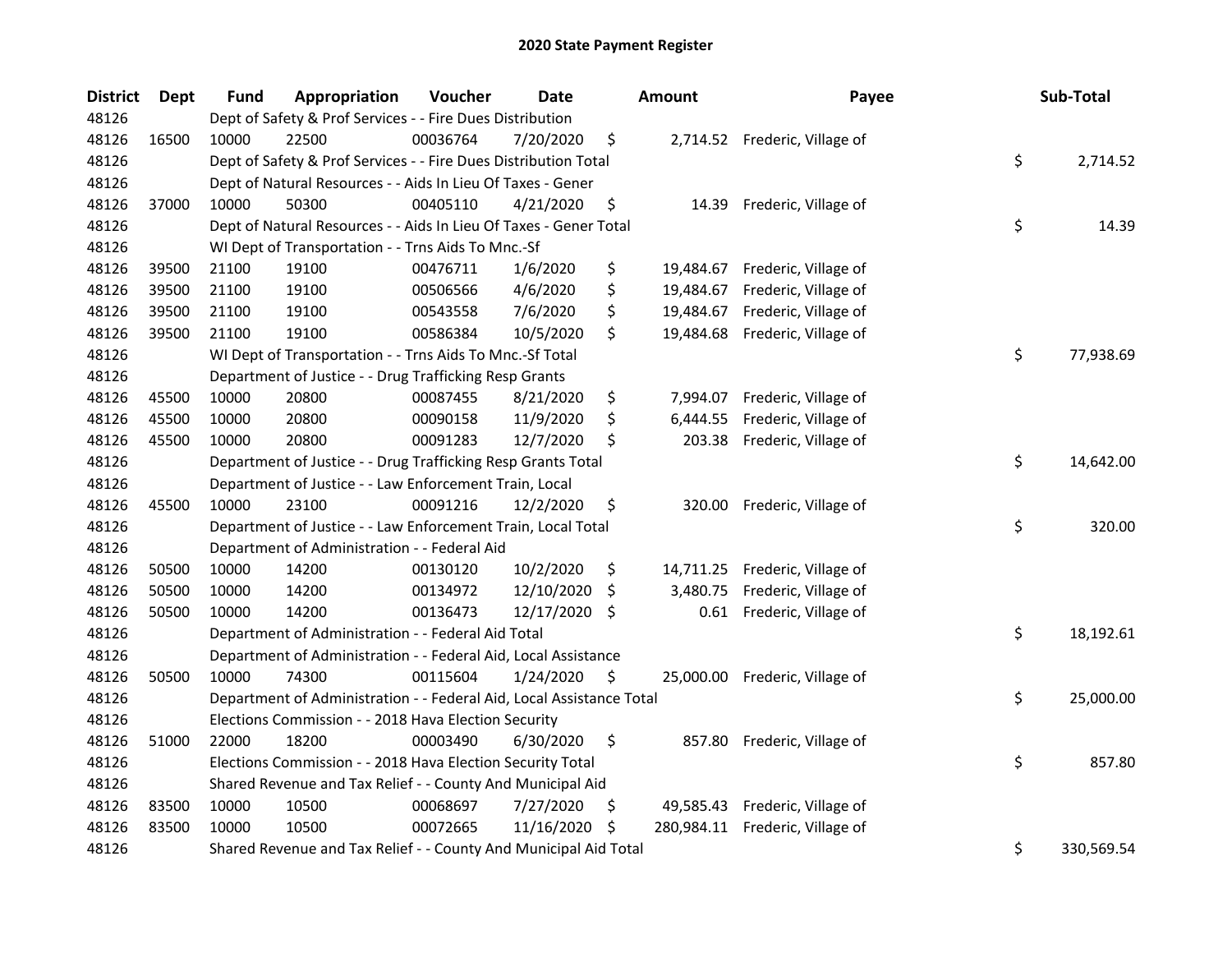| <b>District</b> | Dept  | Fund  | Appropriation                                                   | <b>Voucher</b> | Date       |    | <b>Amount</b> | Payee                |     | Sub-Total  |
|-----------------|-------|-------|-----------------------------------------------------------------|----------------|------------|----|---------------|----------------------|-----|------------|
| 48126           |       |       | Shared Revenue and Tax Relief - - Exempt Computer Aid           |                |            |    |               |                      |     |            |
| 48126           | 83500 | 10000 | 10900                                                           | 00065798       | 7/27/2020  | S  | 907.27        | Frederic, Village of |     |            |
| 48126           | 83500 | 10000 | 10900                                                           | 00067151       | 7/27/2020  | S  | 79.14         | Frederic, Village of |     |            |
| 48126           |       |       | Shared Revenue and Tax Relief - - Exempt Computer Aid Total     |                |            |    |               |                      | \$  | 986.41     |
| 48126           |       |       | Shared Revenue and Tax Relief - - Utility Aid                   |                |            |    |               |                      |     |            |
| 48126           | 83500 | 10000 | 11000                                                           | 00068697       | 7/27/2020  | S  | 3,600.58      | Frederic, Village of |     |            |
| 48126           | 83500 | 10000 | 11000                                                           | 00072665       | 11/16/2020 | S  | 24,352.32     | Frederic, Village of |     |            |
| 48126           |       |       | Shared Revenue and Tax Relief - - Utility Aid Total             |                |            |    |               |                      | \$. | 27,952.90  |
| 48126           |       |       | Shared Revenue and Tax Relief - - Personal Property Aid         |                |            |    |               |                      |     |            |
| 48126           | 83500 | 10000 | 11100                                                           | 00061195       | 5/4/2020   | Ś. | 6,691.99      | Frederic, Village of |     |            |
| 48126           |       |       | Shared Revenue and Tax Relief - - Personal Property Aid Total   |                |            |    |               |                      | \$  | 6,691.99   |
| 48126           |       |       | Shared Revenue and Tax Relief - - Lottery & Gaming Credit       |                |            |    |               |                      |     |            |
| 48126           | 83500 | 52100 | 36300                                                           | 00055464       | 3/23/2020  | S  | 1,512.48      | Frederic, Village of |     |            |
| 48126           |       |       | Shared Revenue and Tax Relief - - Lottery & Gaming Credit Total |                |            |    |               |                      | \$  | 1,512.48   |
| 48126 Total     |       |       |                                                                 |                |            |    |               |                      | \$  | 507,393.33 |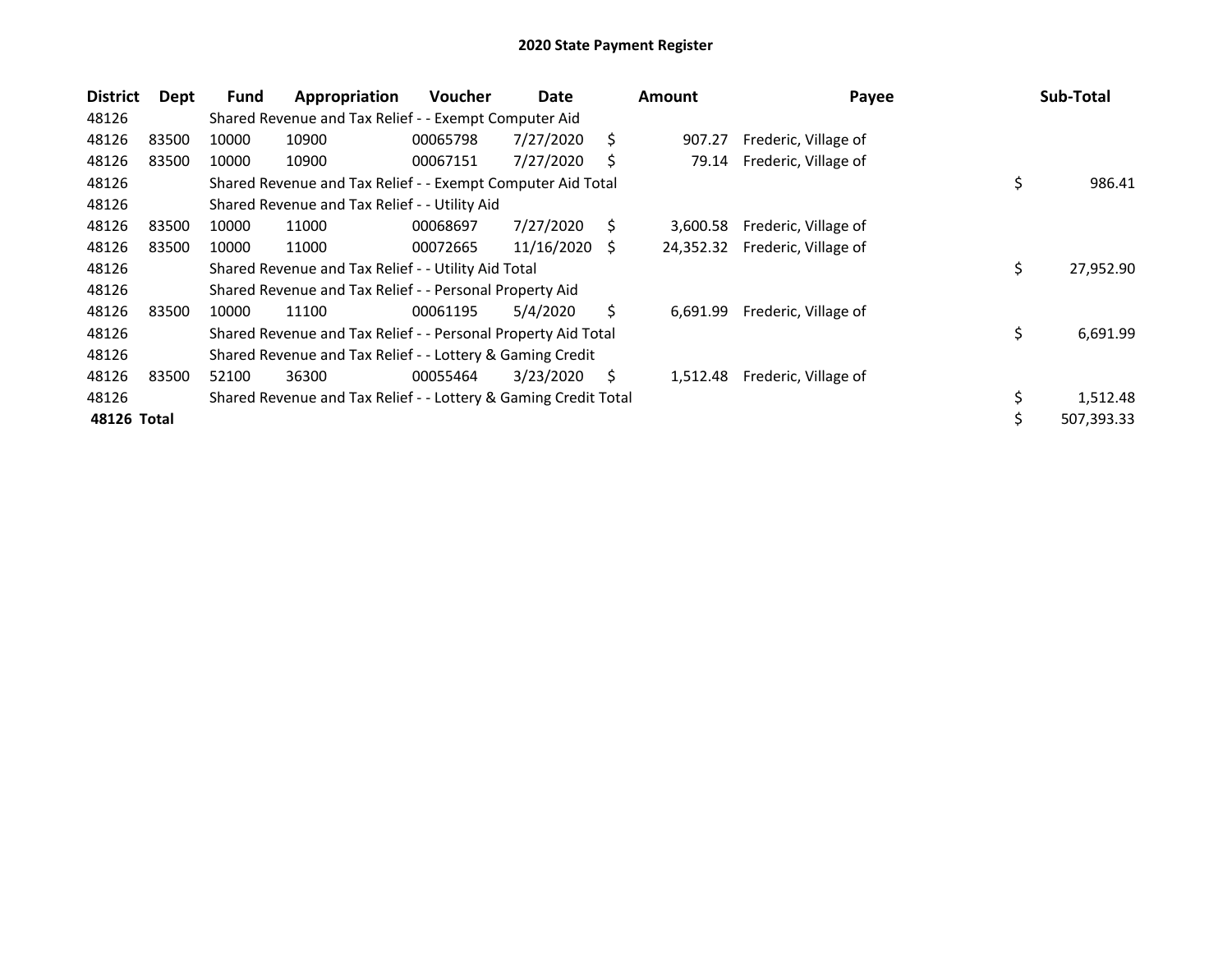| <b>District</b> | <b>Dept</b> | Fund  | Appropriation                                                                   | Voucher   | <b>Date</b>   |     | <b>Amount</b> |                           | Payee | Sub-Total |
|-----------------|-------------|-------|---------------------------------------------------------------------------------|-----------|---------------|-----|---------------|---------------------------|-------|-----------|
| 48146           |             |       | Dept of Safety & Prof Services - - Fire Dues Distribution                       |           |               |     |               |                           |       |           |
| 48146           | 16500       | 10000 | 22500                                                                           | 00036765  | 7/20/2020     | \$  |               | 3,422.63 Village Of Luck  |       |           |
| 48146           |             |       | Dept of Safety & Prof Services - - Fire Dues Distribution Total                 |           |               |     |               |                           | \$    | 3,422.63  |
| 48146           |             |       | Dept of Natural Resources - - Aids In Lieu Of Taxes - Gener                     |           |               |     |               |                           |       |           |
| 48146           | 37000       | 10000 | 50300                                                                           | 00405117  | 4/21/2020     | \$  |               | 7.92 Village Of Luck      |       |           |
| 48146           |             |       | Dept of Natural Resources - - Aids In Lieu Of Taxes - Gener Total               |           |               |     |               |                           | \$    | 7.92      |
| 48146           |             |       | WI Dept of Transportation - - Hwy Sfty Loc Aid Ffd                              |           |               |     |               |                           |       |           |
| 48146           | 39500       | 21100 | 18500                                                                           | 00514189  | 4/10/2020     | \$  |               | 4,000.00 Village Of Luck  |       |           |
| 48146           |             |       | WI Dept of Transportation - - Hwy Sfty Loc Aid Ffd Total                        |           |               |     |               |                           | \$    | 4,000.00  |
| 48146           |             |       | WI Dept of Transportation - - Trns Aids To Mnc.-Sf                              |           |               |     |               |                           |       |           |
| 48146           | 39500       | 21100 | 19100                                                                           | 00476712  | 1/6/2020      | \$  |               | 21,966.85 Village Of Luck |       |           |
| 48146           | 39500       | 21100 | 19100                                                                           | 00506567  | 4/6/2020      | \$  | 21,966.85     | Village Of Luck           |       |           |
| 48146           | 39500       | 21100 | 19100                                                                           | 00543559  | 7/6/2020      | \$  | 21,966.85     | Village Of Luck           |       |           |
| 48146           | 39500       | 21100 | 19100                                                                           | 00586385  | 10/5/2020     | \$  |               | 21,966.86 Village Of Luck |       |           |
| 48146           |             |       | WI Dept of Transportation - - Trns Aids To Mnc.-Sf Total                        |           |               |     |               |                           | \$    | 87,867.41 |
| 48146           |             |       | Department of Health Services - - Prepaid Medical Transport Reimbursement       |           |               |     |               |                           |       |           |
| 48146           | 43500       | 10000 | 16300                                                                           | AMBULANCE | 11/16/2020 \$ |     |               | 17,698.30 Village Of Luck |       |           |
| 48146           |             |       | Department of Health Services - - Prepaid Medical Transport Reimbursement Total |           |               |     |               |                           | \$    | 17,698.30 |
| 48146           |             |       | Department of Justice - - Law Enforcement Train, Local                          |           |               |     |               |                           |       |           |
| 48146           | 45500       | 10000 | 23100                                                                           | 00091576  | 12/8/2020     | \$  |               | 800.00 Village Of Luck    |       |           |
| 48146           |             |       | Department of Justice - - Law Enforcement Train, Local Total                    |           |               |     |               |                           | \$    | 800.00    |
| 48146           |             |       | Department of Military Affairs - - Disaster Recovery Aid                        |           |               |     |               |                           |       |           |
| 48146           | 46500       | 10000 | 30500                                                                           | 00080192  | 7/8/2020      | \$  |               | 3,378.23 Village Of Luck  |       |           |
| 48146           |             |       | Department of Military Affairs - - Disaster Recovery Aid Total                  |           |               |     |               |                           | \$    | 3,378.23  |
| 48146           |             |       | Department of Military Affairs - - Federal Aid, Local Assistance                |           |               |     |               |                           |       |           |
| 48146           | 46500       | 10000 | 34200                                                                           | 00080192  | 7/8/2020      | \$. |               | 32,684.45 Village Of Luck |       |           |
| 48146           |             |       | Department of Military Affairs - - Federal Aid, Local Assistance Total          |           |               |     |               |                           | \$    | 32,684.45 |
| 48146           |             |       | Department of Administration - - Federal Aid                                    |           |               |     |               |                           |       |           |
| 48146           | 50500       | 10000 | 14200                                                                           | 00130121  | 10/2/2020     | \$  |               | 16,314.57 Village Of Luck |       |           |
| 48146           | 50500       | 10000 | 14200                                                                           | 00132243  | 11/13/2020 \$ |     |               | 1,373.43 Village Of Luck  |       |           |
| 48146           |             |       | Department of Administration - - Federal Aid Total                              |           |               |     |               |                           | \$    | 17,688.00 |
| 48146           |             |       | Department of Administration - - Federal Aid, Local Assistance                  |           |               |     |               |                           |       |           |
| 48146           | 50500       | 10000 | 74300                                                                           | 00121583  | 4/29/2020     | \$. |               | 20,000.00 Village Of Luck |       |           |
| 48146           |             |       | Department of Administration - - Federal Aid, Local Assistance Total            |           |               |     |               |                           | \$    | 20,000.00 |
| 48146           |             |       | Elections Commission - - 2018 Hava Election Security                            |           |               |     |               |                           |       |           |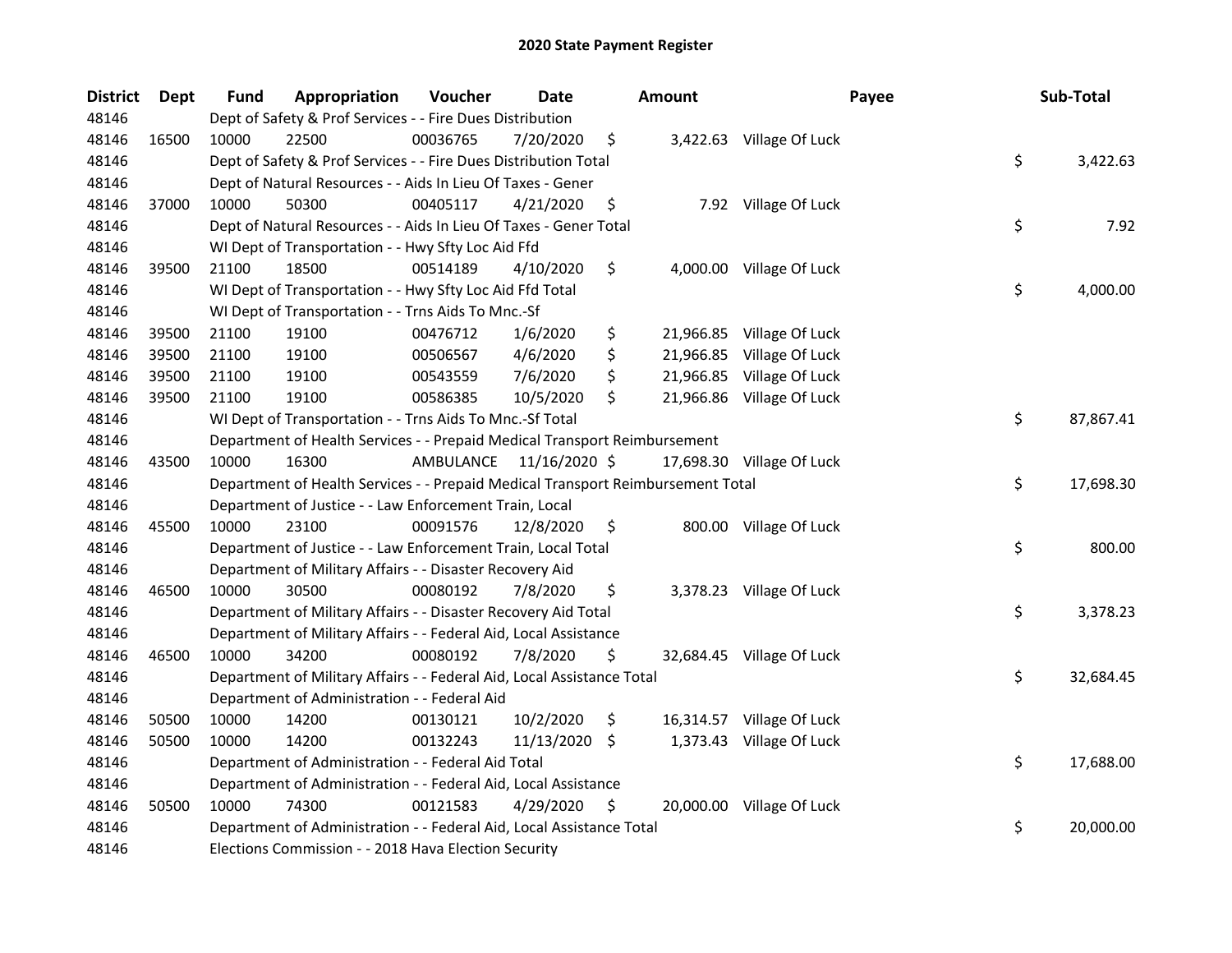| <b>District</b> | Dept  | <b>Fund</b> | Appropriation                                                         | Voucher  | Date       |      | <b>Amount</b> | Payee           | Sub-Total        |
|-----------------|-------|-------------|-----------------------------------------------------------------------|----------|------------|------|---------------|-----------------|------------------|
| 48146           | 51000 | 22000       | 18200                                                                 | 00004038 | 8/4/2020   | \$   | 900.70        | Village Of Luck |                  |
| 48146           |       |             | Elections Commission - - 2018 Hava Election Security Total            |          |            |      |               |                 | \$<br>900.70     |
| 48146           |       |             | Shared Revenue and Tax Relief - - Expenditure Restraint Program       |          |            |      |               |                 |                  |
| 48146           | 83500 | 10000       | 10100                                                                 | 00068698 | 7/27/2020  | S.   | 14,694.15     | Village Of Luck |                  |
| 48146           |       |             | Shared Revenue and Tax Relief - - Expenditure Restraint Program Total |          |            |      |               |                 | \$<br>14,694.15  |
| 48146           |       |             | Shared Revenue and Tax Relief - - County And Municipal Aid            |          |            |      |               |                 |                  |
| 48146           | 83500 | 10000       | 10500                                                                 | 00068698 | 7/27/2020  | S.   | 27,864.89     | Village Of Luck |                  |
| 48146           | 83500 | 10000       | 10500                                                                 | 00072666 | 11/16/2020 | -\$  | 140,202.72    | Village Of Luck |                  |
| 48146           |       |             | Shared Revenue and Tax Relief - - County And Municipal Aid Total      |          |            |      |               |                 | \$<br>168,067.61 |
| 48146           |       |             | Shared Revenue and Tax Relief - - Exempt Computer Aid                 |          |            |      |               |                 |                  |
| 48146           | 83500 | 10000       | 10900                                                                 | 00065799 | 7/27/2020  | \$   | 505.07        | Village Of Luck |                  |
| 48146           | 83500 | 10000       | 10900                                                                 | 00067152 | 7/27/2020  | \$   | 348.00        | Village Of Luck |                  |
| 48146           |       |             | Shared Revenue and Tax Relief - - Exempt Computer Aid Total           |          |            |      |               |                 | \$<br>853.07     |
| 48146           |       |             | Shared Revenue and Tax Relief - - Utility Aid                         |          |            |      |               |                 |                  |
| 48146           | 83500 | 10000       | 11000                                                                 | 00068698 | 7/27/2020  | \$   | 67.91         | Village Of Luck |                  |
| 48146           | 83500 | 10000       | 11000                                                                 | 00072666 | 11/16/2020 | - \$ | 613.53        | Village Of Luck |                  |
| 48146           |       |             | Shared Revenue and Tax Relief - - Utility Aid Total                   |          |            |      |               |                 | \$<br>681.44     |
| 48146           |       |             | Shared Revenue and Tax Relief - - Personal Property Aid               |          |            |      |               |                 |                  |
| 48146           | 83500 | 10000       | 11100                                                                 | 00061196 | 5/4/2020   | \$   | 2,238.56      | Village Of Luck |                  |
| 48146           |       |             | Shared Revenue and Tax Relief - - Personal Property Aid Total         |          |            |      |               |                 | \$<br>2,238.56   |
| 48146           |       |             | Shared Revenue and Tax Relief - - Lottery & Gaming Credit             |          |            |      |               |                 |                  |
| 48146           | 83500 | 52100       | 36300                                                                 | 00055465 | 3/23/2020  | S    | 2,503.44      | Village Of Luck |                  |
| 48146           |       |             | Shared Revenue and Tax Relief - - Lottery & Gaming Credit Total       |          |            |      |               |                 | \$<br>2,503.44   |
| 48146 Total     |       |             |                                                                       |          |            |      |               |                 | \$<br>377,485.91 |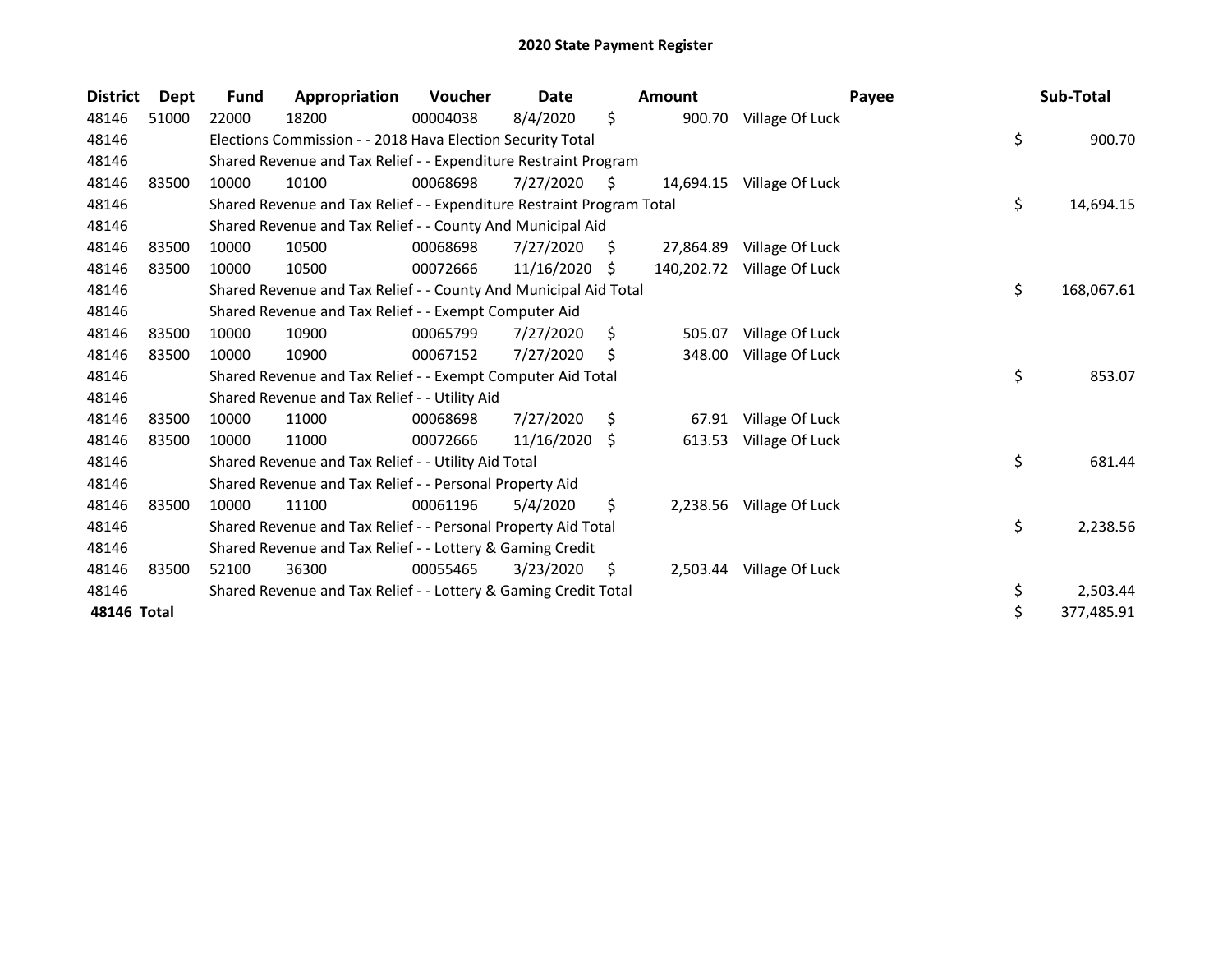| <b>District</b> | <b>Dept</b> | <b>Fund</b> | Appropriation                                                         | Voucher  | Date          |     | Amount   | Payee                          | Sub-Total        |
|-----------------|-------------|-------------|-----------------------------------------------------------------------|----------|---------------|-----|----------|--------------------------------|------------------|
| 48151           |             |             | Dept of Safety & Prof Services - - Fire Dues Distribution             |          |               |     |          |                                |                  |
| 48151           | 16500       | 10000       | 22500                                                                 | 00036766 | 7/20/2020     | \$  |          | 1,920.05 Village Of Milltown   |                  |
| 48151           |             |             | Dept of Safety & Prof Services - - Fire Dues Distribution Total       |          |               |     |          |                                | \$<br>1,920.05   |
| 48151           |             |             | Dept of Natural Resources - - Aids In Lieu Of Taxes - Gener           |          |               |     |          |                                |                  |
| 48151           | 37000       | 10000       | 50300                                                                 | 00405118 | 4/21/2020     | \$  |          | 20.52 Village Of Milltown      |                  |
| 48151           |             |             | Dept of Natural Resources - - Aids In Lieu Of Taxes - Gener Total     |          |               |     |          |                                | \$<br>20.52      |
| 48151           |             |             | WI Dept of Transportation - - Trns Aids To Mnc.-Sf                    |          |               |     |          |                                |                  |
| 48151           | 39500       | 21100       | 19100                                                                 | 00476713 | 1/6/2020      | \$  |          | 17,137.69 Village Of Milltown  |                  |
| 48151           | 39500       | 21100       | 19100                                                                 | 00506568 | 4/6/2020      | \$  |          | 17,137.69 Village Of Milltown  |                  |
| 48151           | 39500       | 21100       | 19100                                                                 | 00543560 | 7/6/2020      | \$  |          | 17,137.69 Village Of Milltown  |                  |
| 48151           | 39500       | 21100       | 19100                                                                 | 00586386 | 10/5/2020     | \$  |          | 17,137.69 Village Of Milltown  |                  |
| 48151           |             |             | WI Dept of Transportation - - Trns Aids To Mnc.-Sf Total              |          |               |     |          |                                | \$<br>68,550.76  |
| 48151           |             |             | Department of Justice - - Law Enforcement Train, Local                |          |               |     |          |                                |                  |
| 48151           | 45500       | 10000       | 23100                                                                 | 00092220 | 12/16/2020 \$ |     |          | 320.00 Village Of Milltown     |                  |
| 48151           |             |             | Department of Justice - - Law Enforcement Train, Local Total          |          |               |     |          |                                | \$<br>320.00     |
| 48151           |             |             | Department of Administration - - Federal Aid                          |          |               |     |          |                                |                  |
| 48151           | 50500       | 10000       | 14200                                                                 | 00130122 | 10/2/2020     | \$  | 7,550.00 | Village Of Milltown            |                  |
| 48151           | 50500       | 10000       | 14200                                                                 | 00134973 | 12/10/2020    | Ŝ.  | 5,665.63 | Village Of Milltown            |                  |
| 48151           |             |             | Department of Administration - - Federal Aid Total                    |          |               |     |          |                                | \$<br>13,215.63  |
| 48151           |             |             | Department of Administration - - Federal Aid, Local Assistance        |          |               |     |          |                                |                  |
| 48151           | 50500       | 10000       | 74300                                                                 | 00126037 | 8/4/2020      | \$  |          | 258,615.35 Village Of Milltown |                  |
| 48151           |             |             | Department of Administration - - Federal Aid, Local Assistance Total  |          |               |     |          |                                | \$<br>258,615.35 |
| 48151           |             |             | Department of Administration - - Telecom Access; School Dist          |          |               |     |          |                                |                  |
| 48151           | 50500       | 25500       | 46600                                                                 | 00119842 | 4/9/2020      | \$  |          | 2,028.00 Village Of Milltown   |                  |
| 48151           |             |             | Department of Administration - - Telecom Access; School Dist Total    |          |               |     |          |                                | \$<br>2,028.00   |
| 48151           |             |             | Shared Revenue and Tax Relief - - Expenditure Restraint Program       |          |               |     |          |                                |                  |
| 48151           | 83500       | 10000       | 10100                                                                 | 00068699 | 7/27/2020     | -S  |          | 18,495.88 Village Of Milltown  |                  |
| 48151           |             |             | Shared Revenue and Tax Relief - - Expenditure Restraint Program Total |          |               |     |          |                                | \$<br>18,495.88  |
| 48151           |             |             | Shared Revenue and Tax Relief - - County And Municipal Aid            |          |               |     |          |                                |                  |
| 48151           | 83500       | 10000       | 10500                                                                 | 00068699 | 7/27/2020     | \$  |          | 35,491.22 Village Of Milltown  |                  |
| 48151           | 83500       | 10000       | 10500                                                                 | 00072667 | 11/16/2020    | -\$ |          | 201,116.93 Village Of Milltown |                  |
| 48151           |             |             | Shared Revenue and Tax Relief - - County And Municipal Aid Total      |          |               |     |          |                                | \$<br>236,608.15 |
| 48151           |             |             | Shared Revenue and Tax Relief - - Exempt Computer Aid                 |          |               |     |          |                                |                  |
| 48151           | 83500       | 10000       | 10900                                                                 | 00065800 | 7/27/2020     | \$  |          | 515.47 Village Of Milltown     |                  |
| 48151           | 83500       | 10000       | 10900                                                                 | 00067153 | 7/27/2020     | \$  |          | 239.14 Village Of Milltown     |                  |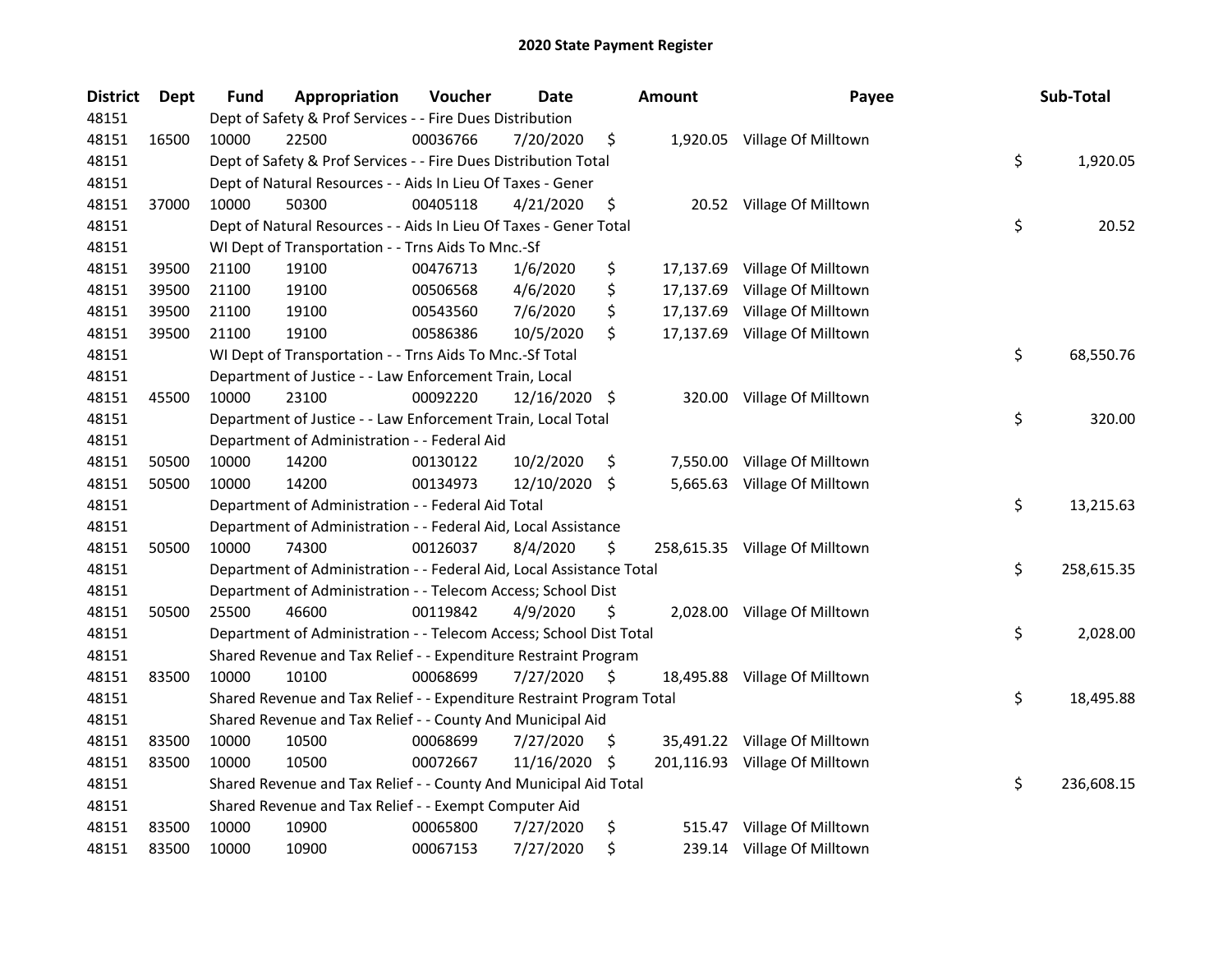| <b>District</b> | Dept  | <b>Fund</b> | Appropriation                                                 | <b>Voucher</b> | Date       |     | <b>Amount</b> | Payee               | Sub-Total  |
|-----------------|-------|-------------|---------------------------------------------------------------|----------------|------------|-----|---------------|---------------------|------------|
| 48151           |       |             | Shared Revenue and Tax Relief - - Exempt Computer Aid Total   |                |            |     |               |                     | 754.61     |
| 48151           |       |             | Shared Revenue and Tax Relief - - Utility Aid                 |                |            |     |               |                     |            |
| 48151           | 83500 | 10000       | 11000                                                         | 00068699       | 7/27/2020  | S   | 51.15         | Village Of Milltown |            |
| 48151           | 83500 | 10000       | 11000                                                         | 00072667       | 11/16/2020 | - S | 289.64        | Village Of Milltown |            |
| 48151           |       |             | Shared Revenue and Tax Relief - - Utility Aid Total           |                |            |     |               |                     | 340.79     |
| 48151           |       |             | Shared Revenue and Tax Relief - - Personal Property Aid       |                |            |     |               |                     |            |
| 48151           | 83500 | 10000       | 11100                                                         | 00061197       | 5/4/2020   |     | 2,587.73      | Village Of Milltown |            |
| 48151           | 83500 | 10000       | 11100                                                         | 00062593       | 5/4/2020   |     | 3.884.16      | Village Of Milltown |            |
| 48151           |       |             | Shared Revenue and Tax Relief - - Personal Property Aid Total |                |            |     |               |                     | 6,471.89   |
| 48151 Total     |       |             |                                                               |                |            |     |               |                     | 607,341.63 |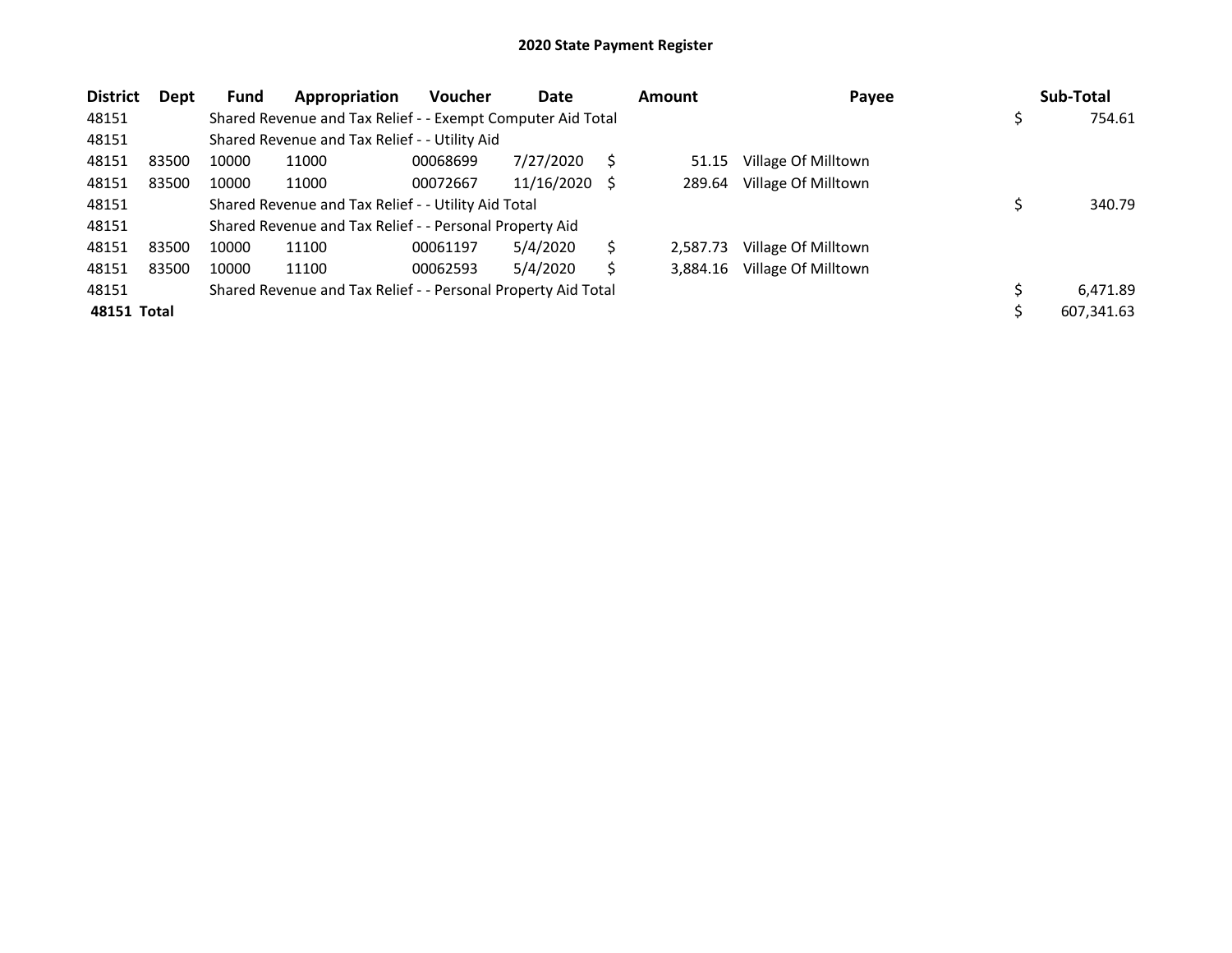| <b>District</b> | Dept  | Fund  | Appropriation                                                                   | Voucher   | <b>Date</b>   | <b>Amount</b>    | Payee                         | Sub-Total        |
|-----------------|-------|-------|---------------------------------------------------------------------------------|-----------|---------------|------------------|-------------------------------|------------------|
| 48165           |       |       | Dept of Safety & Prof Services - - Fire Dues Distribution                       |           |               |                  |                               |                  |
| 48165           | 16500 | 10000 | 22500                                                                           | 00036767  | 7/20/2020     | \$               | 9,071.05 Osceola, Village of  |                  |
| 48165           |       |       | Dept of Safety & Prof Services - - Fire Dues Distribution Total                 |           |               |                  |                               | \$<br>9,071.05   |
| 48165           |       |       | Dept of Natural Resources - - Aids In Lieu Of Taxes - Gener                     |           |               |                  |                               |                  |
| 48165           | 37000 | 10000 | 50300                                                                           | 00386534  | 1/30/2020     | \$               | 2,405.62 Osceola, Village of  |                  |
| 48165           |       |       | Dept of Natural Resources - - Aids In Lieu Of Taxes - Gener Total               |           |               |                  |                               | \$<br>2,405.62   |
| 48165           |       |       | Dept of Natural Resources - - Rec & Resource Aids, Fed                          |           |               |                  |                               |                  |
| 48165           | 37000 | 21200 | 58300                                                                           | 00403271  | 4/21/2020     | \$               | 1,116.30 Osceola, Village of  |                  |
| 48165           |       |       | Dept of Natural Resources - - Rec & Resource Aids, Fed Total                    |           |               |                  |                               | \$<br>1,116.30   |
| 48165           |       |       | WI Dept of Transportation - - Trns Aids To Mnc.-Sf                              |           |               |                  |                               |                  |
| 48165           | 39500 | 21100 | 19100                                                                           | 00476714  | 1/6/2020      | \$               | 50,852.15 Osceola, Village of |                  |
| 48165           | 39500 | 21100 | 19100                                                                           | 00506569  | 4/6/2020      | \$<br>50,852.15  | Osceola, Village of           |                  |
| 48165           | 39500 | 21100 | 19100                                                                           | 00543561  | 7/6/2020      | \$<br>50,852.15  | Osceola, Village of           |                  |
| 48165           | 39500 | 21100 | 19100                                                                           | 00586387  | 10/5/2020     | \$<br>50,852.16  | Osceola, Village of           |                  |
| 48165           |       |       | WI Dept of Transportation - - Trns Aids To Mnc.-Sf Total                        |           |               |                  |                               | \$<br>203,408.61 |
| 48165           |       |       | Department of Health Services - - Prepaid Medical Transport Reimbursement       |           |               |                  |                               |                  |
| 48165           | 43500 | 10000 | 16300                                                                           | AMBULANCE | 11/16/2020 \$ |                  | 2,139.35 Osceola, Village of  |                  |
| 48165           |       |       | Department of Health Services - - Prepaid Medical Transport Reimbursement Total |           |               |                  |                               | \$<br>2,139.35   |
| 48165           |       |       | Department of Justice - - Law Enforcement Train, Local                          |           |               |                  |                               |                  |
| 48165           | 45500 | 10000 | 23100                                                                           | 00091612  | 12/7/2020     | \$               | 1,440.00 Osceola, Village of  |                  |
| 48165           |       |       | Department of Justice - - Law Enforcement Train, Local Total                    |           |               |                  |                               | \$<br>1,440.00   |
| 48165           |       |       | Department of Administration - - Federal Aid                                    |           |               |                  |                               |                  |
| 48165           | 50500 | 10000 | 14200                                                                           | 00130123  | 10/2/2020     | \$<br>287.85     | Osceola, Village of           |                  |
| 48165           | 50500 | 10000 | 14200                                                                           | 00134974  | 12/10/2020    | \$<br>6,325.71   | Osceola, Village of           |                  |
| 48165           |       |       | Department of Administration - - Federal Aid Total                              |           |               |                  |                               | \$<br>6,613.56   |
| 48165           |       |       | Elections Commission - - 2018 Hava Election Security                            |           |               |                  |                               |                  |
| 48165           | 51000 | 22000 | 18200                                                                           | 00004512  | 9/9/2020      | \$               | 1,839.00 Osceola, Village of  |                  |
| 48165           |       |       | Elections Commission - - 2018 Hava Election Security Total                      |           |               |                  |                               | \$<br>1,839.00   |
| 48165           |       |       | Shared Revenue and Tax Relief - - County And Municipal Aid                      |           |               |                  |                               |                  |
| 48165           | 83500 | 10000 | 10500                                                                           | 00068700  | 7/27/2020     | \$<br>48,645.73  | Osceola, Village of           |                  |
| 48165           | 83500 | 10000 | 10500                                                                           | 00072668  | 11/16/2020    | \$<br>273,519.80 | Osceola, Village of           |                  |
| 48165           |       |       | Shared Revenue and Tax Relief - - County And Municipal Aid Total                |           |               |                  |                               | \$<br>322,165.53 |
| 48165           |       |       | Shared Revenue and Tax Relief - - Exempt Computer Aid                           |           |               |                  |                               |                  |
| 48165           | 83500 | 10000 | 10900                                                                           | 00065801  | 7/27/2020     | \$<br>801.26     | Osceola, Village of           |                  |
| 48165           | 83500 | 10000 | 10900                                                                           | 00067154  | 7/27/2020     | \$               | 16,439.99 Osceola, Village of |                  |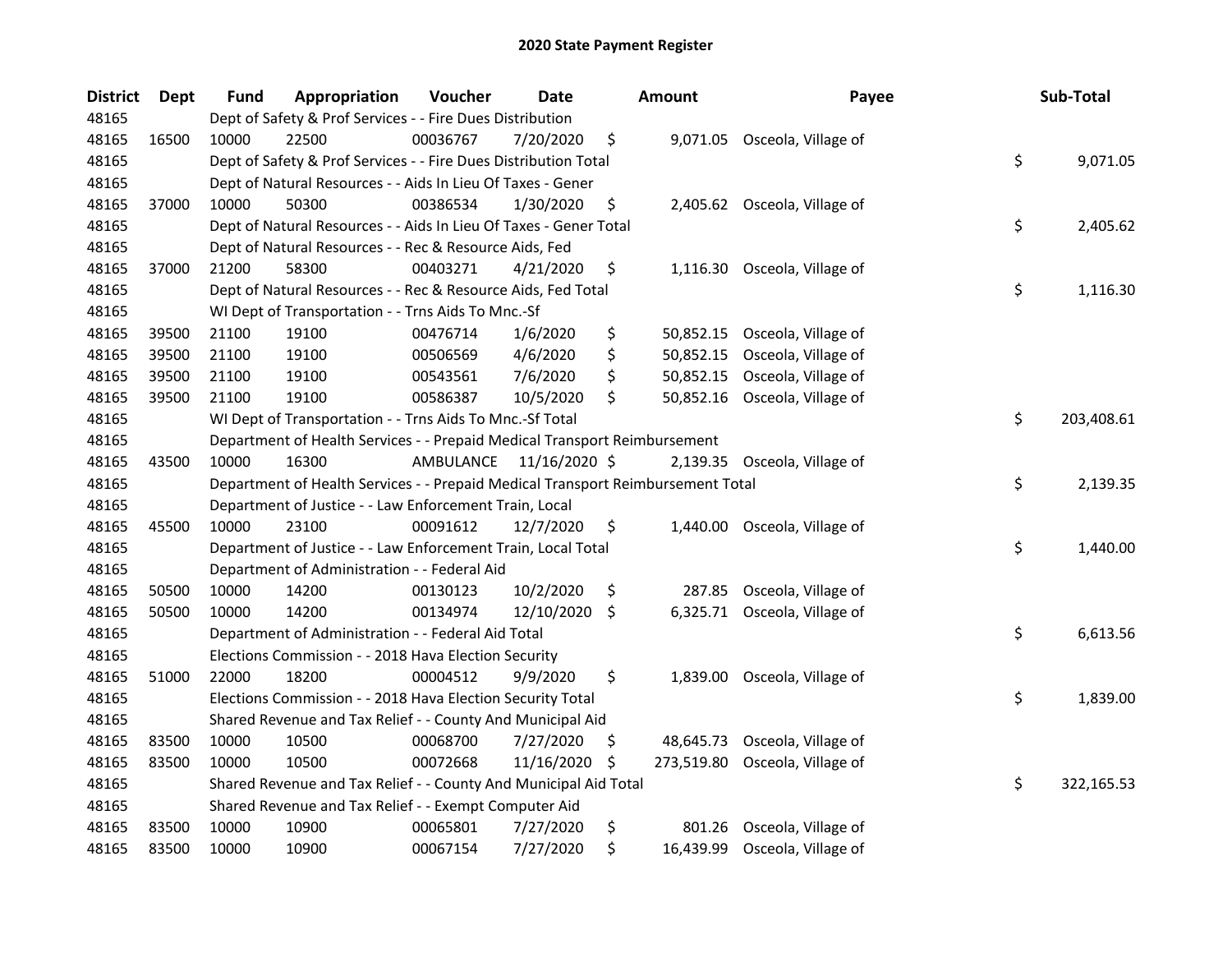| <b>District</b> | Dept  | <b>Fund</b> | Appropriation                                                                 | <b>Voucher</b> | Date      |    | <b>Amount</b> | Payee                         |     | Sub-Total  |
|-----------------|-------|-------------|-------------------------------------------------------------------------------|----------------|-----------|----|---------------|-------------------------------|-----|------------|
| 48165           |       |             | Shared Revenue and Tax Relief - - Exempt Computer Aid Total                   |                |           |    |               |                               | \$. | 17,241.25  |
| 48165           |       |             | Shared Revenue and Tax Relief - - Personal Property Aid                       |                |           |    |               |                               |     |            |
| 48165           | 83500 | 10000       | 11100                                                                         | 00061198       | 5/4/2020  |    | 3.610.02      | Osceola, Village of           |     |            |
| 48165           | 83500 | 10000       | 11100                                                                         | 00062594       | 5/4/2020  |    |               | 16,114.62 Osceola, Village of |     |            |
| 48165           |       |             | Shared Revenue and Tax Relief - - Personal Property Aid Total                 |                |           |    |               |                               | \$  | 19,724.64  |
| 48165           |       |             | Shared Revenue and Tax Relief - - State Aid; Video Service Provider Fee       |                |           |    |               |                               |     |            |
| 48165           | 83500 | 10000       | 11200                                                                         | 00064360       | 7/27/2020 | S. | 1.963.92      | Osceola. Village of           |     |            |
| 48165           |       |             | Shared Revenue and Tax Relief - - State Aid; Video Service Provider Fee Total |                |           |    |               |                               |     | 1,963.92   |
| 48165           |       |             | Shared Revenue and Tax Relief - - Lottery & Gaming Credit                     |                |           |    |               |                               |     |            |
| 48165           | 83500 | 52100       | 36300                                                                         | 00055466       | 3/23/2020 | S  | 13.052.88     | Osceola, Village of           |     |            |
| 48165           |       |             | Shared Revenue and Tax Relief - - Lottery & Gaming Credit Total               |                |           |    |               |                               |     | 13,052.88  |
| 48165 Total     |       |             |                                                                               |                |           |    |               |                               |     | 602.181.71 |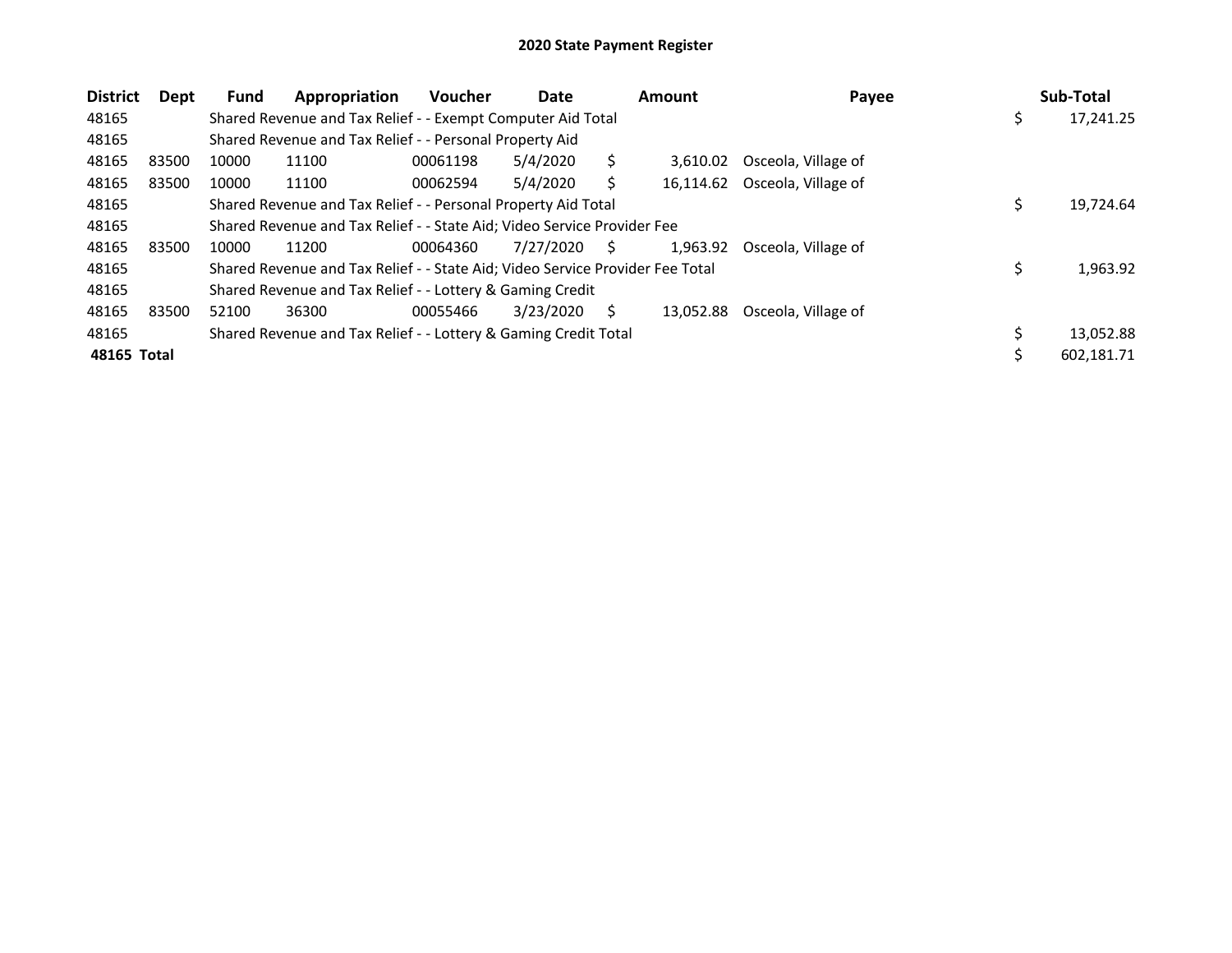| <b>District</b> | <b>Dept</b> | <b>Fund</b> | Appropriation                                                 | <b>Voucher</b> | Date      | <b>Amount</b> | Payee                         | Sub-Total  |
|-----------------|-------------|-------------|---------------------------------------------------------------|----------------|-----------|---------------|-------------------------------|------------|
| 48168           |             |             | Shared Revenue and Tax Relief - - Exempt Computer Aid         |                |           |               |                               |            |
| 48168           | 83500       | 10000       | 10900                                                         | 00065802       | 7/27/2020 | 551.85        | VILLAGE OF TURTLE LAKE        |            |
| 48168           |             |             | Shared Revenue and Tax Relief - - Exempt Computer Aid Total   |                |           |               |                               | 551.85     |
| 48168           |             |             | Shared Revenue and Tax Relief - - Personal Property Aid       |                |           |               |                               |            |
| 48168           | 83500       | 10000       | 11100                                                         | 00061199       | 5/4/2020  | 178.18        | VILLAGE OF TURTLE LAKE        |            |
| 48168           | 83500       | 10000       | 11100                                                         | 00062595       | 5/4/2020  | 143.124.53    | <b>VILLAGE OF TURTLE LAKE</b> |            |
| 48168           |             |             | Shared Revenue and Tax Relief - - Personal Property Aid Total |                |           |               |                               | 143,302.71 |
| 48168 Total     |             |             |                                                               |                |           |               |                               | 143,854.56 |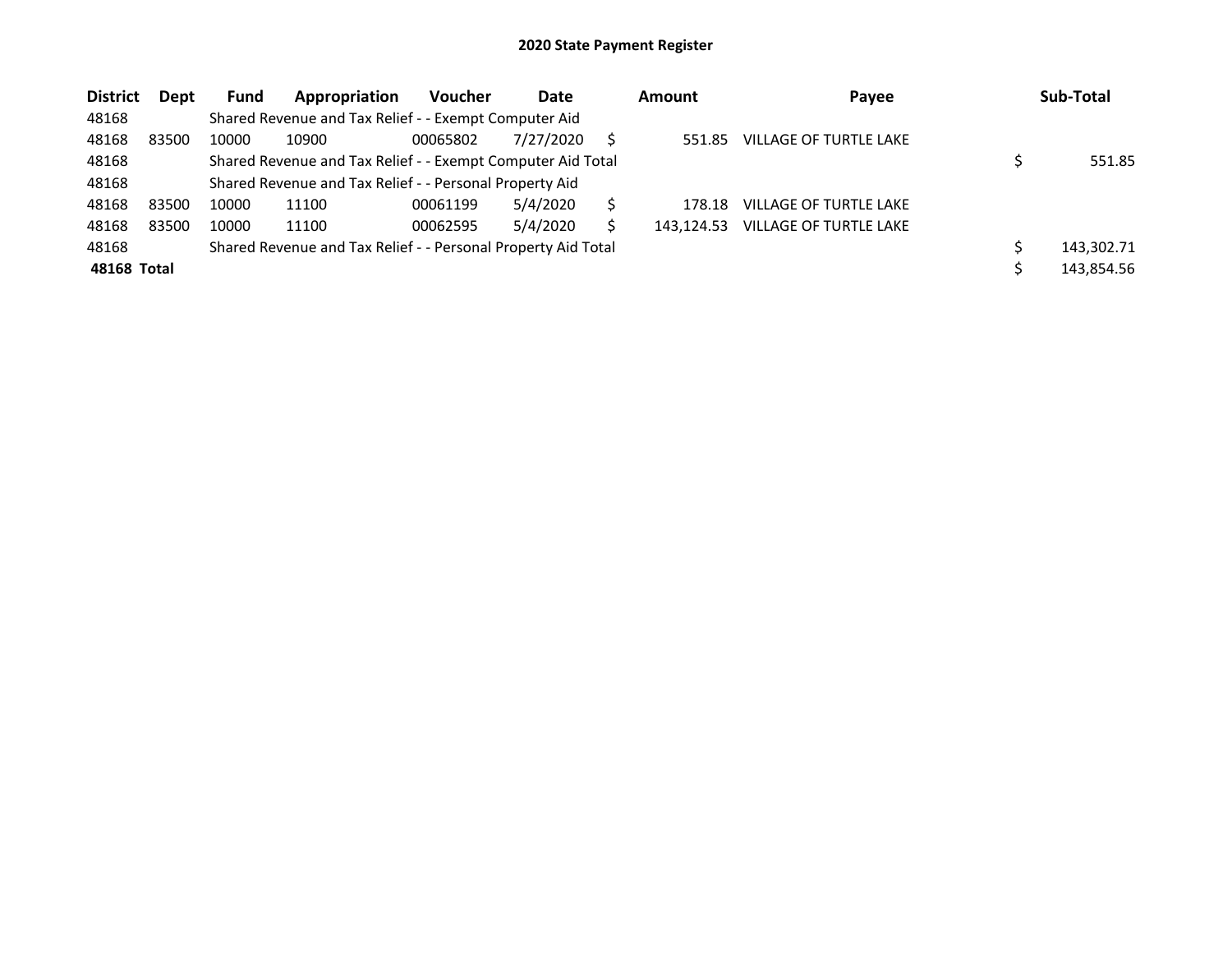| <b>District</b> | Dept  | <b>Fund</b> | Appropriation                                                                   | Voucher   | <b>Date</b>   |     | <b>Amount</b> |                         | Payee | Sub-Total        |
|-----------------|-------|-------------|---------------------------------------------------------------------------------|-----------|---------------|-----|---------------|-------------------------|-------|------------------|
| 48201           |       |             | Dept of Ag, Trade & Cons Protc - - Retail Petroleum                             |           |               |     |               |                         |       |                  |
| 48201           | 11500 | 27200       | 16100                                                                           | 00055528  | 1/16/2020     | \$  | 250.00        | City Of Amery           |       |                  |
| 48201           | 11500 | 27200       | 16100                                                                           | 00057602  | 3/18/2020     | \$  | 736.00        | City Of Amery           |       |                  |
| 48201           | 11500 | 27200       | 16100                                                                           | 00059506  | 6/26/2020     | \$  | 92.00         | City Of Amery           |       |                  |
| 48201           | 11500 | 27200       | 16100                                                                           | 00060098  | 7/14/2020     | S   | 586.50        | City Of Amery           |       |                  |
| 48201           | 11500 | 27200       | 16100                                                                           | 00062521  | 10/13/2020    | S   | 96.00         | City Of Amery           |       |                  |
| 48201           |       |             | Dept of Ag, Trade & Cons Protc - - Retail Petroleum Total                       |           |               |     |               |                         |       | \$<br>1,760.50   |
| 48201           |       |             | Dept of Safety & Prof Services - - Fire Dues Distribution                       |           |               |     |               |                         |       |                  |
| 48201           | 16500 | 10000       | 22500                                                                           | 00036768  | 7/20/2020     | \$  |               | 9,643.53 City Of Amery  |       |                  |
| 48201           |       |             | Dept of Safety & Prof Services - - Fire Dues Distribution Total                 |           |               |     |               |                         |       | \$<br>9,643.53   |
| 48201           |       |             | Dept of Natural Resources - - Aids In Lieu Of Taxes - Gener                     |           |               |     |               |                         |       |                  |
| 48201           | 37000 | 10000       | 50300                                                                           | 00386518  | 1/30/2020     | \$  |               | 628.35 City Of Amery    |       |                  |
| 48201           |       |             | Dept of Natural Resources - - Aids In Lieu Of Taxes - Gener Total               |           |               |     |               |                         |       | \$<br>628.35     |
| 48201           |       |             | Dept of Natural Resources - - Resaids - Cnty Forst, Cl & Mfl                    |           |               |     |               |                         |       |                  |
| 48201           | 37000 | 21200       | 57100                                                                           | 00417576  | 6/18/2020     | \$  | 2.80          | City Of Amery           |       |                  |
| 48201           |       |             | Dept of Natural Resources - - Resaids - Cnty Forst, Cl & Mfl Total              |           |               |     |               |                         |       | \$<br>2.80       |
| 48201           |       |             | WI Dept of Transportation - - Trns Aids To Mnc.-Sf                              |           |               |     |               |                         |       |                  |
| 48201           | 39500 | 21100       | 19100                                                                           | 00476715  | 1/6/2020      | \$  | 53,782.32     | City Of Amery           |       |                  |
| 48201           | 39500 | 21100       | 19100                                                                           | 00506570  | 4/6/2020      | \$  | 53,782.32     | City Of Amery           |       |                  |
| 48201           | 39500 | 21100       | 19100                                                                           | 00543562  | 7/6/2020      | \$  | 53,782.32     | City Of Amery           |       |                  |
| 48201           | 39500 | 21100       | 19100                                                                           | 00586388  | 10/5/2020     | \$  |               | 53,782.34 City Of Amery |       |                  |
| 48201           |       |             | WI Dept of Transportation - - Trns Aids To Mnc.-Sf Total                        |           |               |     |               |                         |       | \$<br>215,129.30 |
| 48201           |       |             | Department of Health Services - - Prepaid Medical Transport Reimbursement       |           |               |     |               |                         |       |                  |
| 48201           | 43500 | 10000       | 16300                                                                           | AMBULANCE | 11/16/2020 \$ |     | 24,116.36     | City Of Amery           |       |                  |
| 48201           |       |             | Department of Health Services - - Prepaid Medical Transport Reimbursement Total |           |               |     |               |                         |       | \$<br>24,116.36  |
| 48201           |       |             | Department of Justice - - Law Enforcement Train, Local                          |           |               |     |               |                         |       |                  |
| 48201           | 45500 | 10000       | 23100                                                                           | 00090820  | 11/25/2020 \$ |     |               | 1,280.00 City Of Amery  |       |                  |
| 48201           |       |             | Department of Justice - - Law Enforcement Train, Local Total                    |           |               |     |               |                         |       | \$<br>1,280.00   |
| 48201           |       |             | Department of Administration - - Federal Aid                                    |           |               |     |               |                         |       |                  |
| 48201           | 50500 | 10000       | 14200                                                                           | 00126716  | 8/12/2020     | \$  | 37,006.85     | City Of Amery           |       |                  |
| 48201           | 50500 | 10000       | 14200                                                                           | 00130103  | 10/2/2020     | \$. | 1,443.58      | City Of Amery           |       |                  |
| 48201           | 50500 | 10000       | 14200                                                                           | 00134947  | 12/10/2020    | -\$ | 7,948.57      | City Of Amery           |       |                  |
| 48201           | 50500 | 10000       | 14200                                                                           | 00136464  | 12/17/2020    | \$  | 835.43        | City Of Amery           |       |                  |
| 48201           |       |             | Department of Administration - - Federal Aid Total                              |           |               |     |               |                         |       | \$<br>47,234.43  |
| 48201           |       |             | Elections Commission - - 2018 Hava Election Security                            |           |               |     |               |                         |       |                  |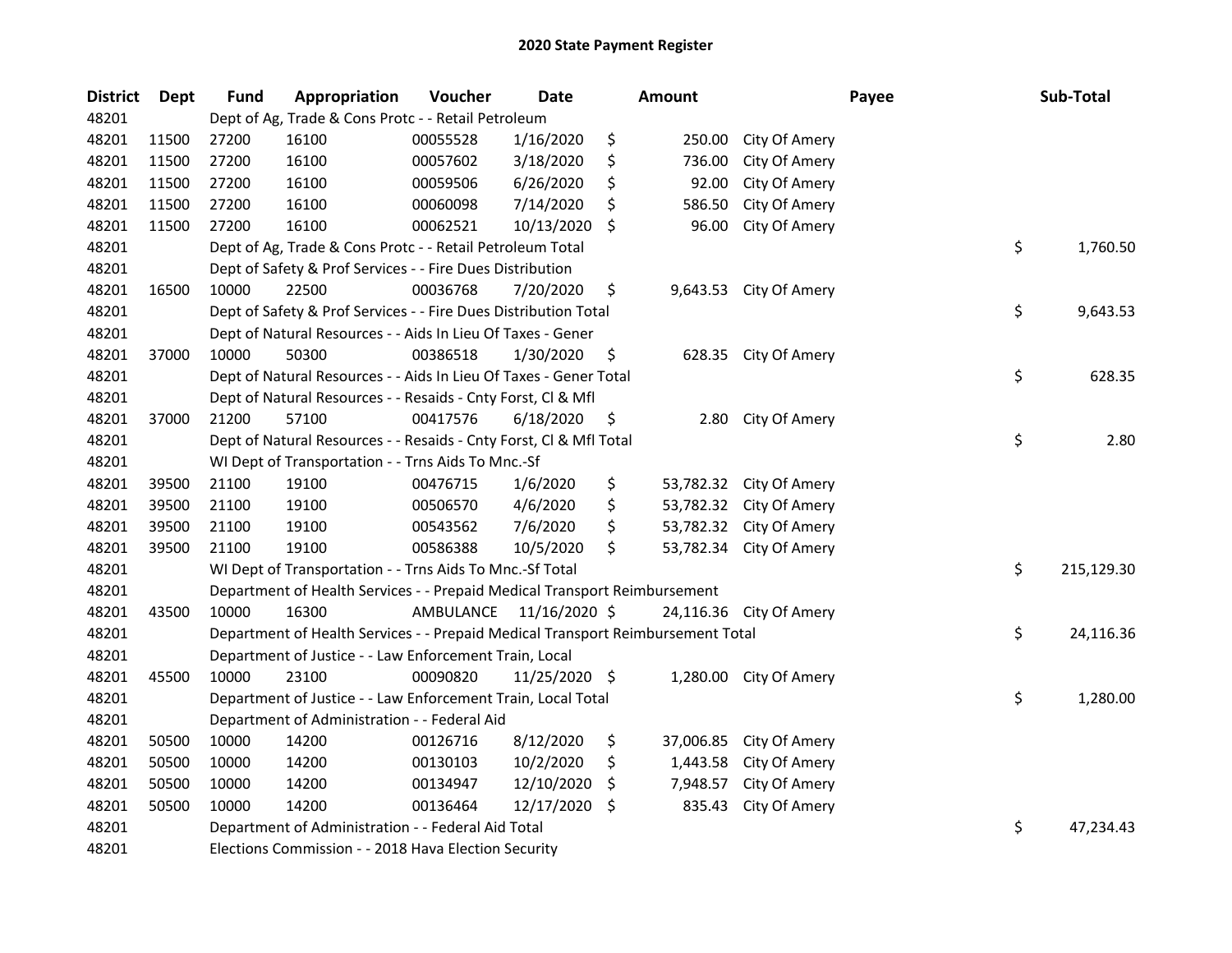| <b>District</b> | Dept  | <b>Fund</b> | Appropriation                                                         | Voucher  | Date       |     | <b>Amount</b> |                         | Payee | Sub-Total        |
|-----------------|-------|-------------|-----------------------------------------------------------------------|----------|------------|-----|---------------|-------------------------|-------|------------------|
| 48201           | 51000 | 22000       | 18200                                                                 | 00003398 | 6/26/2020  | \$  | 1,852.20      | City Of Amery           |       |                  |
| 48201           |       |             | Elections Commission - - 2018 Hava Election Security Total            |          |            |     |               |                         |       | \$<br>1,852.20   |
| 48201           |       |             | Shared Revenue and Tax Relief - - Expenditure Restraint Program       |          |            |     |               |                         |       |                  |
| 48201           | 83500 | 10000       | 10100                                                                 | 00068701 | 7/27/2020  | S.  | 63,458.91     | City Of Amery           |       |                  |
| 48201           |       |             | Shared Revenue and Tax Relief - - Expenditure Restraint Program Total |          |            |     |               |                         |       | \$<br>63,458.91  |
| 48201           |       |             | Shared Revenue and Tax Relief - - County And Municipal Aid            |          |            |     |               |                         |       |                  |
| 48201           | 83500 | 10000       | 10500                                                                 | 00068701 | 7/27/2020  | S.  | 77,198.46     | City Of Amery           |       |                  |
| 48201           | 83500 | 10000       | 10500                                                                 | 00072669 | 11/16/2020 | \$. | 413,341.58    | City Of Amery           |       |                  |
| 48201           |       |             | Shared Revenue and Tax Relief - - County And Municipal Aid Total      |          |            |     |               |                         |       | \$<br>490,540.04 |
| 48201           |       |             | Shared Revenue and Tax Relief - - Exempt Computer Aid                 |          |            |     |               |                         |       |                  |
| 48201           | 83500 | 10000       | 10900                                                                 | 00065803 | 7/27/2020  | \$  | 7,989.74      | City Of Amery           |       |                  |
| 48201           | 83500 | 10000       | 10900                                                                 | 00067155 | 7/27/2020  | \$  | 6,826.22      | City Of Amery           |       |                  |
| 48201           |       |             | Shared Revenue and Tax Relief - - Exempt Computer Aid Total           |          |            |     |               |                         |       | \$<br>14,815.96  |
| 48201           |       |             | Shared Revenue and Tax Relief - - Utility Aid                         |          |            |     |               |                         |       |                  |
| 48201           | 83500 | 10000       | 11000                                                                 | 00068701 | 7/27/2020  | S   | 3,065.06      | City Of Amery           |       |                  |
| 48201           | 83500 | 10000       | 11000                                                                 | 00072669 | 11/16/2020 | S.  | 18,077.25     | City Of Amery           |       |                  |
| 48201           |       |             | Shared Revenue and Tax Relief - - Utility Aid Total                   |          |            |     |               |                         |       | \$<br>21,142.31  |
| 48201           |       |             | Shared Revenue and Tax Relief - - Personal Property Aid               |          |            |     |               |                         |       |                  |
| 48201           | 83500 | 10000       | 11100                                                                 | 00061200 | 5/4/2020   | S.  | 6,071.08      | City Of Amery           |       |                  |
| 48201           | 83500 | 10000       | 11100                                                                 | 00062596 | 5/4/2020   | \$  | 11,770.15     | City Of Amery           |       |                  |
| 48201           |       |             | Shared Revenue and Tax Relief - - Personal Property Aid Total         |          |            |     |               |                         |       | \$<br>17,841.23  |
| 48201           |       |             | Shared Revenue and Tax Relief - - Lottery & Gaming Credit             |          |            |     |               |                         |       |                  |
| 48201           | 83500 | 52100       | 36300                                                                 | 00055467 | 3/23/2020  | \$  |               | 13,693.92 City Of Amery |       |                  |
| 48201           |       |             | Shared Revenue and Tax Relief - - Lottery & Gaming Credit Total       |          |            |     |               |                         |       | \$<br>13,693.92  |
| 48201 Total     |       |             |                                                                       |          |            |     |               |                         |       | \$<br>923,139.84 |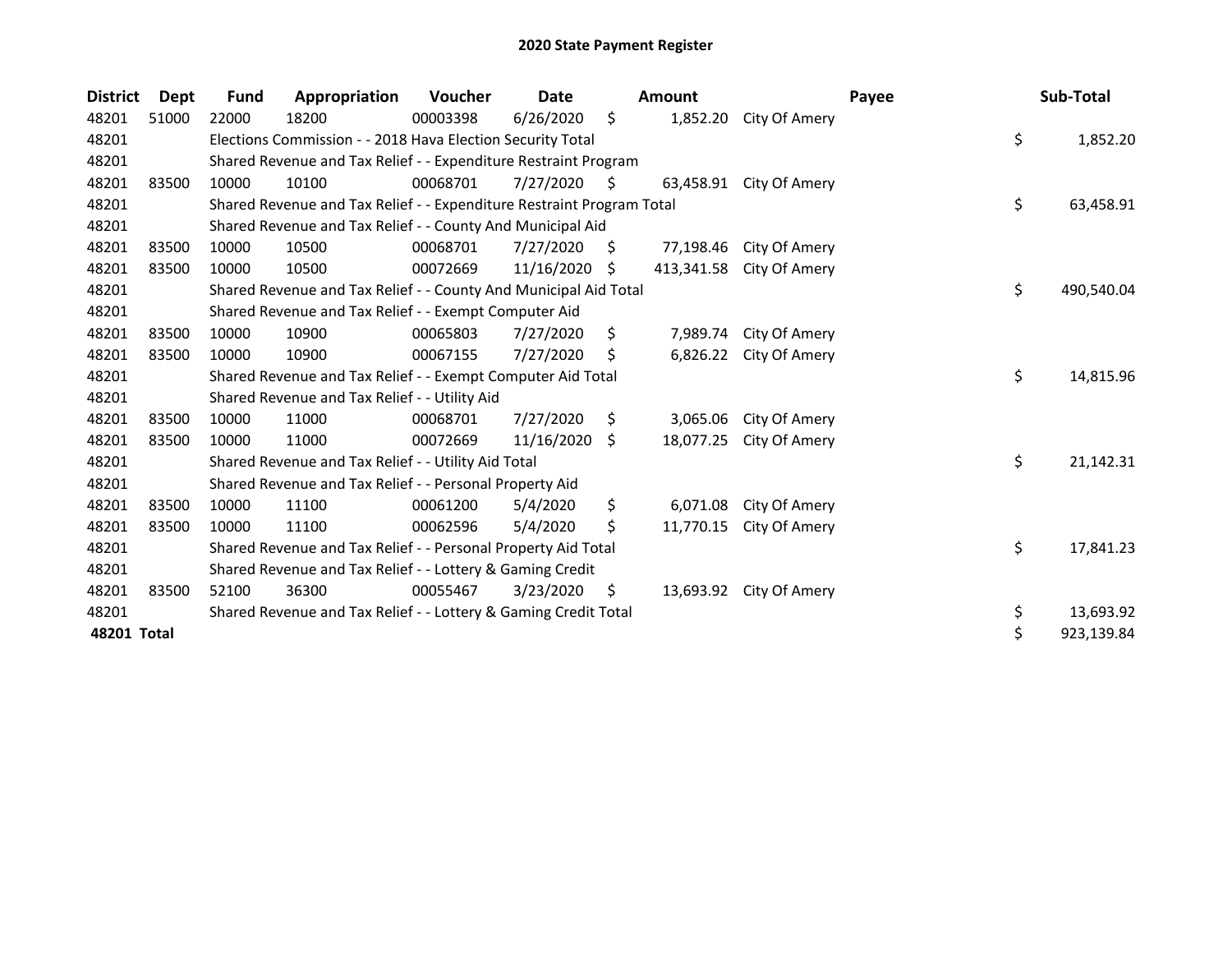| <b>District</b> | Dept  | Fund  | Appropriation                                                     | Voucher  | <b>Date</b> | <b>Amount</b>  | Payee                                | Sub-Total       |
|-----------------|-------|-------|-------------------------------------------------------------------|----------|-------------|----------------|--------------------------------------|-----------------|
| 48281           |       |       | Dept of Safety & Prof Services - - Fire Dues Distribution         |          |             |                |                                      |                 |
| 48281           | 16500 | 10000 | 22500                                                             | 00036769 | 7/20/2020   | \$<br>9,980.50 | Saint Croix Falls, City of           |                 |
| 48281           |       |       | Dept of Safety & Prof Services - - Fire Dues Distribution Total   |          |             |                |                                      | \$<br>9,980.50  |
| 48281           |       |       | Dept of Natural Resources - - Aids In Lieu Of Taxes - Gener       |          |             |                |                                      |                 |
| 48281           | 37000 | 10000 | 50300                                                             | 00386535 | 1/30/2020   | \$<br>2,483.00 | Saint Croix Falls, City of           |                 |
| 48281           | 37000 | 10000 | 50300                                                             | 00405131 | 4/21/2020   | \$<br>31.86    | Saint Croix Falls, City of           |                 |
| 48281           | 37000 | 10000 | 50300                                                             | 00405132 | 4/21/2020   | \$             | 121.31 Saint Croix Falls, City of    |                 |
| 48281           |       |       | Dept of Natural Resources - - Aids In Lieu Of Taxes - Gener Total |          |             |                |                                      | \$<br>2,636.17  |
| 48281           |       |       | Dept of Natural Resources - - Gen Program Ops-State Funds         |          |             |                |                                      |                 |
| 48281           | 37000 | 21200 | 16100                                                             | 00381493 | 1/17/2020   | \$<br>354.43   | Saint Croix Falls, City of           |                 |
| 48281           | 37000 | 21200 | 16100                                                             | 00381679 | 1/9/2020    | \$<br>93.30    | Saint Croix Falls, City of           |                 |
| 48281           | 37000 | 21200 | 16100                                                             | 00381680 | 1/9/2020    | \$<br>535.19   | Saint Croix Falls, City of           |                 |
| 48281           | 37000 | 21200 | 16100                                                             | 00381681 | 1/9/2020    | \$<br>1,607.75 | Saint Croix Falls, City of           |                 |
| 48281           | 37000 | 21200 | 16100                                                             | 00399656 | 4/6/2020    | \$<br>104.64   | Saint Croix Falls, City of           |                 |
| 48281           | 37000 | 21200 | 16100                                                             | 00399658 | 4/6/2020    | \$<br>847.97   | Saint Croix Falls, City of           |                 |
| 48281           | 37000 | 21200 | 16100                                                             | 00399660 | 4/6/2020    | \$<br>807.35   | Saint Croix Falls, City of           |                 |
| 48281           | 37000 | 21200 | 16100                                                             | 00399738 | 4/6/2020    | \$<br>307.71   | Saint Croix Falls, City of           |                 |
| 48281           | 37000 | 21200 | 16100                                                             | 00424100 | 7/15/2020   | \$<br>433.50   | Saint Croix Falls, City of           |                 |
| 48281           | 37000 | 21200 | 16100                                                             | 00424424 | 7/15/2020   | \$<br>104.64   | Saint Croix Falls, City of           |                 |
| 48281           | 37000 | 21200 | 16100                                                             | 00424425 | 7/15/2020   | \$<br>1,641.77 | Saint Croix Falls, City of           |                 |
| 48281           | 37000 | 21200 | 16100                                                             | 00424426 | 7/15/2020   | \$<br>659.93   | Saint Croix Falls, City of           |                 |
| 48281           | 37000 | 21200 | 16100                                                             | 00440280 | 10/9/2020   | \$<br>2,264.63 | Saint Croix Falls, City of           |                 |
| 48281           | 37000 | 21200 | 16100                                                             | 00440281 | 10/9/2020   | \$<br>2,083.37 | Saint Croix Falls, City of           |                 |
| 48281           | 37000 | 21200 | 16100                                                             | 00440284 | 10/9/2020   | \$<br>104.64   | Saint Croix Falls, City of           |                 |
| 48281           | 37000 | 21200 | 16100                                                             | 00441707 | 10/16/2020  | \$             | 388.14 Saint Croix Falls, City of    |                 |
| 48281           |       |       | Dept of Natural Resources - - Gen Program Ops-State Funds Total   |          |             |                |                                      | \$<br>12,338.96 |
| 48281           |       |       | Dept of Natural Resources - - Aids In Lieu Of Taxes - Sum S       |          |             |                |                                      |                 |
| 48281           | 37000 | 21200 | 57900                                                             | 00405129 | 4/21/2020   | \$<br>148.16   | Saint Croix Falls, City of           |                 |
| 48281           | 37000 | 21200 | 57900                                                             | 00405130 | 4/21/2020   | \$<br>9.90     | Saint Croix Falls, City of           |                 |
| 48281           |       |       | Dept of Natural Resources - - Aids In Lieu Of Taxes - Sum S Total |          |             |                |                                      | \$<br>158.06    |
| 48281           |       |       | WI Dept of Transportation - - Trns Aids To Mnc.-Sf                |          |             |                |                                      |                 |
| 48281           | 39500 | 21100 | 19100                                                             | 00476716 | 1/6/2020    | \$             | 43,185.66 Saint Croix Falls, City of |                 |
| 48281           | 39500 | 21100 | 19100                                                             | 00506571 | 4/6/2020    | \$             | 43,185.66 Saint Croix Falls, City of |                 |
| 48281           | 39500 | 21100 | 19100                                                             | 00543563 | 7/6/2020    | \$             | 43,185.66 Saint Croix Falls, City of |                 |
| 48281           | 39500 | 21100 | 19100                                                             | 00586389 | 10/5/2020   | \$             | 43,185.69 Saint Croix Falls, City of |                 |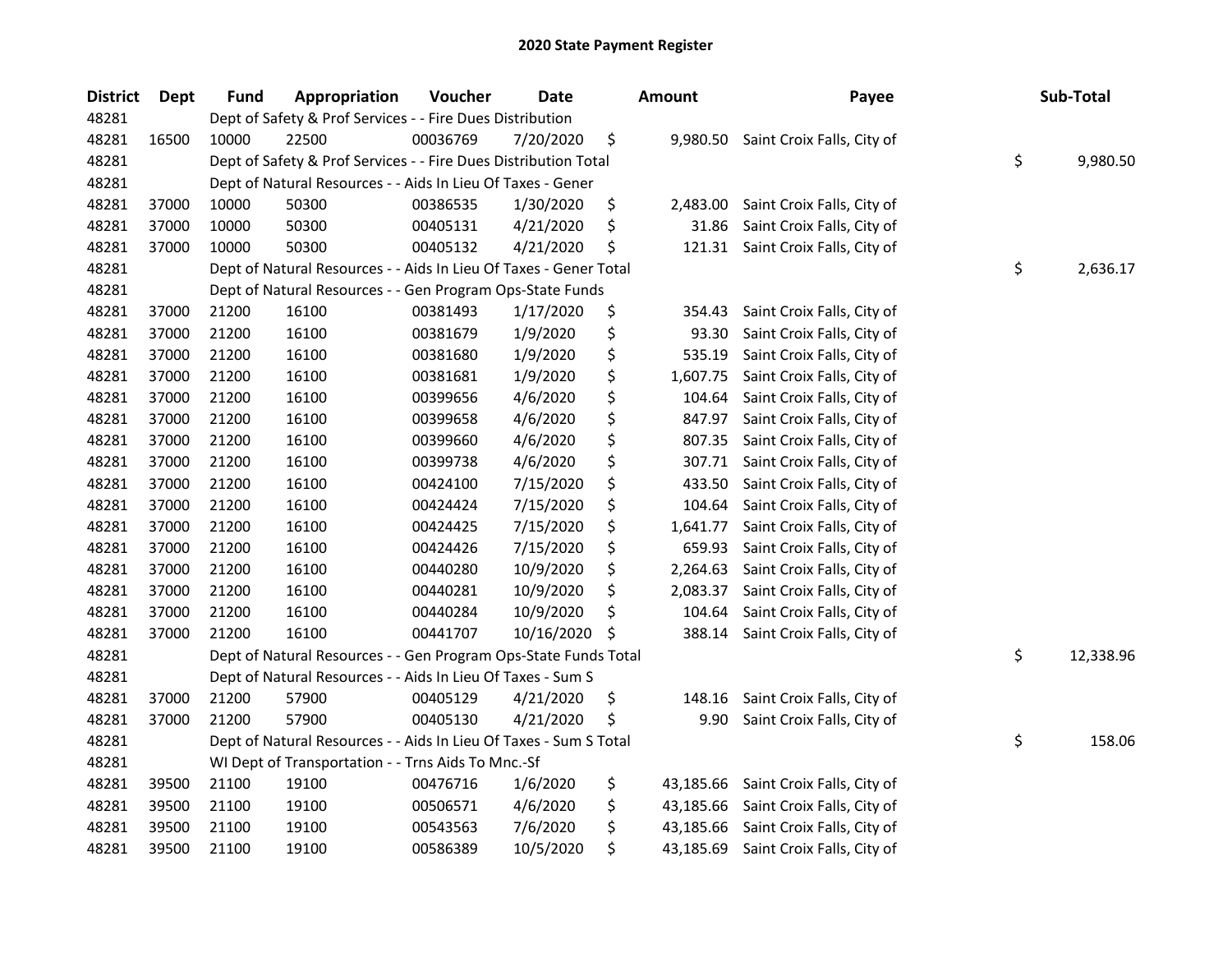| <b>District</b> | <b>Dept</b> | <b>Fund</b> | Appropriation                                                                 | Voucher  | <b>Date</b> |     | Amount    | Payee                                 | Sub-Total        |
|-----------------|-------------|-------------|-------------------------------------------------------------------------------|----------|-------------|-----|-----------|---------------------------------------|------------------|
| 48281           |             |             | WI Dept of Transportation - - Trns Aids To Mnc.-Sf Total                      |          |             |     |           |                                       | \$<br>172,742.67 |
| 48281           |             |             | Department of Justice - - Law Enforcement Train, Local                        |          |             |     |           |                                       |                  |
| 48281           | 45500       | 10000       | 23100                                                                         | 00091687 | 12/8/2020   | \$  |           | 1,120.00 Saint Croix Falls, City of   |                  |
| 48281           |             |             | Department of Justice - - Law Enforcement Train, Local Total                  |          |             |     |           |                                       | \$<br>1,120.00   |
| 48281           |             |             | Department of Administration - - Federal Aid                                  |          |             |     |           |                                       |                  |
| 48281           | 50500       | 10000       | 14200                                                                         | 00130104 | 10/2/2020   | \$  | 5,669.83  | Saint Croix Falls, City of            |                  |
| 48281           | 50500       | 10000       | 14200                                                                         | 00132236 | 11/13/2020  | \$  | 302.33    | Saint Croix Falls, City of            |                  |
| 48281           | 50500       | 10000       | 14200                                                                         | 00134948 | 12/10/2020  | \$  | 27,973.84 | Saint Croix Falls, City of            |                  |
| 48281           | 50500       | 10000       | 14200                                                                         | 00136465 | 12/17/2020  | -\$ |           | 227.52 Saint Croix Falls, City of     |                  |
| 48281           |             |             | Department of Administration - - Federal Aid Total                            |          |             |     |           |                                       | \$<br>34,173.52  |
| 48281           |             |             | Elections Commission - - 2018 Hava Election Security                          |          |             |     |           |                                       |                  |
| 48281           | 51000       | 22000       | 18200                                                                         | 00004024 | 8/3/2020    | \$  |           | 1,605.80 Saint Croix Falls, City of   |                  |
| 48281           |             |             | Elections Commission - - 2018 Hava Election Security Total                    |          |             |     |           |                                       | \$<br>1,605.80   |
| 48281           |             |             | Shared Revenue and Tax Relief - - County And Municipal Aid                    |          |             |     |           |                                       |                  |
| 48281           | 83500       | 10000       | 10500                                                                         | 00068702 | 7/27/2020   | S.  | 22,024.43 | Saint Croix Falls, City of            |                  |
| 48281           | 83500       | 10000       | 10500                                                                         | 00072670 | 11/16/2020  | \$  |           | 124,805.08 Saint Croix Falls, City of |                  |
| 48281           |             |             | Shared Revenue and Tax Relief - - County And Municipal Aid Total              |          |             |     |           |                                       | \$<br>146,829.51 |
| 48281           |             |             | Shared Revenue and Tax Relief - - Exempt Computer Aid                         |          |             |     |           |                                       |                  |
| 48281           | 83500       | 10000       | 10900                                                                         | 00065804 | 7/27/2020   | \$  | 1,752.18  | Saint Croix Falls, City of            |                  |
| 48281           | 83500       | 10000       | 10900                                                                         | 00067156 | 7/27/2020   | \$  |           | 7,182.98 Saint Croix Falls, City of   |                  |
| 48281           |             |             | Shared Revenue and Tax Relief - - Exempt Computer Aid Total                   |          |             |     |           |                                       | \$<br>8,935.16   |
| 48281           |             |             | Shared Revenue and Tax Relief - - Utility Aid                                 |          |             |     |           |                                       |                  |
| 48281           | 83500       | 10000       | 11000                                                                         | 00068702 | 7/27/2020   | \$  |           | 13,668.75 Saint Croix Falls, City of  |                  |
| 48281           | 83500       | 10000       | 11000                                                                         | 00072670 | 11/16/2020  | \$  |           | 78,039.57 Saint Croix Falls, City of  |                  |
| 48281           |             |             | Shared Revenue and Tax Relief - - Utility Aid Total                           |          |             |     |           |                                       | \$<br>91,708.32  |
| 48281           |             |             | Shared Revenue and Tax Relief - - Personal Property Aid                       |          |             |     |           |                                       |                  |
| 48281           | 83500       | 10000       | 11100                                                                         | 00061201 | 5/4/2020    | \$  | 3,102.96  | Saint Croix Falls, City of            |                  |
| 48281           | 83500       | 10000       | 11100                                                                         | 00062597 | 5/4/2020    | \$  |           | 17,950.95 Saint Croix Falls, City of  |                  |
| 48281           |             |             | Shared Revenue and Tax Relief - - Personal Property Aid Total                 |          |             |     |           |                                       | \$<br>21,053.91  |
| 48281           |             |             | Shared Revenue and Tax Relief - - State Aid; Video Service Provider Fee       |          |             |     |           |                                       |                  |
| 48281           | 83500       | 10000       | 11200                                                                         | 00064361 | 7/27/2020   | \$  | 2,043.15  | Saint Croix Falls, City of            |                  |
| 48281           |             |             | Shared Revenue and Tax Relief - - State Aid; Video Service Provider Fee Total |          |             |     |           |                                       | \$<br>2,043.15   |
| 48281           |             |             | Shared Revenue and Tax Relief - - Payments For Municipal Svcs                 |          |             |     |           |                                       |                  |
| 48281           | 83500       | 10000       | 50100                                                                         | 00054912 | 2/3/2020    | \$  | 2,333.70  | Saint Croix Falls, City of            |                  |
| 48281           |             |             | Shared Revenue and Tax Relief - - Payments For Municipal Svcs Total           |          |             |     |           |                                       | \$<br>2,333.70   |